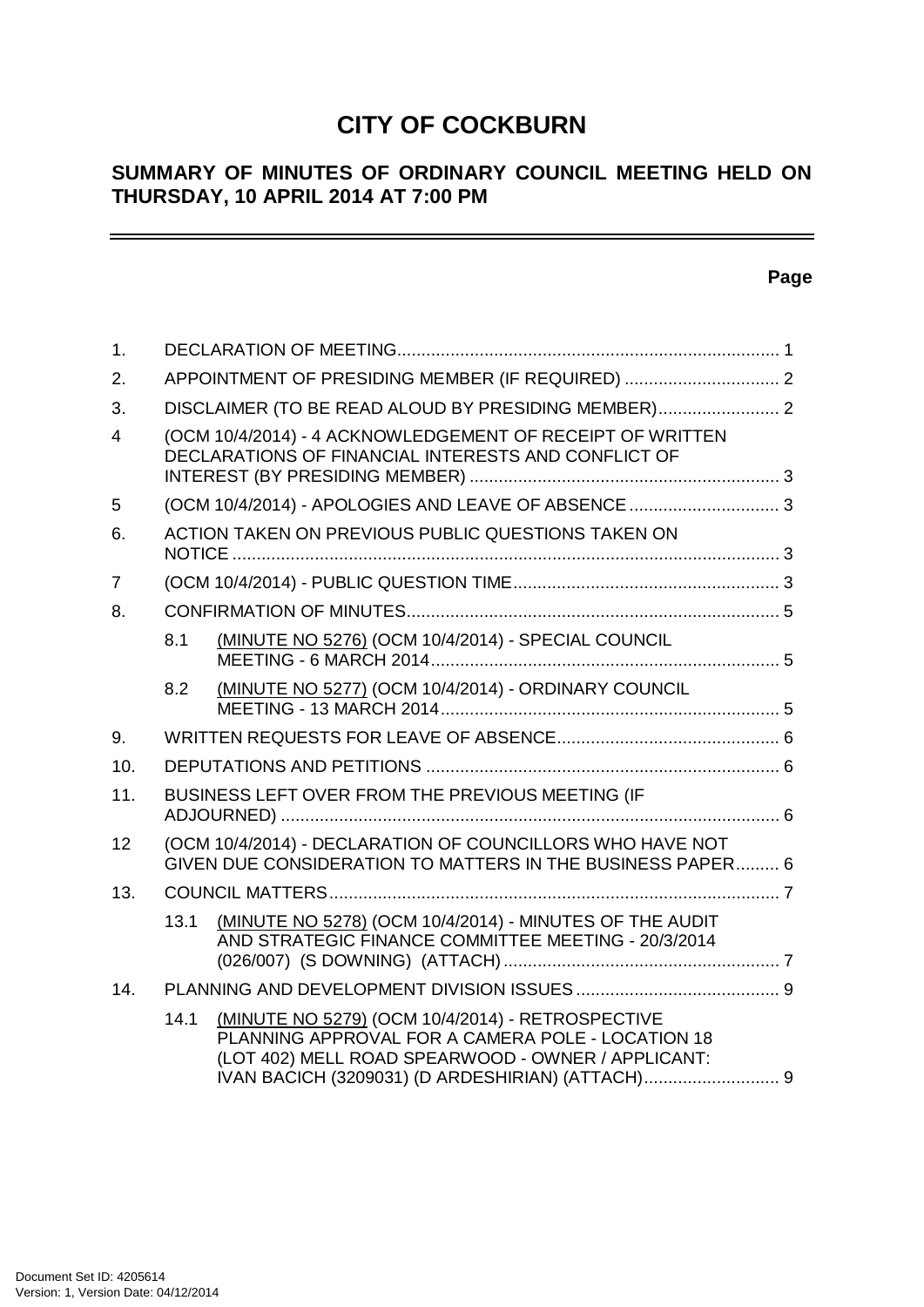|     |      | 14.2 (MINUTE NO 5280) (OCM 10/4/2014) - PROPOSED LOCAL<br>STRUCTURE PLAN FOR LOT 94 WATSON ROAD, BEELIAR -<br>OWNER: EMMAUS DEVELOPMENTS PTY LTD (JOHANN<br>HERMAN FOURIE) - APPLICANT: VANGUARD PLANNING<br>SERVICES (STEPHEN WALKER) (110/092) (L SANTORIELLO) |  |
|-----|------|------------------------------------------------------------------------------------------------------------------------------------------------------------------------------------------------------------------------------------------------------------------|--|
|     | 14.3 | (MINUTE NO 5281) (OCM 10/4/2014) - ANNUAL UPDATE OF CITY<br>OF COCKBURN LOCAL GOVERNMENT INVENTORY - LOCATION:<br>CITY OF COCKBURN - OWNER: VARIOUS - APPLICANT: N/A                                                                                             |  |
|     | 14.4 | (MINUTE NO 5282) (OCM 10/4/2014) - CONSIDER SUBMISSIONS<br>AND ADOPT: TOWN PLANNING SCHEME NO. 3 AMENDMENT 94<br>- INTRODUCING DEVELOPMENT CONTRIBUTION AREA 14<br>COCKBURN COAST: ROBB JETTY AND EMPLACEMENT                                                    |  |
|     |      | 14.5 (MINUTE NO 5283) (OCM 10/4/2014) - COOLBELLUP<br>REVITALISATION STRATEGY LOCATION: CITY OF COCKBURN<br>OWNER: N/A (110/019) (R PLEASANT) (ATTACH) 43                                                                                                        |  |
|     | 14.6 | (MINUTE NO 5284) (OCM 10/4/2014) - ROAD DEDICATIONS FOR<br>TWELVE INDIVIDUAL LAND PARCELS - OWNER: STATE OF<br>WESTERN AUSTRALIA - APPLICANT: CITY OF COCKBURN                                                                                                   |  |
| 15. |      | FINANCE AND CORPORATE SERVICES DIVISION ISSUES 54                                                                                                                                                                                                                |  |
|     | 15.1 | (MINUTE NO 5285) (OCM 10/4/2014) - LIST OF CREDITORS PAID -<br>FEBRUARY 2014 (076/001) (N MAURICIO) (ATTACH) 54                                                                                                                                                  |  |
|     | 15.2 | (MINUTE NO 5286) (OCM 10/4/2014) - STATEMENT OF FINANCIAL<br><b>ACTIVITY AND ASSOCIATED REPORTS - FEBRUARY 2014</b>                                                                                                                                              |  |
| 16. |      |                                                                                                                                                                                                                                                                  |  |
|     | 16.1 | (MINUTE NO 5287) (OCM 10/4/2014) - ALLOCATION OF PUBLIC<br>OPEN SPACE CASH-IN-LIEU FUNDS (FILE NO 086/004) (A LEES) 63                                                                                                                                           |  |
| 17. |      |                                                                                                                                                                                                                                                                  |  |
|     | 17.1 | (MINUTE NO 5288) (OCM 10/4/2014) - COCKBURN LIBRARY                                                                                                                                                                                                              |  |
|     |      | SERVICE STRATEGIC PLAN REVIEW 2014 - 2019 (021/004) (D                                                                                                                                                                                                           |  |
|     |      | 17.2 (MINUTE NO 5289) (OCM 10/4/2014) - PROPOSED DOG<br>EXERCISE AREA - YARRA VISTA PARK - DEAN ROAD,                                                                                                                                                            |  |
|     | 17.3 | (MINUTE NO 5290) (OCM 10/4/2014) - DEMOLITION OF JOE<br>COOPER RECREATION CENTRE (2205217; 038/009) (R AVARD)                                                                                                                                                    |  |
|     | 17.4 | (MINUTE NO 5291) (OCM 10/4/2014) - CITY OF COCKBURN BUSH<br>FIRE REFERENCE GROUP MATTERS (R AVARD) (027/007;                                                                                                                                                     |  |
|     |      |                                                                                                                                                                                                                                                                  |  |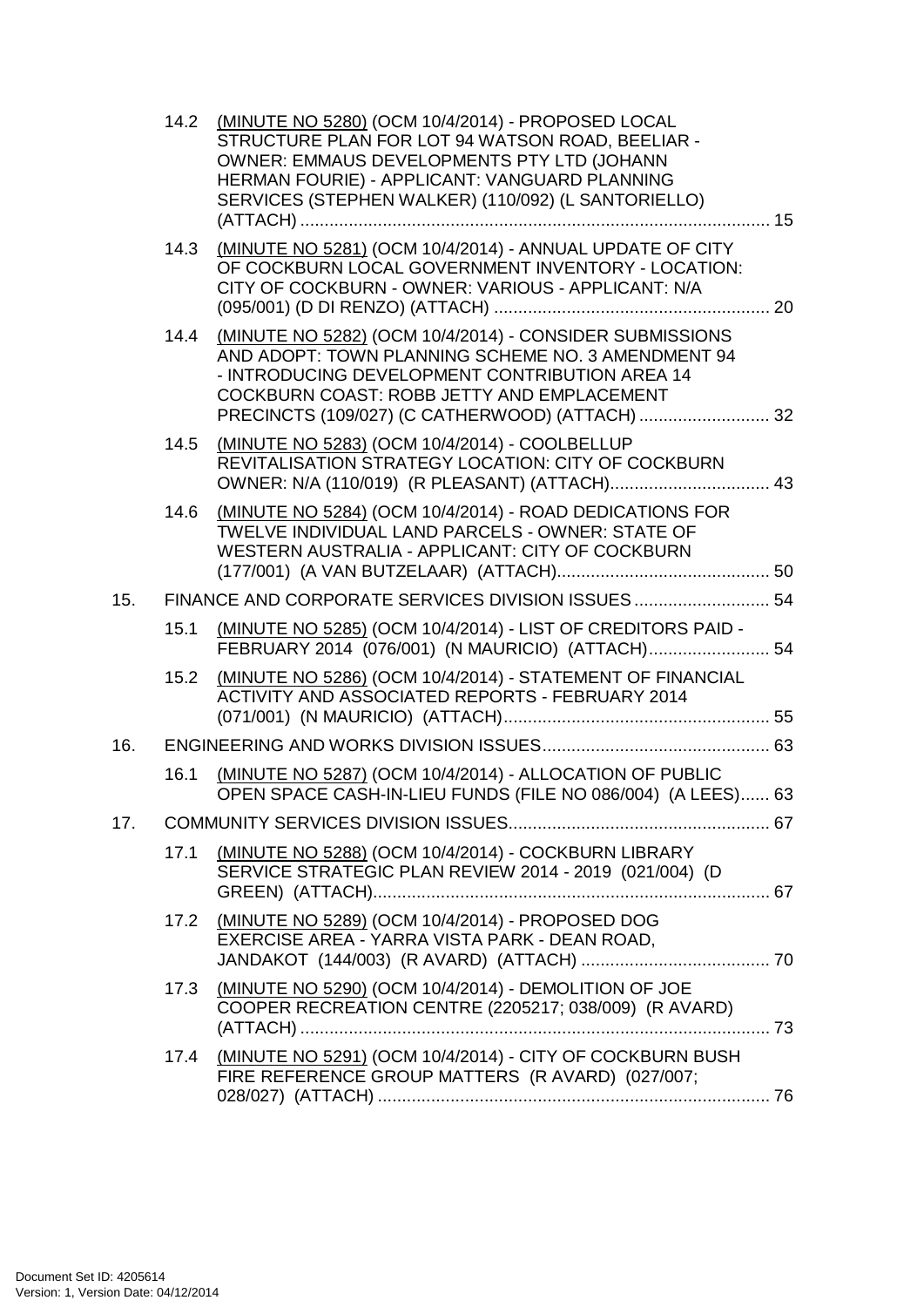| 18. |      |                                                                                                                                                                                                                       |  |
|-----|------|-----------------------------------------------------------------------------------------------------------------------------------------------------------------------------------------------------------------------|--|
|     | 18.1 | (MINUTE NO 5292) (OCM 10/4/2014) - MINUTES OF CHIEF<br>EXECUTIVE OFFICER PERFORMANCE & SENIOR STAFF KEY                                                                                                               |  |
| 19. |      | MOTIONS OF WHICH PREVIOUS NOTICE HAS BEEN GIVEN  82                                                                                                                                                                   |  |
| 20. |      | NOTICES OF MOTION GIVEN AT THE MEETING FOR CONSIDERATION                                                                                                                                                              |  |
| 21. |      | NEW BUSINESS OF AN URGENT NATURE INTRODUCED BY                                                                                                                                                                        |  |
|     | 21.1 | (MINUTE NO 5293) (OCM 10/4/2014) - CONSIDER SUBMISSIONS<br>AND ADOPT: TOWN PLANNING SCHEME NO. 3 AMENDMENT 103<br>- AMENDING DEVELOPMENT CONTRIBUTION PLAN 13 TO<br>INCLUDE ADDITIONAL ITEMS (109/035) (C CATHERWOOD) |  |
| 22. |      | MATTERS TO BE NOTED FOR INVESTIGATION, WITHOUT DEBATE 97                                                                                                                                                              |  |
| 23. |      |                                                                                                                                                                                                                       |  |
| 24  |      | (MINUTE NO 5294) (OCM 10/4/2014) - RESOLUTION OF COMPLIANCE                                                                                                                                                           |  |
| 25  |      |                                                                                                                                                                                                                       |  |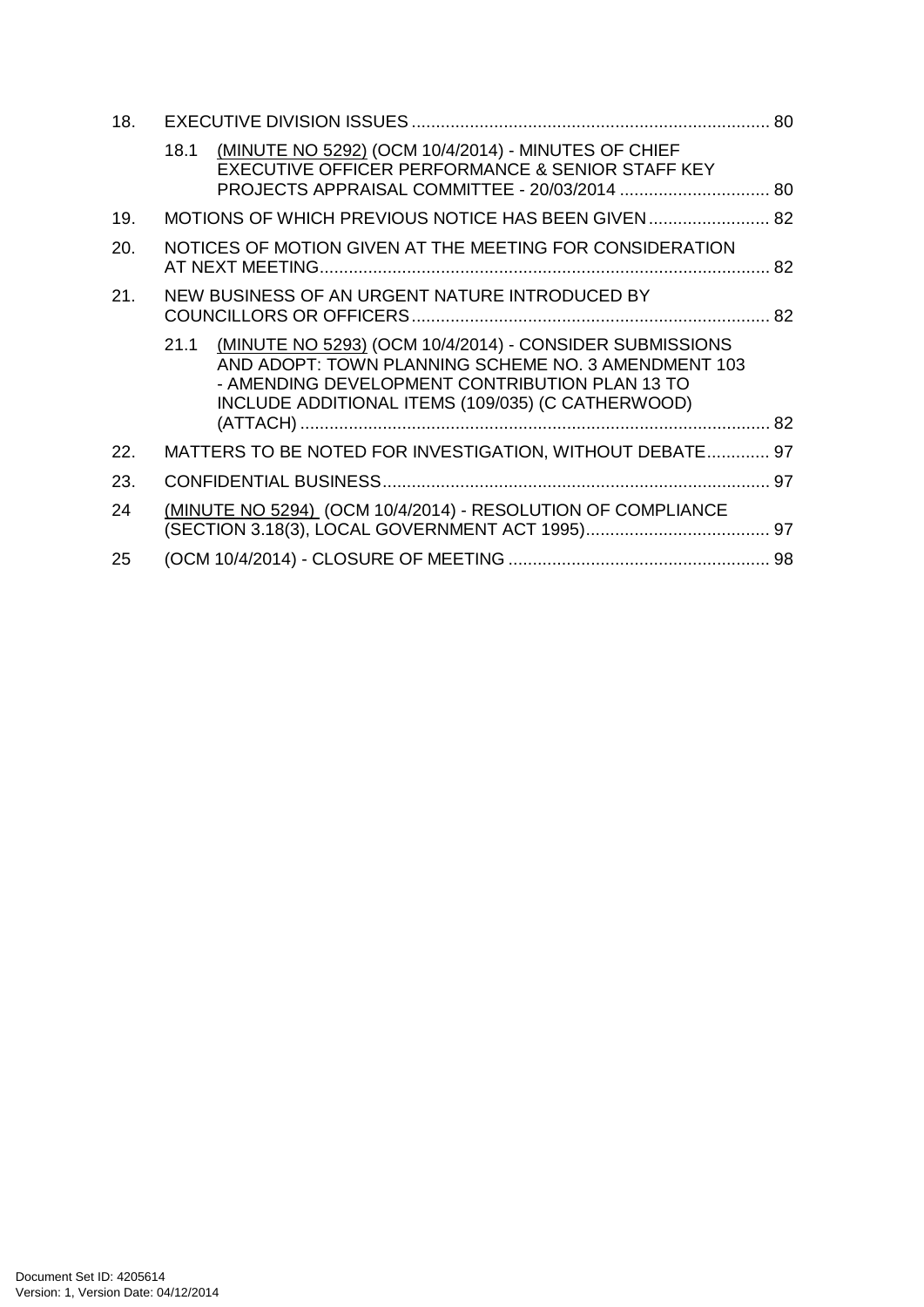Document Set ID: 4205614<br>Version: 1, Version Date: 04/12/2014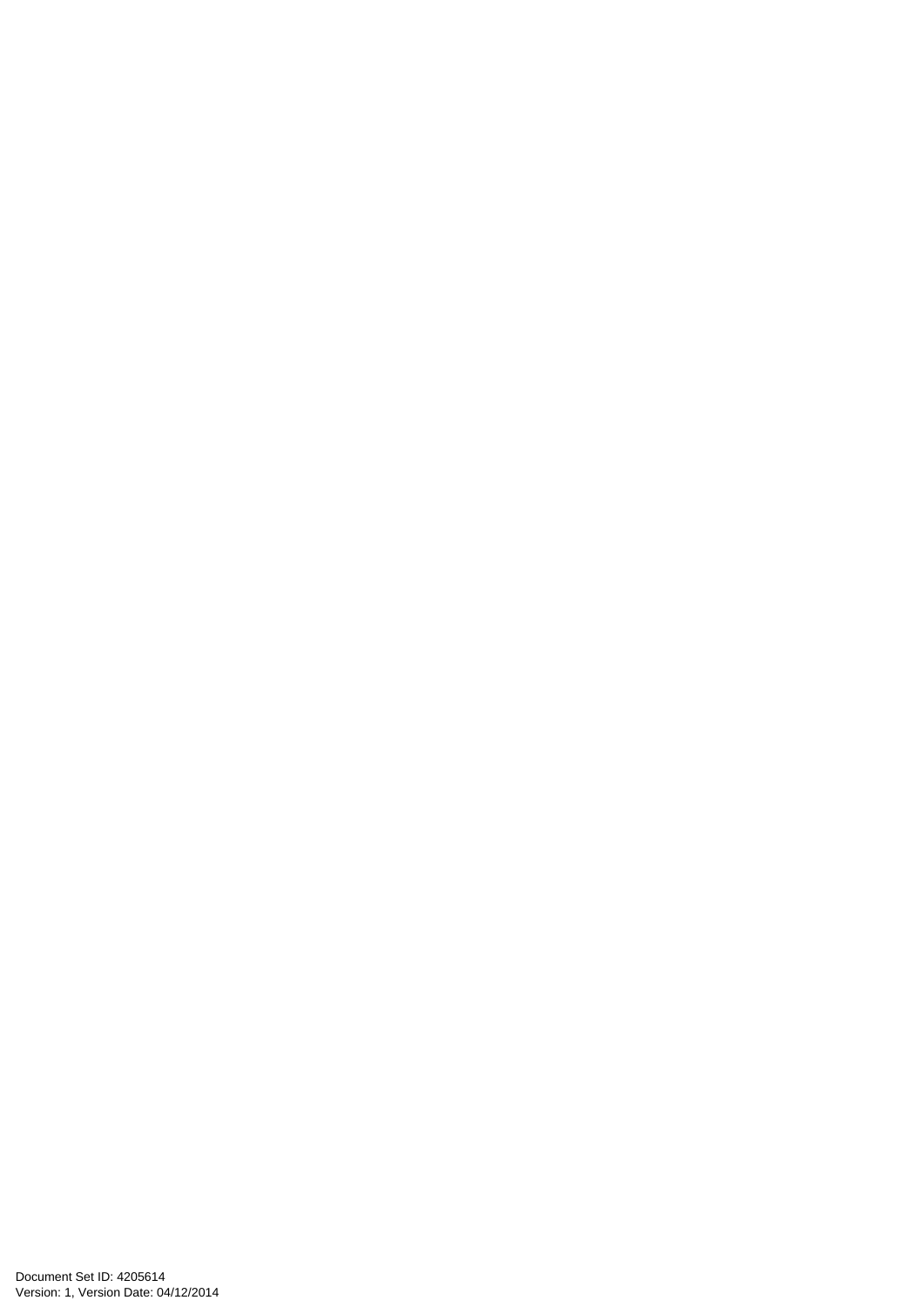# **CITY OF COCKBURN**

# **MINUTES OF ORDINARY COUNCIL MEETING HELD ON THURSDAY, 10 APRIL 2014 AT 7:00 PM**

#### **PRESENT:**

#### **ELECTED MEMBERS**

| Mr L Howlett       | Mayor (Presiding Member) |
|--------------------|--------------------------|
| Mrs C Reeve-Fowkes | Deputy Mayor             |
| Mr K Allen         | Councillor               |
| Ms L Wetton        | Councillor               |
| Mr Y Mubarakai     | Councillor               |
| Mr S Portelli      | Councillor               |
| Mr S Pratt         | Councillor               |
| Mr B Houwen        | Councillor               |
| Mr P Eva           | Councillor               |

#### **IN ATTENDANCE**

| Mr S. Cain      | $\sim 100$       | <b>Chief Executive Officer</b>            |
|-----------------|------------------|-------------------------------------------|
| Mr D. Green     | $\sim$ 10 $\pm$  | Director, Governance & Community Services |
| Mr S. Downing   | $\sim$ 100 $\mu$ | Director, Finance & Corporate Services    |
| Mr M. Littleton | $\sim 100$       | Director, Engineering & Works             |
| Mr D. Arndt     | $\sim$           | Director, Planning & Development          |
| Mr J. Snobar    | $\sim$ 10 $\pm$  | Media Liaison Officer                     |
| Ms M. Waerea    | $\sim$ 10 $\pm$  | <b>Executive Assistant</b>                |
|                 |                  |                                           |

### **1. DECLARATION OF MEETING**

The Presiding Member declared the April 2014 Ordinary Meeting of Council open at 7.01 pm and made the following announcements.

### **Local Government Reform Rally at Parliament House – 8 Apr 2014**

There was a very good attendance and from a number of different Local Government areas all subjected to the Minister for Local Government and Communities announcement that he would effectively abolish those Councils on or before 1 July 2015. There were a number of messages that were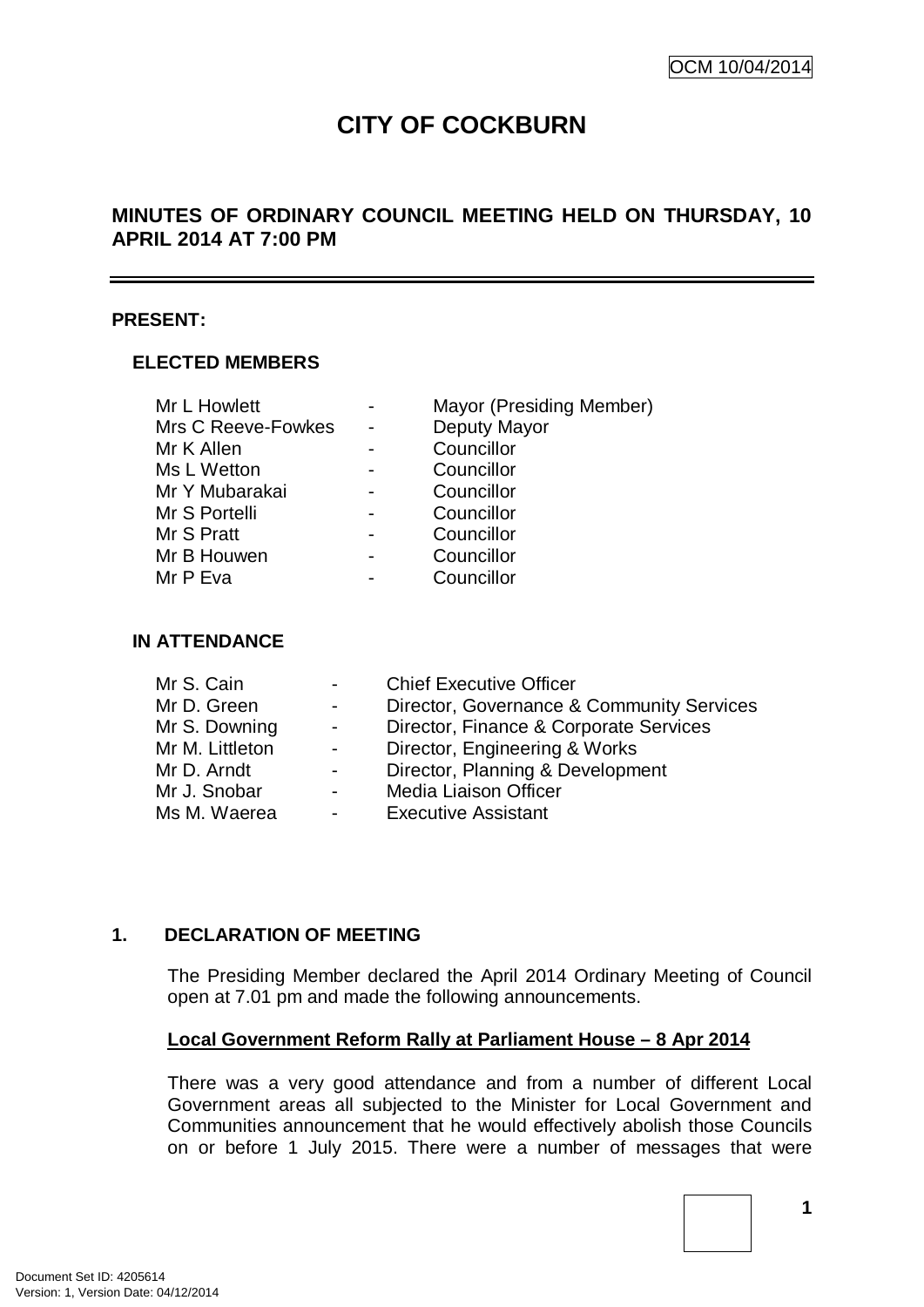conveyed to the Minister and we are mindful of the need to continue to ensure that we send a message to the State Government that we are not about it being abolished and that we are about supporting Local Government Reform but importantly ensuring that our communities are protected in going forward in terms of service delivery and importantly the great things that happen in not only Cockburn but in the other Local Governments that have been identified to be abolished. We are also mindful of the protection of our staff, staff that work day in and day out. Many of those staff members volunteer many hours, after work during the week and on the weekends. They are committed to their particularly profession and we have absolutely magnificent teams of staff members in different disciplines and we also have a very strong volunteer base. It is about keeping staff members together, keeping our volunteers together and ensuring that we continue to provide throughout this Local Government Reform process, excellent levels of services that our communities expect and then our transition throughout Local Government Reform is seamless and there is no impact on services being provided.

### **Easter Break**

On behalf of Elected Members I would like to wish everyone a very safe and enjoyable Easter coming up very shortly and the school holiday period. Please be mindful anyone travelling on the roads, holiday periods can be quite dangerous so please drive safely and be aware of others around you and enjoy the festivities of the Easter period and the celebrations therein. For the children and their parents and grandparents, in terms of school holidays there are always challenges and opportunities for children to be out and about, be mindful of them on our roads.

# **2. APPOINTMENT OF PRESIDING MEMBER (If required)**

N/A

# **3. DISCLAIMER (To be read aloud by Presiding Member)**

Members of the public, who attend Council Meetings, should not act immediately on anything they hear at the Meetings, without first seeking clarification of Council's position. Persons are advised to wait for written advice from the Council prior to taking action on any matter that they may have before Council.

**2**

Document Set ID: 4205614<br>Version: 1, Version Date: 04/12/2014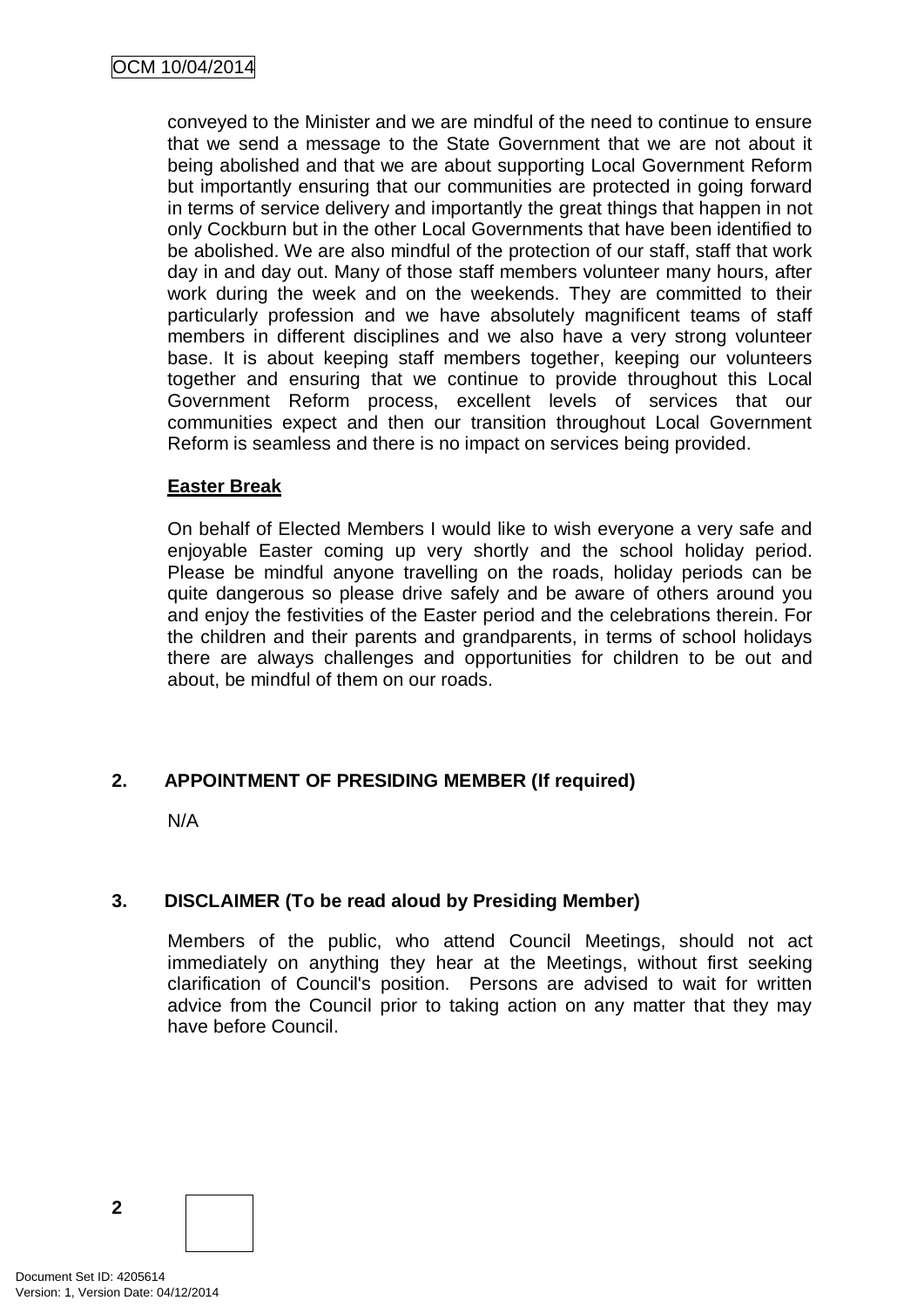### **4 (OCM 10/4/2014) - 4 ACKNOWLEDGEMENT OF RECEIPT OF WRITTEN DECLARATIONS OF FINANCIAL INTERESTS AND CONFLICT OF INTEREST (BY PRESIDING MEMBER)**

Mayor Howlett advised the meeting that he had received advice from Clr Pratt, that he had a proximity interest in relation to Item 14.5, which will be read at the appropriate time.

### **5 (OCM 10/4/2014) - APOLOGIES AND LEAVE OF ABSENCE**

CIr Lee-Anne Smith The Contract of the Apology

# **6. ACTION TAKEN ON PREVIOUS PUBLIC QUESTIONS TAKEN ON NOTICE**

Nil

# **7 (OCM 10/4/2014) - PUBLIC QUESTION TIME**

### ITEMS IN WRITING, ON THE AGENDA

Nil

#### ITEMS IN WRITING, NOT ON THE AGENDA

#### **Steve Srhoy, Spearwood**

### *Parking Restriction Barrington Street Medical Centre*

Q1. I have been a resident of Barrington Street, Spearwood for 74 years. I remember the days when I used to catch wild horses on the street. Unfortunately now though, I have a traffic catastrophe in front of my house because of 5 parking bays in front of a Doctors and Dentists surgery.

There are 5 parking bays on a busy street and now cars cannot see us pulling out of our driveway because of the cars parked here. I nearly got skittled twice. If you have a truck parked there you can't see cars coming. An intersection is only metres away. The main reason I am here tonight is regarding a lack of response to my letter.

I wrote to the Council on 17 September 2013 regarding these traffic issues.

I did not receive a response so I called in to Council on 6 December and had a meeting downstairs in an office with Stephen Lim. I was told here that there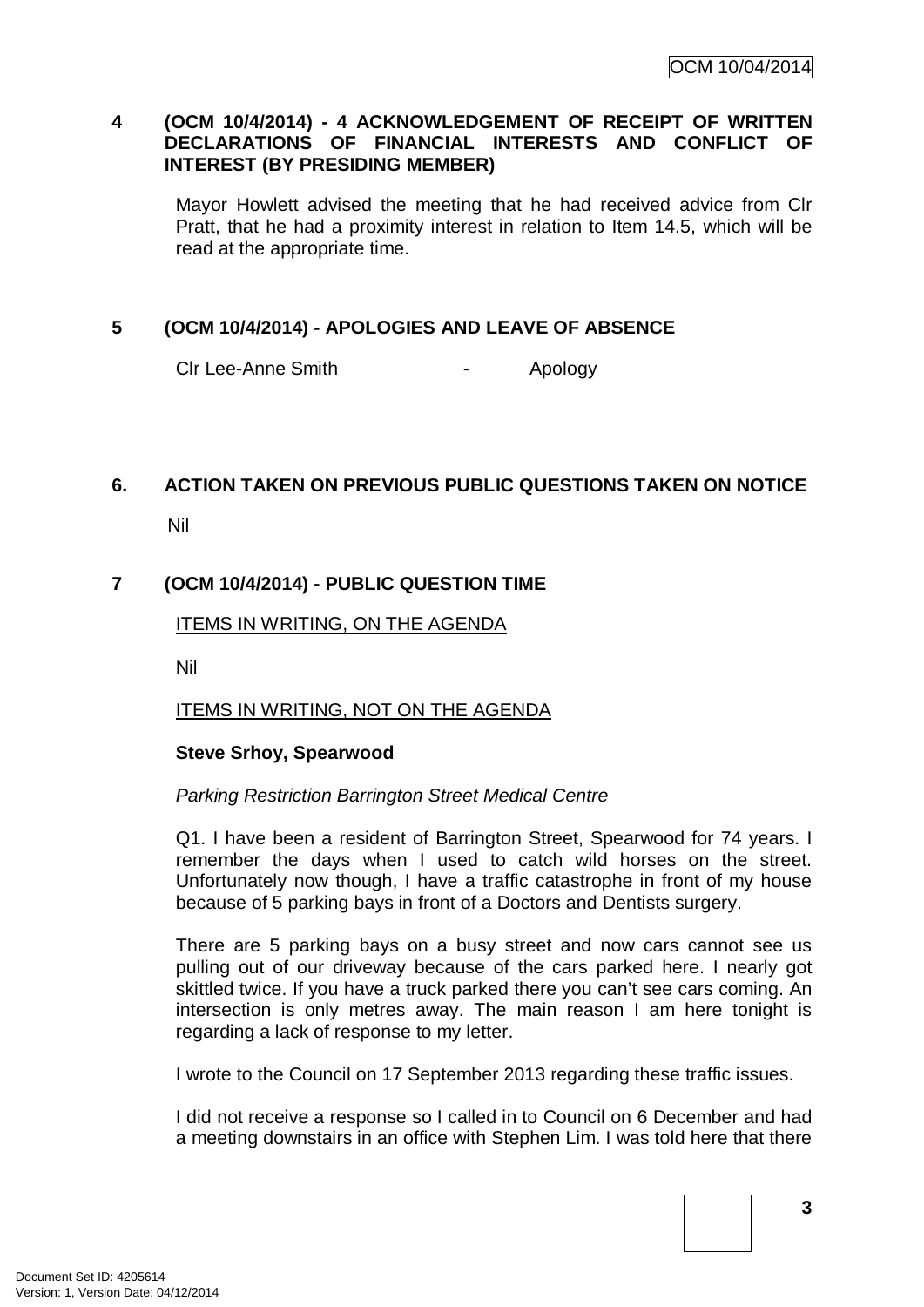would be a site meeting arranged and I am still waiting for that to happen.

On 10 February I wrote again to Stephen Lim and asked that I be responded to in a prompt matter. I have not heard a thing from the Council until this evening when receiving a phone call. My two letters and site meeting should have happened before me coming here tonight.

A1. The Director of Engineering and Works acknowledged that the lack of response was unacceptable and apologised for the delay. He was only made aware of the situation following receipt of the public question and advised he would ensure that the letters are responded to accordingly and a site meeting will be arranged.

### ITEMS NOT IN WRITING, ON THE AGENDA

Nil

ITEMS IN WRITING, NOT ON THE AGENDA

### **Ray Woodcock, Spearwood**

*AGM Motion – Establishment of Living Memorial – Early Settlers/Market Gardeners* 

Q1. At the 2014 AGM for City of Cockburn an item was put to the meeting and accepted. This proposal was for the Council to select and put in place a sub-committee for the purpose of establishing a Living Memorial to recognise the early settlers and market gardeners who had suffered hardships in the early days when this Council was established. A letter that I have received after the February OCM, it appears to me that Council is stepping back from this. Has the buck been passed to me?

*A1. The letter referred Mr Woodcock to the Environmental Services unit which deals with the establishment of community gardens and the City has document guidelines that relate to this. That was understood to be the intent of Mr Woodcocks motion, subsequently adopted by the AGM and Council. As the idea came from the public, it was considered the best way to get an outcome that would be acceptable to the proponent, would be for them to liaise with staff and hopefully reach agreement.* 

Q2. I believe the proposal that was adopted was for the Council to form the sub-committee. I would've thought the Council would have therefore taken the initiative to form this and go out into the community and look for people who want to be part of it.

*A2. It was Council's intent to contact Mr Woodcock first and have an initial discussion with the Environmental Services team and to go from there.*

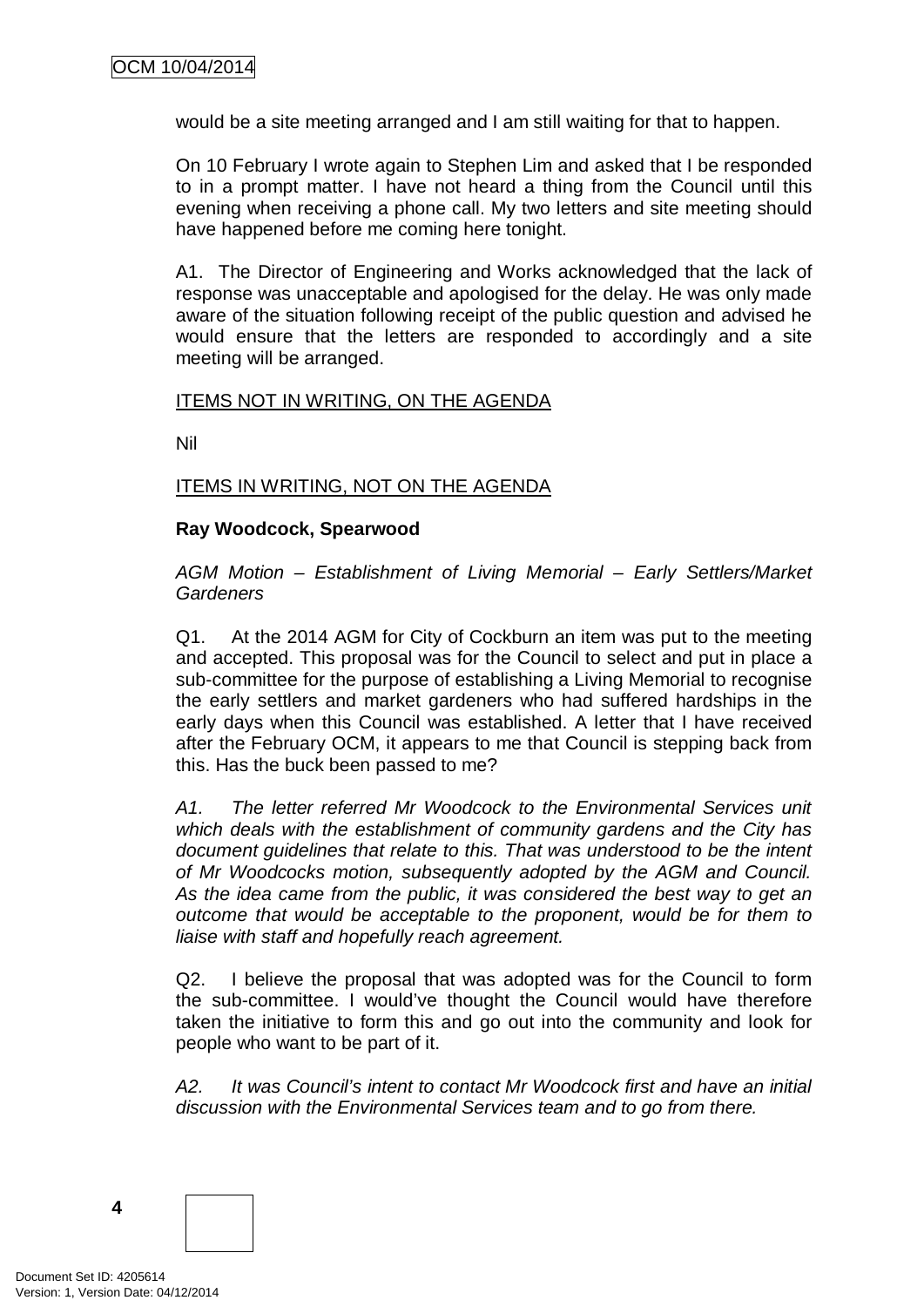Q3. In the Cockburn Gazette, Tuesday 10 March 2014, the heading reads "Better City, Better Future for Cockburn" and on page 3 there is a map and location of projects. I cannot see the Phoenix Strategic Plan mentioned there. Is this because the Phoenix Strategic Plan is no longer a current program? Has it been dumped?

*A3. No it has not been dumped. With the space that is available in the paper, there is only a little amount of space to showcase projects so we have chosen to advertise in this particular advertisement, projects that cover the whole of Cockburn, all wards, future and present. If we were to list every single project the City is working on, we would need a whole edition of the Gazette to detail these. The Phoenix Revitalisation Plan is alive and continuing. Because the Hamilton Hill Plan has just passed through a subdivision phase and we are still focusing heavily on the Coolbellup Revitalisation Plan, you will find that is why the Coolbellup Plan is highlighted in this edition.* 

### **8. CONFIRMATION OF MINUTES**

### **8.1 (MINUTE NO 5276) (OCM 10/4/2014) - SPECIAL COUNCIL MEETING - 6 MARCH 2014**

#### **RECOMMENDATION**

That Council adopt the Minutes of the Special Council Meeting held on Thursday, 6 March 2014, as a true and accurate record.

### **COUNCIL DECISION**

MOVED Clr S Portelli SECONDED Clr B Houwen that the recommendation be adopted.

**CARRIED 9/0**

### **8.2 (MINUTE NO 5277) (OCM 10/4/2014) - ORDINARY COUNCIL MEETING - 13 MARCH 2014**

#### **RECOMMENDATION**

That Council adopt the Minutes of the Ordinary Council Meeting held on Thursday, 13 March 2014, as a true and accurate record.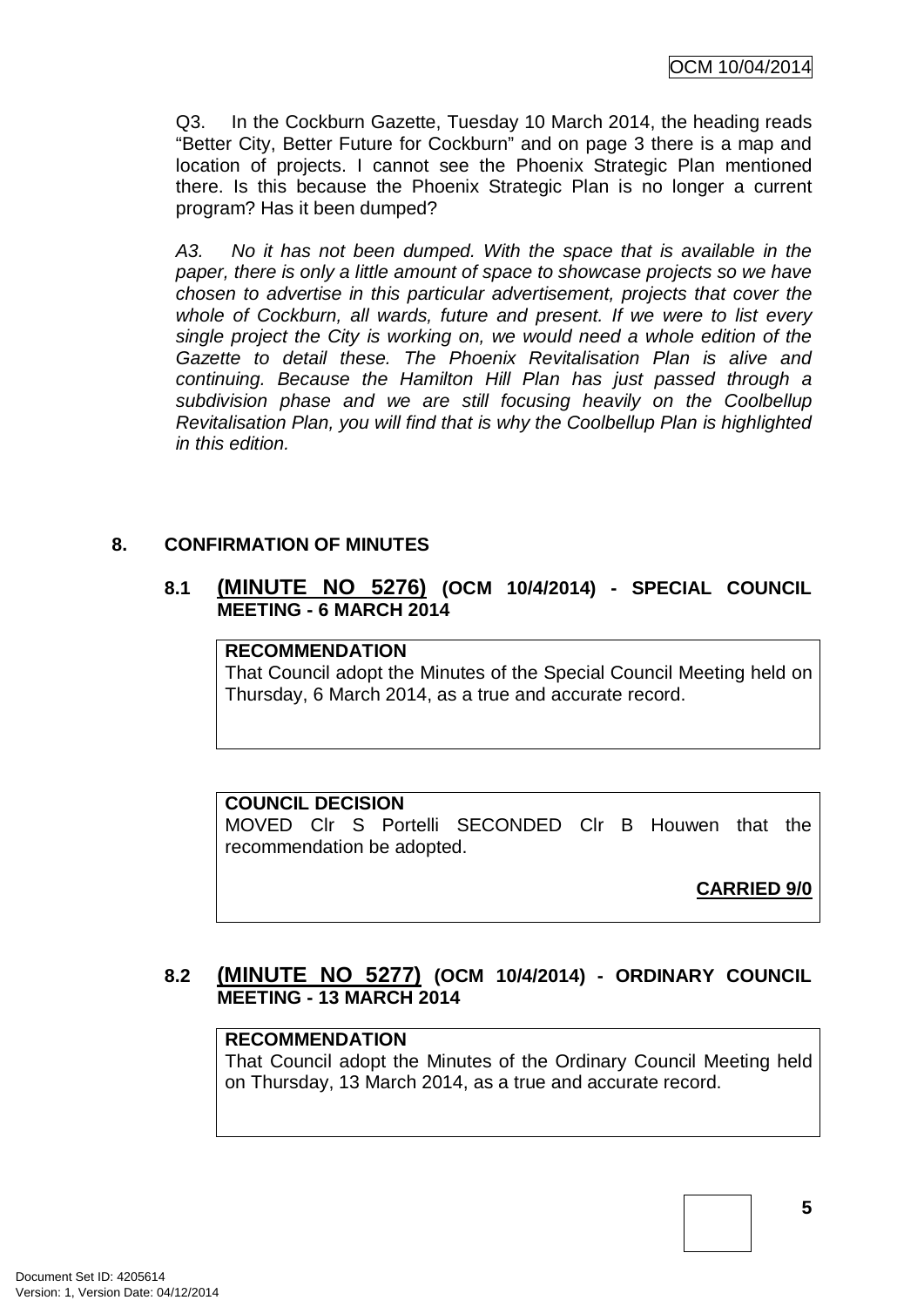### **COUNCIL DECISION**

MOVED Clr P Eva SECONDED Deputy Mayor C Reeve-Fowkes that the recommendation be adopted.

**CARRIED 9/0**

# **9. WRITTEN REQUESTS FOR LEAVE OF ABSENCE**

Nil

**10. DEPUTATIONS AND PETITIONS**

Nil

**11. BUSINESS LEFT OVER FROM THE PREVIOUS MEETING (If adjourned)** Nil

### **12 (OCM 10/4/2014) - DECLARATION OF COUNCILLORS WHO HAVE NOT GIVEN DUE CONSIDERATION TO MATTERS IN THE BUSINESS PAPER**

Nil.

**NOTE:** AT THIS POINT IN THE MEETING, THE TIME BEING 7:18 PM, THE FOLLOWING ITEMS WERE CARRIED BY AN "EN BLOC" RESOLUTION OF COUNCIL:

| 13.1 | 14.1 | 15.1 | 16.1 | 17.1 | 18.1 |
|------|------|------|------|------|------|
|      | 14.2 |      |      | 17.3 |      |
|      | 14.4 |      |      |      |      |
|      | 14.6 |      |      |      |      |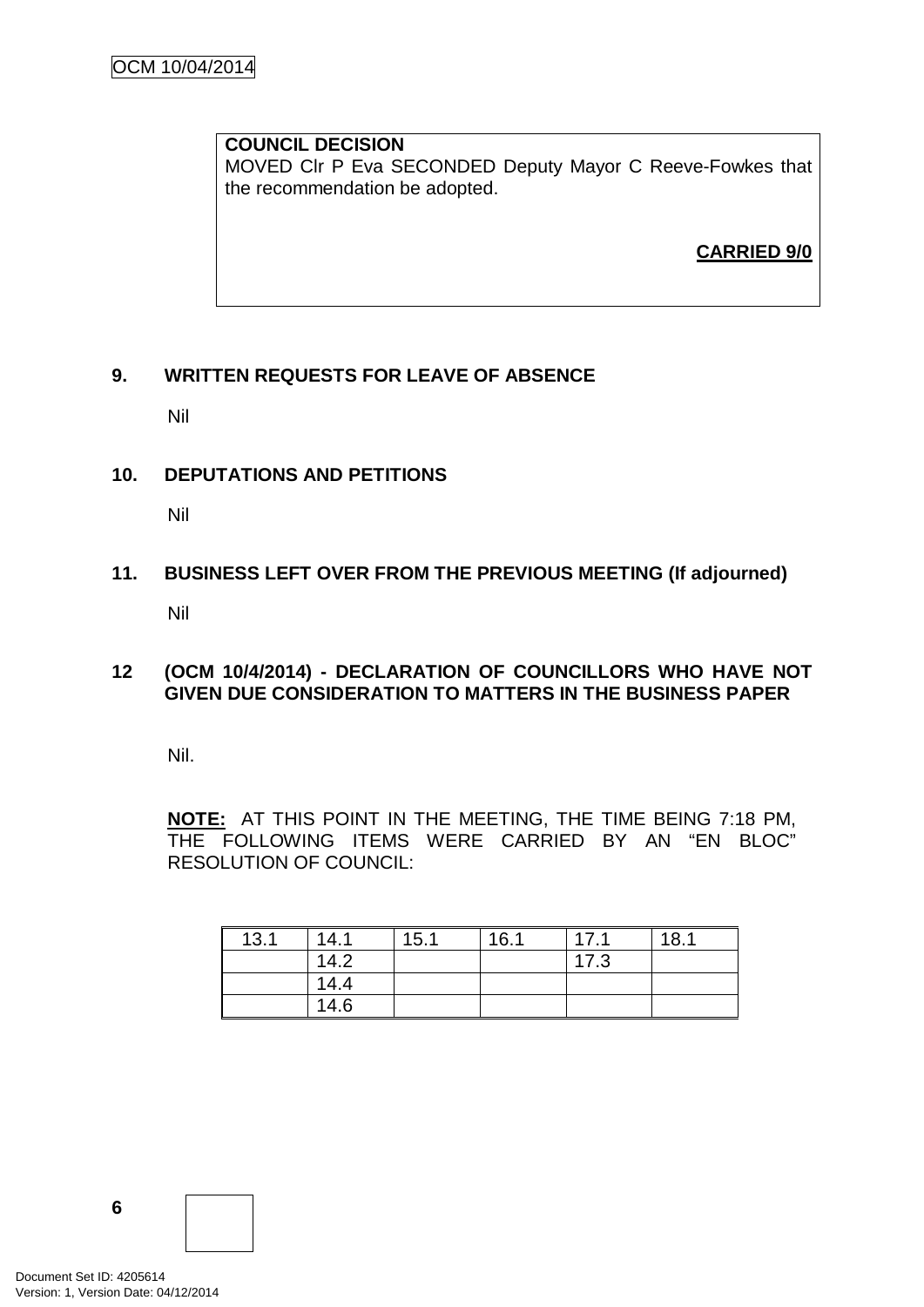### **13. COUNCIL MATTERS**

# **13.1 (MINUTE NO 5278) (OCM 10/4/2014) - MINUTES OF THE AUDIT AND STRATEGIC FINANCE COMMITTEE MEETING - 20/3/2014 (026/007) (S DOWNING) (ATTACH)**

#### **RECOMMENDATION**

That Council receive the Minutes of the Audit and Strategic Finance Committee Meeting held on Thursday, 20 March 2014, and adopt the recommendations contained therein.

### **COUNCIL DECISION**

MOVED Deputy Mayor C Reeve-Fowkes SECONDED Clr B Houwen that the recommendation be adopted.

**CARRIED 9/0**

# **Background**

A meeting of the Audit and Strategic Finance Committee was conducted on 20 March 2014.

### **Submission**

N/A

### **Report**

The Audit and Strategic Finance Committee received and considered the following items:

- 1. Local Government Statutory Compliance Audit Return
- 2. External Audit Plan for the Year Ending

### **Strategic Plan/Policy Implications**

### **Leading & Listening**

• A responsive, accountable and sustainable organisation.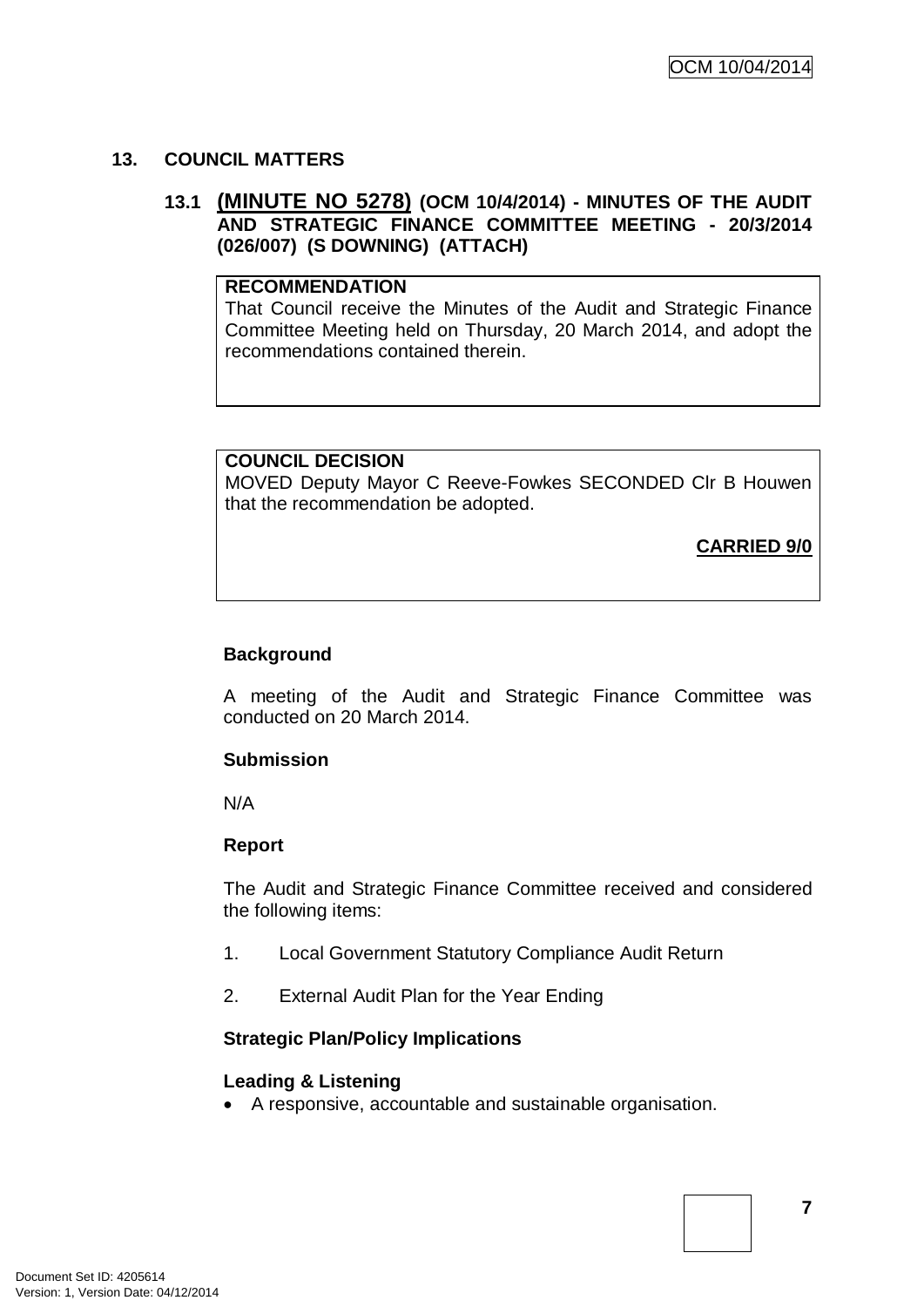- Manage our financial and infrastructure assets to provide a sustainable future.
- A culture of risk management and compliance with relevant legislation, policy and guidelines

# **Budget/Financial Implications**

As contained in the Minutes.

### **Legal Implications**

As contained in the Minutes.

### **Community Consultation**

N/A

# **Attachment(s)**

Minutes of the Audit and Strategic Finance Committee Meeting – 20 March 2014

# **Advice to Proponent(s)/Submissioners**

N/A

# **Implications of Section 3.18(3) Local Government Act, 1995**

Nil.

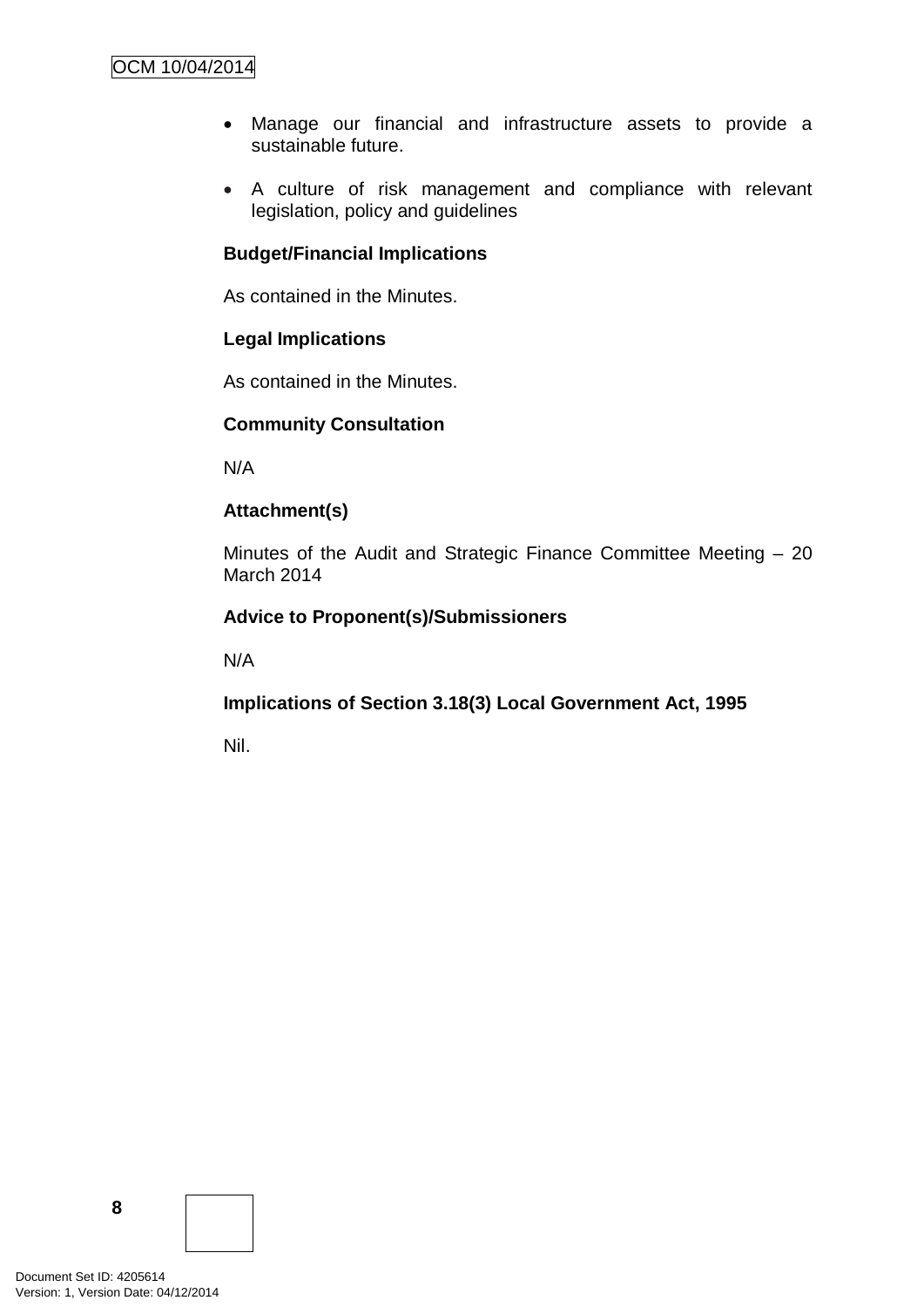### **14. PLANNING AND DEVELOPMENT DIVISION ISSUES**

### **14.1 (MINUTE NO 5279) (OCM 10/4/2014) - RETROSPECTIVE PLANNING APPROVAL FOR A CAMERA POLE - LOCATION 18 (LOT 402) MELL ROAD SPEARWOOD - OWNER / APPLICANT: IVAN BACICH (3209031) (D ARDESHIRIAN) (ATTACH)**

#### **RECOMMENDATION** That Council

- (1) refuses to grant retrospective planning approval for a camera pole at 18 (lot 402) Mell Road Spearwood for the following reasons:
	- 1. The proposal does not comply with part 5.4.4 of the Residential Design Codes of Western Australia in relation to External Fixtures.
	- 2. The proposal is incompatible within its residential setting which is inconsistent with Clause 10.2.1(i) of the City of Cockburn's Town Planning Scheme No.3.
	- 3. The proposal causes a detrimental impact on the amenity of nearby residents and the streetscape which is inconsistent with Clause 10.2.1(n) and (o) of the City of Cockburn's Town Planning Scheme No.3.
- (2) direct staff to issue a Directions Notice for the removal of the existing camera pole at 18 (Lot 402) Mell Road Spearwood; and
- (3) notify the applicant and those who made a submission of Council's decision.

# **COUNCIL DECISION**

MOVED Deputy Mayor C Reeve-Fowkes SECONDED Clr B Houwen that the recommendation be adopted.

**CARRIED 9/0**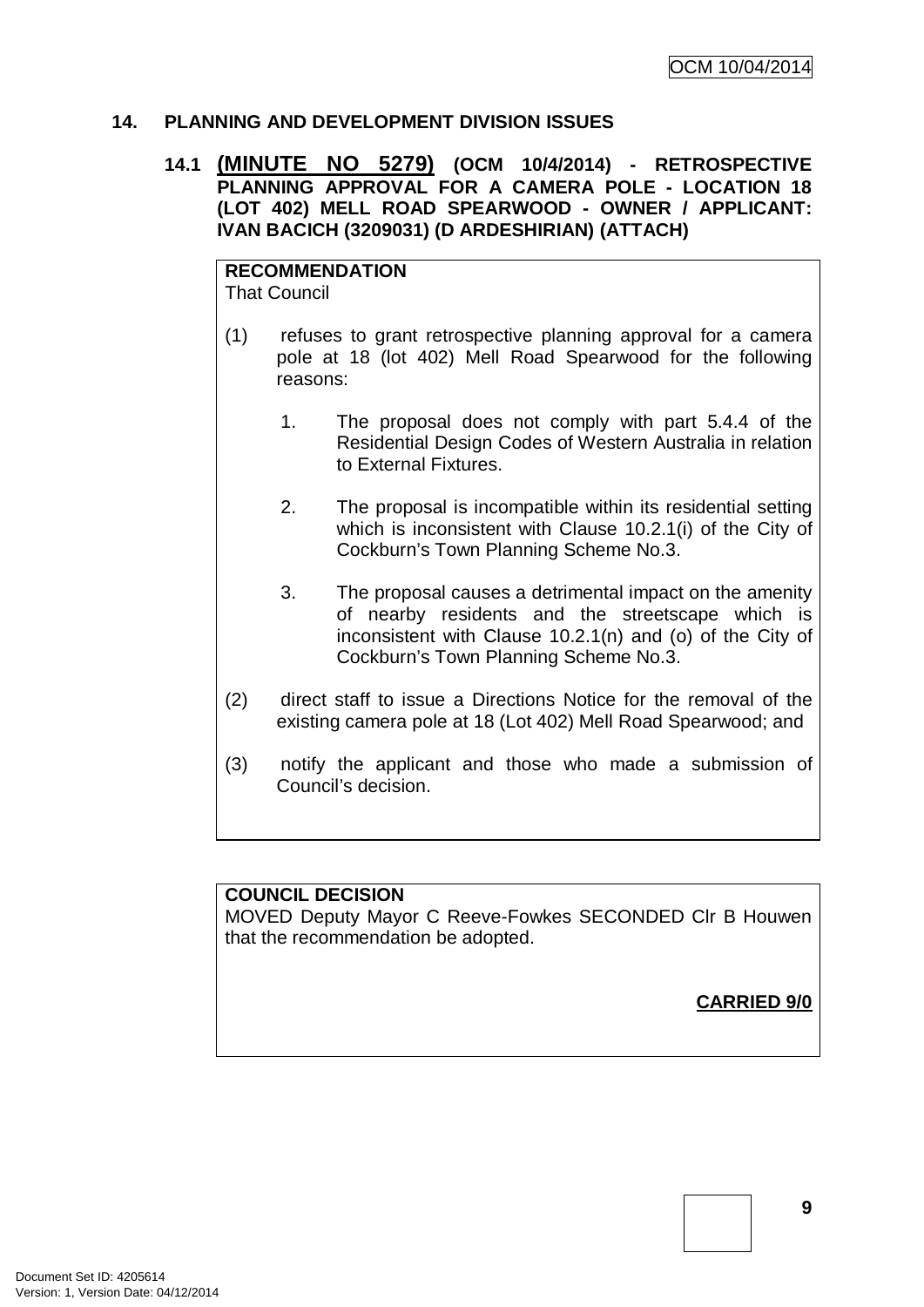### **Background**

The subject site, No. 18 (Lot 402) Mell Road Spearwood, is located on the northern side of Mell Road and has an area of approximately 1155m². The site is currently zoned 'Development' under City of Cockburn Town Planning Scheme No. 3 (TPS 3) and is identified as R25 under the Ocean Crest Estate Local Structure Plan. The southern side of Mell Road, opposite the subject site, is currently zoned 'Residential R30' under TPS3.

The subject site currently contains a single house, outbuildings and an eight metre high camera pole with fixtures including two security cameras and two lights. A retrospective development application was lodged with the City on 29 October 2013 for the existing pole, security cameras and lights, based on direction from the City's Compliance Officer.

The Ocean Crest Estate Local Structure Plan, which the subject site is located within, encompasses the area north of Mell Road and east of Hamilton Road. This area of land was previously used for market garden purposes. Since the Ocean Crest Estate Local Structure Plan was endorsed by the WAPC, on 24 April 2012, the area has seen a transition towards medium density residential development with various subdivision approvals currently in place.

The application was referred to the 13 February 2014 Council meeting for determination as the submissions received possessed planning merit and therefore administration did not have the delegated authority to determine the application.

At its 13 February 2014 ordinary council meeting, council resolved to defer the retrospective camera pole development application as detailed below:

*"Council defer this matter until the March OCM, in order for a meeting to take place between the resident, Mayor, West Ward Councillors, any other Elected Members, and Council officers."*

On 18 March 2014, a meeting was held at the subject site between Council officers, the majority of the Elected Members, and the landowner. At the meeting, the landowner was given the opportunity to discuss the intention of the camera pole and respond to any of the councillor's questions.

### **Submission**

The application seeks retrospective approval for an eight metre high pole which accommodates two security cameras and two security lights. The camera pole is located in front of the existing single house,

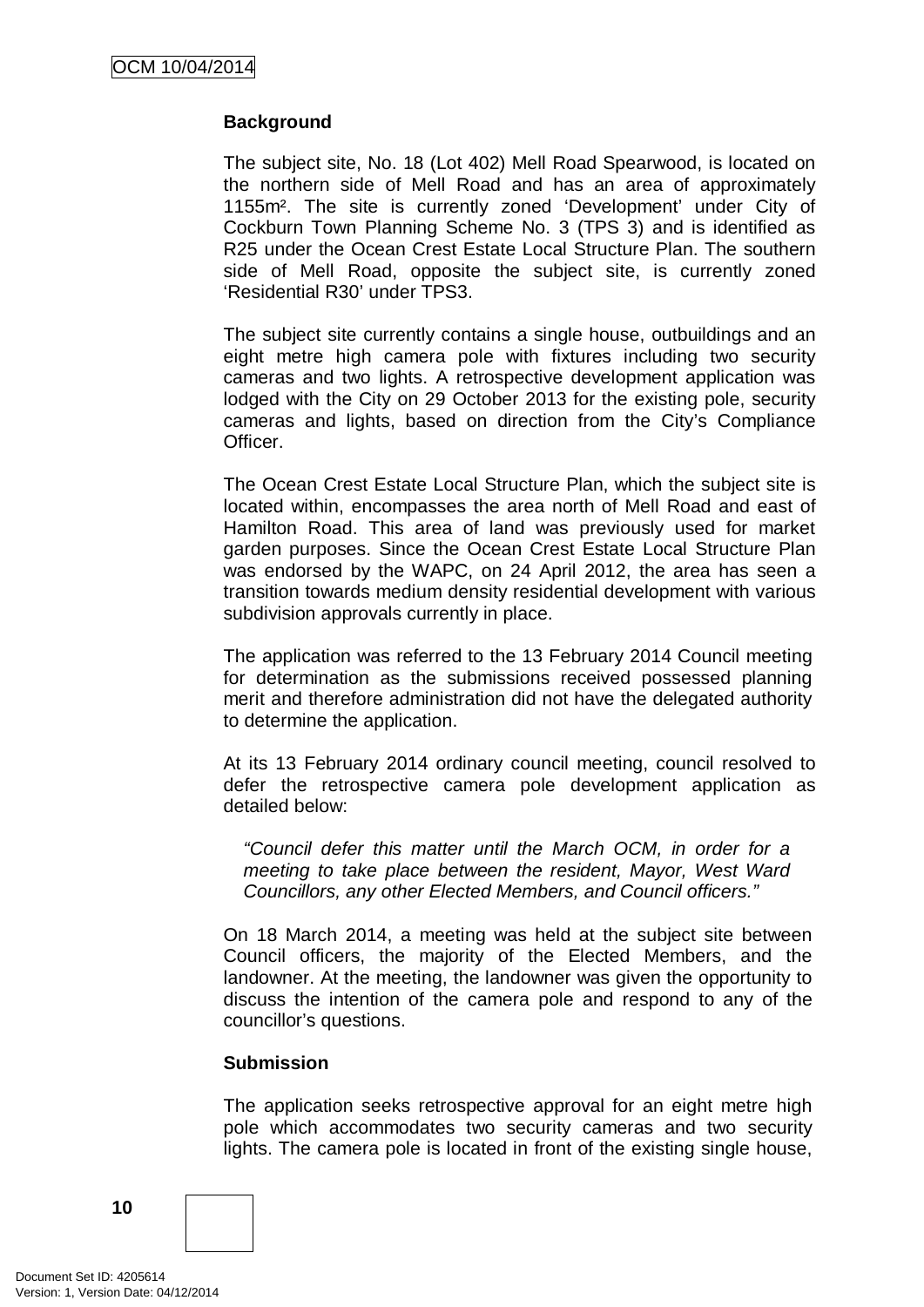setback approximately 7.5m from the primary street, 15m from the western boundary and 12m from the eastern boundary.

The applicant has advised that the purpose of structure is to provide security to the occupants of the dwelling who have previously been exposed to threats and crime at the residence.

### **Consultation**

The City's statutory planning policies do not provide specific guidance or development requirements for camera pole proposals. As a result, the first course of action for the subject application was to advertise the application to thirty-one landowners along Mell Road for comment. The City received seven submissions in total, three of which objected to the proposal, three had no objection and one conditionally supported the application. A summary of the issues raised in the objections is as follows:

- Concerns about the cameras being an invasion of privacy of nearby residents.
- Concerns about light pollution intruding into nearby dwellings.
- Concerns about the detrimental impact of the structure on the streetscape.
- Concerns that support of the application will set an undesirable precedent in residential areas.
- No objection if the cameras and lights were not intrusive and located on the existing dwelling.
- No objection to the lights being directed at the subject site and the vision from the cameras not encroaching into adjoining properties.

### **Report**

### Statutory Framework

### *Zoning*

The subject site is zoned 'Urban' under the Metropolitan Region Scheme (MRS), 'Development' under TPS 3 and 'R25 Residential' under the Ocean Crest Estate Local Structure Plan. The objectives of the Residential Zone are defined in part 4.2.1 (a) of TPS 3 as follows:

*'To provide for residential development at a range of densities with a variety of housing to meet the needs of different household types through the application of the Residential Design Codes'.*

Clause 10.2 of TPS 3 includes matters to be considered by Council in relation to considering an application for planning approval. Specifically,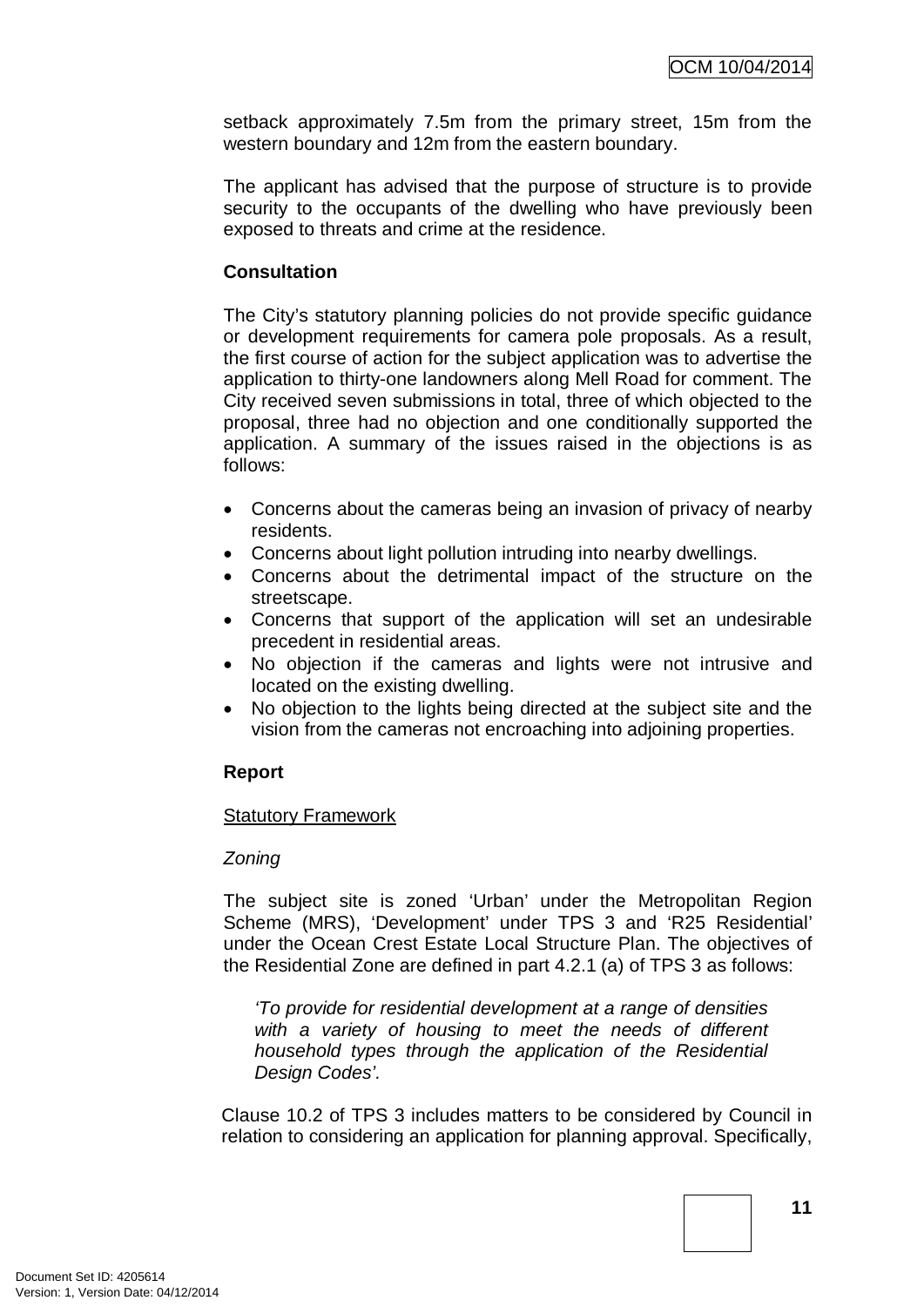Council shall have due regard to the requirements of the following in relation to this proposal:

- (c) any proposed Statement of Planning Policy of the Commission.
- (i) the compatibility of a use or development within its setting.
- (n) the preservation of the amenity of the locality.<br>(o) the relationship of the proposal to development
- the relationship of the proposal to development on adjoining land or on other land in the locality including but not limited to, the likely effect on height, bulk, scale, orientation and appearance of the proposal.
- (y) any relevant submission received on the application.

*State Planning Policy 3.1 – Residential Design Codes 2013 (R-codes)*

As discussed above, the R-codes are intended to guide the development of residential zoned land. Although the R-codes do not have specific provisions for camera poles, based on the definition of 'external fixtures' below, part 5.4.4 of the R-codes is considered applicable for the purposes of assessing the application.

The R-codes define 'external fixtures' as:

*'Utilities, equipment, plant or other structures which are necessary for a dwelling to achieve efficient, comfortable and environmentally sustainable operating outcomes and may include; solar collectors, rainwater storage tanks, clothes drying structures, communications and power and water infrastructure, letter boxes, or other fixtures as necessary for the residential use of the buildings on-site.* 

Provision C4.3 of part 5.4.4 of the R-codes includes deemed-to-comply requirements for 'other external fixtures' which can be applied to fixtures that are not solar collectors, television antennas or water pipes. The camera pole, the subject of the application, meets the definition of 'other external fixtures', the deemed-to-comply provisions of which are detailed below:

- *not visible from the primary street;*
- *are designed to integrate with building; or*
- *are located so as not to be visually obtrusive.*

The application is not considered compliant with the deemed-to-comply requirements above. As a result, the application is required to be considered under the relevant design principles for part 5.4.4 (External Fixtures) of the R-codes below:

*Solar collectors, aerials, antennas, satellite dishes, pipes and other external fixtures integrated into the design of the building* 

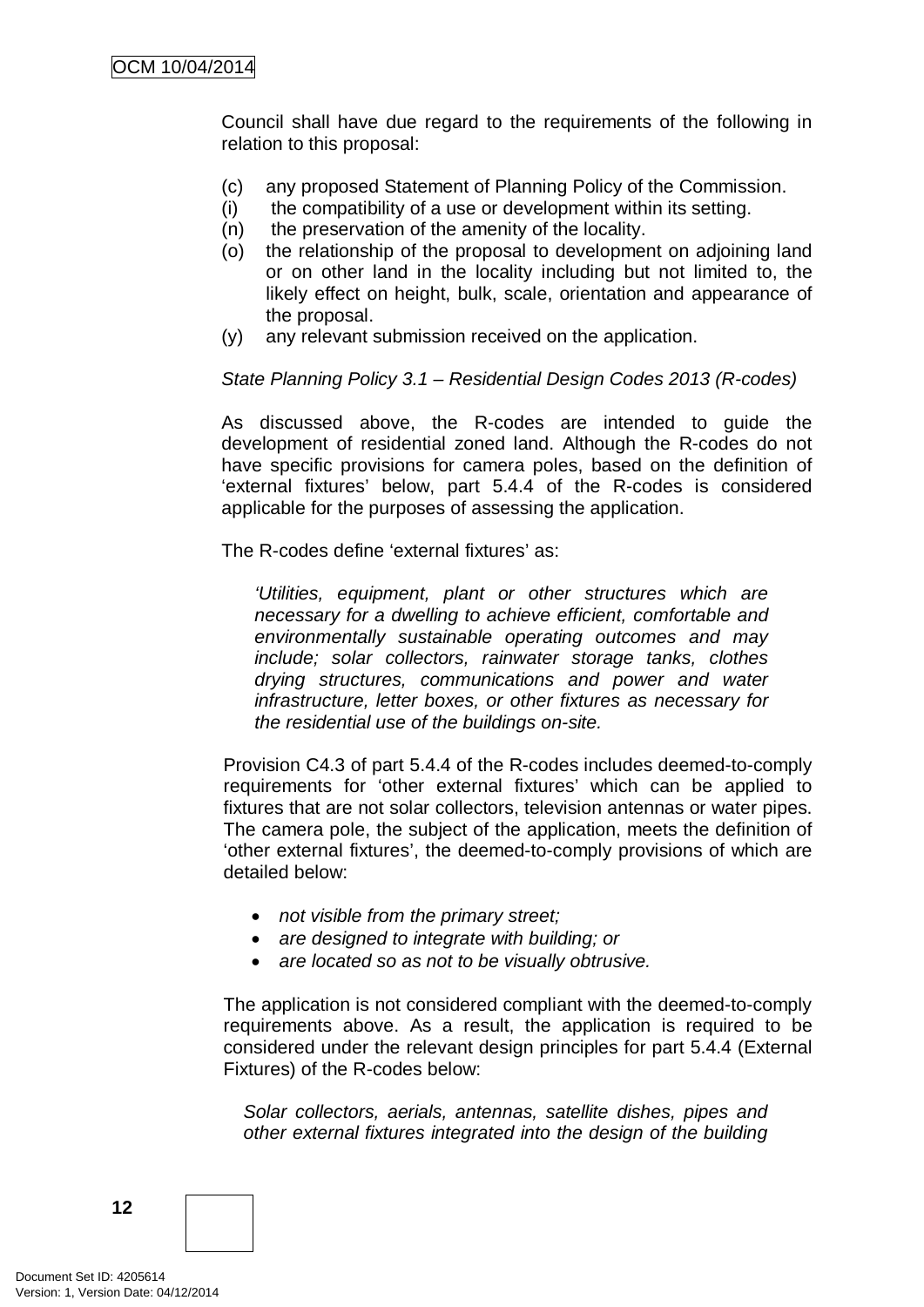*to not be visually obtrusive when viewed from the street and to protect the visual amenity of surrounding properties.* 

#### Issues

Community consultation revealed the general opinions of the surrounding landowners in relation to the application. Although a number of submitters were not affected by the structure and did not object to the application, the objections that were received raised relevant planning concerns. The interests of existing and future nearby landowners should be taken into consideration when determining the application. Taking into consideration the assessment of the application against the R-codes (above) and the points raised in the submission received; the key issues identified are visually amenity, privacy and light spill.

#### *Visually Amenity*

The existing single storey dwelling has a wall height of approximately three (3) metres and a maximum roof pitch height of approximately five (5) metres. In light of this, the eight (8) metre high camera pole structure is not considered to be integrated into the design of the building and is considered to be visually obtrusive as viewed from the public realm (as shown in attachment 1 and 2) and adjoining dwellings. Approval of the pole would not be in the interests of preserving the character of the streetscape and protecting the visual amenity of surrounding properties, as intended by the design principles of part 5.4.4 of the R-codes.

### *Invasion of Privacy, Outdoor Lighting and Light Spill*

All of the objections received refer to the invasion of privacy and light spill as key concerns. Although there is no guidance from statutory planning policies on these specific matters, part 5.5 of the Local Government Act has the ability to regulate outdoor lighting to be in accordance with the relevant Australian Standard (AS4282 – 1997).

Both issues are a direct result of the height of the structure. If the cameras and lights were fixed to the existing residence at the height of the dwelling, as encouraged in part 5.4.4 of the R-codes, the concerns relating to visual amenity, invasion of privacy and light spill would be eliminated. In the event that the abovementioned modification was approved, the external fixtures would subsequently be integrated into the design of the building, the potential for the invasion of privacy would be eliminated due to the reduced height and resultant viewing potential from the security cameras and light spill would be limited to within the subject site in accordance with the relevant Australian Standard (AS4282 -1997).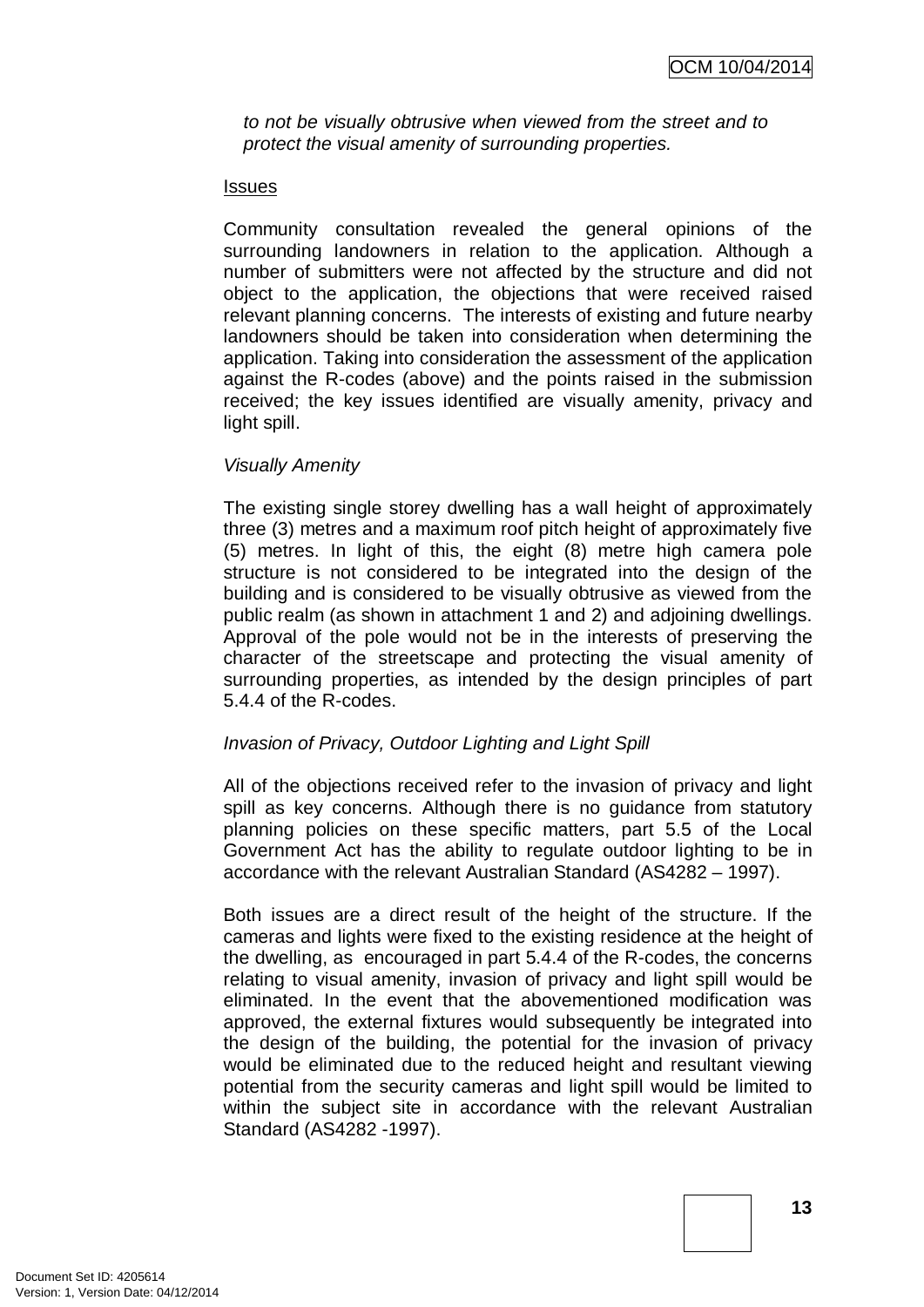# **Conclusion**

The proposal is not supported for the following reasons:

- The application is not compliant with the provisions of the Residential Design Codes, in particular the deemed-to-comply and/or design principles of part 5.4.4 – External Fixtures.
- A number of objections were received from affected adjoining landowners which have merit and are considered relevant planning considerations.
- The application is considered to cause detrimental impacts to the amenity of the adjoining residents and the streetscape.
- The application will set an undesirable precedent for camera poles within the residential areas of the City of Cockburn.

### **Strategic Plan/Policy Implications**

### **Growing City**

• Development that is soundly balanced between new and existing areas.

### **Leading & Listening**

- Effective and constructive dialogue with all City stakeholders.
- Effective advocacy that builds and manages relationships with all stakeholders.
- A responsive, accountable and sustainable organisation.

# **Budget/Financial Implications**

N/A

# **Legal Implications**

N/A

# **Community Consultation**

See Community Consultation section of the report above.

# **Attachment(s)**

- 1. Site Plan, floor plan and elevations.
- 2. Photo of Camera Pole.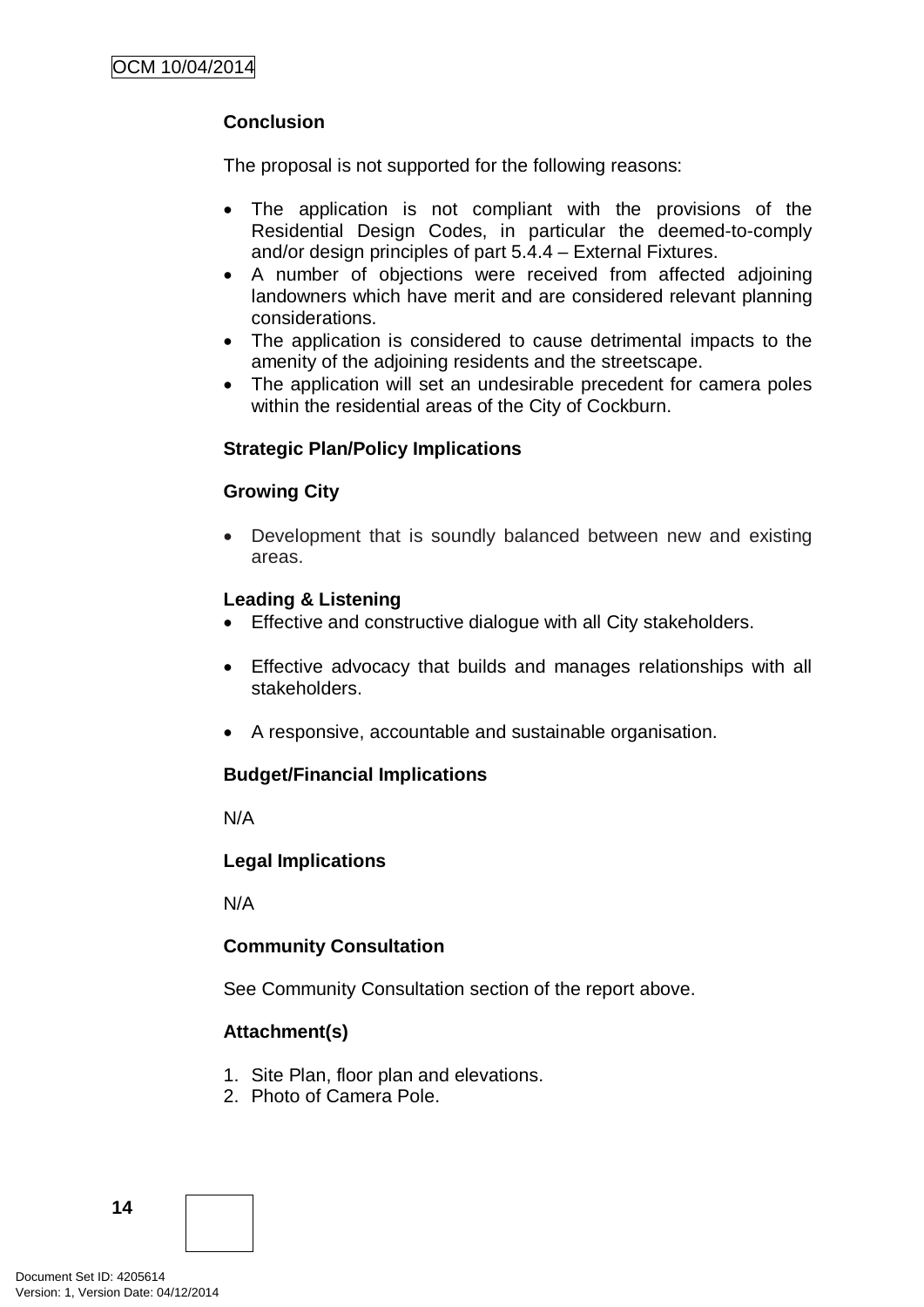### **Advice to Proponent(s)/Submissioners**

The Proponent(s) and those who lodged a submission on the proposal have been advised that this matter is to be considered at the 10 April 2014 Council Meeting.

#### **Implications of Section 3.18(3) Local Government Act, 1995**

Nil.

### **14.2 (MINUTE NO 5280) (OCM 10/4/2014) - PROPOSED LOCAL STRUCTURE PLAN FOR LOT 94 WATSON ROAD, BEELIAR - OWNER: EMMAUS DEVELOPMENTS PTY LTD (JOHANN HERMAN FOURIE) - APPLICANT: VANGUARD PLANNING SERVICES (STEPHEN WALKER) (110/092) (L SANTORIELLO) (ATTACH)**

# **RECOMMENDATION**

That Council

- (1) in pursuance of Clause 6.2.9.1 (a) of The City of Cockburn Town Planning Scheme No. 3 ("the Scheme") adopt the proposed Local Structure Plan for Lot 94 Watson Road, Beeliar;
- (2) endorse the Schedule of Submissions prepared in respect of the proposed Local Structure Plan for Lot 94 Watson Road, Beeliar;
- (3) in pursuance of Clause 6.2.10.1 of the Scheme forward the proposed structure plan to the Commission for its endorsement;
- (4) advise the proponent and those persons who made a submission of Council's decision; and
- (5) advise the proponent that the site is subject to Development Contribution Areas No. 4 and 13.

# **COUNCIL DECISION**

MOVED Deputy Mayor C Reeve-Fowkes SECONDED Clr B Houwen that the recommendation be adopted.

**CARRIED 9/0**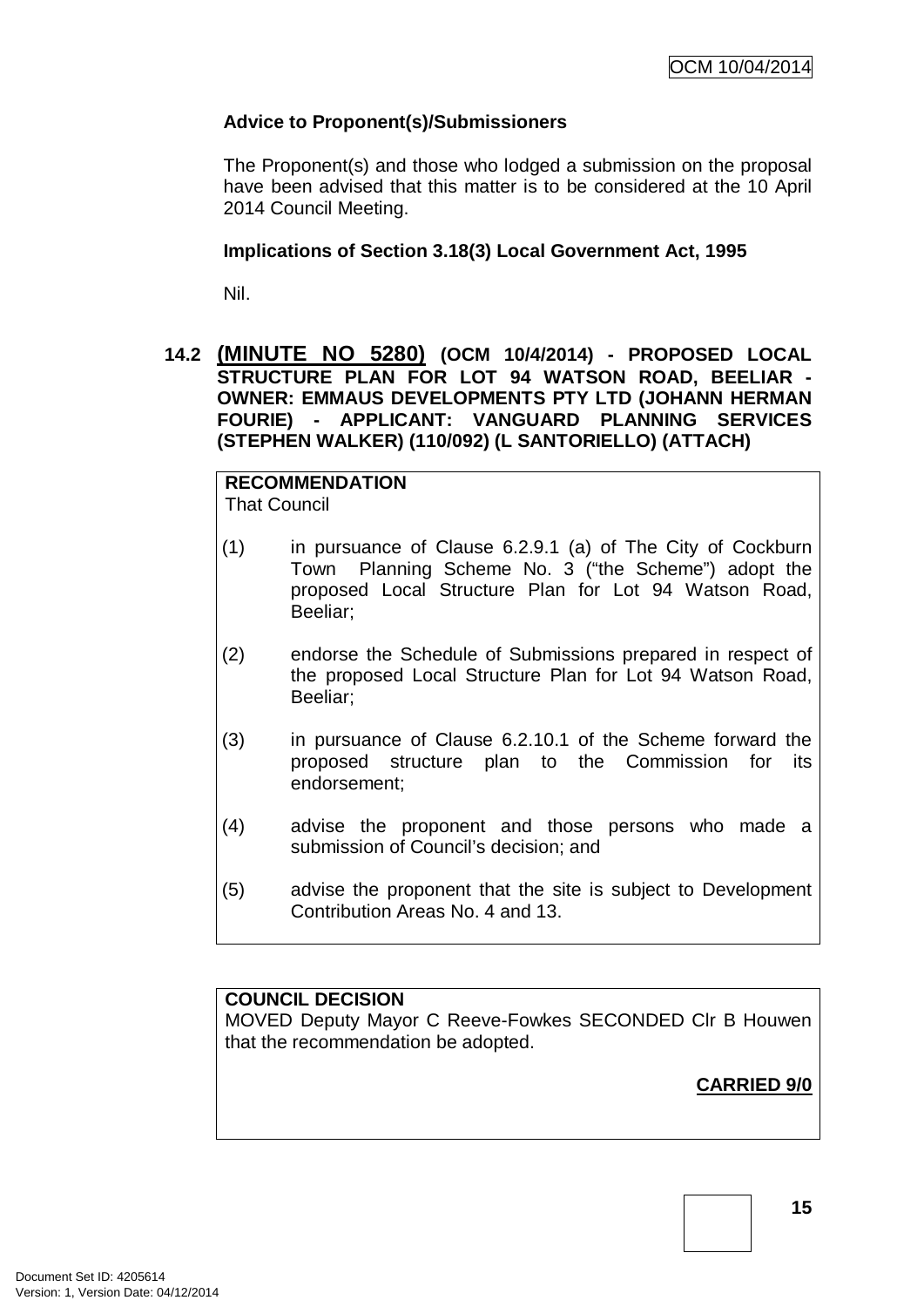# **Background**

A proposed Local Structure Plan ("LSP") was received on 29 October 2013 for Lots 94 and 95 Watson Road, Beeliar. The LSP was referred to the Western Australian Planning Commission ("WAPC") for comment, as required by Clause 6.2.7.2 of the City of Cockburn Town Planning Scheme No. 3 ("the Scheme").

The LSP was later modified to exclude Lot 95 Watson Road, Beeliar. The revised LSP, for Lot 94 only, was subsequently advertised for public comment in accordance with the Scheme.

The purpose of this report is to consider for adoption the proposed LSP for Lot 94 Watson Road, Beeliar ("subject land"). The proposed LSP proposes nine (9) Residential R40 lots, a local road reserve and  $402m<sup>2</sup>$ of Parks and Recreation.

#### **Submission**

The proposed Structure Plan was prepared by Vanguard Planning Services on behalf of the landowner Emmaus Developments Pty Ltd – Director: Johann Herman Fourie.

### **Report**

#### Planning Background

The subject land is 4 047 $m<sup>2</sup>$  in area and generally bounded by Watson Road to the east and existing residential development to the north, south and west. Attachment 1 provides a location plan.

The subject land is zoned 'Urban' under the Metropolitan Region Scheme ("MRS") and 'Development' under the City of Cockburn Town Planning Scheme No. 3 ("the Scheme"). The subject land is also located within Development Area 4 ("DA 4"), Development Contribution Area No. 4 ("DCA 4") and Development Contribution Area No. 13 ("DCA 13").

Pursuant to Clause 6.2.3.1 of the Scheme *"the development of land within a Development Area is to comply with Schedule 11".* The specific provisions applicable to DA 4 in Schedule 11 are outlined as follows;

- *1. "An approved Structure Plan together with all approved amendments shall apply to the land in order to guide subdivision and development.*
- *2. Land uses classified on the Structure Plan apply in accordance with Clause 6.2.6.3."*

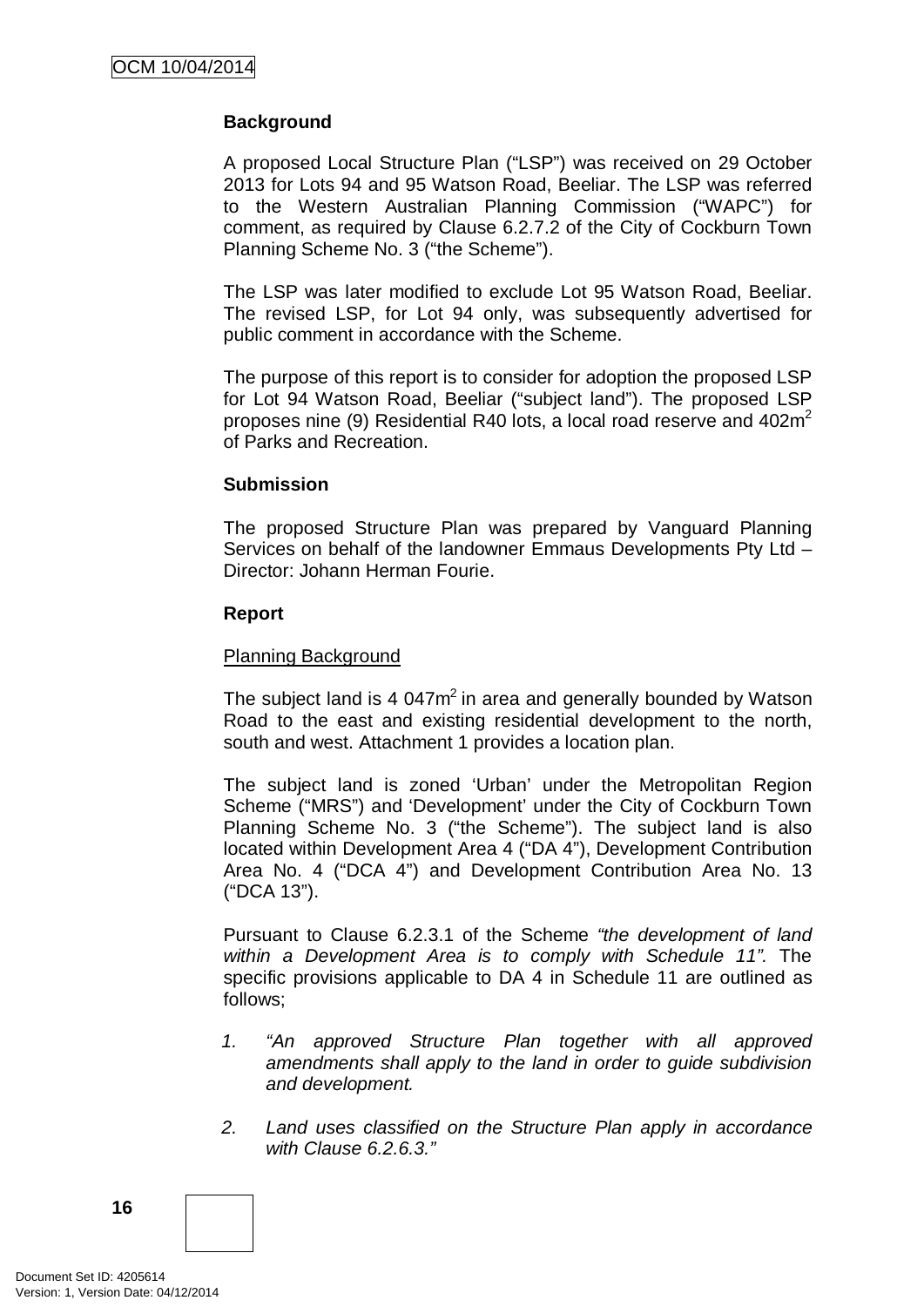#### Residential Density – State Government Direction

Directions 2031 and Beyond ("Directions 2031") and Liveable Neighbourhoods ("LN") promote 15 dwellings per hectare, as the 'standard' density for new greenfield development in urban areas, and an overall target of 47% of all new dwellings as infill development. This percentage equates to 154 000 of the required 328 000 dwellings.

The Draft Outer Metropolitan Perth and Peel Sub-Regional Strategy ("Draft Strategy") identifies the subject land as being part of the "BEE1" area with a future dwelling target of 860+. This proposal will assist in ensuring that the state residential targets are reached whilst providing additional housing diversity to the area.

#### Residential Density – Previous decisions of Council

Council approved a Local Structure Plan for Lots 91, 500, 501 and 1-5 Howe Street, Beeliar in June of 2010 which provides a density of Residential R20 immediately north of the subject site.

In June 2011 Council approved a Structure Plan for Lots 1001, 83 Watson Road and 82 View Street Beeliar, 330 metres north of the subject site, which included a range of densities including R20, R25, R30 and R40.

#### Residential Density - Proposed

As noted above, the proposal seeks to provide for a medium density of Residential R40. Under the proposed density a dwelling yield of 11 residential lots is possible for the subject land. Notwithstanding, two of the residential lots will be required to be retained, at subdivision stage, for the partial use as a temporary cul-de-sac until such time as the surrounding land is structure planned and subdivided (please refer to Attachment 2). On this basis the proposal will result, at subdivision stage, in 9 residential lots and a balance of title lot.

The proposed density meets the State Government density targets as well as providing for additional housing diversity in the locality. The subject site is also well connected to public transport.

At its closest point the subject area is 100 metres from a bus stop, located at the intersection of East Churchill Avenue and Stock Road. This is a "nominated stop" for the 920 bus service, which is a high frequency service running between Fremantle and Rockingham.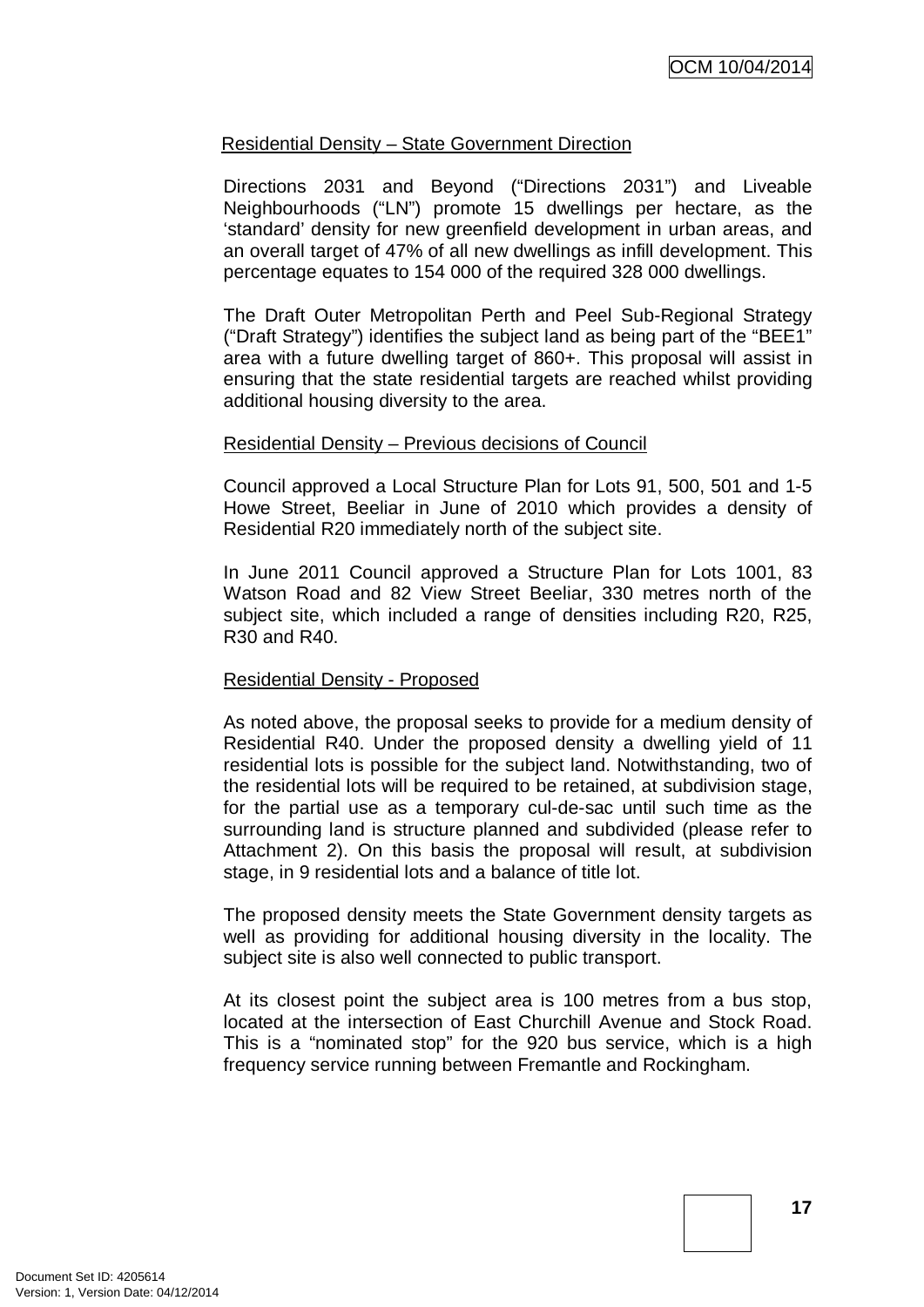### Access and Traffic

The proponent has included a Transport Assessment as part of the Structure Plan Report to provide assurance that any increase in traffic can be managed safely and efficiently by the existing road network. Furthermore the report considers the location of the proposed local road in comparison to the surrounding/ existing local roads from a vehicular safety perspective.

The Transport Assessment provides a review on the superseded structure plan for Lot 94 and 95 Watson Road, Beeliar. Notwithstanding this report was supported by the City's traffic engineers and considered acceptable by Main Roads Western Australia.

#### Indicative detail

The structure plan for lot 94 includes an indicative subdivision design over the adjacent lots to demonstrate compliance with Clause 6.2.4.2 of the Scheme. This clause is outlined below;

*"Notwithstanding clause 6.2.4.1, a local government may recommend subdivision or approve the development of land within a Development Area prior to a structure plan coming into effect in relation to land, if the local government is satisfied that this will not prejudice the specific purposes and requirements of the Development Area and the owner's liability for the proportion of land or development can be fulfilled pursuant to clause 6.3.5."*

Specifically the indicative design demonstrates that the proposed Structure Plan does not 'prejudice the specific purposes and requirements of the (surrounding) Development Area'. The indicative design does not allow for development over the adjacent lots.

The lot 94 structure plan only applies to lot 94. Any structure plan over the surrounding land, as identified by Attachment 2, will be assessed as a separate structure plan on its merits. Any structure plan over the surrounding land will be required to have due regard to the lot 94 structure plan. This includes, but is not limited to, consideration of the local road network, public open space and lot layouts.

#### **Strategic Plan/Policy Implications**

#### **Growing City**

- To grow our City in a sustainable way by: using land efficiently, protecting the natural environment and conserving biodiversity.
- Diversity of housing to respond to changing needs and expectations.

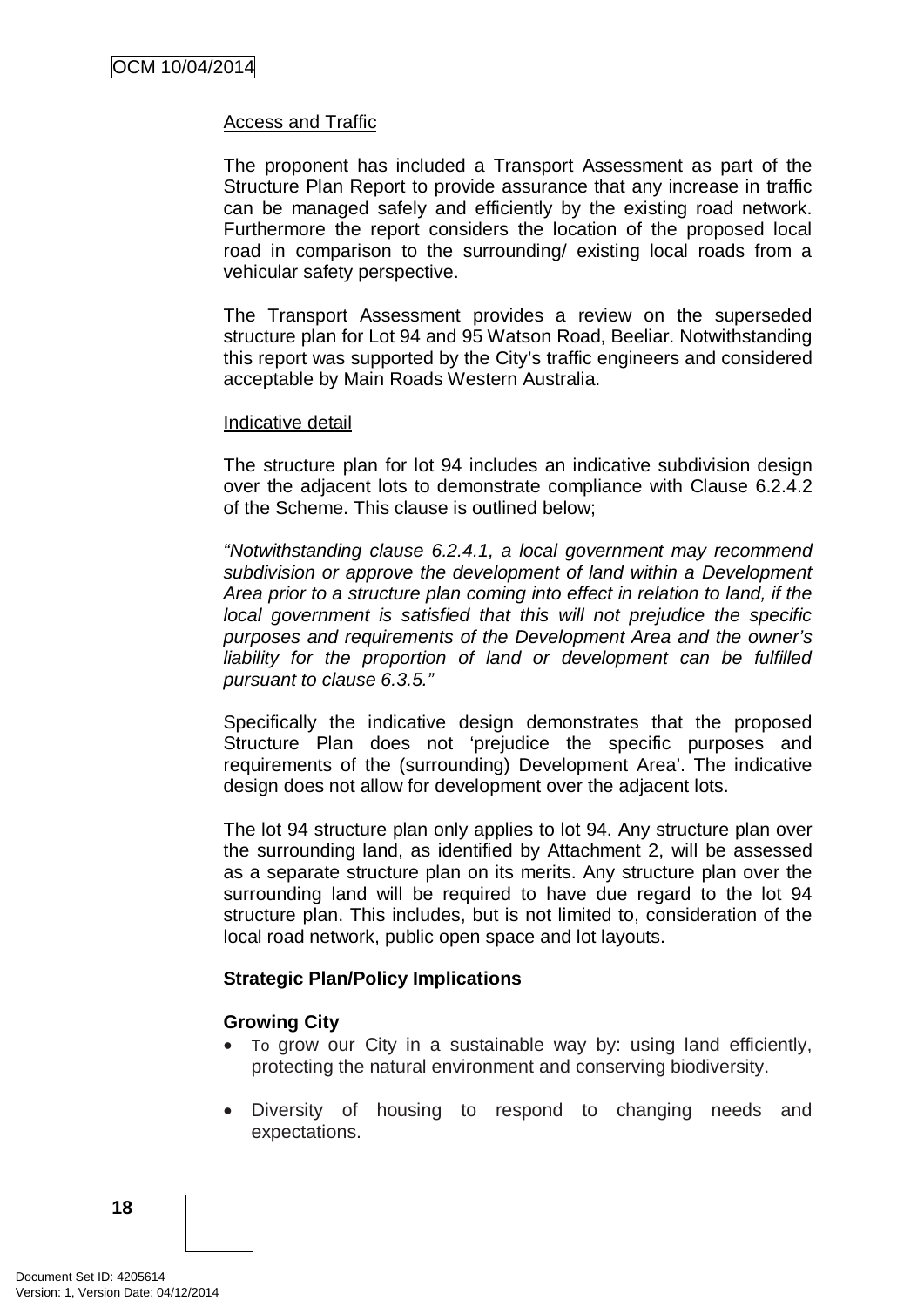### **Community & Lifestyle**

• Community environments that are socially cohesive and embrace diversity.

#### **Moving Around**

• Infrastructure that supports the uptake of public transport and pedestrian movement.

#### **Budget/Financial Implications**

The required fee was calculated on receipt of the proposed Structure Plan and has been paid by the proponent. There are no other direct financial implications associated with the Proposed Structure Plan.

#### **Legal Implications**

Clause 6.2.9.1 of the Scheme requires Council to make a decision on the application within 60 days from the end of the advertising period. The advertising period formally concluded on the 12 March 2014.

#### **Community Consultation**

In accordance with Clause 6.2.8 of the City's Scheme, public consultation was undertaken for a minimum period of 21 days. The advertising period commenced on the 19 February 2014 and concluded on the 12 March 2014.

Advertising included a notice in the Cockburn Gazette, letters to landowners within and surrounding the Structure Plan area and State Government agencies.

Analysis of the submissions has been undertaken within the 'Report' section above, as well as the attached Schedule of Submissions which provides detailed comments on the issues (Attachment 4).

In total Council received a total of eight (8) submissions of which three (3) were from a local resident and the remaining five (5) were provided by government agencies. In total seven (7) of the submissions were in support of the proposal and one (1) objected to the proposal.

Notwithstanding the above, the assessing officer met in person with a number of landowners who made appointments to discuss this proposal. Most residents were in support of the proposal however were concerned with the implications of the indicative detail over the proposed structure plan. It was advised that the indicative detail has no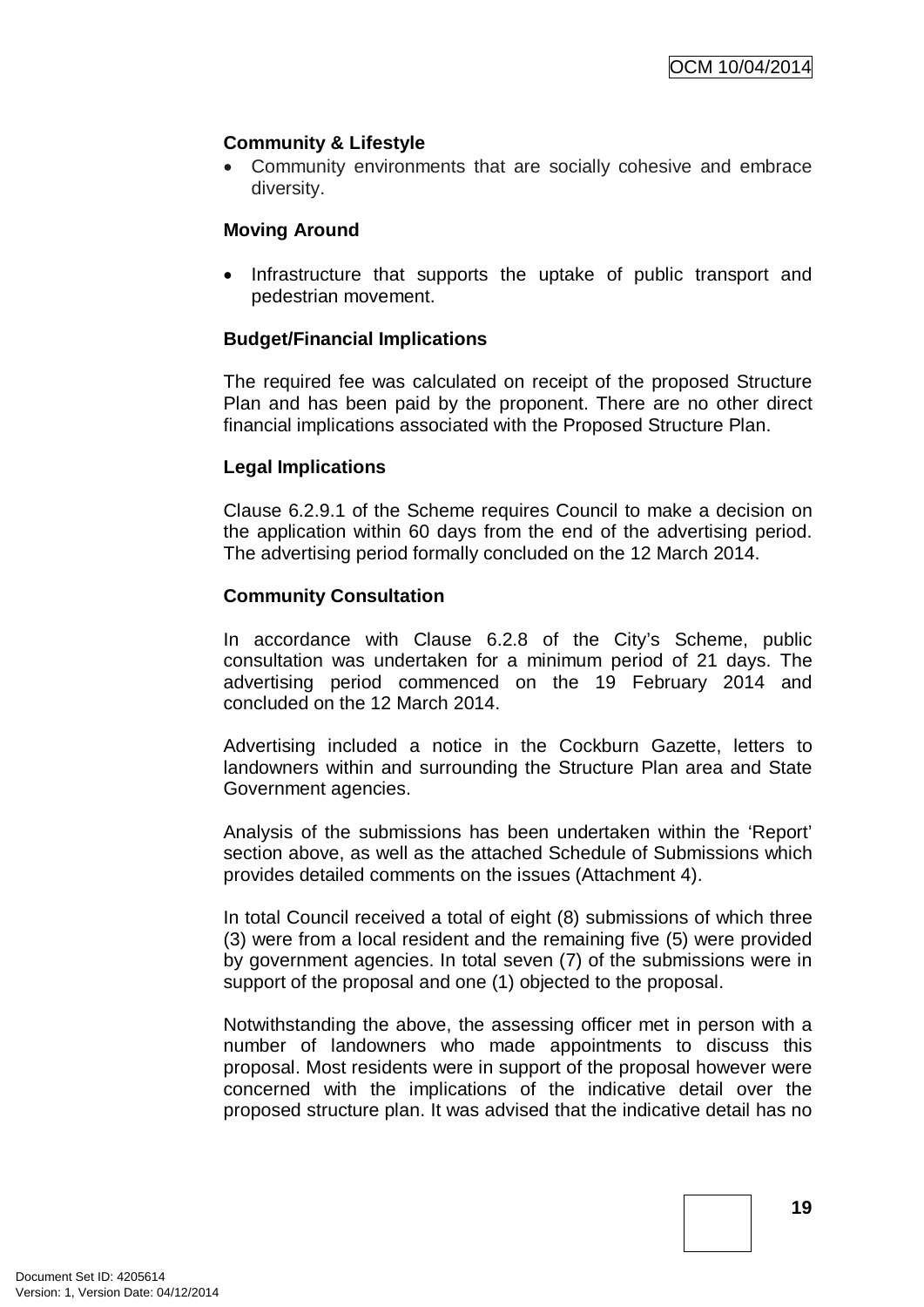statutory basis as a structure plan and that this structure plan applies to Lot 94 only. Most residents were satisfied with this explanation.

### **Attachment(s)**

- 1. Location Plan
- 2. Proposed Local Structure Plan
- 3. Aerial photograph
- 4. Schedule of submissions

### **Advice to Proponent(s)/Submissioners**

The Proponent(s) and those who lodged a submission on the proposal have been advised that this matter is to be considered at the 10 April 2014 Council Meeting.

### **Implications of Section 3.18(3) Local Government Act, 1995**

Nil.

### **14.3 (MINUTE NO 5281) (OCM 10/4/2014) - ANNUAL UPDATE OF**  CITY OF COCKBURN LOCAL GOVERNMENT INVENTORY **LOCATION: CITY OF COCKBURN - OWNER: VARIOUS - APPLICANT: N/A (095/001) (D DI RENZO) (ATTACH)**

# **RECOMMENDATION**

That Council

- (1) amend the City of Cockburn Local Government Inventory by:
	- 1. Adding 'Place No. 111: Robb Jetty (Remains)' as a 'Management Category B Place' as show at Attachment 2.
	- 2. Adding 'Place No. 112: Wyola Wreck and Barge (Remains)' as a 'Management Category B Place' as shown at Attachment 2.
	- 3. Adding 'Place No. 113: Hamilton Hill Swamp Precinct' as a 'Management Category C Place' as shown at Attachment 2.
	- 4. Replacing 'Place No. 67 Naval Base Caravan Park' with the Place Record for 'Naval Base Holiday Park Heritage Area' as shown in Attachment 3.
	- 5. Other minor changes as shown in Attachment 1.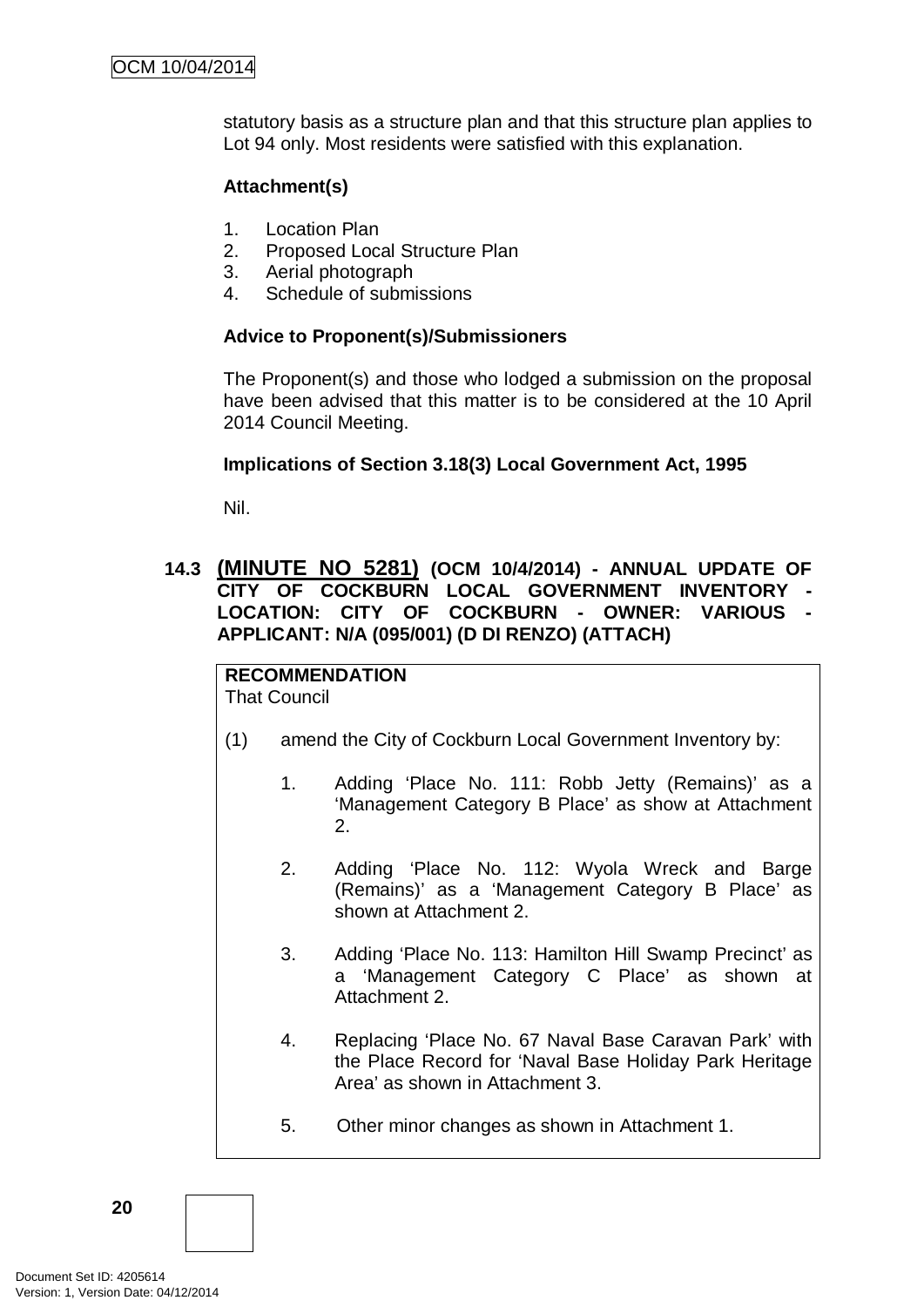- (2) amend the City of Cockburn Heritage List by including the following places pursuant to clause 7.1 of the Scheme;
	- 1. 'Place No. 111: Robb Jetty (Remains)'.
	- 2. 'Place No. 112: Wyola Wreck and Barge (Remains)'.
- (3) advise all submissioners, the Office of State Heritage and Western Australian Planning Commission of Council's decision accordingly; and
- (4) advise the Coogee Beach Progress Association that Council does not support the inclusion of 'Place No. 032 Magazine Woodman Point Jetty' on the State Register; however they can nominate the inclusion directly to the Office of Heritage.

### **COUNCIL DECISION**

MOVED Clr K Allen SECONDED Deputy Mayor C Reeve-Fowkes that Council adopt the recommendation with an amendment to subrecommendation (4) as follows:

- (1) to (3) as recommended; and
- (4) advise the Coogee Beach Progress Association that Council does support the inclusion of 'Place No. 032 Magazine Woodman Point Jetty' on the State Register; and that Council nominate directly to the Office of Heritage.

# **CARRIED 9/0**

### **Reason for Decision**

Council wishes to support and encourage its community associations in suggesting places of heritage significance to be nominated for the State Register. The nomination process is relatively straight forward, and therefore in supporting the community association Council should write to the Office of Heritage to consider the request formally.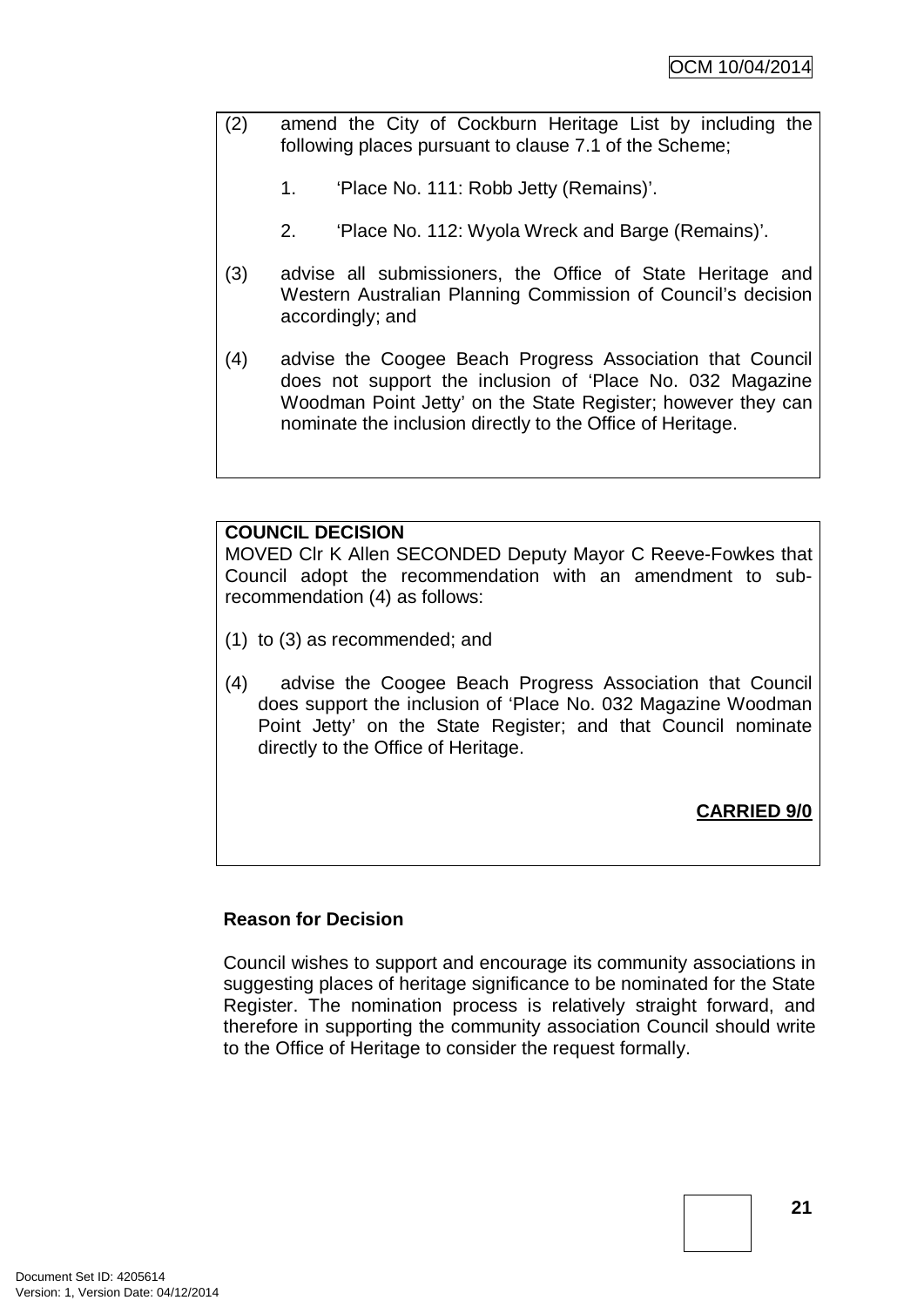### **Background**

In 2011, the City of Cockburn undertook a comprehensive review of its Local Government Inventory ("LGI") in accordance with the requirements of the Heritage of Western Australia Act 1990 ("the Act"). Section 45 of the Act stipulates that the City is required to annually update the LGI and ensure suitable consultation is undertaken as part of any update process. The LGI was updated in 2012, and advertised again in 2013 for the annual update.

The purpose of this report is for Council to consider nominations/submissions received during advertising of the annual update.

Heritage consultant Eddie Marcus from History Now has been engaged to review a number of the submissions that were received, and his recommendations are outlined in this report.

#### **Submission**

N/A

### **Report**

The annual review of the LGI has been undertaken, including a request for comments and nominations from the community. As a result of this review a number of modifications and additions to the LGI and Heritage List pursuant to City of Cockburn Town Planning Scheme No. 3 ("the Scheme") are recommended.

### Proposed New Place - Robb Jetty (Remains)

A submission was received requesting that the Robb Jetty remains be included as a place on the LGI. Inclusion of the Robb Jetty as a separate place was also a recommendation of the Cockburn Coast Heritage Strategy, and its inclusion is therefore recommended.

Robb Jetty (remains) are located off C Y O'Connor beach, approximately 550 metres north of the South Fremantle Power Station site. Submerged piles extend from the foreshore out into the Indian Ocean for a distance of approximately 280m. Robb Jetty was constructed circa 1877, and it was a notable landmark at Cockburn Sound until it was burnt and dismantled in 1975. A number of timber piles remain visible.

Robb Jetty (remains) are a visual reminder and marker of the former Robb Jetty that was an important component of the meat industry in Western Australia.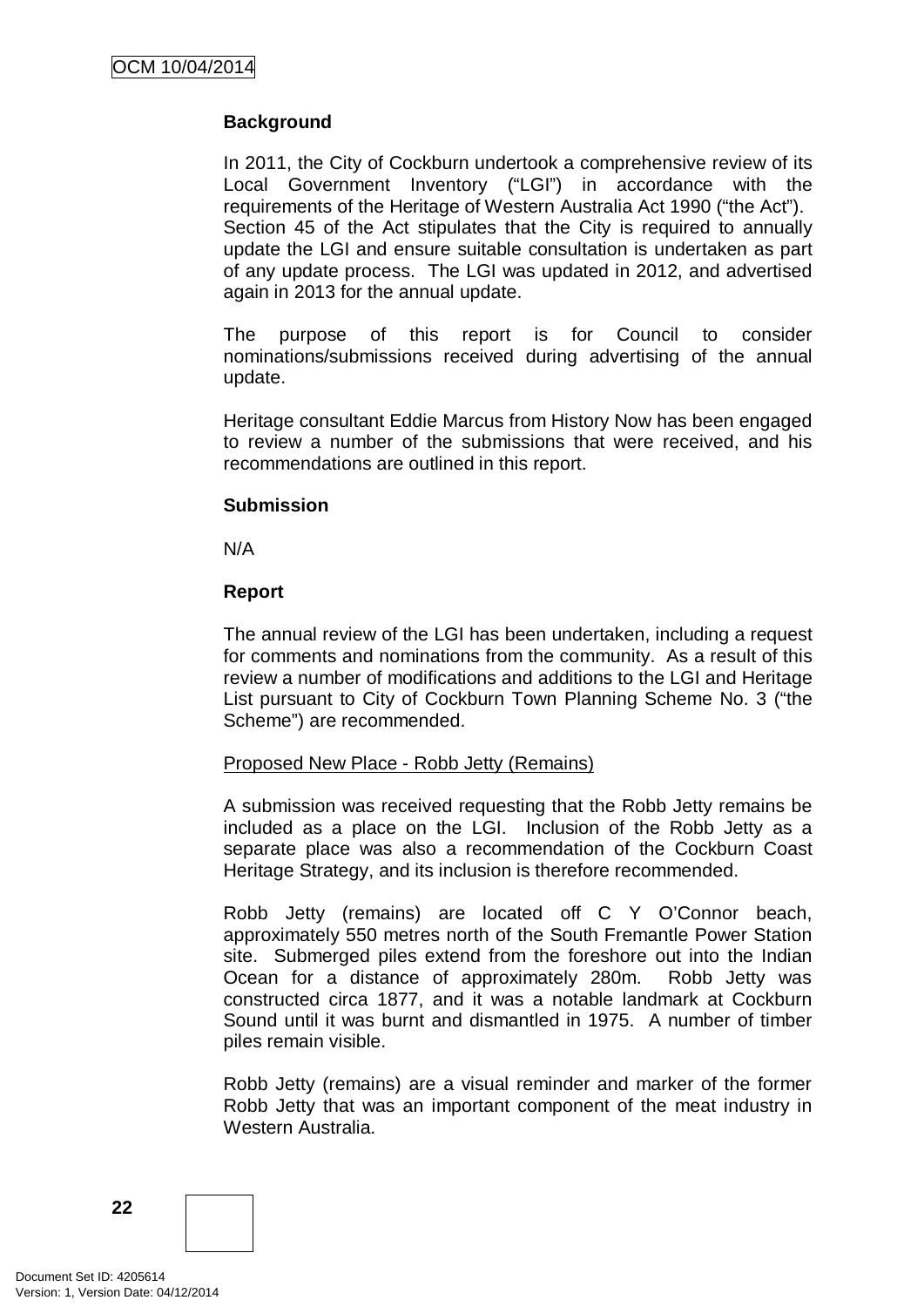Robb Jetty (remains) have aesthetic significance as a landmark in the area along with the Robb Jetty chimney, contributing to the community's sense of place and history.

Robb Jetty (remains) have historic significance as a representation of the importance of shipping in the provision of stock for slaughter, to feed the growing metropolitan area and Goldfields, in the 19th and early 20th century. Robb Jetty played an integral part in the agricultural industry of the State, particularly as it facilitated the development of slaughterhouses and associated industries in the Cockburn area from the 19th century through to the 20th century.

It is recommended that it be included on the LGI as a 'Management Category B' place, reflecting its current condition as remains only. It is also recommended that it be included on the Heritage List pursuant to the Scheme, as all Management Category A and B places on the LGI are considered to be of significance for inclusion on the Heritage List. A draft place record has been prepared (included at Attachment 2).

#### Proposed New Place - Wyola Wreck and Barge (Remains)

A submission was received requesting that the Wyola wreck and barge be included on the LGI.

The Wyola was a 306–ton steam tug built in South Shields, England in 1912. The remains of the Wyola are evident at C. Y. O'Connor beach, with the stern frame protruding from the beach with the bottom of the hull buried in the sand. A timber barge buried in the sand just to the north and sometimes visible is said to have been used in the scrapping of the Wyola.

The Wyola and barge (remains) have historical significance as a tangible and visible reminder of the maritime history associated with Owen Anchorage. The Wyola is associated with both World Wars and had a long and important association with the Fremantle Harbour shipping industry, through its involvement in long-distance towing, salvage and rescue.

The remains of the hull of the Wyola form a landmark on C. Y. O'Connor Beach, and have aesthetic and interpretive significance.

Wyola Wreck and Barge (remains) have social value as a publicly accessible landmark, contributing to the community's sense of place. The timber barge has social and historic significance for its association with shipbreaking activities and Cockburn's maritime industrial heritage.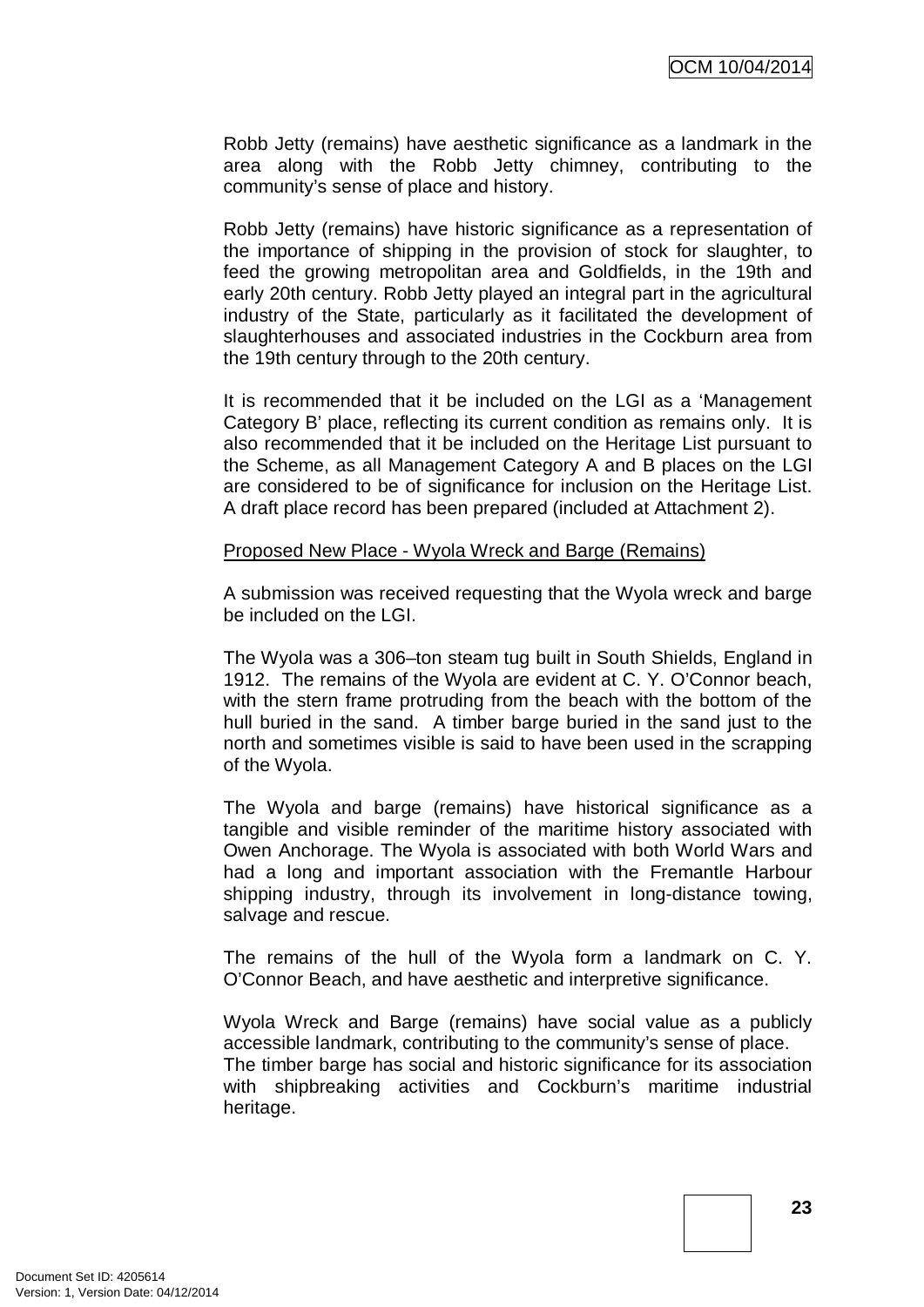Accordingly it is recommended that it be included on the Local Government Inventory and Heritage List, as a Management Category B place. A draft place record is included at Attachment 2.

#### Proposed New Place – Hamilton Hill Swamp Precinct

A nomination was received from a member of the community for the nomination of the 'Hamilton Hill Swamp Precinct'. This submission is included at Attachment 4.

This nomination was reviewed by the Heritage Consultant who has advised that it is very probable that the Hamilton Hill Swamp Precinct would have extremely high cultural heritage values if the exact location of the various elements could be confirmed through archaeological investigation, and the Aboriginal heritage values confirmed, either by archaeology or through a separate report commissioned from a suitably qualified professional.

With the current level of knowledge about the remaining physical fabric below the surface, and the Aboriginal heritage being known only from newspaper reports substantially after the events they describe, it is not possible to accurately determine the potential cultural heritage values for the place.

As a consequence, it is recommended that Hamilton Hill Swamp Precinct be included within the Local Government Inventory with a management category 'C', identifying its potential for cultural heritage significance, mainly archaeological values and possible educational values, but recognising the lack of data available at the moment.

The Heritage Consultant has not recommended that Hamilton Hill Swamp Precinct should be included on the Heritage List. This is a direct consequence of the current lack of information regarding the precise archaeological nature of the site.

The Heritage Consultant has prepared a draft Place Record for Hamilton Hill Swamp Precinct (Attachment 2). It is recommended that this place be adopted for inclusion on the LGI as a 'Management Category C' place. This has no statutory implications for the landowners of the land.

The Heritage Council have determined that the Hamilton Hill Swamp Precinct does not have sufficient cultural heritage significance at the State level for inclusion in the State Register of Heritage Places, however the Register Committee believes it is important to the history and development of the City of Cockburn.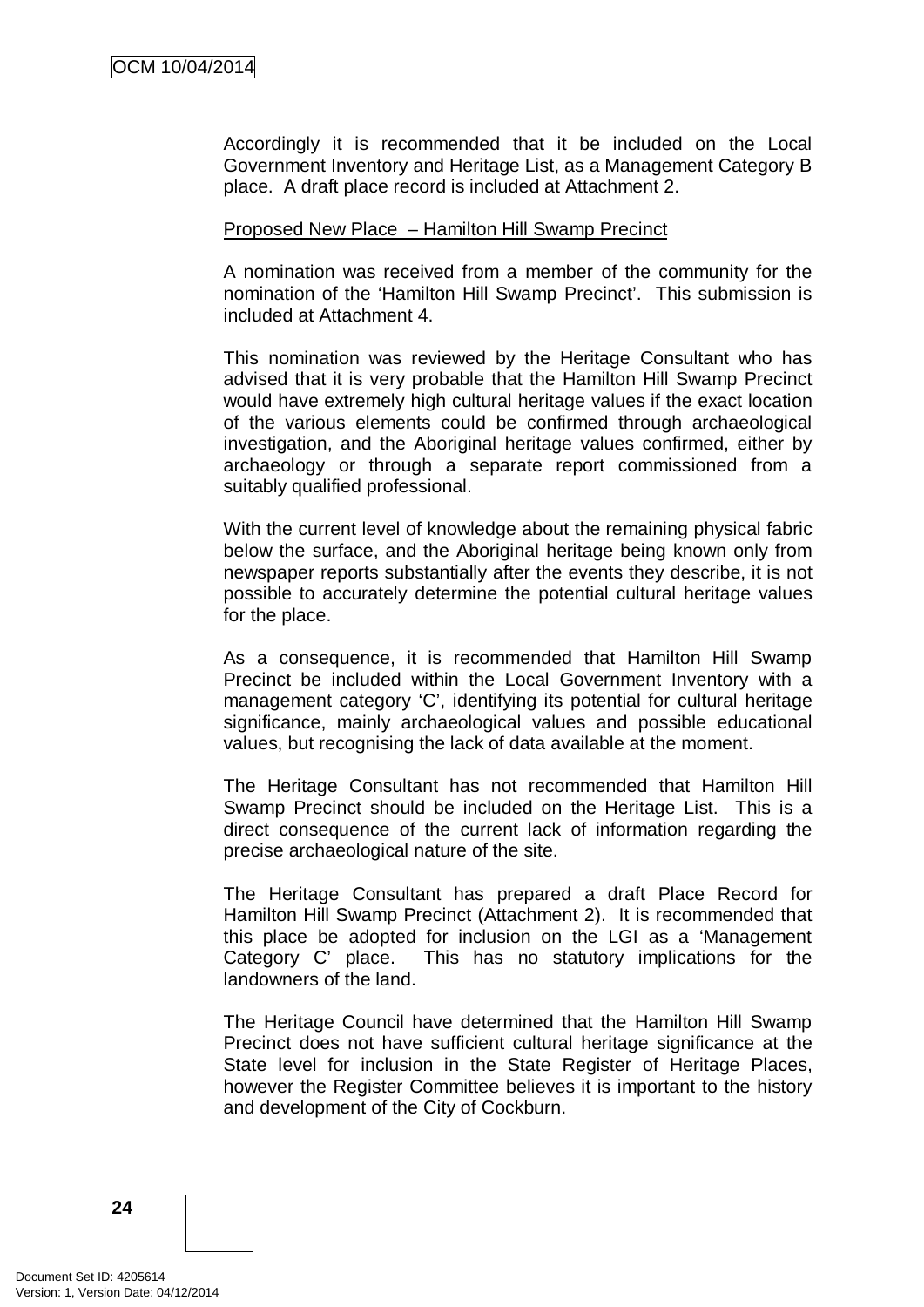This area encompasses two Council reserves (including Dixon Reserve), and land owned by Main Roads WA, LandCorp, and the Western Australian Planning Commission (see Attachment 2).

#### Request for upgrade of Management Category and inclusion of Place No. 106 – South Beach Battery (Remains) on Heritage List

A request was received prior to commencement of the annual update for South Beach Battery remains be included on the Heritage List, and upgraded from a Management Category C place to a Management Category B place.

The gun emplacement is included on the City's LGI as a Management Category D place. It is currently located within POS, and is proposed to be retained within POS in accordance with the Cockburn Coast District Structure Plans (Part 1 and 2), and the Draft Emplacement Local Structure Plan that has been adopted by Council, and is currently awaiting a decision from the Western Australian Planning Commission (WAPC).

The place was also nominated by the submissioner for inclusion on the State Register, and the Heritage Council of WA determined it to be 'below threshold'. The Heritage Council's decision supports the City's position that there is no evidence suggesting there are tunnels associated with the gun emplacement.

It is therefore considered that the City's current listing for this Place which has been recommended by a heritage consultant engaged by the City (ie. Management Category D) is appropriate, and it is not recommended that any changes be made to the place record as a result of this submission. It is also noted that the place is contained within POS, and is therefore protected.

#### Request for inclusion of Place No. 032 Magazine Woodman Point Jetty on the State Register

A submission was received from the Coogee Beach Progress Association requesting that Council support the inclusion of Place No. 032 Magazine Woodman Point Jetty on the State Register, and that the City of Cockburn prepares and submits a nomination form to the State Heritage Council for the Magazine Jetty to be placed on the State Heritage Register.

The full details of the submission are included in Attachment 5. The stated reason for inclusion of the place on the State Register is to provide it with protection under the Heritage of Western Australia Act.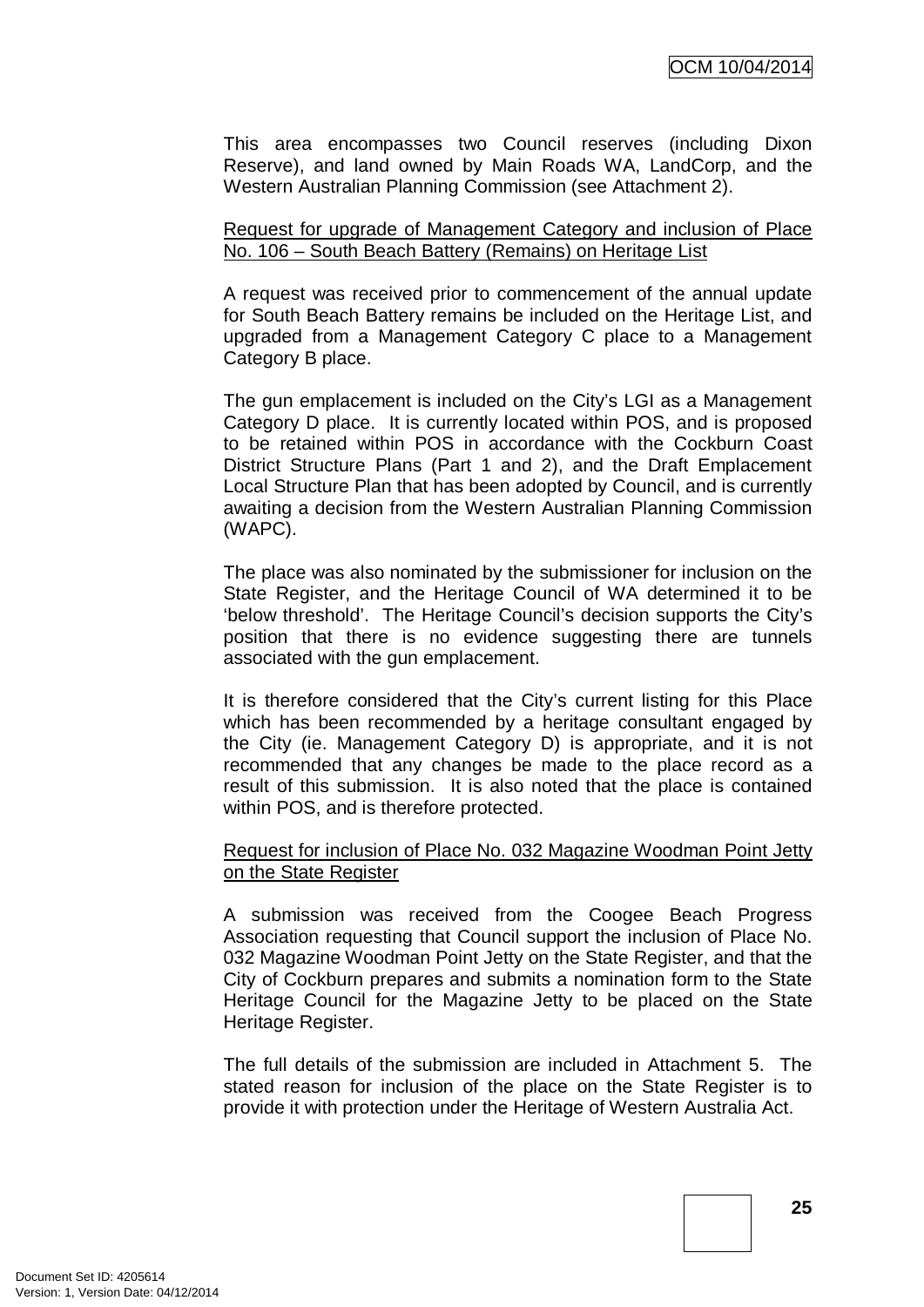However, in order for a place to be considered worthy of inclusion on the State Register it must meet the relevant criteria.

Currently this place is included on the LGI as a 'Management Category C' place and has the following Statement of Significance:

*Magazine Jetty has social significance for those recreational fishermen who use the place.* 

#### *Magazine Jetty is associated with the Explosive Magazines on Woodman Point.*

The Heritage Consultant has reviewed this request and has stated that in his opinion the Magazine Jetty is very unlikely to meet the threshold for inclusion in the State Register. This is because it is identified as having low to medium authenticity, mainly as a result of 1980s refurbishment. Consequently, it is considered that the current management category 'B' correctly reflects the historic and social significance of the place, which was highlighted in the request from the Coogee Beach Progress Association, while acknowledging that little fabric remains from the original 1903-04 jetty.

Management category 'A' should be used for places already acknowledged as being of State significance, or are likely to have sufficient cultural heritage significance to be entered in the State Register of Heritage Places. Consequently, it is recommended that the current management category be retained for Magazine Jetty.

#### Nominations for Significant Trees

During the advertising of the LGI update there were no nominations received for Significant Trees, however since the end of advertising there have been two submissions received for a tree in Coolbellup, on the former Koorilla School Site.

The City's Significant Tree nomination form sets out criteria for inclusion on the list, and requires two nomination criteria to be addressed by the nominator. In this case the tree has been nominated on the basis of:

### *Historical Significance –*

The submissions outline that the tree has historical significance because it is original to settlement of the area, and building of the school. Aerial photographs indicate the likelihood that the tree was planted along with other similar trees at the time the school was developed in the 1970s, and therefore possibly has some historical association. A 1965 aerial photo indicates that the site predominately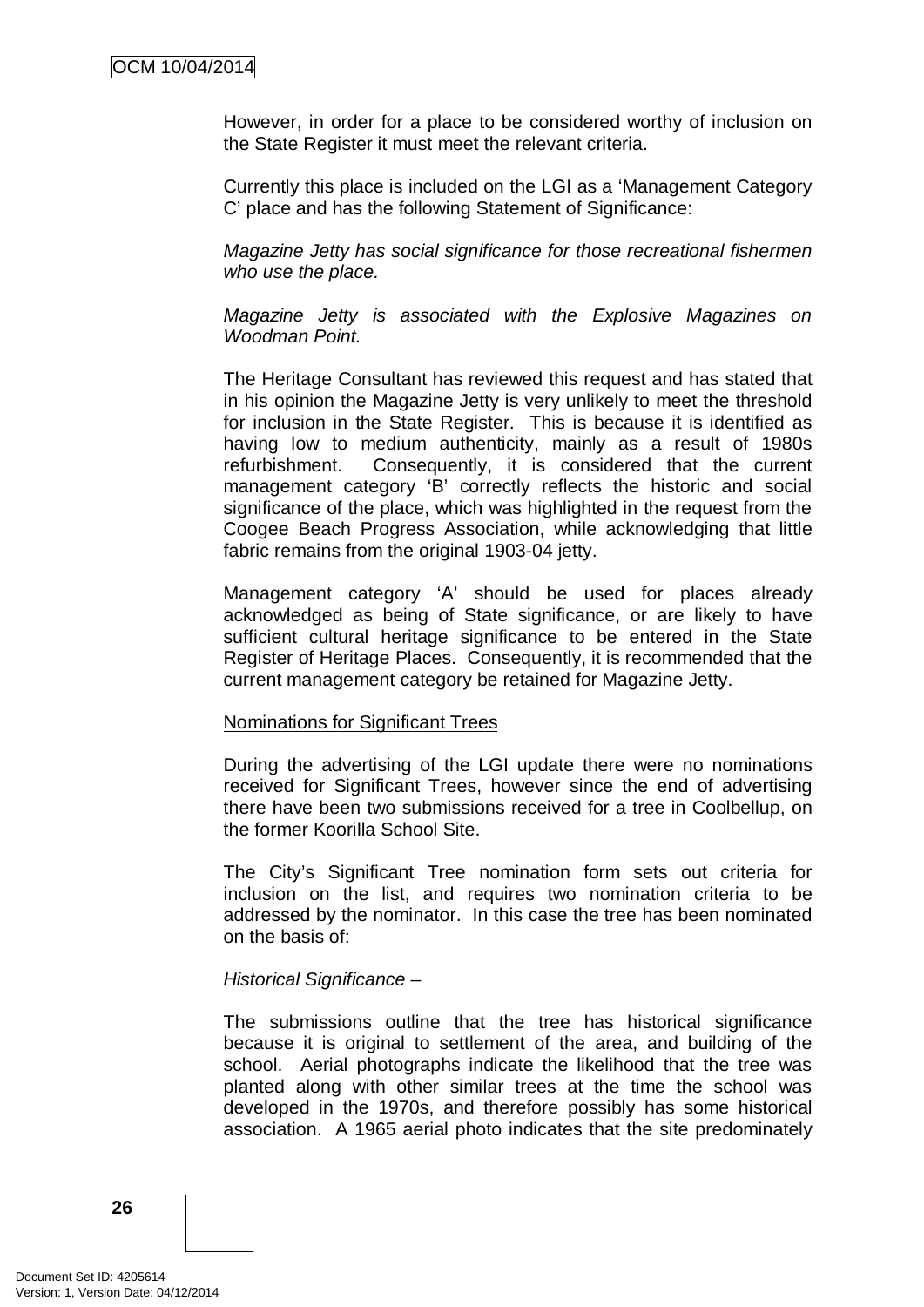has scattered native vegetation, and in 1974 the school has been built and this particular tree seems to be present. Prior to this there appears to be a building, possibly a dwelling on the property, with a track

#### *Location or Context –*

No details were provided regarding how the tree meets this criterion by having a unique location or context, aesthetic value, major contribution to the landscape and/or local place character.

The tree is not considered to have any unusual characteristics in its location or context, and does not contribute to the local place character is any specific way more than other trees.

#### *Exceptional Size, Age and Form-*

No details were provided as to how the tree meets this criterion. The nominated tree is a large species of Corymbia Citriodora (lemonscented gum). It is not considered that it is of exceptional size, age and form, as there are a number of similar trees in Coolbellup and the City of Cockburn. The tree has a regular canopy and shape, and the trunk of the tree is not considered to be significant in size, or unusual in shape.

While it is agreed that this is a large and attractive specimen, it is not considered to adequately meet two of the criteria for inclusion on the Significant Tree list. It is therefore not recommended that this tree be included on the Significant Tree list.

#### Place Record - Naval Base Holiday Park Heritage Area

Council on 14 June 2012 adopted the Naval Base Holiday Park as a Heritage Area pursuant to Clause 7.2 of the City of Cockburn Town Planning Scheme No. 3.

When the proposed 'Heritage Area' was advertised for public comment it was advertised as a package comprising:

- Draft Place Record 'Naval Base Holiday Park Heritage Area'
- Draft Local Planning Policy Naval Base Heritage Area Local Planning Policy

No comments were received regarding the Draft Place Record for Naval Base Holiday Park Heritage Area.

Council adopted the Naval Base Holiday Park Heritage Area and Local Planning Policy at the meeting of 14 June 2012 in accordance with the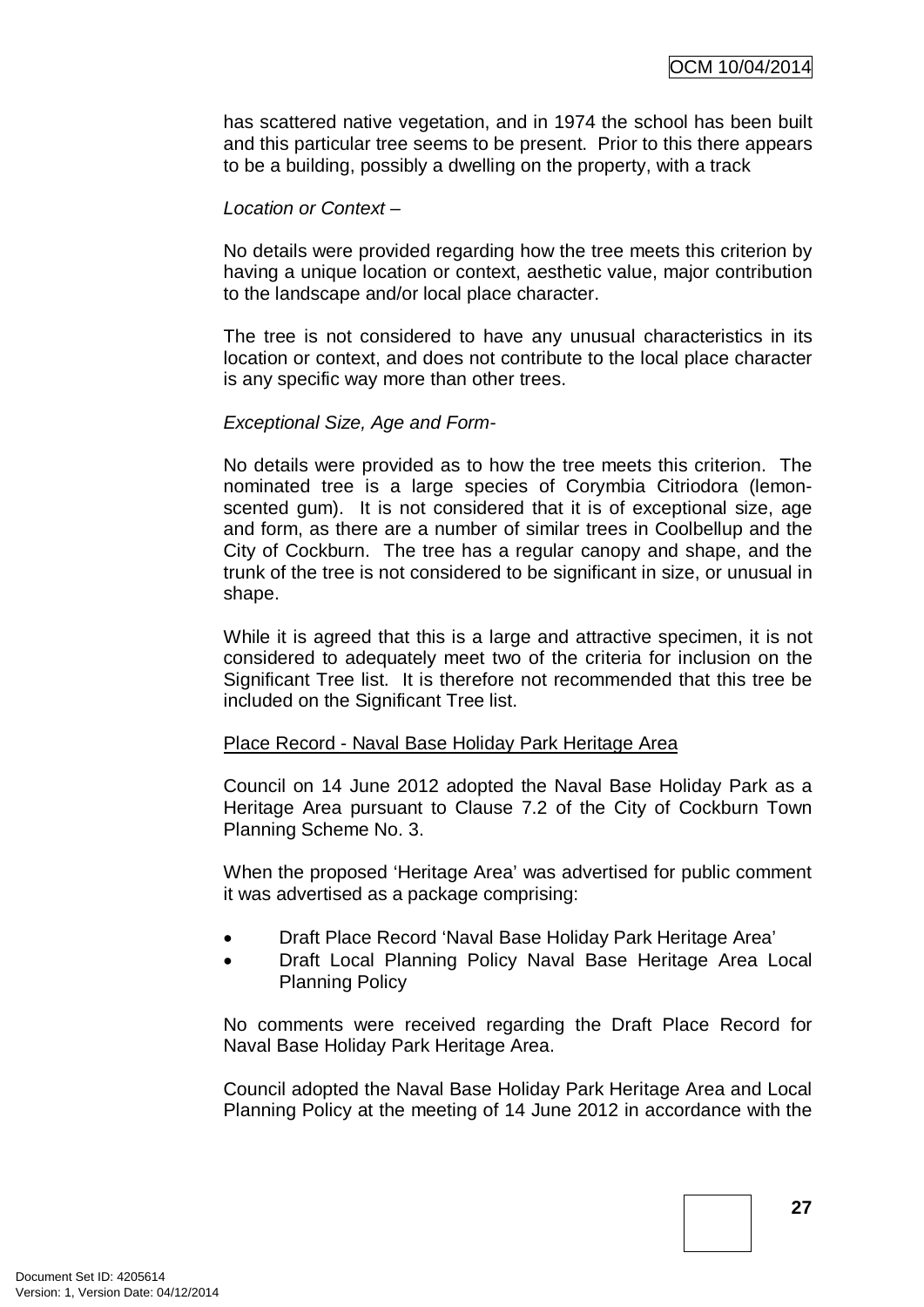Scheme, and the designated Heritage Area has been successfully in place since this time.

Due to the timing of the 2012 annual update of the LGI and the adoption of the Naval Base Holiday Park Heritage Area and Local Planning Policy the new place record was not incorporated into the 2012 LGI. It is therefore proposed that the Place Record for the Naval Base Holiday Park Heritage Area be adopted and incorporated into the LGI, as advertised for public comment and included at Attachment 3.

#### Proposed modifications to Management Categories

There are a number of proposed modifications to the Management Categories of places that have been demolished over the last few years (subsequent to relevant approvals being granted). The City's LGI includes places that have been demolished to provide a record of places and their location.

Where there are no longer any physical remains of the place it is included on the LGI as a Management Category D place, and identified as being a 'site only'. This is consistent with other sites in the City's Local Government Inventory.

'Place No. 10: Two Watsonia Cottages': The 'Two Watsonia Cottages' were demolished between September and November 2011, subsequent to a planning approval being issued for their demolition (subject to an archival record which is now held by the City of Cockburn). It is therefore proposed that this place be modified from Management Category C to D to reflect that this is now a site only.

'Place No. 13: Dutch Windmill': The 'Dutch Windmill' was demolished between April and June 2012 subsequent to a planning approval being issued for demolition (subject to an archival record now held by the City of Cockburn). It is therefore recommended that this place be modified from Management Category C to D to reflect that this is now a site only.

'Place No. 54: South Coogee School': South Coogee School was demolished in 2012 subsequent to planning approval being issued for its demolition (subject to an archival record). It is therefore recommended that this place be modified from Management Category C to D to reflect that this is now a site only.

'Place No. 73 Watsonia Factory': The Watsonia Factory buildings were demolished in 2011 subsequent to a planning approval being issued for their demolition (subject to an archival record). It is therefore proposed that this place be modified from Management Category C to D to reflect that this is now a site only.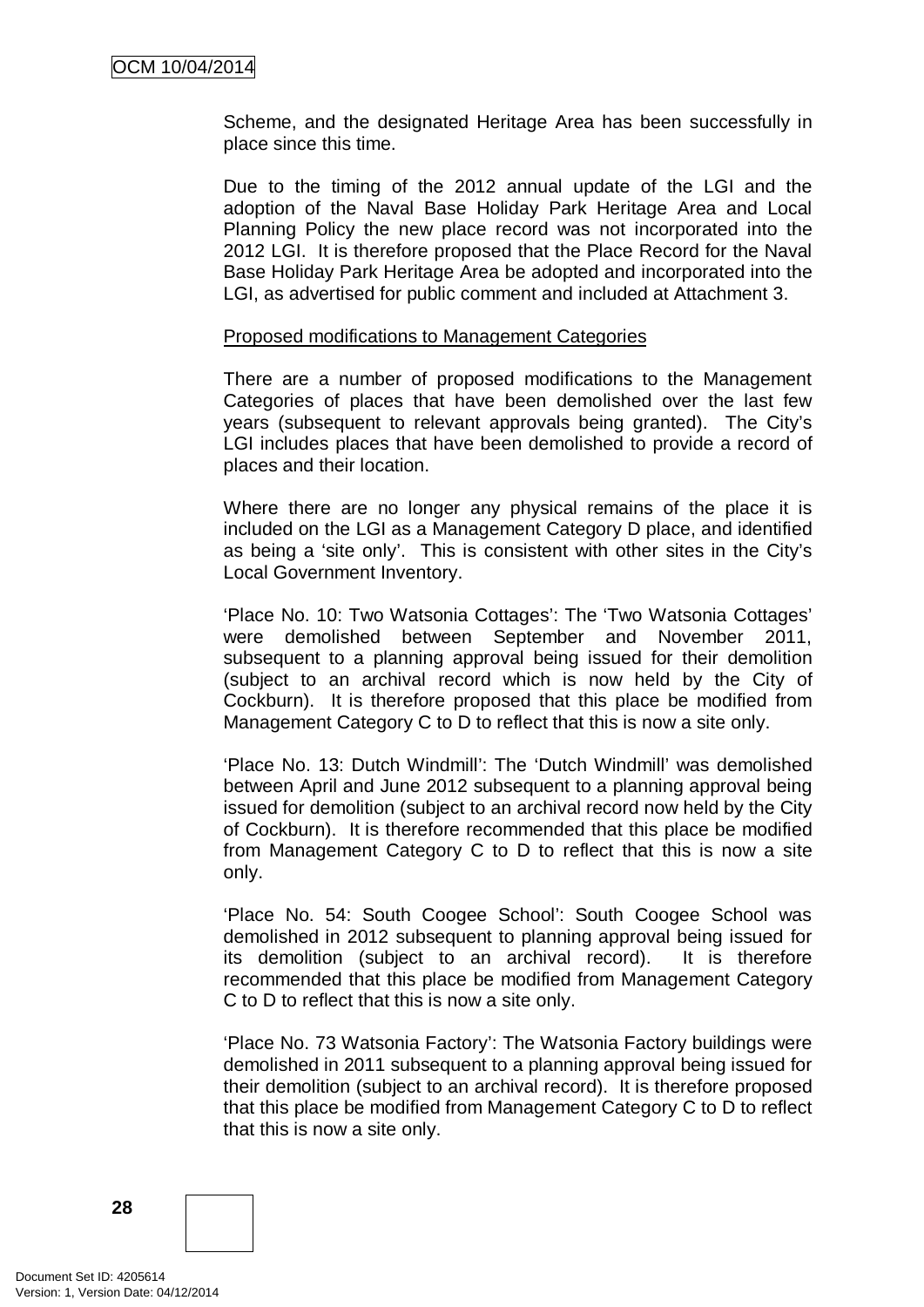#### Minor Updates/Modifications

A number of minor updates are proposed to the Local Government Inventory as follows:

- 1. Place No. 092 Norfolk Pine Tree Hamilton Road (300 Hamilton Road) – The place record currently states that the tree is on the boundary, however the property has been recently subdivided and a survey has identified that the tree is located on private property. It is proposed that the place record be modified accordingly.
	- a. Update to a number of demolition dates subsequent to examining historical aerial photographs.
	- b. Update/correction to some lot numbers.

Inclusion of additional historical information for the following place records:

- 1. Place No. 45 'Uniting Church, Spearwood' additional information regarding the church and 'Moore Cottage' that was relocated to the site, based on information from historical newspaper articles and other publications.
- 2. Place No. 21 'Residence: Meller' Inclusion of additional information to reflect additional historical information provided by the historian for a recent development application. There is no change proposed to the Statement of Significance or the Management Category.
- 3. Place No. 13 'Dutch Windmill (site)' addition of information obtained from the archival record.
- 4. Place No. 50 'Quarantine Station (fmr) addition of information and photos taken from the conservation plan.
- 5. Place No. 33 'Separovich House' additional information regarding the orientation of the dwelling based on historical aerial photos.

The updated Local Government Inventory includes a number of new photos as follows:

- 1. Inclusion of a new place record photo for Dadley Sheds (site) taken from the 2009 Archival Record that depicts the former dwelling more clearly.
- 2. Place No. 45 Uniting Church, Spearwood inclusion of a historical photograph of the building prior to modifications.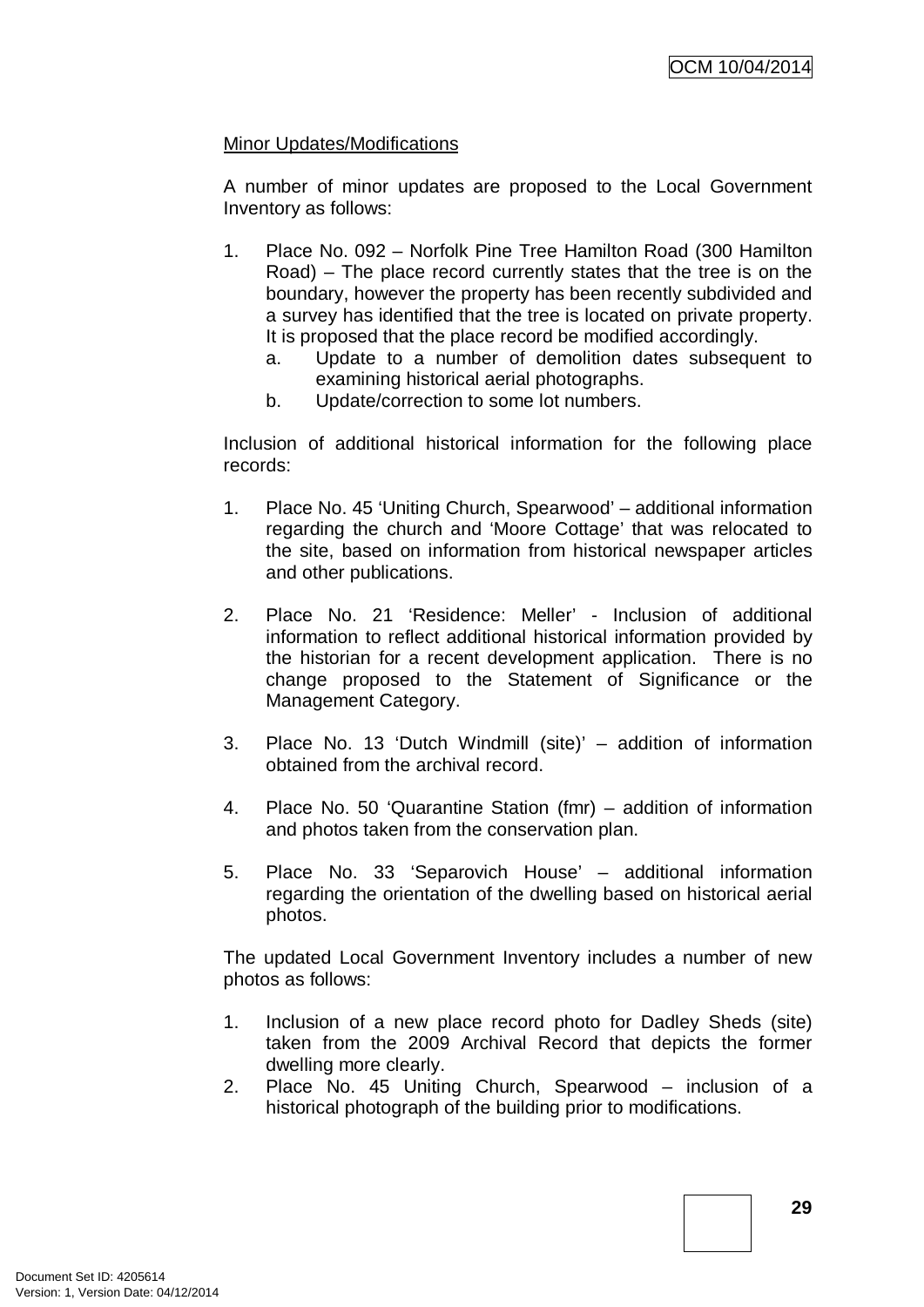These changes are reflected in the Draft Local Government Inventory included at Attachment 1.

#### Community Consultation

Comments were invited from the community on the Local Government Inventory and Heritage List from 16 July 2013 until 3 September 2013.

Community consultation included the following:

- 1. Article in 'Cockburn Soundings' sent to all households explaining the annual update and inviting comments on existing places, and nominations for new place and Significant Trees.
- 2. Notice in the Cockburn Herald newspaper inviting comments and nominations for inclusion of new places.
- 3. Displays at the Administration Building and all City of Cockburn libraries inviting comments and nominations for inclusion of new places.

A total of five submissions were received, and these are all addressed in the Schedule of Submissions (Attachment 5) and the key issues have been discussed in this report.

#### **Conclusion**

It is recommended that Council endorse the identified modifications and additions to the LGI and Heritage List discussed in this report.

### **Strategic Plan/Policy Implications**

### **Growing City**

• To grow our City in a sustainable way by: using land efficiently, protecting the natural environment and conserving biodiversity.

### **Community & Lifestyle**

- Community environments that are socially cohesive and embrace diversity.
- The significance and richness of our local Indigenous people and diverse multicultural community will be recognised and celebrated.
- Conservation of our heritage and areas of cultural significance.

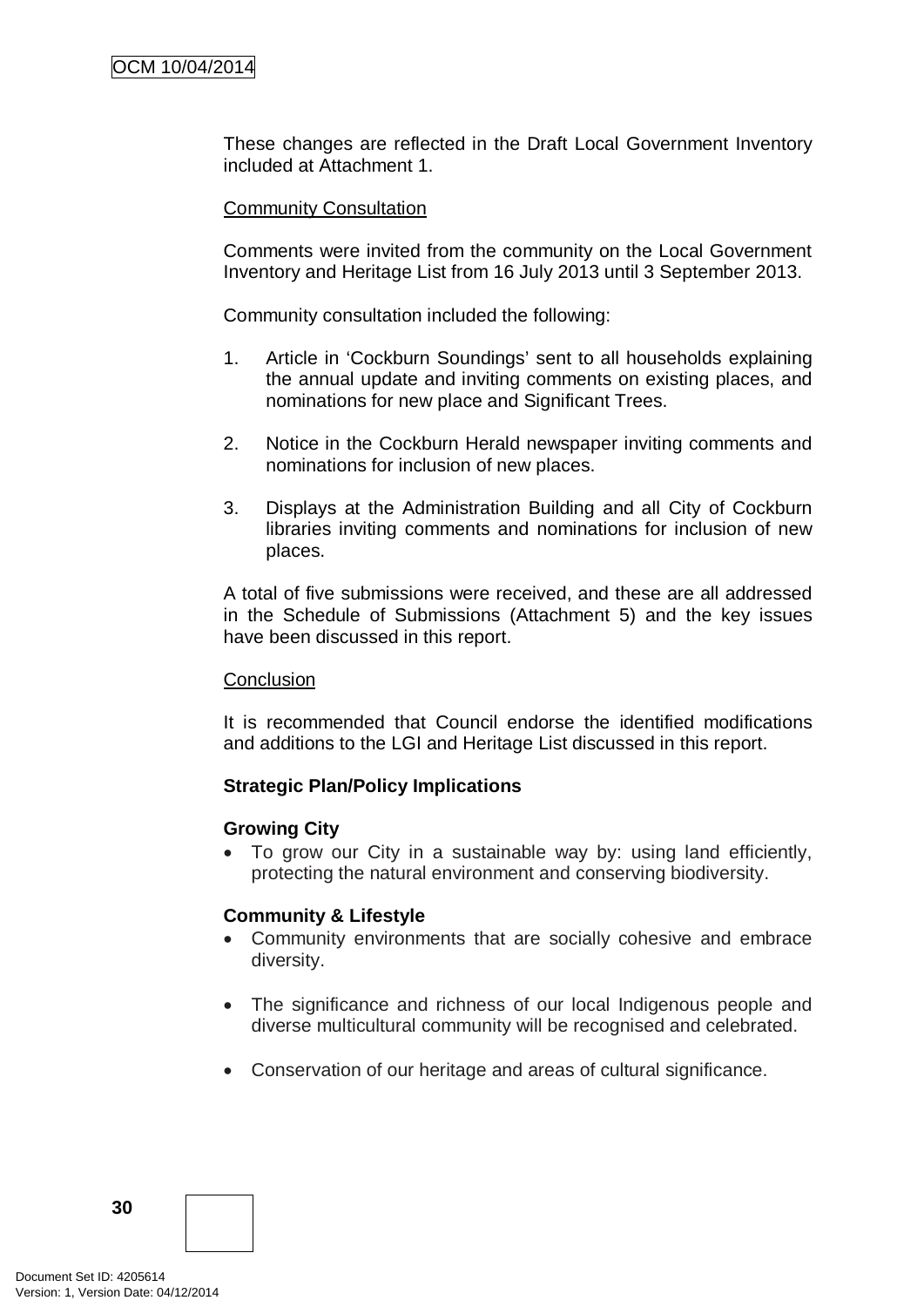### **Leading & Listening**

• A culture of risk management and compliance with relevant legislation, policy and guidelines.

### **Budget/Financial Implications**

The review of the LGI was undertaken through general municipal funds.

### **Legal Implications**

N/A

### **Community Consultation**

In accordance with Section 45(2)(b) of the Heritage of WA Act 1990, the City undertook extensive consultation in relation to the LGI annual update. Community consultation was carried out for a period of 50 days, and included:

- 1. An article in 'Cockburn Soundings' sent to all households explaining the annual update and inviting comments on existing places, and nominations for new place and Significant Trees.
- 2. Notice in the Cockburn Herald newspaper inviting comments and nominations for inclusion of new places.
- 3. Displays at the Administration Building and all City of Cockburn libraries inviting comments and nominations for inclusion of new places.

# **Attachment(s)**

- 1. Draft Revised Local Government Inventory 2014
- 2. Proposed New Places Draft Place Records
- 3. Place Record for Naval Base Holiday Park Heritage Area
- 4. Nomination for Hamilton Hill Swamp Precinct
- 5. Schedule of Submissions

### **Advice to Proponent(s)/Submissioners**

Those who lodged a submission on the proposal have been advised that this matter is to be considered at the April 2014 Council Meeting.

### **Implications of Section 3.18(3) Local Government Act, 1995**

Nil.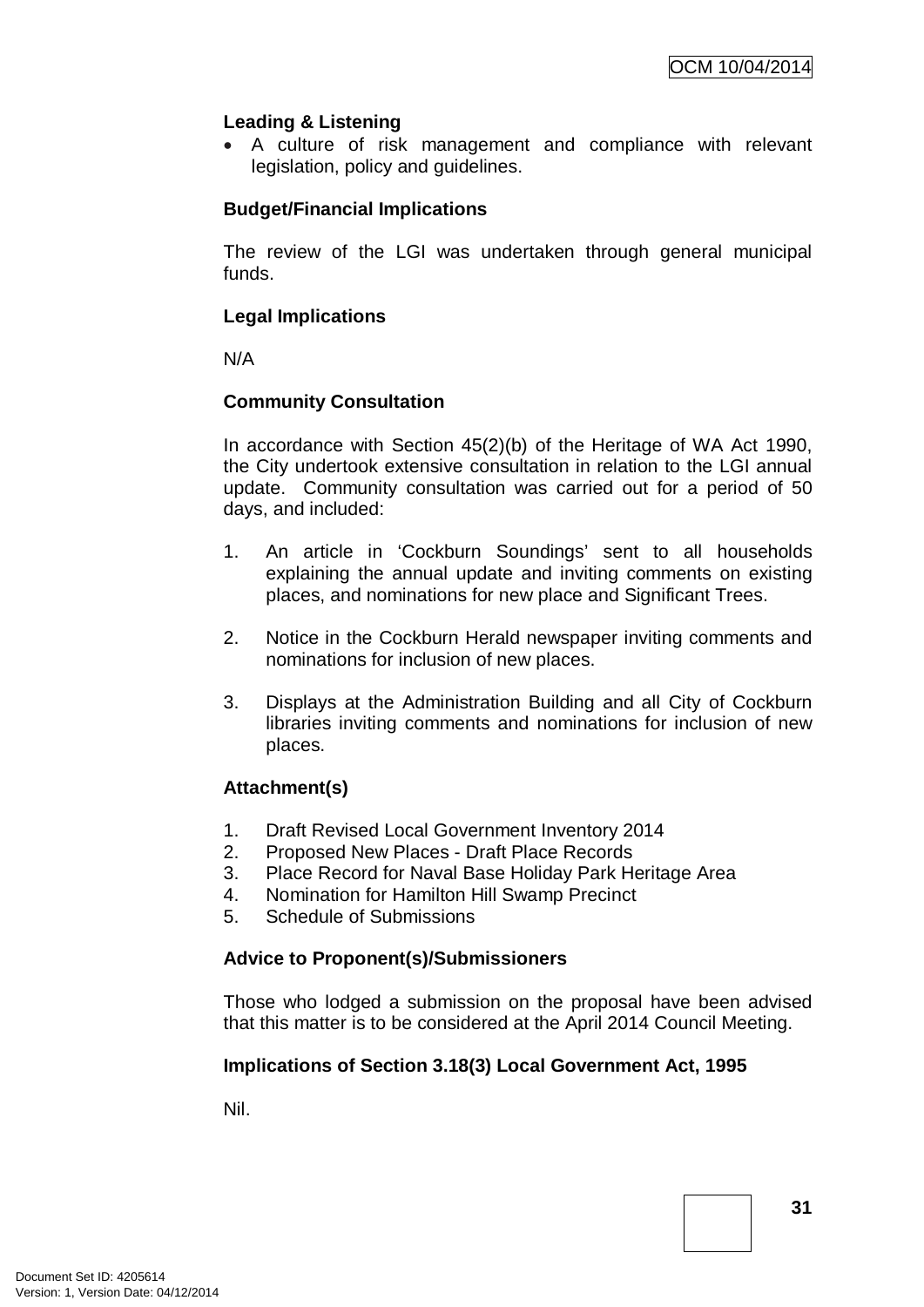**14.4 (MINUTE NO 5282) (OCM 10/4/2014) - CONSIDER SUBMISSIONS AND ADOPT: TOWN PLANNING SCHEME NO. 3 AMENDMENT 94 - INTRODUCING DEVELOPMENT CONTRIBUTION AREA 14 COCKBURN COAST: ROBB JETTY AND EMPLACEMENT PRECINCTS (109/027) (C CATHERWOOD) (ATTACH)**

**RECOMMENDATION** That Council

- (1) endorse the Schedule of Submissions prepared in respect of Amendment 94 to City of Cockburn Town Planning Scheme No. 3 ("Scheme");
- (2) require modification to the proposed northern boundary of Development Contribution Plan Area 14 to reflect the existing alignment of Development Area 33 and update line style and letter colouring to be consistent with the City's Scheme;
- (3) subject to modification (2) above, adopt Scheme Amendment No. 94 for final approval for the purposes of:
	- 1. Amending Schedule 12 of the Scheme text by including DCA 14 – Cockburn Coast as follows.

| Area:                                                            | Cockburn Coast: Robb Jetty and Emplacement Precincts                                                                                                                                                                                                                                                                                                                                                                                                                                                                                                                                                                                                                                                                                                                                                                                                                                                                                                                               |
|------------------------------------------------------------------|------------------------------------------------------------------------------------------------------------------------------------------------------------------------------------------------------------------------------------------------------------------------------------------------------------------------------------------------------------------------------------------------------------------------------------------------------------------------------------------------------------------------------------------------------------------------------------------------------------------------------------------------------------------------------------------------------------------------------------------------------------------------------------------------------------------------------------------------------------------------------------------------------------------------------------------------------------------------------------|
| Infrastructure<br>and<br>administrative<br>items to be<br>funded | Contributions shall be made towards the following items by<br>all landowners within DCA 14:<br>Proportional contribution to the upgrading of Cockburn<br>Road between Rollinson Road and MacTaggart Cove<br>including the cost of land required for road widening,<br>verge and median landscaping between Rollinson<br>Road and MacTaggart Cove, construction of the Robb<br>Jetty Main Street signalised intersection, construction<br>of drainage and service relocation where necessary.<br>Earthworks, service relocation and construction of dual<br>carriageways will be funded and constructed by Main<br>Roads Western Australia.<br>The cost of land and works (including landscaping)<br>$\bullet$<br>associated with the construction of the proposed Robb<br>Jetty Main Street between the Cockburn Road<br>intersection and Robb Road intersection. The works<br>include construction of an at-grade rail crossing<br>including vehicle and pedestrian signalisation |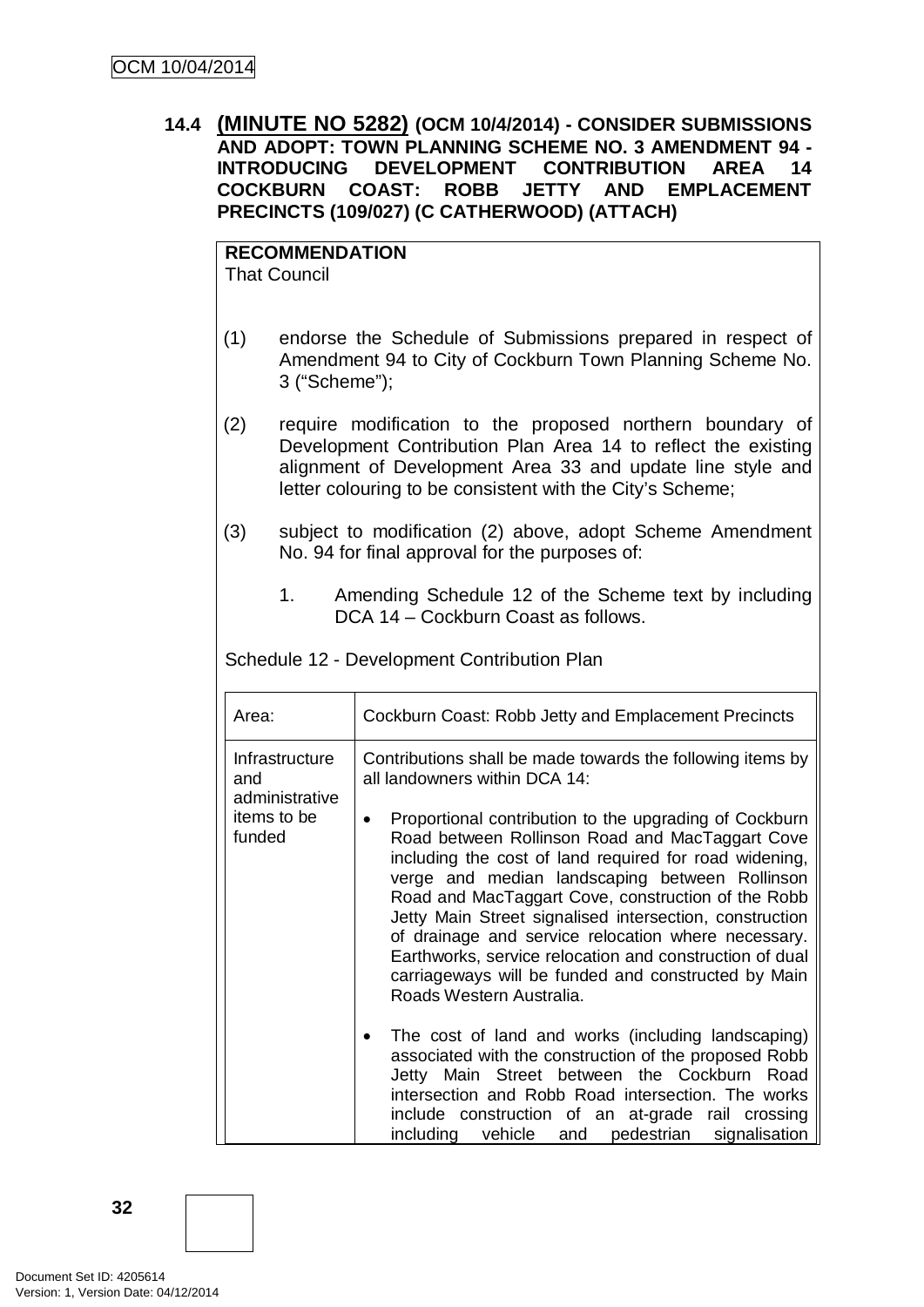| associated with the new Robb Road intersection<br>(including sufficient fencing to deter pedestrians from<br>unsafe crossing). The cost of works is the cost over<br>and above that of providing a normal 20m wide local<br>subdivision road whereby drainage, lighting, footpaths,<br>specification<br>landscaping<br>parking<br>lower<br>and<br>embayment's provided at the cost of<br>adjoining<br>landowners.                                                                                                                                                                                                                                                                  |
|------------------------------------------------------------------------------------------------------------------------------------------------------------------------------------------------------------------------------------------------------------------------------------------------------------------------------------------------------------------------------------------------------------------------------------------------------------------------------------------------------------------------------------------------------------------------------------------------------------------------------------------------------------------------------------|
| The cost of land and works (including landscaping)<br>associated with the construction of the proposed Bus<br>Rapid Transit (BRT) route which extends between the<br>Rollinson Road / Cockburn Road intersection and the<br>intersection of MacTaggart Cove and the proposed<br>BRT route. The cost includes acquisition of Lot 18<br>Garston Way and provision of bus stops and<br>associated infrastructure. The cost of works is the cost<br>over and above that of providing a normal 20m wide<br>local subdivision road whereby drainage, lighting,<br>footpaths, lower specification landscaping and parking<br>embayment's provided at the cost of adjoining<br>landowners. |
| Provision of pedestrian signals at the Rollinson Road<br>$\bullet$<br>railway crossing (including sufficient fencing to deter<br>pedestrians from unsafe crossing).                                                                                                                                                                                                                                                                                                                                                                                                                                                                                                                |
| Provision of land for public open space area as<br>detailed in the Robb Jetty and Emplacement Precinct<br>Local Structure Plan(s) and the cost of landscape<br>(including<br>minor earthworks<br>construction<br>and<br>drainage).                                                                                                                                                                                                                                                                                                                                                                                                                                                 |
| The cost of land and construction of a multistorey local<br>community building and associated landscaping, play<br>equipment and car parking areas.                                                                                                                                                                                                                                                                                                                                                                                                                                                                                                                                |
| Costs to administer cost sharing arrangements of the<br>DCA including detailed engineering design and project<br>management POS, drainage, roads, rail crossings and<br>the community building the subject of the DCA<br>provisions, cost estimates and schedules, valuations,<br>land and works, audits<br>annual reviews of<br>and<br>administrative costs.                                                                                                                                                                                                                                                                                                                      |
| Cost including fees and interest of any loans raised by<br>the local government to undertake any of the works<br>associated with DCA 14.                                                                                                                                                                                                                                                                                                                                                                                                                                                                                                                                           |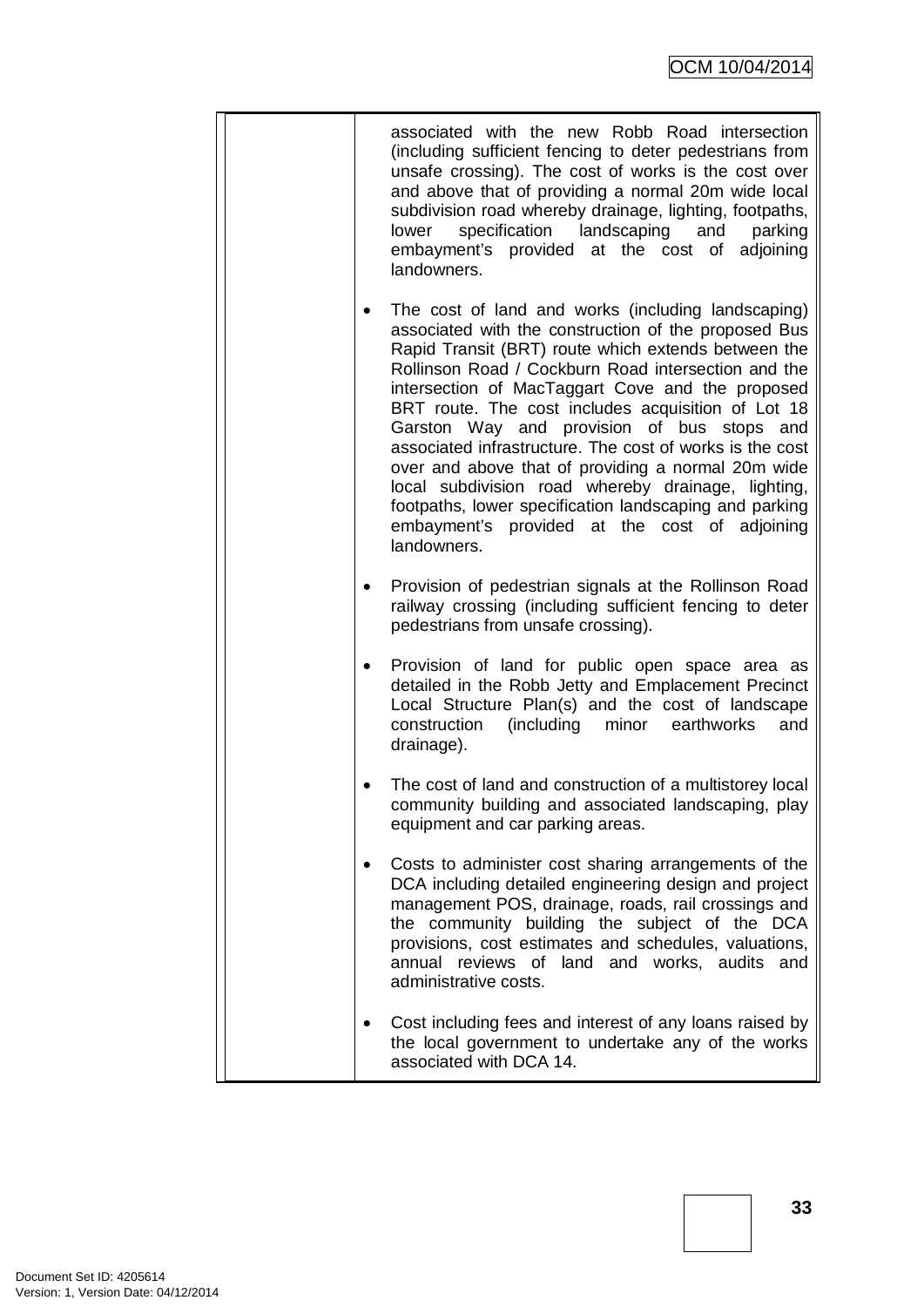| for<br>Method<br>calculating<br>contributions | All landowners within DCA 14 shall make a contribution to<br>land and infrastructure works required as part of the<br>development of the Robb Jetty and Emplacement Precinct<br>Development Contribution Area (with the exception of the<br>Mixed Business Zone).                                                                                                                                                                                                  |                                                           |  |  |  |
|-----------------------------------------------|--------------------------------------------------------------------------------------------------------------------------------------------------------------------------------------------------------------------------------------------------------------------------------------------------------------------------------------------------------------------------------------------------------------------------------------------------------------------|-----------------------------------------------------------|--|--|--|
|                                               | The proportional contribution is to be determined in<br>accordance with the provisions of Clause 6. 3 of the<br>Scheme and this Development Contribution Plan.                                                                                                                                                                                                                                                                                                     |                                                           |  |  |  |
|                                               |                                                                                                                                                                                                                                                                                                                                                                                                                                                                    | <b>Cost Apportionment for the Mixed Business Zone</b>     |  |  |  |
|                                               | No contribution is required in respect to land and lots<br>required for public open space, public open space<br>construction, and local community facilities for Lot 4 and<br>303 Darkan Avenue and Lot 8 Garston Way (Mixed<br>Business Zone).                                                                                                                                                                                                                    |                                                           |  |  |  |
|                                               | Landowners in the Mixed Business<br>Zone<br>will<br>be<br>responsible for 5.46% of the cost of upgrading all DCP<br>roads, service infrastructure and administration costs. The<br>contribution payable will be based on a rate per m2 of<br>developable land area, which equates to:<br>Lot 4 Darkan Way: 1.44%<br>Lot 303 Darkan Way: 1.45%<br>Lot 8 Garston Way: 2.57%                                                                                          |                                                           |  |  |  |
|                                               | All other Zones and R-Codes will fund the remaining<br>accordance with development potential<br>94.54%<br>in<br>calculation methodology for all other Zones/R-Codes.                                                                                                                                                                                                                                                                                               |                                                           |  |  |  |
|                                               | Development Potential Calculation Methodology for all<br>other Zones and R-Codes                                                                                                                                                                                                                                                                                                                                                                                   |                                                           |  |  |  |
|                                               | With the exception of Lot 4 and 303 Darkan Avenue and<br>Lot 8 Garston Way (Mixed Business Zone), cost<br>contributions shall be calculated based on the minimum<br>potential number of dwellings (85%) that can<br>be<br>constructed on each lot or lots as detailed in Schedule 11.<br>Contributions shall be calculated on a per potential<br>dwelling basis. The potential number of dwellings (or<br>equivalent) per Zone or R-Code is calculated as follows: |                                                           |  |  |  |
|                                               | <b>Method for Calculating No. of</b><br>Zone/R-Code<br><b>Dwellings</b>                                                                                                                                                                                                                                                                                                                                                                                            |                                                           |  |  |  |
|                                               | <b>District Centre</b><br><b>R-ACO (R160</b><br>equivalent)                                                                                                                                                                                                                                                                                                                                                                                                        | 1x equivalent dwellings per 62.<br>$5m2$ of net land area |  |  |  |
|                                               | <b>Mixed Use</b><br>(R <sub>100</sub><br>equivalent)                                                                                                                                                                                                                                                                                                                                                                                                               | 1x equivalent dwellings per<br>100 $m2$ of net land area  |  |  |  |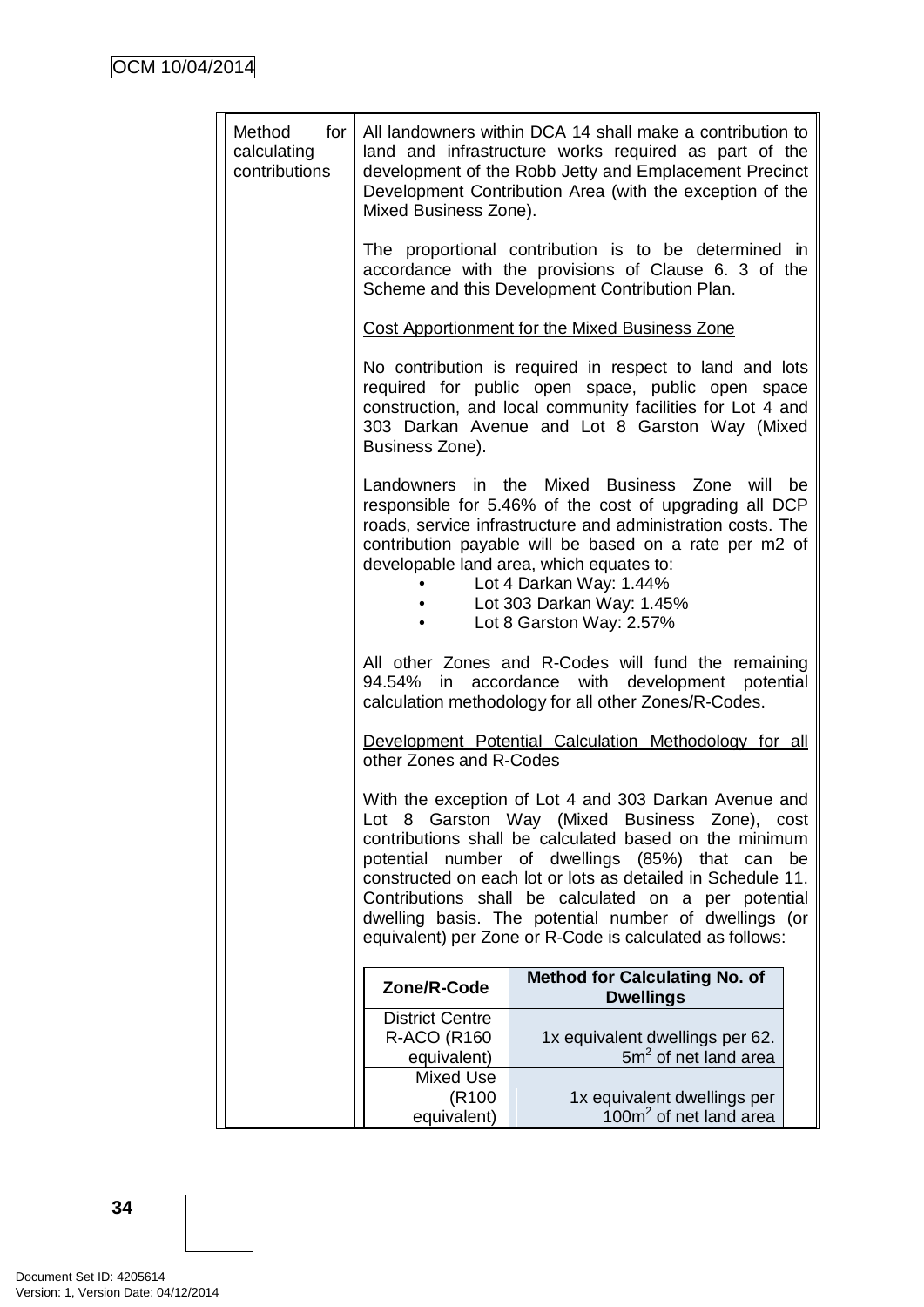|                                      | R40                                                                                                                                                                                                                                                                                             | 1x dwellings per $220m^2$ of net<br>land area                                                                                                                   |  |  |
|--------------------------------------|-------------------------------------------------------------------------------------------------------------------------------------------------------------------------------------------------------------------------------------------------------------------------------------------------|-----------------------------------------------------------------------------------------------------------------------------------------------------------------|--|--|
|                                      | R <sub>80</sub>                                                                                                                                                                                                                                                                                 | 1x dwellings per 125m <sup>2</sup> of net<br>land area                                                                                                          |  |  |
|                                      | R <sub>100</sub>                                                                                                                                                                                                                                                                                | 1x dwellings per $100m^2$ of net<br>land area                                                                                                                   |  |  |
|                                      | R <sub>160</sub>                                                                                                                                                                                                                                                                                | 1x dwellings per 62. $5m^2$ of net<br>land area                                                                                                                 |  |  |
|                                      | existing<br>development contributions.                                                                                                                                                                                                                                                          | Notwithstanding Clause 6.3.13 of Town Planning Scheme<br>No. 3 Text, applications for continuance or extension of<br>non-conforming uses will<br>be exempt from |  |  |
| Period of<br>Operation               | Until 30 June 2034. However the DCP may also be<br>extended for further periods with or without modification by<br>subsequent Scheme Amendments.                                                                                                                                                |                                                                                                                                                                 |  |  |
| Priority and<br>Timing               | In accordance with the City of Cockburn<br>Capital<br>Expenditure Plan for Robb Jetty and Emplacement<br>Precincts.                                                                                                                                                                             |                                                                                                                                                                 |  |  |
| Review<br><b>Process</b>             | The plan will be reviewed when considered appropriate,<br>though not exceeding a period of five years duration,<br>having regard to the rate of subsequent development in<br>the development contribution area since the last review<br>and the degree of development potential still existing. |                                                                                                                                                                 |  |  |
| Participants<br>and<br>Contributions |                                                                                                                                                                                                                                                                                                 | In accordance with the Cost Contribution Schedule<br>adopted by the local government for DCA 14.                                                                |  |  |

- 2. Amend the Scheme Map to include the boundaries of the proposed Development Contribution Area No. 14 Cockburn Coast: Robb Jetty and Emplacement Precincts.
- (4) ensure the amendment documentation, once modified, be signed and sealed and then submitted to the Western Australian Planning Commission along with the endorsed Schedule of Submissions with a request for the endorsement of final approval by the Hon. Minister for Planning and for the Minister's consideration to take into account the preferred proposal for local government reform as it relates to the City of Cockburn should it be known at the time of their consideration;
- (5) advise those parties that made a submission of Council's decision accordingly; and
- (6) request the Western Australian Planning Commission consider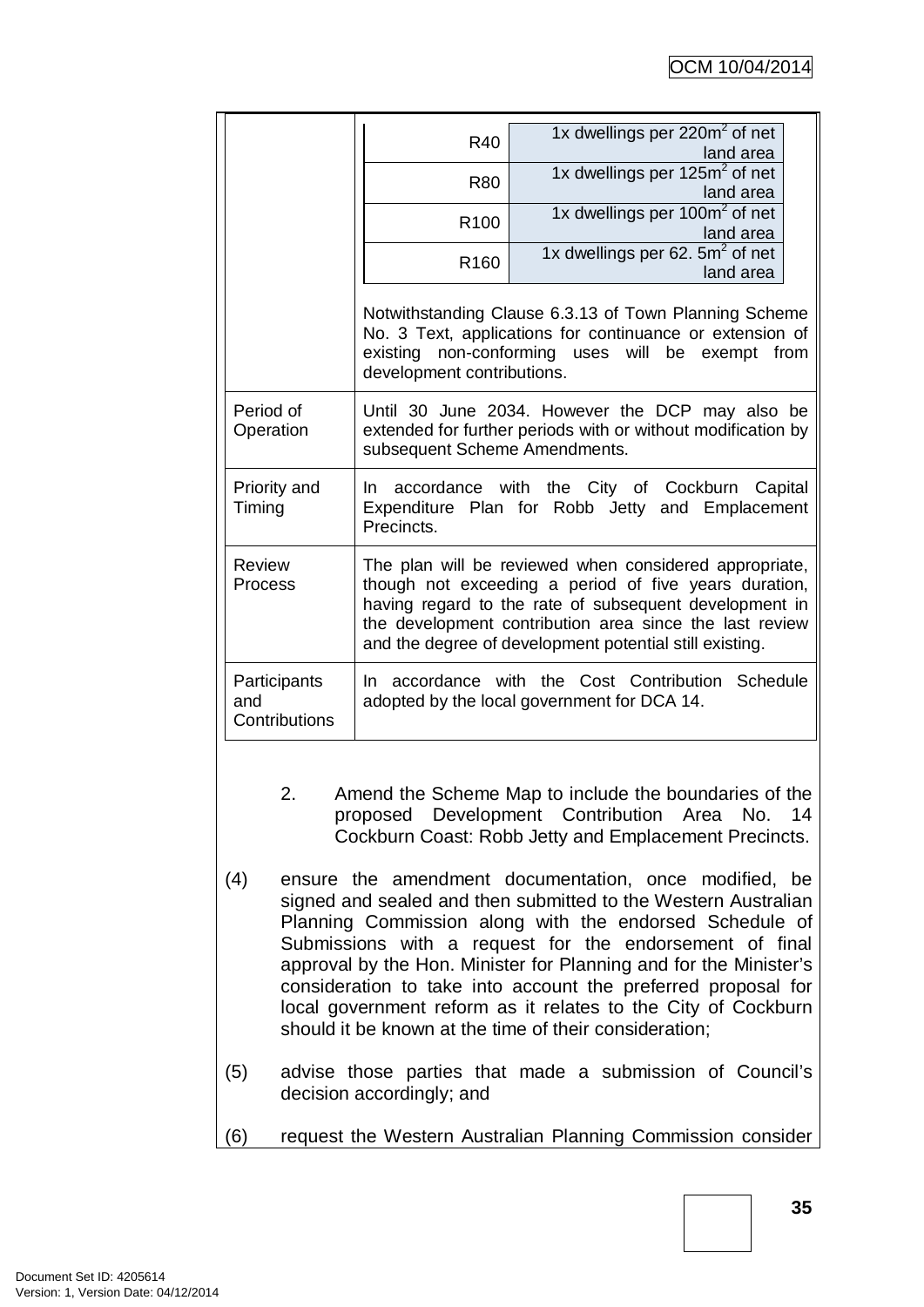participation in the proposed DCP14 with a view to effectively 'seed funding' the public open space proportionate to the area of the existing reserves for recreation (whole of Reserve 44048 and portion of Reserve 44273) which were rezoned from 'Parks and Recreation' to 'Urban' under the Metropolitan Region Scheme via Amendment 1180/41.

(7) request the Western Australian Planning Commission and Department of Local Government and Communities' advice as to the practicalities of processing town planning scheme amendments in the lead up to local government reform given this amendment (dependant on the preferred proposal) places significant obligations in terms of shouldering DCP shortfall (as per clause 6.3.17.1 of the Scheme) on the responsible local government.

### **COUNCIL DECISION**

MOVED Deputy Mayor C Reeve-Fowkes SECONDED Clr B Houwen that the recommendation be adopted.

**CARRIED 9/0**

### **Background**

The purpose of this report is to consider submissions and final adoption of Amendment No. 94 to City of Cockburn Town Planning Scheme No. 3 ("Scheme").

Council resolved to initiate the Amendment for the purposes of advertising at the Ordinary Meeting of 12 September 2013. It was advertised for public comment for a period of 42 days from 29 October to 10 December 2013. It should be noted, this amendment was initiated prior to any local government reform proposal which sought to disaggregate the City of Cockburn being made public. However, local government reform is not one of the matters outlined in Division Three of the Planning and Development Act 2005 which can be considered in relation to a scheme amendment.

At its ordinary meeting held 9 May 2013, Council approved, subject to modifications, two local structure plans within the Cockburn Coast development area for the Robb Jetty and Emplacement precincts.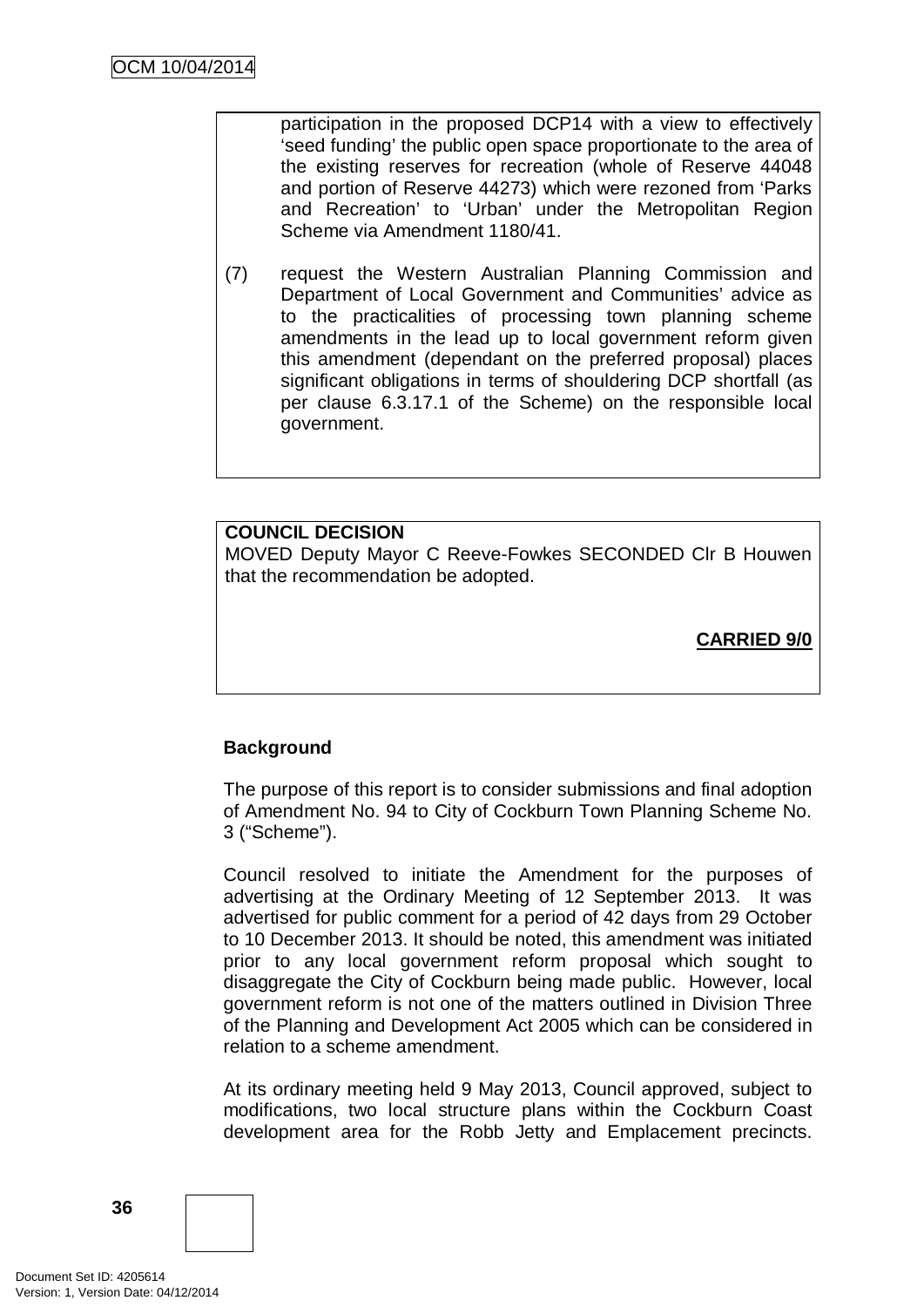Endorsement of the latter plan from the Western Australian Planning Commission ('WAPC") is still pending. The former was endorsed in late February 2014, subject to modifications.

The local structure plans propose to develop the subject land for a mix of zones, including a dense activity centre, residential (ranging up to R160 density), public open space, mixed business, mixed use, and a primary school with a shared oval. Noted within these local structure plans was the need for a cost sharing mechanism for several local government infrastructure items.

In line with State Planning Policy 3.6 Development Contributions for Infrastructure ("SPP3.6"), a development contribution plan ("DCP") is proposed to cover this area. To introduce a new DCP an amendment to the City's Scheme is required.

This report seeks Council to consider all submissions received during the advertising and recommends adoption of the Amendment for final approval. It is also suggested advice be sought from the Western Australian Planning Commission and the Department of Local Government and Communities concerning the practicalities of the processing of this scheme amendment, should the preferred proposal for local government reform involve disaggregation of Cockburn.

### **Submission**

A Scheme Amendment has been lodged by APP on behalf of Landcorp, the proponents for the Robb Jetty and Emplacement Local Structure Plans within the Cockburn Coast development area ("subject land"). The amendment seeks to introduce a new DCP known as DCP14 to cover the areas of Robb Jetty and Emplacement.

DCP14 will complement another scheme amendment request which seeks to introduce additional items to the City's existing DCP13 for community infrastructure. The DCP13 items have a catchment greater than the Cockburn Coast development area.

### **Report**

#### Contribution Area/Items

Given that all infrastructure items identified for inclusion in the DCP provide a benefit to all landowners in the project, one DCP will apply to both the Robb Jetty Precinct and Emplacement Precincts.

The draft DCP14 includes a number of items for which the cost sharing mechanism of a DCP is appropriate. These include public open space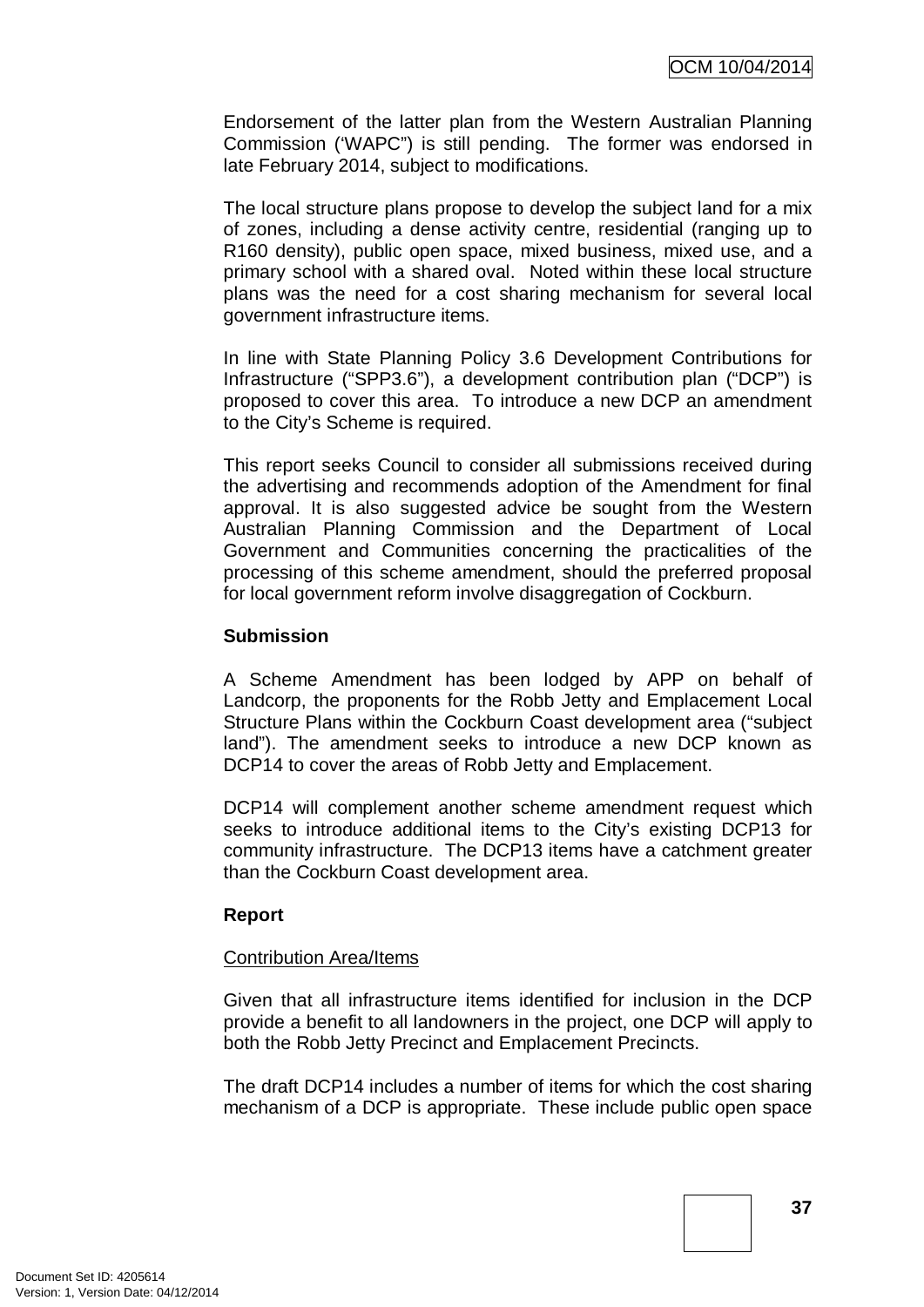and key roads providing a district function (above standard road cost/specification) such as the main street and the rapid bus route.

Also included is a Community Centre which will cater for the Cockburn Coast area. A portion of this will be funded via this DCP, with the remaining to be funded via the future DCP which covers the Power Station precinct.

Some of these items have been the source of objection and this is discussed in more detailed in the Schedule of Submissions and the Community Consultation Outcomes section of this report.

#### **Methodology**

A key objective of the cost apportionment methodology is the need to provide certainty to each landowner on their cost contribution and ensure costs are shared in a transparent and equitable manner. It is also important to provide the custodian of the DCP appropriate certainty on the source of all funds required to deliver infrastructure and mitigate any potential for shortfalls in funding.

Basing contributions on the 'actual' development outcome is usually considered to be the most equitable outcome from a user pays point of view. This will not work in Cockburn Coast as not all developers will maximise their development potential and this will lead to shortfalls in DCP funds.

Another matter to consider is what the infrastructure items are. In this case they involve items which are required at the subdivisional stage and therefore there must be some 'fixed' basis for assigning contributions, not the unknown 'actual' development outcome. There is already a scheme requirement for development in Cockburn Coast to achieve 85% of a site's potential as a minimum. This provides an ideal 'fixed' basis to apportion costs.

Cost contributions within the Cockburn Coast will be commensurate with the development potential of each site within the Cockburn Coast. To achieve an equitable outcome, the development potential of each site will be determined in an equal and consistent manner. This approach is consistent with the overarching principle 'beneficiary pays' of SPP 3.6.

Note also that the subject land is already located within Development Contribution Area 13, which provides for cost contribution to specified local, sub-regional and regional level community infrastructure. This applies in addition to this DCA proposal.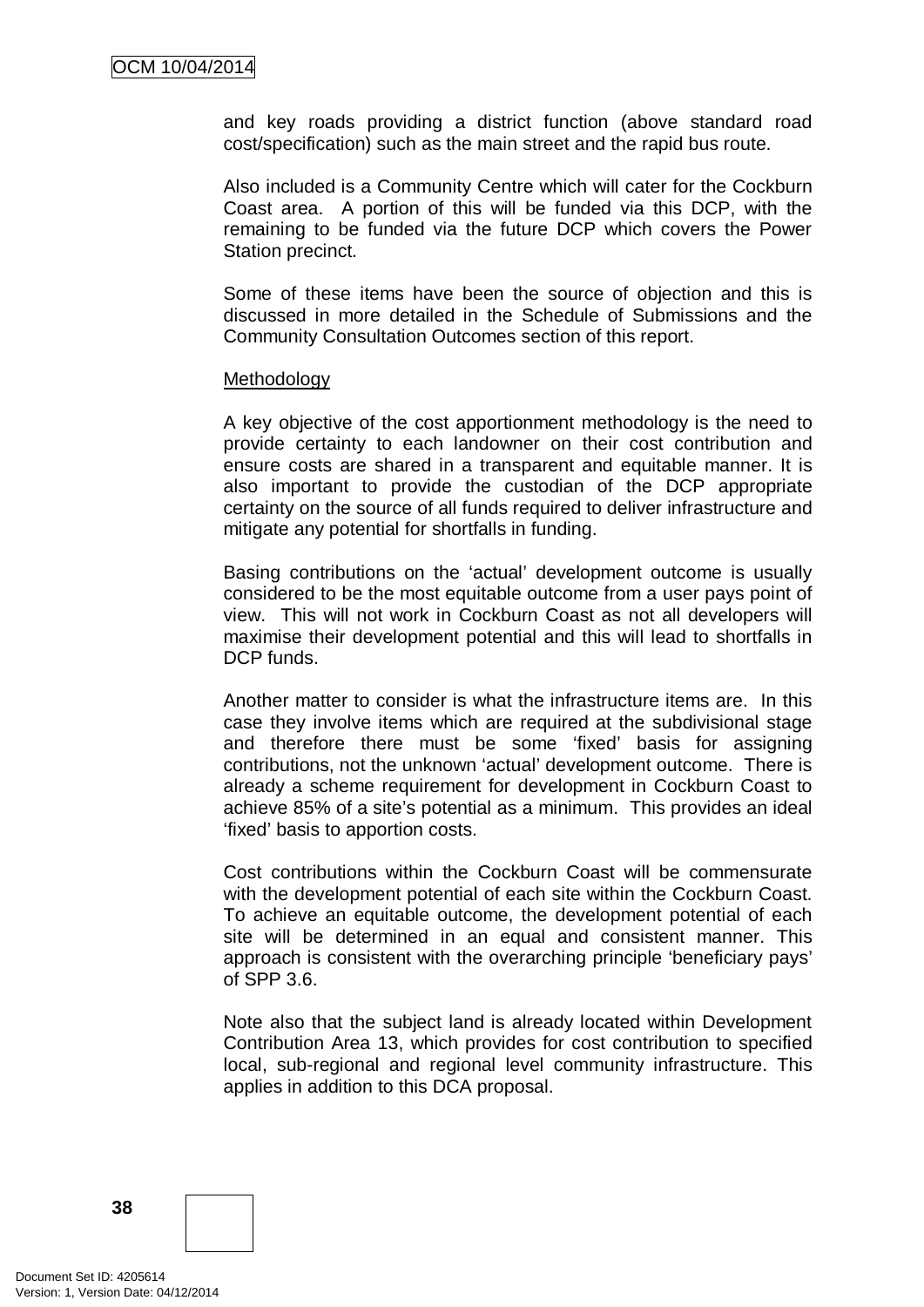### Period of Operation

The infrastructure items included in the DCP are being planned and provided on the basis of the needs of the ultimate community which will be substantially achieved in 20 years, being 2034.

The DCP will be reviewed when considered appropriate though not exceeding every five years, having regard to the rate of subsequent development in the catchment areas since the last review and the degree of development potential still existing.

#### **Exemptions**

Applications for continuance or extension of existing non-conforming uses will be exempt from development contributions. It is only where a proposal is seeking to develop in line with the local structure plans that a development contribution liability will apply.

#### Administrative concerns

A specific resolution has been included to seek advice from both the Western Australian Planning Commission and the Department of Local Government and Communities. There are very practical concerns that need to be considered in a variety of matters concerning local government reform. This proposed amendment was initiated prior to the local government reform proposals. As part of the scheme amendment process, Council is now bound to resolve either to not proceed with the amendment, or to adopt the amendment (with or without modifications).

As part of the consideration of the scheme amendment, relevant considerations are set out in Division 3 of the Planning and Development Act 2005. In brief, these are:

- Effect of State planning policy
- Advice from Heritage Council
- Advice from Environmental Protection Authority/Environmental review outcomes
- Consultation of persons likely to be affected.

In terms of the latter of these, it is tenuous to say the adjacent local governments are 'likely' to be affected. There are a number of local government reform proposals before the Local Government Advisory Board and it is still several months before the preferred proposal is known. In light of this, the resolution requesting the Minister's endorsement of final approval has specifically requested that if the preferred proposal for local government reform affecting the City of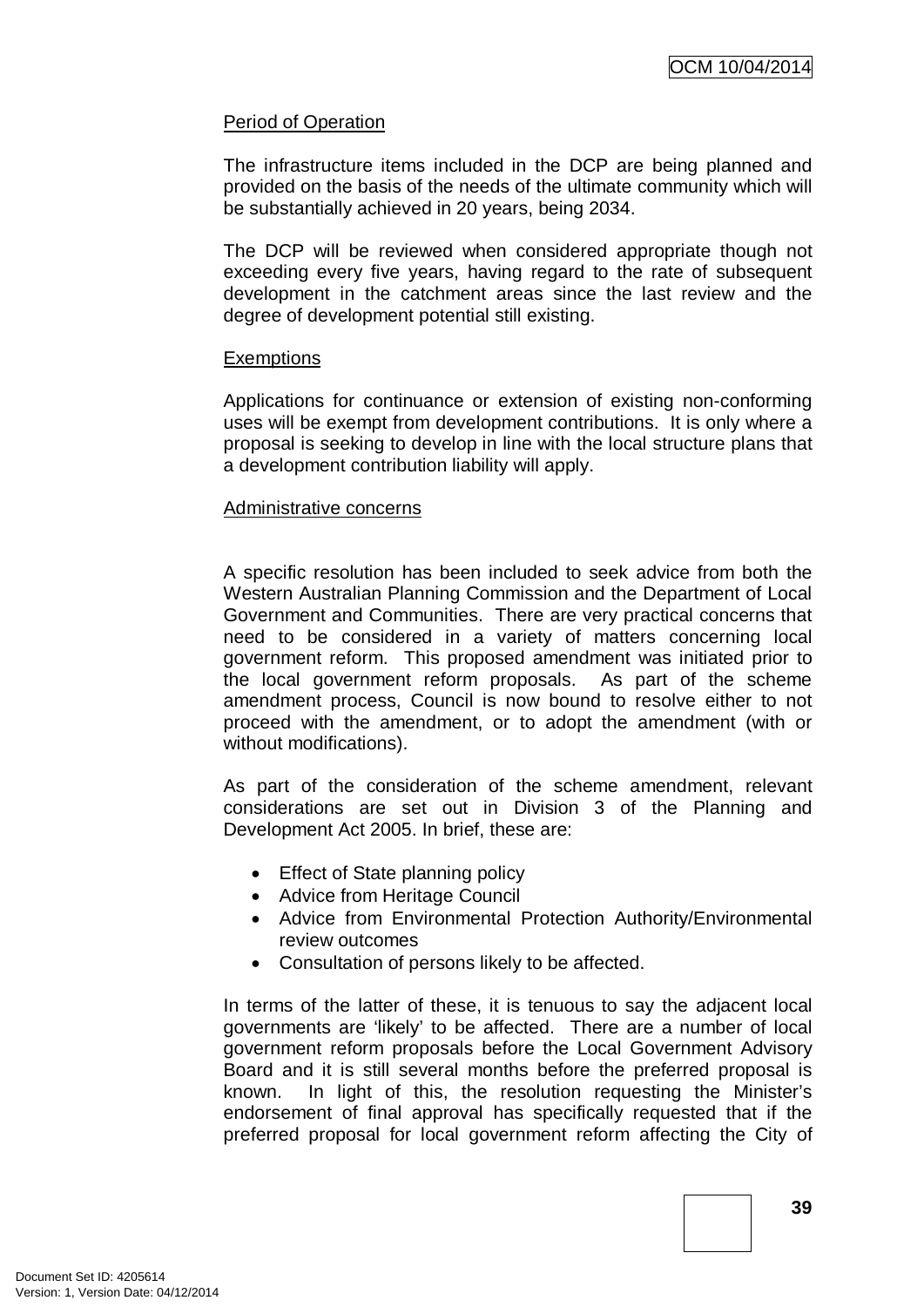Cockburn is known at the time of the Minister's consideration that due regard be given to the proposal.

Clause 6.3.17 of TPS3 deals with the situation of shortfall of DCP funds. Whether by unforeseen circumstances in project delivery/management, or underestimating of growth figures, if the DCP collected less than expected, the administrator of the Scheme would need to make up that shortfall, including any liabilities to developers from 'works in kind'.

#### Community Consultation Outcomes

A total of eight submissions were received on this amendment. Four of these (all from landowners within the proposed DCA 14) raised concerns with various issues which are set out below.

The main theme of concern was the items and their associated costs and the timing of contribution payments.

In summary, the submitters would like to have payment of the contribution delayed from commencement of development till completion of development. This would involve changing the liability for cost contribution clause within the Scheme text and would therefore impact all development contribution plans. This would also be inconsistent with the model scheme text provisions set by the Department of Planning for development contributions. It has been confirmed by City officers, the Department of Planning would not support taking an approach which varied from the model scheme text.

In meeting with the landowners who expressed this concern, the opportunity to 'stage' subdivision approvals has also been explained. That is, the liability for contribution only applies to the lots for which clearance is sought. So if a proposal for four lots was conditionally approved, but clearance was only sought for two lots at a time, then the DCP invoice would be based on the two lots. The remaining amount would be paid when the clearance was sought for those lots.

The cumulative cost of the items proposed by DCP14 and those in DCP13 are substantial and the submitters believe these are higher than elsewhere in Perth. There is an assumption with this argument the development, its location and the DCP items themselves are similar across Perth, which they are not. As per TPS3 and the State Planning Policy 3.6 (SPP3.6), estimated costs have been based on the best available information. Costs in this DCP are also expressed as an amount per development lot based on their individual potential as opposed to simply a rate per hectare or a flat rate per lot or dwelling. With the higher densities in this area (combined with high land value) it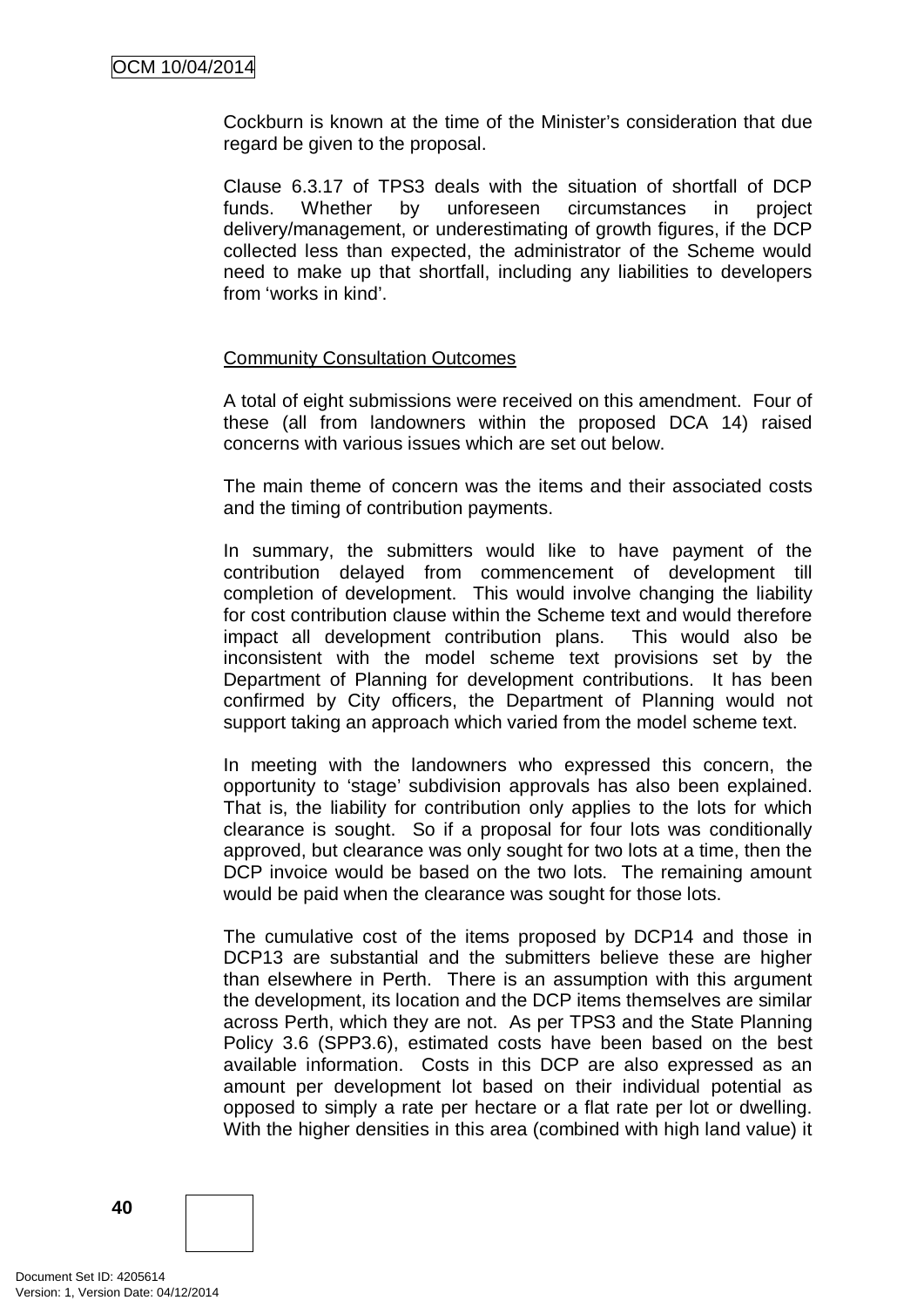is not reasonable to compare DCP14 to peripheral broadacre greenfield DCAs for example. Where possible, City officers have already reined in the DCP14 costs. A number of items originally proposed for inclusion have specifically been excluded and City officers are comfortable the level of inclusions is reasonable and appropriate to this development area.

Another concern raised is that an element of 'double dipping' is at play in regard to local public open space. Two local reserves were rezoned as part of Amendment 1180/41 to the Metropolitan Region Scheme from 'Parks and Recreation' to 'Urban'. The whole of Reserve 44048 and portion of Reserve 44273 Cockburn Rd rezoned total approximately 1.176ha. While the area may not sound large, it equates to just over 21% of the local public open space to be ceded. Considering the current land value of the local public open space is just over \$18 million, it is understandable why this concern has been raised.

These reserves appear to have been ceded as part of a previous subdivision, then some years later rezoned to 'Urban'. It is assumed as the District and Local Structure Plans designate these reserves now for development lots (and public open space has been assigned elsewhere), they will be sold by the WAPC. Neither of the above plans gave instruction as to these reserves being used as a 'deduction' in calculating the local POS requirement. Unfortunately, concerns with the content of these plans or the MRS amendment did not extend to this particular issue. An inclusion in the officer recommendation is for the WAPC to consider 'seed funding' the DCP14 to ensure Cockburn Coast landowners are not unfairly penalised by rationalising of these reserves. General advice from DoP officers was sought in the month prior to finalising this report; however no response was forthcoming in that time.

Concern was also raised by some landowners about the proposal for all landowners to contribute to the 'above standard' requirements for the Main Street. Their contention is these landowners receive added development potential so this should not be a DCP item. This point has been reviewed by the licensed land valuer who has clarified their position that all Cockburn Coast landowners receive a benefit from the presence of a Main Street and therefore it is appropriate to share this cost. City officers agree with the valuer's position.

None of the proposed issues raised is considered to warrant modifications to the amendment. However, as mentioned an additional recommendation for the WAPC's consideration has been included concerning existing reserves.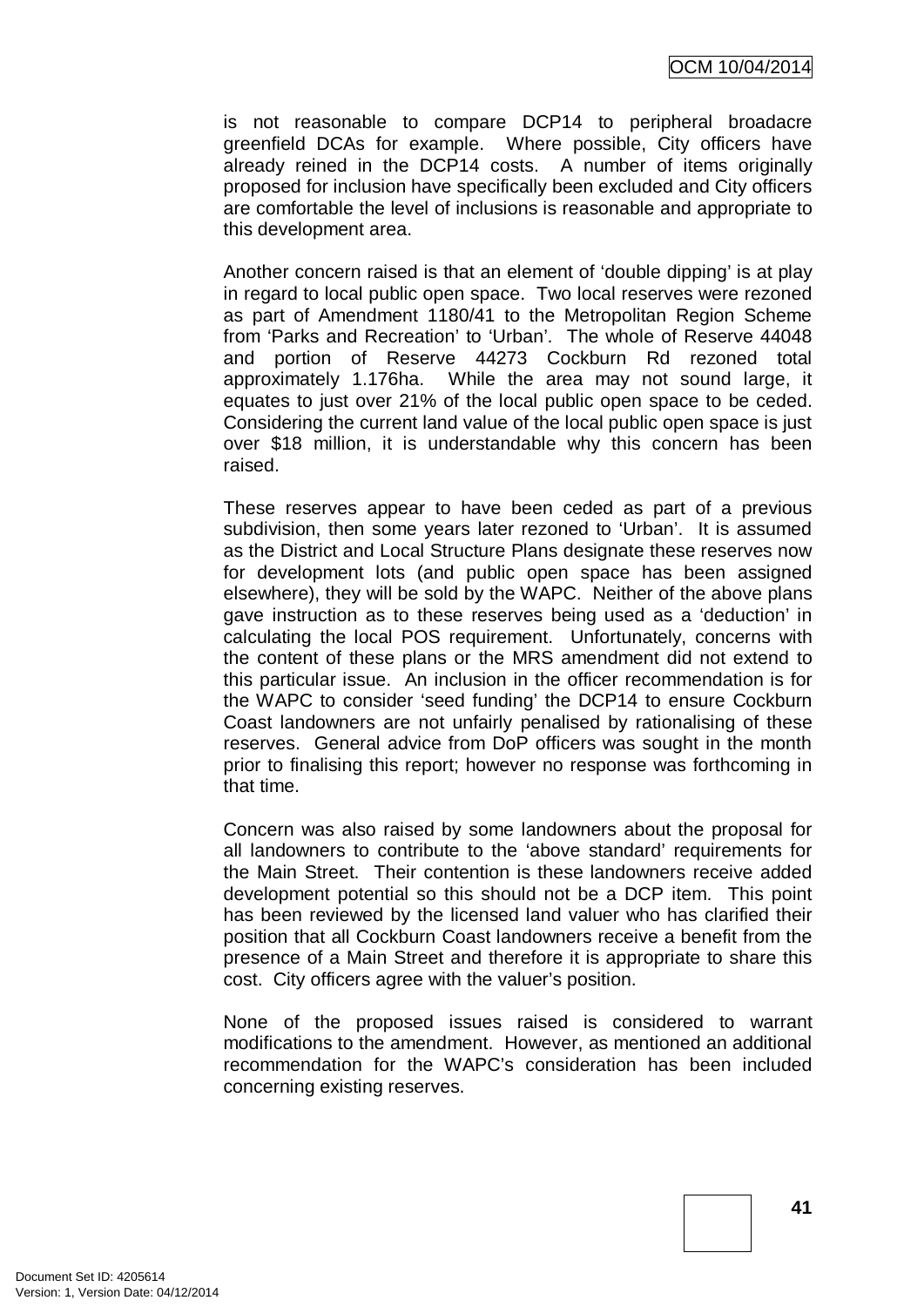## **Conclusion**

It is recommended that Council endorse the Schedule of Submissions and adopt the amendment for final approval. Some very minor changes to the amending scheme map are required and these will need to be made before the amendment is sent for endorsement.

### **Strategic Plan/Policy Implications**

#### **Infrastructure**

- Community facilities that meet the diverse needs of the community now and into the future.
- Community infrastructure that is well planned, managed, safe, functional, sustainable and aesthetically pleasing.

### **Community & Lifestyle**

• Communities that take pride and aspire to a greater sense of community.

### **Budget/Financial Implications**

N/A

## **Legal Implications**

*Planning and Development Act 2005 Town Planning Regulations 1967 Planning and Development Regulations 2009* City of Cockburn Town Planning Scheme No. 3

### **Community Consultation**

The Amendment was advertised for public comment for a period of 42 days from 29 October 2013 to 10 December 2013.

### **Attachment(s)**

Schedule of Submissions

### **Advice to Proponent(s)/Submissioners**

The Proponent for the proposal has been advised that this matter is to be considered at the 10 April 2014 Council Meeting.

### **Implications of Section 3.18(3) Local Government Act, 1995**

Nil.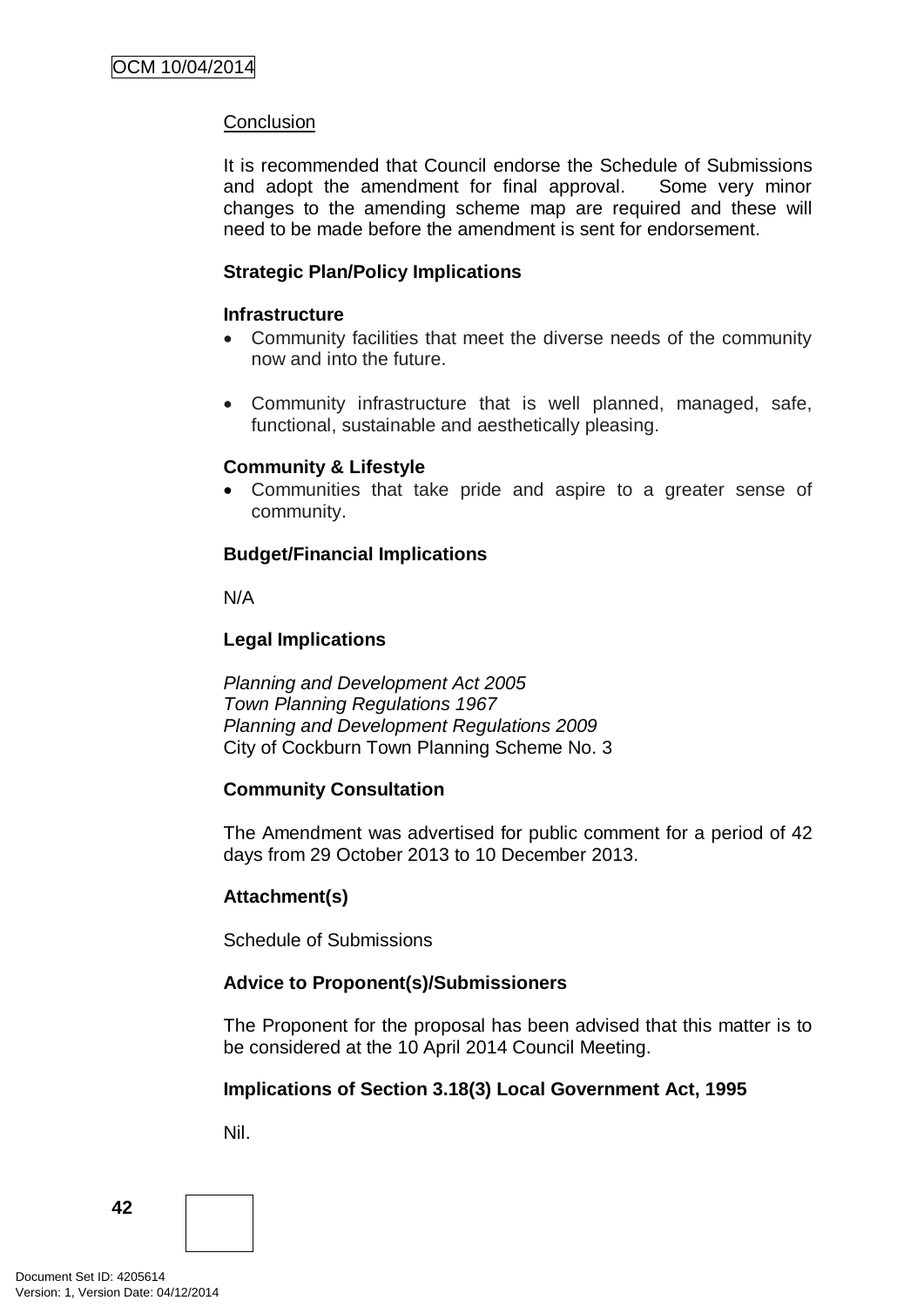AT THIS POINT, CLR S PRATT LEFT THE MEETING, THE TIME BEING 7.22 PM.

### **DECLARATION OF INTEREST – CLR S PRATT**

The Presiding Member read a declaration of Interest in Item 14.5 "Coolbellup Revitalisation Strategy" pursuant to Section 5.60B(1)(c) of the Local Government Act, 1995.

The nature of his interest is that he is a landowner within a Structure Plan Area specified in the Strategy.

## **14.5 (MINUTE NO 5283) (OCM 10/4/2014) - COOLBELLUP REVITALISATION STRATEGY LOCATION: CITY OF COCKBURN OWNER: N/A (110/019) (R PLEASANT) (ATTACH)**

# **RECOMMENDATION**

That Council

- (1) adopt the draft Coolbellup Revitalisation Strategy (the Strategy) (Attachment 1) for the purposes of advertising, noting the estimate of costs referred to under the budget and financial implications of this report;
- (2) advertise the Strategy for 60 days;
- (3) as part of the advertising of the strategy, undertake two community open days, as well as a direct letter to each landowner inviting their feedback on the Strategy.

# **COUNCIL DECISION**

MOVED Clr Y Mubarakai SECONDED Clr K Allen that the recommendation be adopted.

**CARRIED 8/0**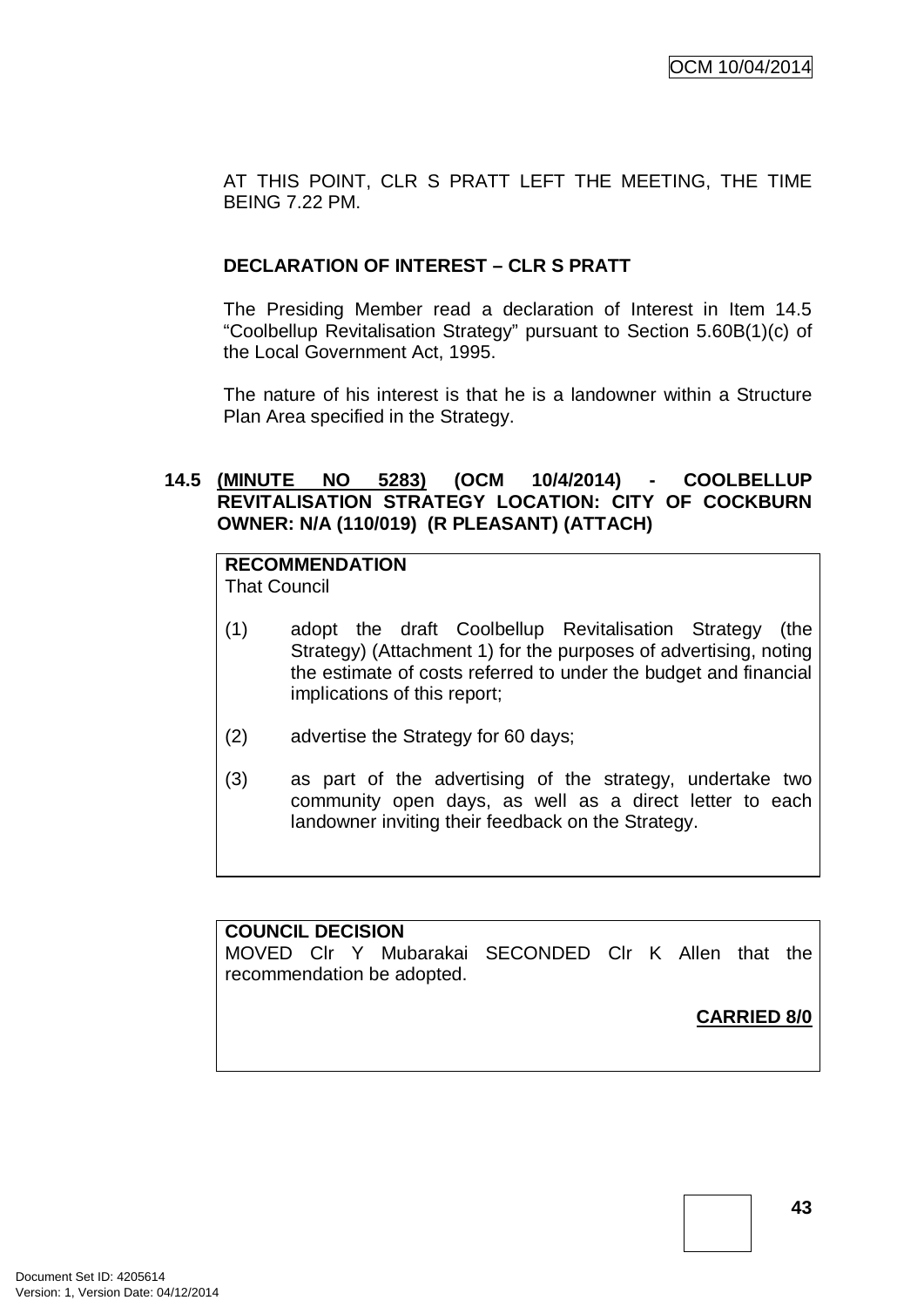## **Background**

The purpose of this report is to provide an overview of the Coolbellup Revitalisation Strategy (the Strategy) and to seek Councils support to advertise for public comment for 60 days. Council previously resolved to support the preparation of the Strategy on 8 August 2013.

The purpose of the Strategy is to guide the delivery of future residential development within the suburb and identify improvements and infrastructure required to support this growth. The Strategy is largely directed towards identifying appropriate increased residential densities and strategies to encourage housing choice. A key focus is to ensure Coolbellup is an attractive place to live and visit into the future and as a result the proposed changes to residential densities is supported by a range of other strategies to improve the livability of the suburb for current and future residents.

The Western Australian Planning Commission ('WAPC') in 2010 released its latest strategic plan for Perth and Peel, Directions 2031 and beyond: Metropolitan planning beyond the horizon ("Directions 2031"). Directions 2031 set a target that 47% of the additional dwellings required by 2031 will be delivered through urban infill. This target seeks to address the urban sprawl of Perth's outer suburbs and to promote sustainable planning objectives.

Since 2009 the City of Cockburn has been undertaking revitalisation strategies to identify further housing opportunities while at the same time identifying plans to revitalise suburbs. Coolbellup follows on from the Hamilton Hill Revitalisation Strategy of which is currently being finalised, and the Phoenix Revitalisation Strategy, finalised in May 2009.

Coolbellup is considered a well-connected inner ring suburb and is well situated to contribute to the delivery of these infill targets. It is also considered a unique suburb to provide further development opportunities and associated revitalisation work due to the strategic location of Coolbellup within the heart of the rapidly expanding south west corridor and is seen as a highly desirable location in which to live and invest. Additionally, the locality is a well-connected inner ring suburb and in proximity to the new Fiona Stanley Hospital, Murdoch University Precincts and close to the Fremantle city centre and Phoenix activity centre, is well serviced by infrastructure and the physical age of built form within the suburb being such that decisions for redevelopment and/or renewal are expected to be made by landowners over the coming years.

The Strategy provides an opportunity to support the commercial aspects of the town centre by increasing residential densities, and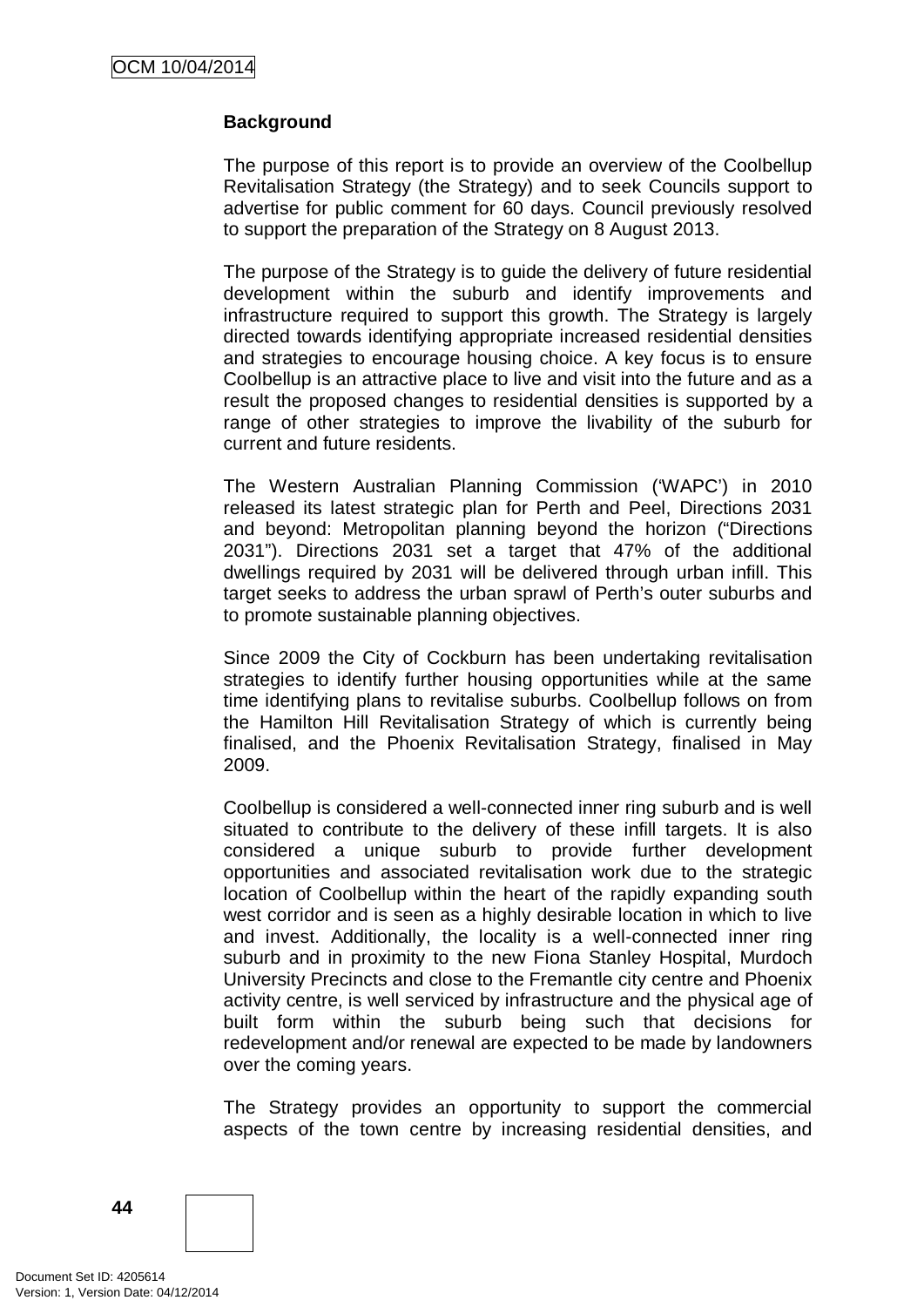therefore the number of people to frequent the shops, within the centres proximity. The suburb contains a unique age demographic which sees the opportunity to explore more diverse responses in housing variety and form. This approach will also support the demographic forecasting that suggests over the coming years the population in Coolbellup is expected to become increasingly diverse, contain smaller households, increase the number of young families and like the wider National trend have an increasingly ageing population.

The development of the Strategy commenced in August 2013 at which time a thorough contextual analysis and background research commenced to identify local attributes, issues and opportunities. This information informed the strategy preparation and the structure of the community engagement work. Consultation with the community comprised a Resident and Property Owners Survey (over 400 responses received), and two community visioning sessions attended by 128 people.

Key outcomes of the residents and property owners survey identified 72% of the respondents supported some increase in housing in the suburb and a clear majority indicated strong support for more medium density housing types, and good support for more medium to high density housing types. Further, the results clearly identified Coolbellup residents greatly value and appreciate their parks, the trees, greenery and streetscapes, and the remnant bushland.

### **Submission**

N/A

### **Report**

The outcome is a Strategy that provides a balance of providing opportunities for further housing growth while recognising the elements that contribute to the character of Coolbellup and ensuring these are protected when identifying actions for the future. The Strategy does this by identifying three guiding principles of which each of the identified actions are drawn from:

- Program 1 Encourage and support appropriate development and diverse housing options.
- Program 2 Improve the function and presentation of Coolbellup streets.
- Program 3 Protect and enhance the character and natural environment of Coolbellup.

Key recommendations of this Strategy include a change to most residential land within the Study Area, the exception being several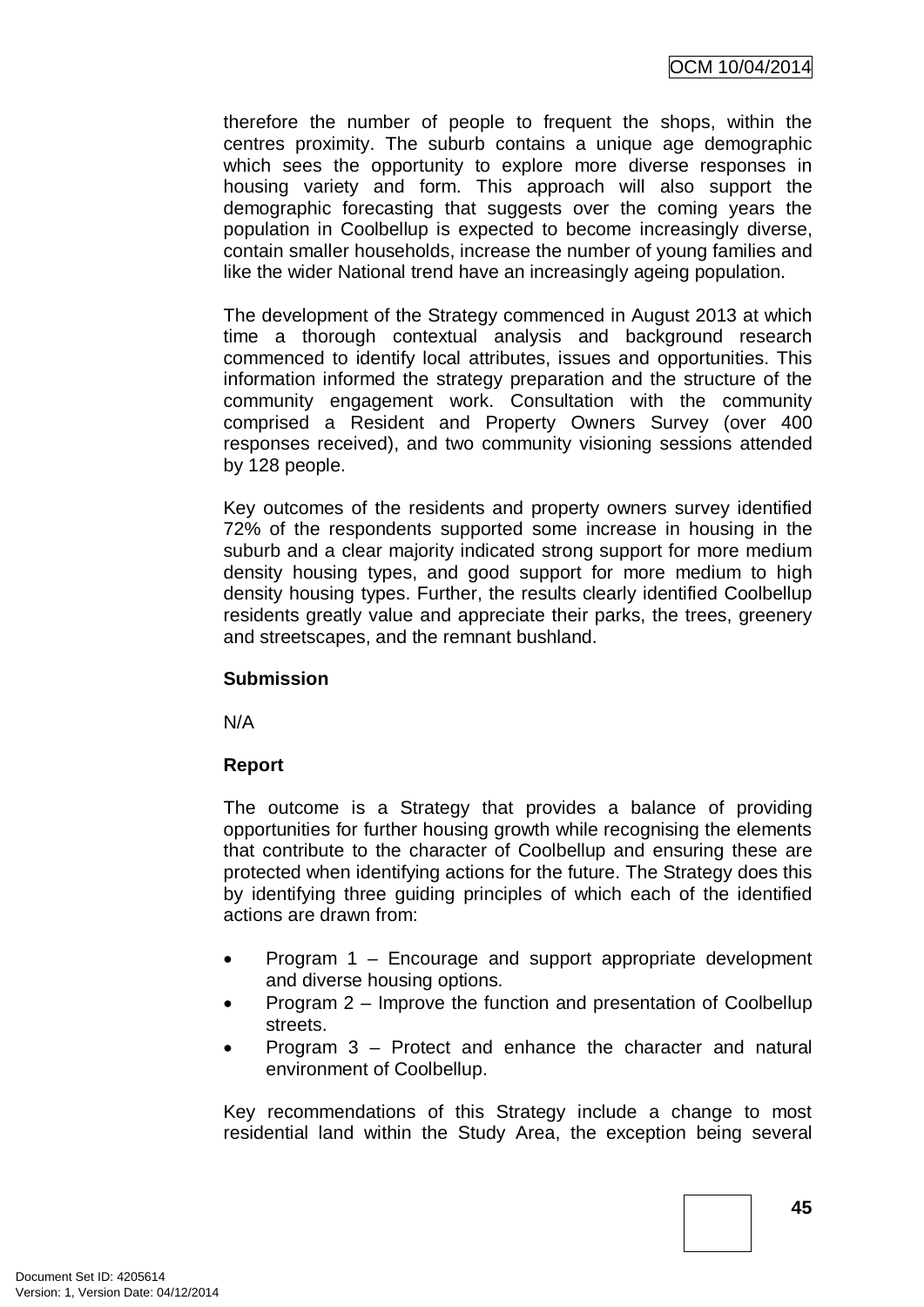large lots already zoned at higher densities remain unchanged. The base density code of R30 will maintain the existing local character of Coolbellup while allowing flexibility for increased development opportunities for land owners. Further, the R30 code is consistent with the three former Coolbellup School sites and allows subdivision and development potential for most landowners.

Higher density development is proposed around the Coolbellup Town Centre, high frequency transport routes, areas of Public Open Space (POS) capable of supporting increased densities, and large land parcels which offer the opportunity to undertake coordinated urban infill development.

All new developments within infill areas should present a quality design outcome that contributes to the local context and as a result the Strategy recommends:

- Amendments to the City's Local Planning Policy *APD58 Residential design Guidelines* which propose new controls relating to landscaping and driveways and the requirement for a *Design Quality Statement* for all grouped and multiple dwelling development applications, and;
- The preparation of a City wide *Medium Density Good Development Guide*.

The treatment of the public domain, including streets is critical in ensuring Coolbellup is an attractive place to live and visit. The public domain strongly influences how people feel and experience the suburb and ties the elements of the neighbourhood together. As a result the Strategy contains:

- Concept plans to revitalise key streets and public places including - Coolbellup Avenue, Counsel Road, Waverley Road, and Cordelia Avenue, the town centre surrounds and Len Packham Reserve;
- A Street Tree Masterplan;
- A recommendation to investigate and prepare a City wide Local Planning Policy to require new developments in revitalisation areas to contribute to streetscape upgrades;
- The preparation of a City wide residential verge education brochure;
- The facilitation of the provision of underground power for the western side of Coolbellup by applying for the next round of funding through the State Underground Power Program.

In relation to the Coolbellup Shopping Centre and immediate surrounds, the Coolbellup community expressed strong support for the centrally located community hub and shopping centre, however, the shopping centre is most appreciated for its central location and accessibility, rather than its appearance and form. There is a very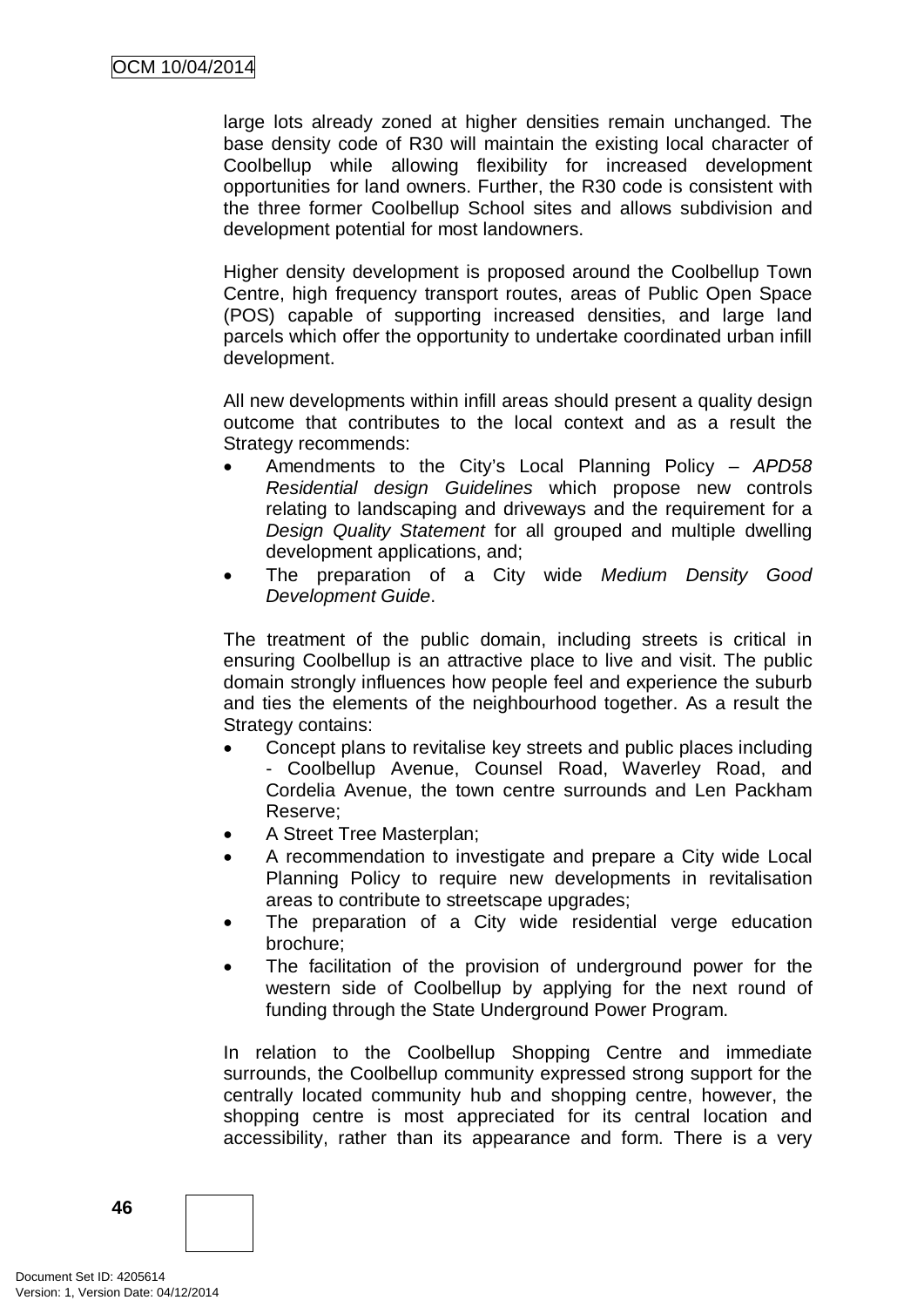strong feeling amongst the Coolbellup community that improvements to the shopping centre (i.e., relating to its appearance, functionality, the breadth of uses available, its lack of vibrancy, poorly-maintained parking areas and unclear/unsafe circulation patterns) are urgently required.

In response the Background Report ties together various information sources and identifies key elements of which should be considered in and around the town centre should any works be proposed. This includes following the extensive design guidance provided within the adopted Local Structure Plan (LSP) for future development proposals. While the City is limited in its ability to influence the redevelopment and/or revitalisation of the shopping Centre, it remains committed to assisting the Coolbellup Shopping Centre land owners where it can.

The Strategy is presented in two parts, the Strategy document and a supporting Background Report. The first section of the Strategy provides a discussion detailing why the Strategy was prepared, the context in terms of locality and State planning policy objectives. This is followed by a summary of the analysis findings identified within the Background Report.

Section two identifies the Strategy recommendations and Section three explains implementation implications including a work plan detailing an estimate of costs associated with delivering the Strategy's recommendations.

### **Conclusion**

The Coolbellup revitalisation Strategy presents the latest urban renewal project within the City of Cockburn of which has evolved out of a balanced process of community engagement, local contextual research and the need to plan for the Coolbellup community future needs. The Strategy is well aligned with both community views and desires for the future, in addition to metropolitan level aspirations for the future of Perth. This next wave of public consultation will enable further enhancement of the Strategy to occur.

### **Strategic Plan / Policy Implications**

### **Growing City**

- To grow our City in a sustainable way by: using land efficiently, protecting the natural environment and conserving biodiversity.
- Diversity of housing to respond to changing needs and expectations.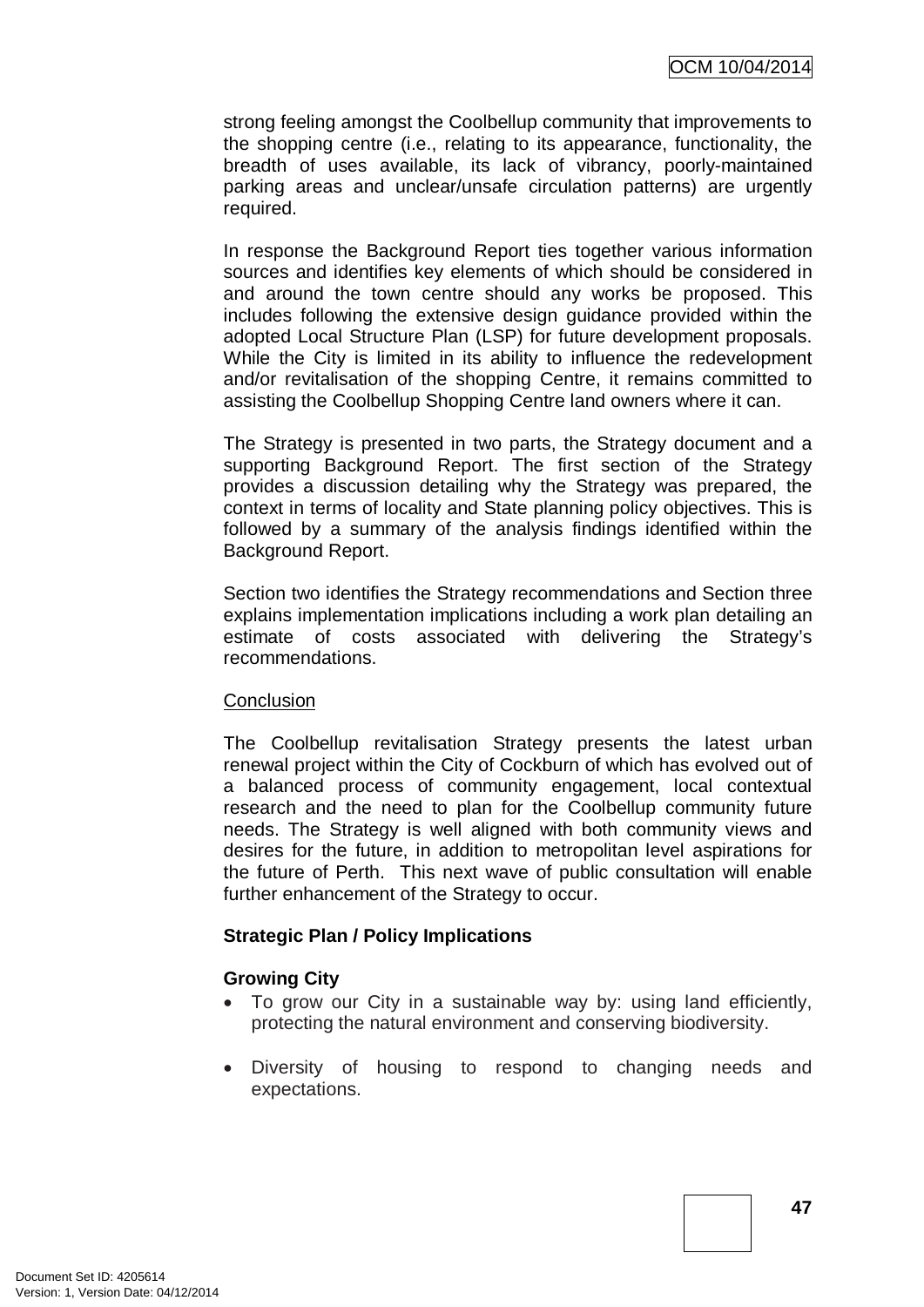### **Infrastructure**

• Community facilities that meet the diverse needs of the community now and into the future.

## **Environment & Sustainability**

• A community that uses resources in a sustainable manner.

### **Moving Around**

• Infrastructure that supports the uptake of public transport and pedestrian movement.

### **Corporate Business Plan**

The Coolbellup Revitalisation Strategy is a project identified within the adopted Corporate Business Plan to be undertaken by the Strategic Planning Department in 2013/2014.

### **Budget/Financial Implications**

Upon implementation of the Strategy several actions will be implemented as part of the City's normal processes using existing resources and allocations. However the cost of implementing the works identified within the Works Plan and an Estimate of Costs, mostly relating to streetscape and public space upgrades, will need to be funded and planned for within the City's budgeting framework.

Appendix 2 of the Strategy document sets out a preliminary estimate of costs inclusive of the proposed Strategy upgrades, the drainage review and the recommendations required to upgrade Len Packham Hall to address vandalism. This preliminary assessment comes to \$3.5m. Upon adoption of the Strategy these costs will need to be considered within the City's budgeting framework over the next 5 years.

### **Legal Implications**

N/A

### **Community Consultation**

Stakeholder consultation took place through a resident and property owner survey and two community visioning forums. The purpose of the consultation was to ensure the Coolbellup community views informed the preparation of the Strategy. The surveys and the forums were undertaken in October-November 2013. The Background Report provides further details however in summary the key outcomes of the community consultation that have informed the draft Strategy include the following.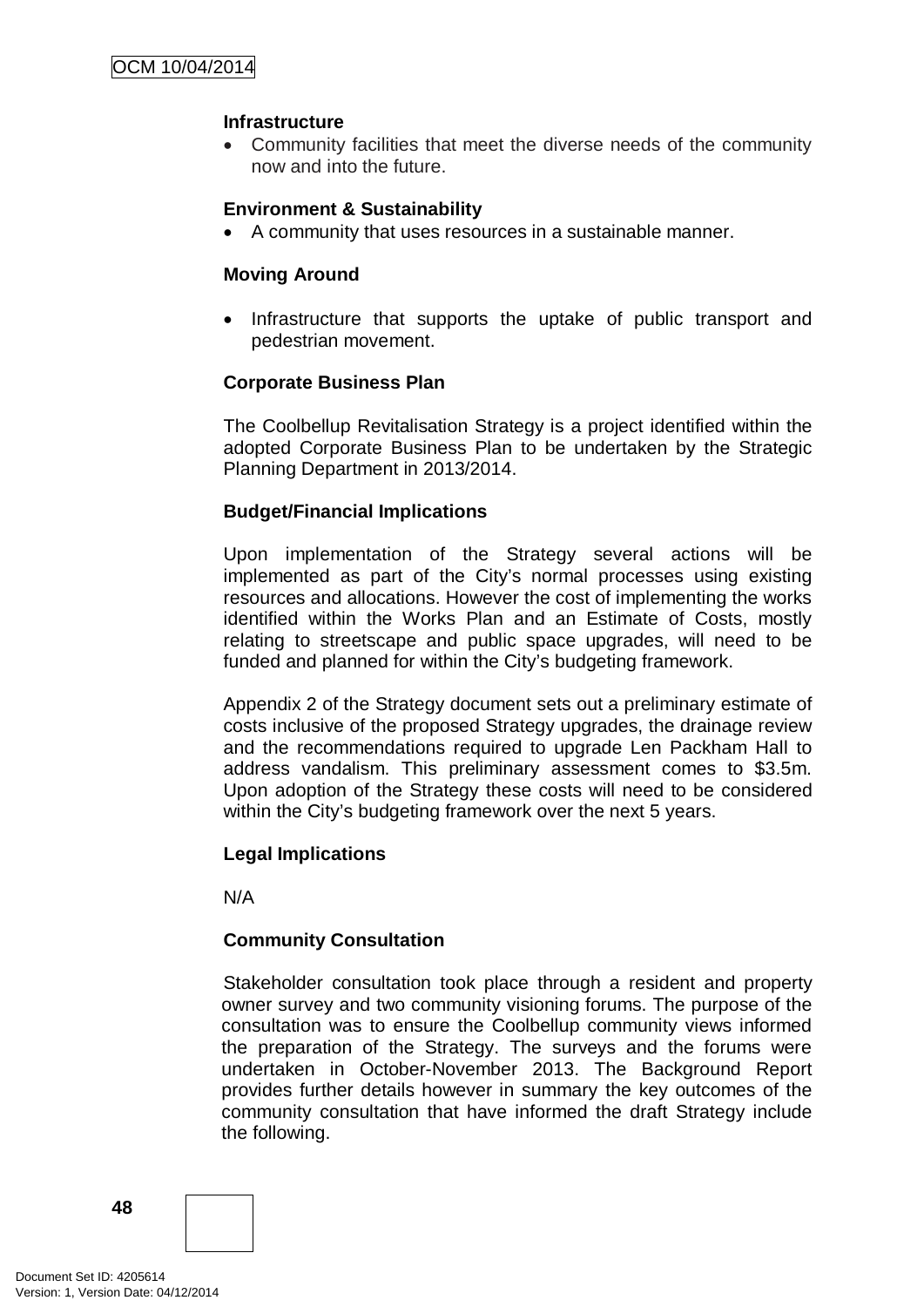### Support for urban infill

Residents generally support further housing in Coolbellup. This is a result of 72% of the respondents supporting some increase in housing in the suburb. Strong support is provided for more medium density housing types and good support for more medium to high density housing types.

#### Streetscapes and Parks

Residents want to see Coolbellup streets continue to be upgraded to improve their presentation and function. More street trees are wanted and the second phase of undergrounding power lines is supported.

Many trees in the suburb are important to the community and Coolbellup residents are proud of their beautiful parks and every effort to maintain them should be undertaken to maintain them. Residents wish to see the facilities and services in these parks diversified.

#### Coolbellup shopping centre

There is a very strong feeling amongst the Coolbellup community that improvement to the shopping centre (i.e., relating to its appearance, functionality, the breadth of uses available, its lack of vibrancy, poorly maintained parking areas and unclear/ unsafe circulation patterns) are urgently required.

### Transport and accessibility

The community is not satisfied with cycle paths and bus services in and around Coolbellup. They wish to see more bike lanes, cycle paths and bus services outside business hours connecting to areas such as Fremantle and Cockburn Central.

#### Future Consultation

The Strategy will be advertised for 60 days. During the advertising period the City will run a community open day in Coolbellup. There will also be a direct letter sent to all landowners within the area.

### **Attachment(s)**

- 1. Coolbellup Revitalisation Strategy Study Area
- 2. Draft proposed residential densities coding plan
- 3. Coolbellup Revitalisation Strategy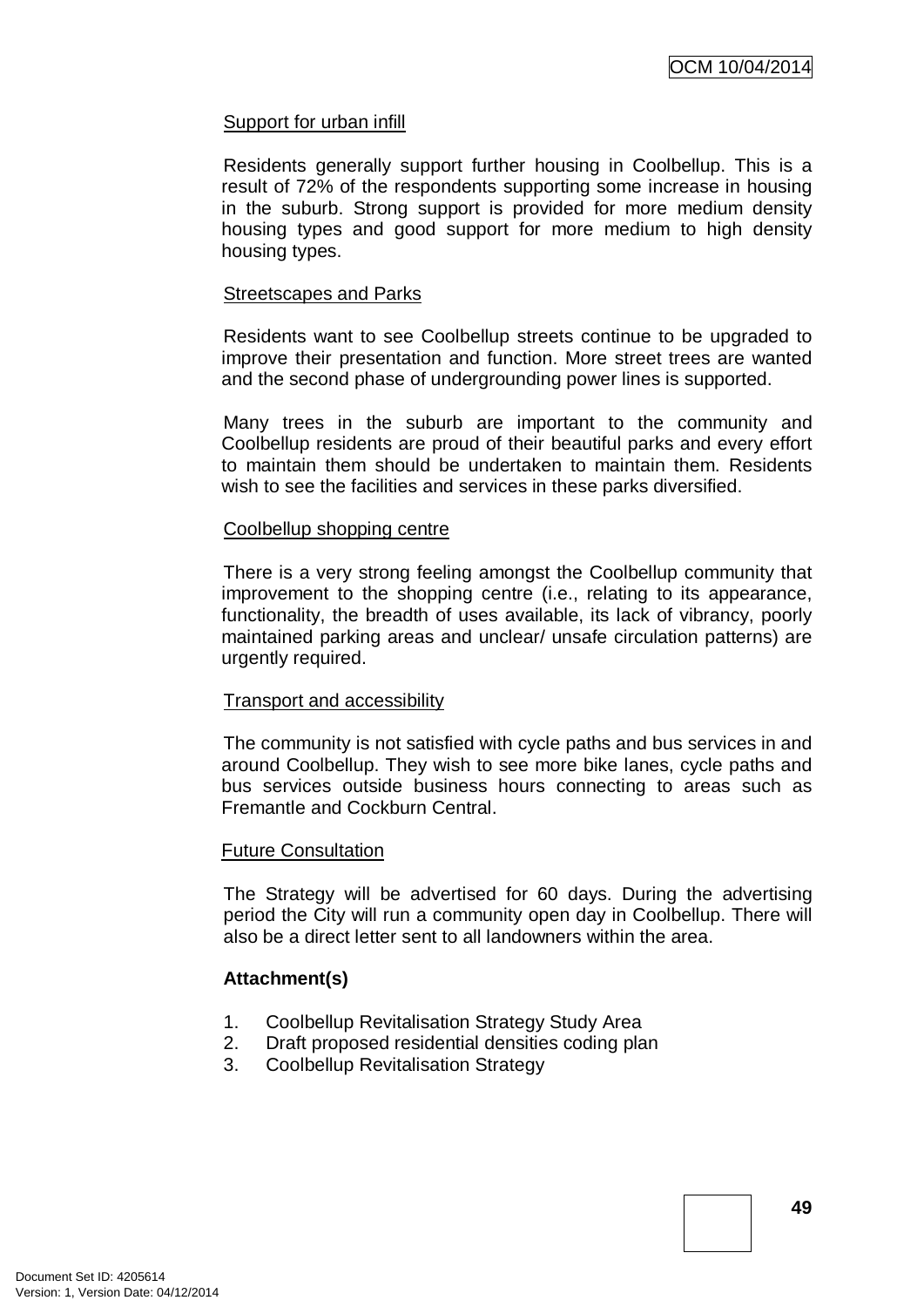### **Advice to Proponent(s)/Submissioners**

N/A

**Implications of Section 3.18(3) Local Government Act, 1995**

Nil.

AT THIS POINT, CLR S PRATT RETURNED TO THE MEETING, THE TIME BEING 7.23 PM.

THE PRESIDING MEMBER ADVISED CLR S PRATT OF THE DECISION OF COUNCIL THAT WAS MADE IN HIS ABSENCE.

## **14.6 (MINUTE NO 5284) (OCM 10/4/2014) - ROAD DEDICATIONS FOR TWELVE INDIVIDUAL LAND PARCELS - OWNER: STATE OF WESTERN AUSTRALIA - APPLICANT: CITY OF COCKBURN (177/001) (A VAN BUTZELAAR) (ATTACH)**

### **RECOMMENDATION**

That Council

- (1) request that the Minister for Lands dedicate the following parcels of land as road reserve pursuant to Section 56(1) of the *Land Administration Act 1997*:
	- a) Lot 55 (Plan 31519), Lot 67 (Plan 30038), Lot 66 (Plan 49012), Lot 67 (Plan 47724), Lot 66 (Plan 45912) and Lot 67 (Plan 38558) Ives Street, Hamilton Hill
	- b) Lot 50 (Plan 43898) Lintott Way, Spearwood
	- c) Lot 66 (Plan 28996) and Lot 67 on (Plan 33688) Jean Street, Hamilton Hill
	- d) Lot 66 (Plan 44876) and Lot 67 (Plan 39815) Norland Way, Spearwood
	- e) Lot 166 (Plan 32965) March Street, Spearwood; and
- (2) indemnify the Minister for Lands against reasonable costs incurred in considering and granting the request in (1) above.

# **COUNCIL DECISION**

MOVED Deputy Mayor C Reeve-Fowkes SECONDED Clr B Houwen that the recommendation be adopted.

**CARRIED 9/0**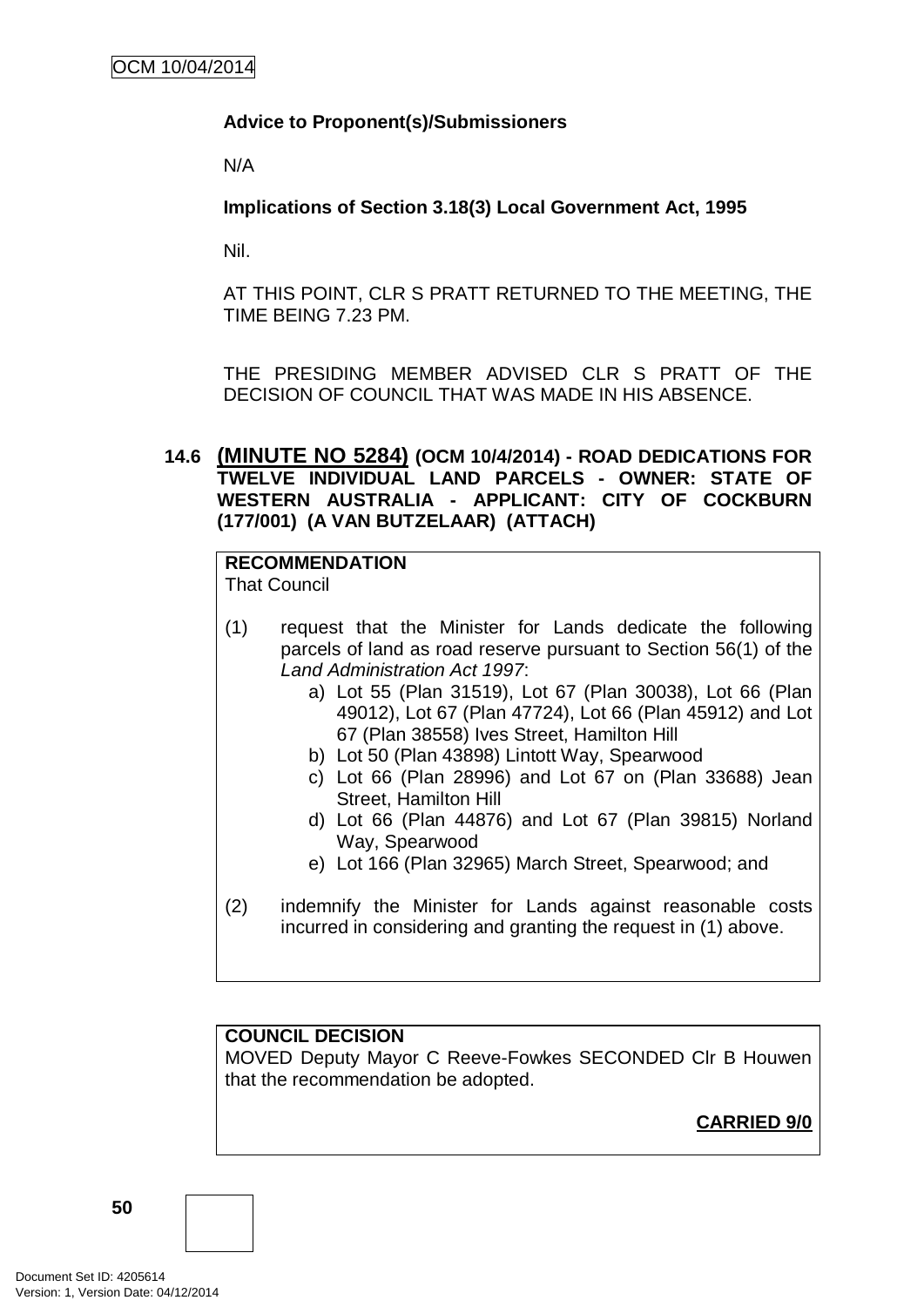# **Background**

#### Lot 55 (Plan 31519); Lot 67 (Plan 30038); Lot 66 (Plan 49012); Lot 67 (Plan 47724); Lot 66 (Plan 45912) and Lot 67 (Plan 38558) Ives Street, Hamilton Hill

Six portions of land with a combined area of approximately 3 274 square metres along Ives Street, Hamilton Hill were intended to be part of a road reserve and were overlooked at the time of subdivision. A sketch showing the location of the subject lots can be reviewed in Attachment 1.

### Lot 50 (Plan 43898) Lintott Way, Spearwood

A rectangular parcel of land with an area of approximately 278 square metres along Lintott Way, Spearwood was intended to be part of a road reserve and was overlooked at the time of subdivision. A sketch showing the location of the subject lots can be reviewed in Attachment 2.

#### Lot 66 (Plan 28996) and Lot 67 on (Plan 33688) Jean Street, Hamilton Hill

A rectangular and a square portion of land with a combined area of approximately 1 111 square metres along Jean Street, Hamilton Hill was intended to be part of a road reserve and was overlooked at the time of subdivision. A sketch showing the location of the subject lots can be reviewed in Attachment 3.

#### Lot 66 (Plan 44876) and Lot 67 (Plan 39815) Norland Way, Spearwood

Two rectangular adjacent portions of land with a combined area of approximately 1 823 square metres along Norland Way, Spearwood were intended to be part of a road reserve and were overlooked at the time of subdivision. A sketch showing the location of the subject lots can be reviewed in Attachment 4.

### Lot 166 (Plan 32965) March Street, Spearwood

A rectangular portion of land with an area of approximately 1 583 square metres along March Street, Spearwood was intended to be part of a road reserve and was overlooked at the time of subdivision. A sketch showing the location of the subject lots can be reviewed in Attachment 5.

The purpose of this report is to finalise the matter by way of ensuring that the above mentioned portions of land are dedicated as road reserve.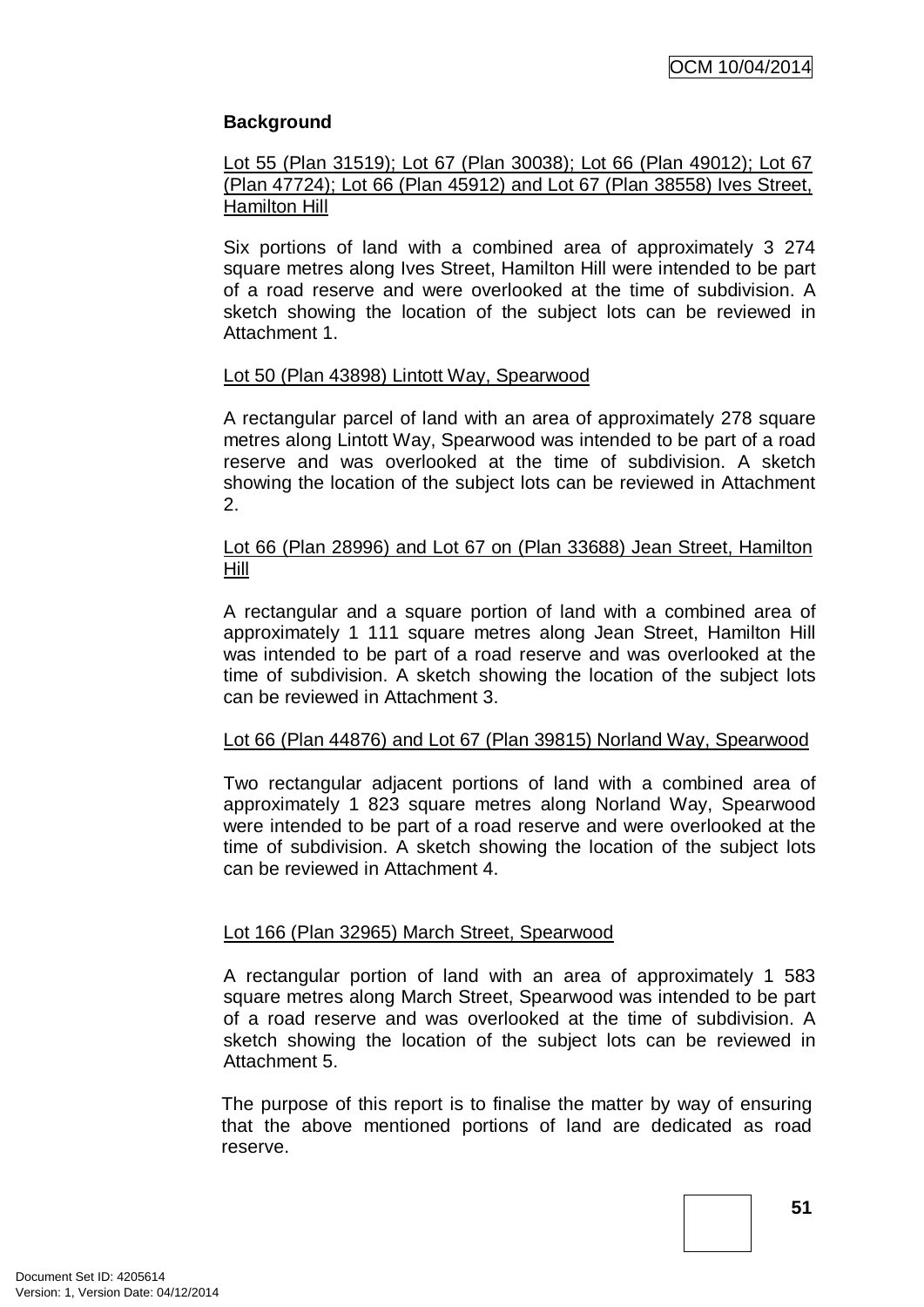### **Submission**

N/A

### **Report**

In a routine search for mapping anomalies conducted in 2014 the following lots were identified by officers as land comprising a road yet displayed as freehold land on the City's digital mapping system (Intramaps):

- Lot 55 (Plan 31519), Lot 67 (Plan 30038), Lot 66 (Plan 49012), Lot 67 (Plan 47724), Lot 66 (Plan 45912) and Lot 67 (Plan 38558) Ives Street, Hamilton Hill
- Lot 50 (Plan 43898) Lintott Way, Spearwood
- Lot 66 (Plan 28996) and Lot 67 (Plan 33688) Jean Street, Hamilton Hill
- Lot 66 (Plan 44876) and Lot 67 (Plan 39815) Norland Way, Spearwood
- Lot 166 (Plan 32965) March Street, Spearwood

This was confirmed by a recent Landgate search of the Certificates of Title.

The following table outlines the date on which each of the subject lots was vested under section 20A of the *Town Planning and Development Act 1928* for the purpose of right of way (ROW).

| Subject Lot and Plan Number | Date vested for ROW |
|-----------------------------|---------------------|
| Lot 55 on Plan 31519        | 22 June 1965        |
| Lot 67 on Plan 38558        | 16 November 1972    |
| Lot 66 on Plan 49012        | 20 January 1976     |
| Lot 67 on Plan 47724        | 29 January 1975     |
| Lot 66 on Plan 45912        | 7 November 1974     |
| Lot 67 on Plan 30038        | 22 October 1969     |
| Lot 50 on Plan 43898        | 12 November 1972    |
| Lot 66 on Diagram 28996     | 4 August 1964       |
| Lot 67 on Diagram 33688     | 27 February 1967    |
| Lot 66 on Plan 44876        | 29 June 1973        |
| Lot 67 on Plan 39815        | 11 February 1971    |
| Lot 166 on Diagram 32965    | 3 May 1966          |

The registered proprietor for all the subject lots as identified on the certificates of title is the State of Western Australia.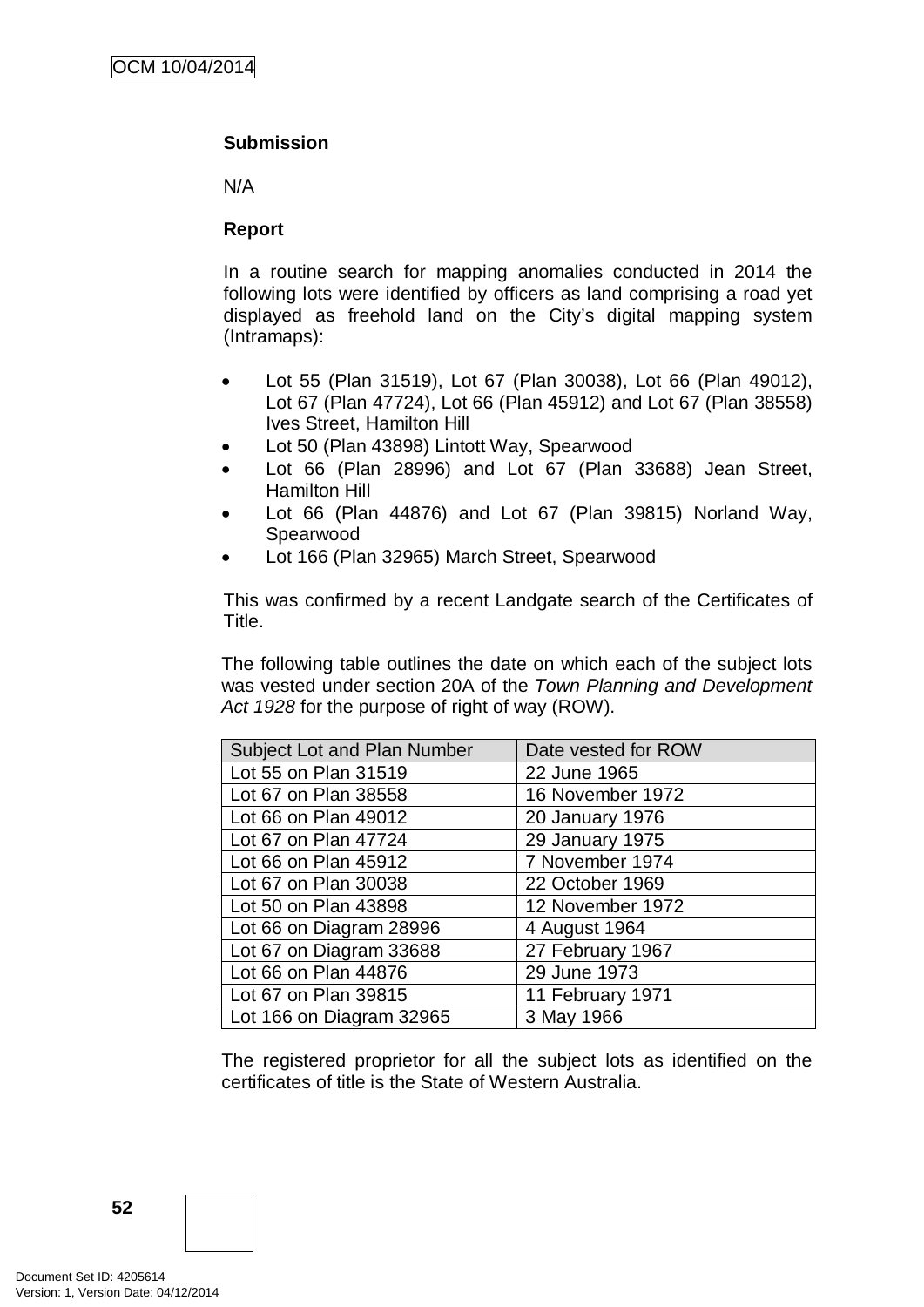To facilitate a road dedication a request pursuant to section 56 of the *Land Administration Act 1997* is required. The request is to be supported by a Council resolution.

Following Council's resolution, the request will be forwarded to the Department of Lands. The Department of Lands will then instigate a process whereby the dedication will proceed and each road will be dedicated as a road reserve.

### **Strategic Plan/Policy Implications**

### **Growing City**

• To grow our City in a sustainable way by: using land efficiently, protecting the natural environment and conserving biodiversity.

#### **Leading & Listening**

• Manage our financial and infrastructure assets to provide a sustainable future.

#### **Moving Around**

• An integrated transport system which balances environmental impacts and community needs.

#### **Budget/Financial Implications**

N/A

### **Legal Implications**

Provisions of the *Land Administration Act 1997*

#### **Community Consultation**

N/A

### **Attachment(s)**

Location Plans

### **Advice to Proponent(s)/Submissioners**

The Proponent has been advised that this matter is to be considered at the 10 April 2014 Council Meeting.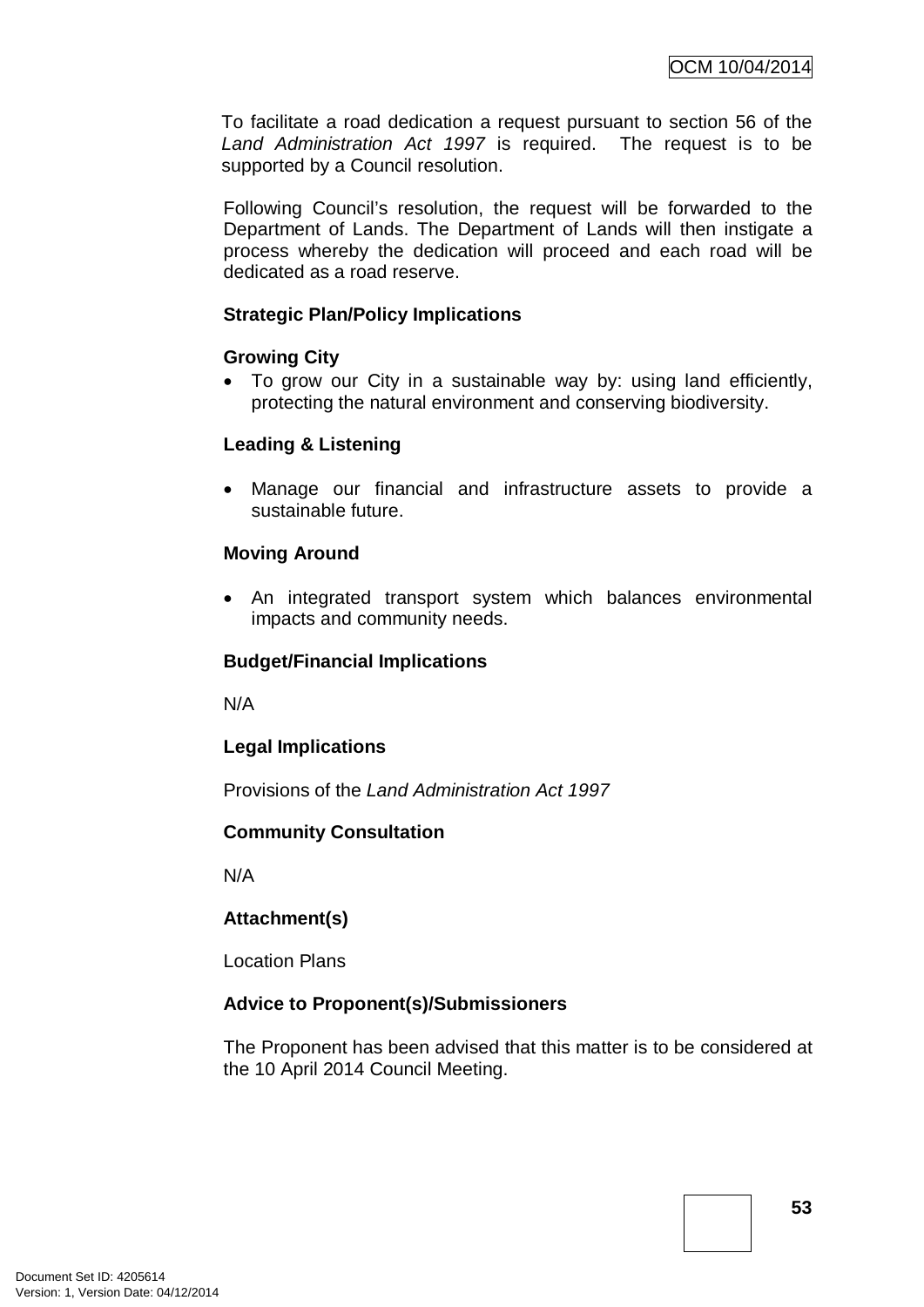### **Implications of Section 3.18(3) Local Government Act, 1995**

Nil.

# **15. FINANCE AND CORPORATE SERVICES DIVISION ISSUES**

# **15.1 (MINUTE NO 5285) (OCM 10/4/2014) - LIST OF CREDITORS PAID - FEBRUARY 2014 (076/001) (N MAURICIO) (ATTACH)**

#### **RECOMMENDATION**

That Council adopt the List of Creditors Paid for February 2014, as attached to the Agenda.

### **COUNCIL DECISION**

MOVED Deputy Mayor C Reeve-Fowkes SECONDED Clr B Houwen that the recommendation be adopted.

**CARRIED 9/0**

# **Background**

It is a requirement of the Local Government (Financial Management) Regulations 1996, that a List of Creditors be compiled each month and provided to Council.

#### **Submission**

N/A

### **Report**

The List of Accounts for February 2014, is attached to the Agenda for consideration. The list contains details of payments made by the City in relation to goods and services received by the City.

### **Strategic Plan/Policy Implications**

### **Leading & Listening**

- Effective and constructive dialogue with all City stakeholders.
- A responsive, accountable and sustainable organisation.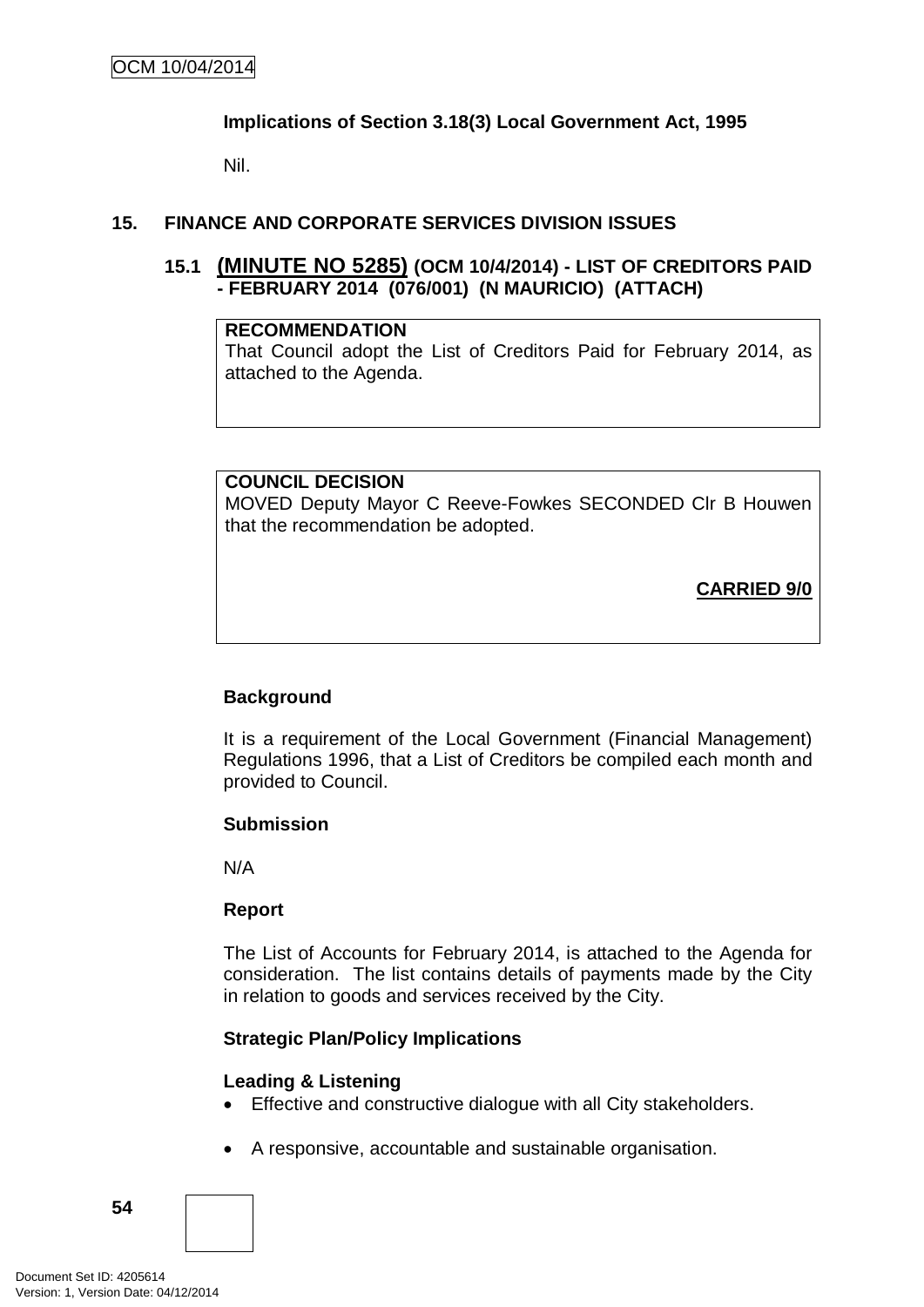## **Budget/Financial Implications**

N/A

**Legal Implications**

N/A

# **Community Consultation**

N/A

# **Attachment(s)**

List of Creditors Paid – February 2014

# **Advice to Proponent(s)/Submissioners**

N/A

**Implications of Section 3.18(3) Local Government Act, 1995**

Nil.

# **15.2 (MINUTE NO 5286) (OCM 10/4/2014) - STATEMENT OF FINANCIAL ACTIVITY AND ASSOCIATED REPORTS - FEBRUARY 2014 (071/001) (N MAURICIO) (ATTACH)**

**RECOMMENDATION** That Council

- (1) adopt the Statement of Financial Activity and associated reports for February 2014, as attached to the Agenda; and
- (2) amend the 2013/14 Municipal Budget in accordance with the Schedule of Budget adjustments as listed in the attached schedule on page 5.

**TO BE CARRIED BY AN ABSOLUTE MAJORITY OF COUNCIL**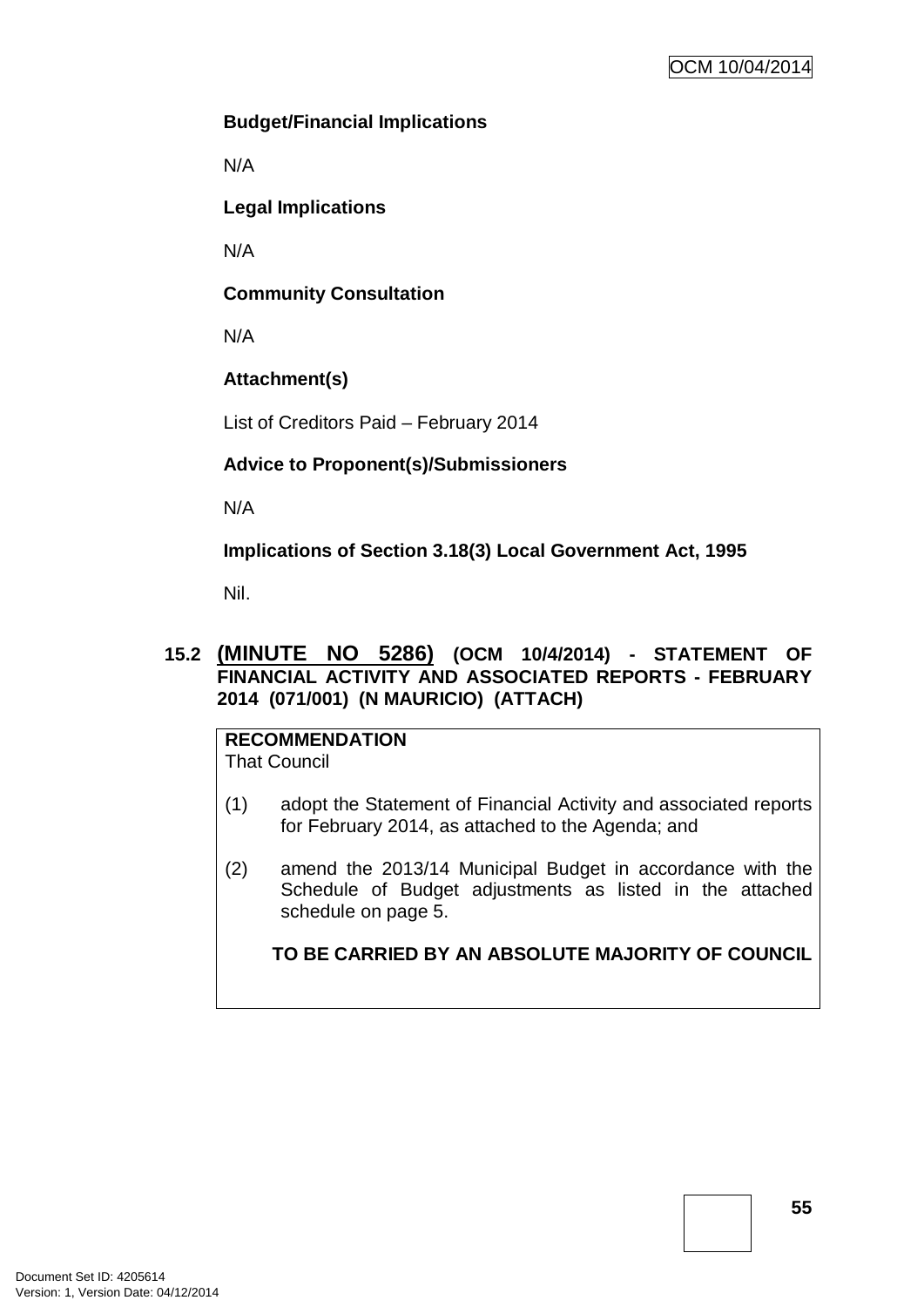### **COUNCIL DECISION**

MOVED Clr P Eva SECONDED Clr B Houwen that the recommendation be adopted.

# **CARRIED BY ABSOLUTE MAJORITY OF COUNCIL**

**9/0**

## **Background**

Regulations 1996 prescribes that a local government is to prepare each month a Statement of Financial Activity.

Regulation 34(2) requires the Statement of Financial Activity to be accompanied by documents containing:–

- (a) details of the composition of the closing net current assets (less restricted and committed assets);
- (b) explanation for each material variance identified between YTD budgets and actuals; and
- (c) any other supporting information considered relevant by the local government.

Regulation 34(4)(a) prescribes that the Statement of Financial Activity and accompanying documents be presented to Council within 2 months after the end of the month to which the statement relates.

The regulations require the information reported in the statement to be shown either by nature and type, statutory program or business unit. The City chooses to report the information according to its organisational business structure, as well as by nature and type.

Financial Management Regulation 34(5) requires Council to annually set a materiality threshold for the purpose of disclosing budget variance details. Council adopted a materiality threshold variance of \$100,000 from the corresponding base amount for the 2013/14 financial year at the August meeting.

### **Submission**

N/A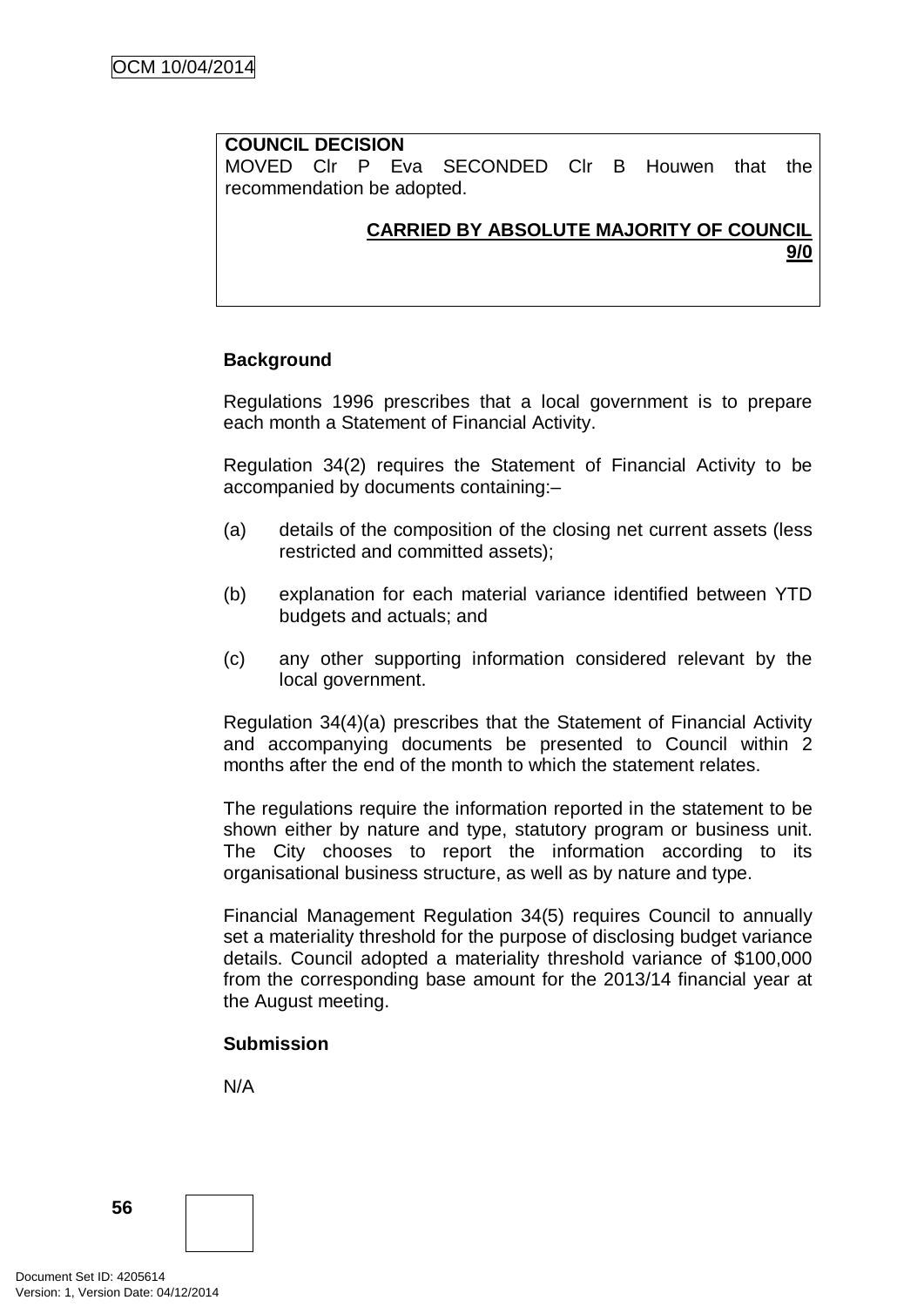## **Report**

#### Opening Funds

The City's opening funds from 2012/13 FY were revised upwards to \$11.25M (from \$10.06M) after the completion of external audit. The increase of \$1.2M related mainly to a downwards adjustment in the amount of accrued expense for disputed land fill levy charges subsequently settled post June. There was also a minor adjustment between the current and non-current portions of long service leave provisions. The initial \$10.06M comprised \$6.57M for carried forward projects and \$3.5M of unrestricted surplus transferred to the City's Community Infrastructure Reserve in accordance with Council budget policy. The additional \$1.2M in opening funds was transferred to the Waste and Recycling and Community Infrastructure reserves at midyear budget review.

### Closing Funds

The City's closing funds of \$61.5M are currently \$8.0M higher than the YTD budget forecast. This comprises net favourable cash flow variances across the operating and capital programs as detailed later in this report.

The revised budget currently shows end of year closing funds of \$0.5M (increased from a balanced budget position of nil). This has predominantly resulted from several upwards adjustments to revenue and a \$0.16M balancing item in the mid-year review. The budgeted closing funds will fluctuate throughout the year, due to the impact of Council decisions and budget recognition of additional revenue. Details on the composition of the budgeted closing funds are outlined in Note 3 to the financial report.

### Operating Revenue

Consolidated operating revenue of \$107.7M is ahead of the YTD budget forecast by \$3.6M. Several compensating variances comprise the majority of this amount:

- Revenue from property rates is \$0.64M higher than the YTD budget target.
- Underground power charges collected were \$0.1M ahead of budget.
- Interest on investments exceeded YTD budget by \$0.95M, a contraction of \$0.4M from last month's variance due to budget increase in the mid-year review.
- Financial Assistance Grant Scheme (F.A.G.S.) quarterly grant of \$0.42M received one month ahead of the cash flow budget.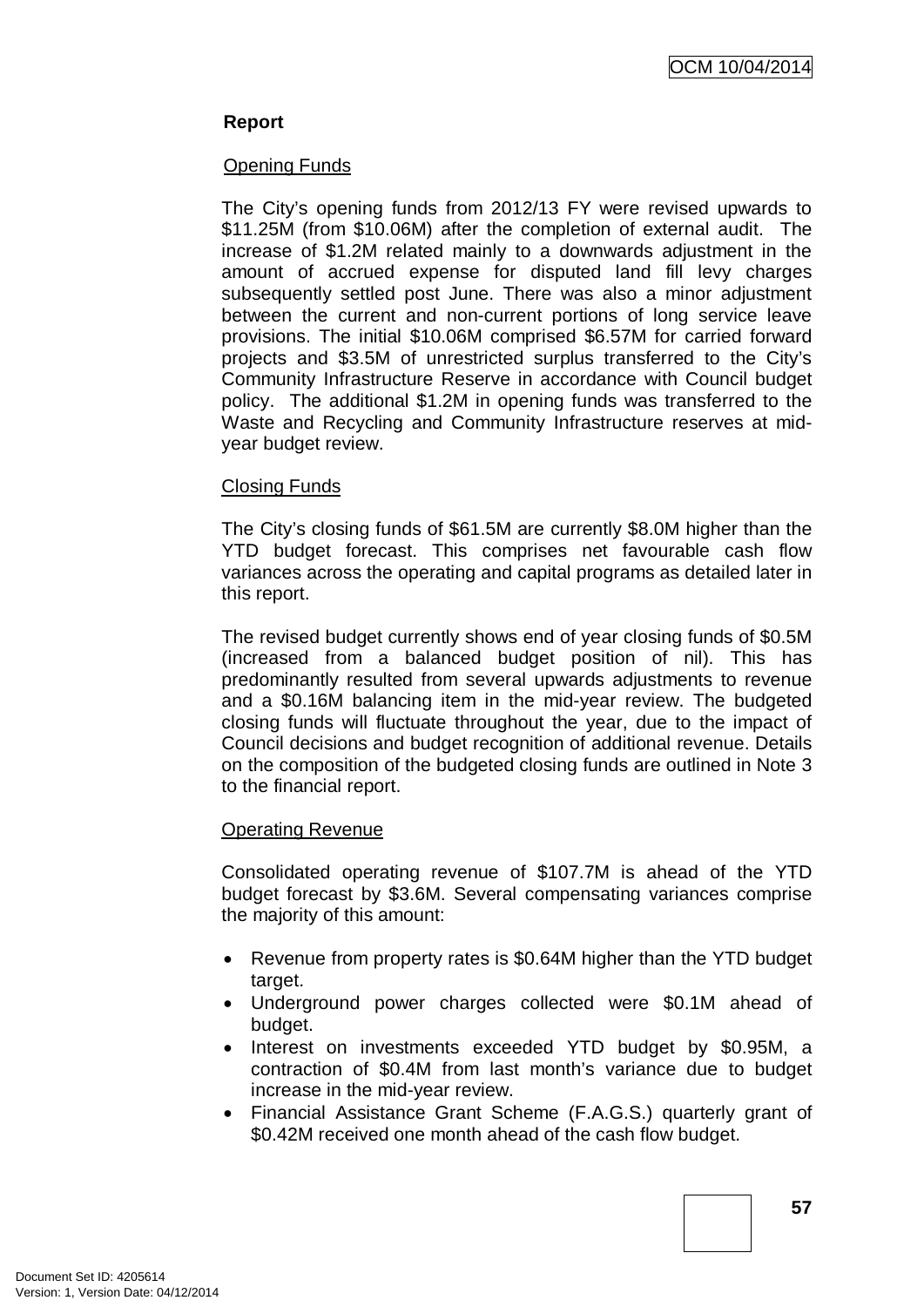- Human Services operating grants are \$0.32M ahead of budget due to \$0.25M of surpluses carried forward from the previous year and \$0.21M of additional In-Home Care subsidies, offset by a \$0.18M shortfall in Community Aged Care Packages YTD funding.
- Fees & charges across the Human Services business unit are \$0.13M behind the YTD budget, mainly due to the out of school care and family day care programs.
- Development application fees are up by \$0.15M against the YTD budget.
- Revenue from dog registration fees is \$0.12M greater than the full year budget due to the impact of changes made to the Dog Act.
- Commercial revenue from the HWRP is now exceeding YTD budget by \$0.68M, after the full year budget was significantly reduced in the mid-year budget review due to falling tonnages.

Further details of material variances are disclosed in the Agenda attachment.

## Operating Expenditure

Operating expenditure (including asset depreciation) of \$71.3M was under the YTD budget by \$2.0 and comprised the following significant items:

- *Material and Contracts (\$2.0M under budget).* The following areas are currently under their YTD budgets:- environmental management services and projects by \$0.43M; CoSafe by \$0.3M; Recreational Services projects by \$0.1M; liveable cities program for CCW by \$0.13M; SLLC operations by \$0.13M; contaminated sites costs by \$0.17M; the summer of events program by \$0.2M; and costs for council functions & receptions by \$0.16M.
- Those areas exceeding budget include:- unbudgeted payments for vested crown land of \$0.55M; in-home care subsidies paid over by \$0.22M (offset by additional revenue); waste disposal operating costs by \$0.12M; and waste collection operating costs by \$0.13M .
- *Other Expenses*  The budget for landfill levy charges was reduced in the mid-year review due to the decrease in waste tonnages received. However, the rate of monthly expense accrual has not been adjusted downwards as a consequence leading to a \$0.37M over budget variance. Offsetting this, Council's donations program is \$0.20M behind the YTD budget.
- *Salaries & Direct On Costs* These are slightly under budget by \$0.26M or 0.9% of the YTD budget of \$27.5M.
- *Utilities* These are \$0.19M under budget but this represents a lag in the billing for electricity, especially street lighting.
- *Depreciation* At a consolidated level, asset depreciation is on budget, but there are significant variances at the asset type level.

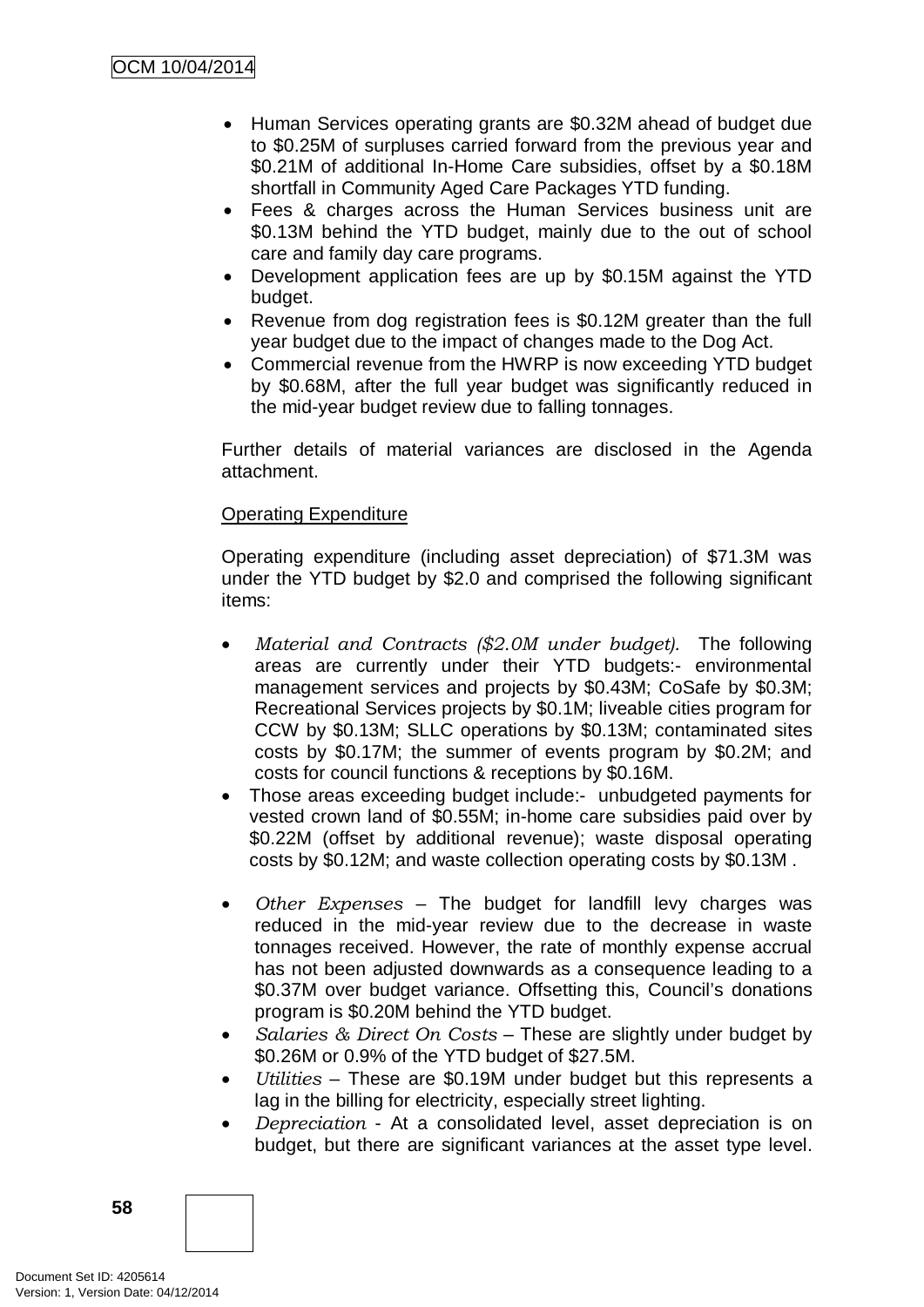Parks Equipment depreciation is over budget by \$0.67M, impacted by a comprehensive asset pick up and revaluation exercise completed during 2012/13 year end. This is offset by Roads (\$0.19M), Buildings (\$0.31M) and Plant (\$0.16M) all under the YTD budget.

The following table shows operating expenditure budget performance at the consolidated nature and type level:

| <b>Nature or Type</b>          | <b>Actual</b> | <b>Amended</b><br><b>Budget</b> | <b>Variance to</b><br><b>Budget</b> |
|--------------------------------|---------------|---------------------------------|-------------------------------------|
| <b>Classification</b>          | \$M           | \$M                             | \$M                                 |
| <b>Employee Costs</b>          | 27.22         | 27.47                           | 0.26                                |
| <b>Materials and Contracts</b> | 21.28         | 23.26                           | 1.98                                |
| <b>Utilities</b>               | 2.76          | 2.95                            | 0.19                                |
| Insurances                     | 2.24          | 2.23                            | (0.01)                              |
| <b>Other Expenses</b>          | 4.89          | 4.68                            | (0.21)                              |
| Depreciation (non-cash)        | 14.61         | 14.64                           | 0.03                                |

#### Capital Expenditure

The City's actual capital spend to the end of February was \$18.77M, representing a \$4.50M underspend on the YTD budget of \$23.27M.

- *Building infrastructure –* was \$0.13M overspent overall due to the GP Super Clinic/Library project being \$0.91M ahead of the cash flow budget. Offsetting this are underspent projects including the CCW recreation facility project (\$0.41M) and no expenditure to date on Civic Building energy reduction initiatives (\$0.13M).
- *Plant & Machinery* was underspent \$0.68M against its YTD budget of \$2.12M (32% under). However, it has \$1.43M expenditure committed under order.
- *Roads & drainage infrastructure* projects are \$1.81M under YTD budget targets with notable projects being:

| Project                                    | <b>Budget underspend</b><br>\$Μ |
|--------------------------------------------|---------------------------------|
| Beeliar Drive/Hammond Road North and South | 0.50                            |
| Berrigan Drive - [Kwinana Fwy to Jandakot] | 0.42                            |
| Bibra Drive (North Lake to Farrington)     | 0.25                            |
| 14 Elderberry Drive - Drainage Upgrade     | 0.25                            |
| North Lake Road (Hammond to Kentucky)      | 0.23                            |
| North Lake Road (Discovery to Masefield)   | 0.14                            |
| Mala Wy/Sutton Drive - Drainage Upgrade    | 0.12                            |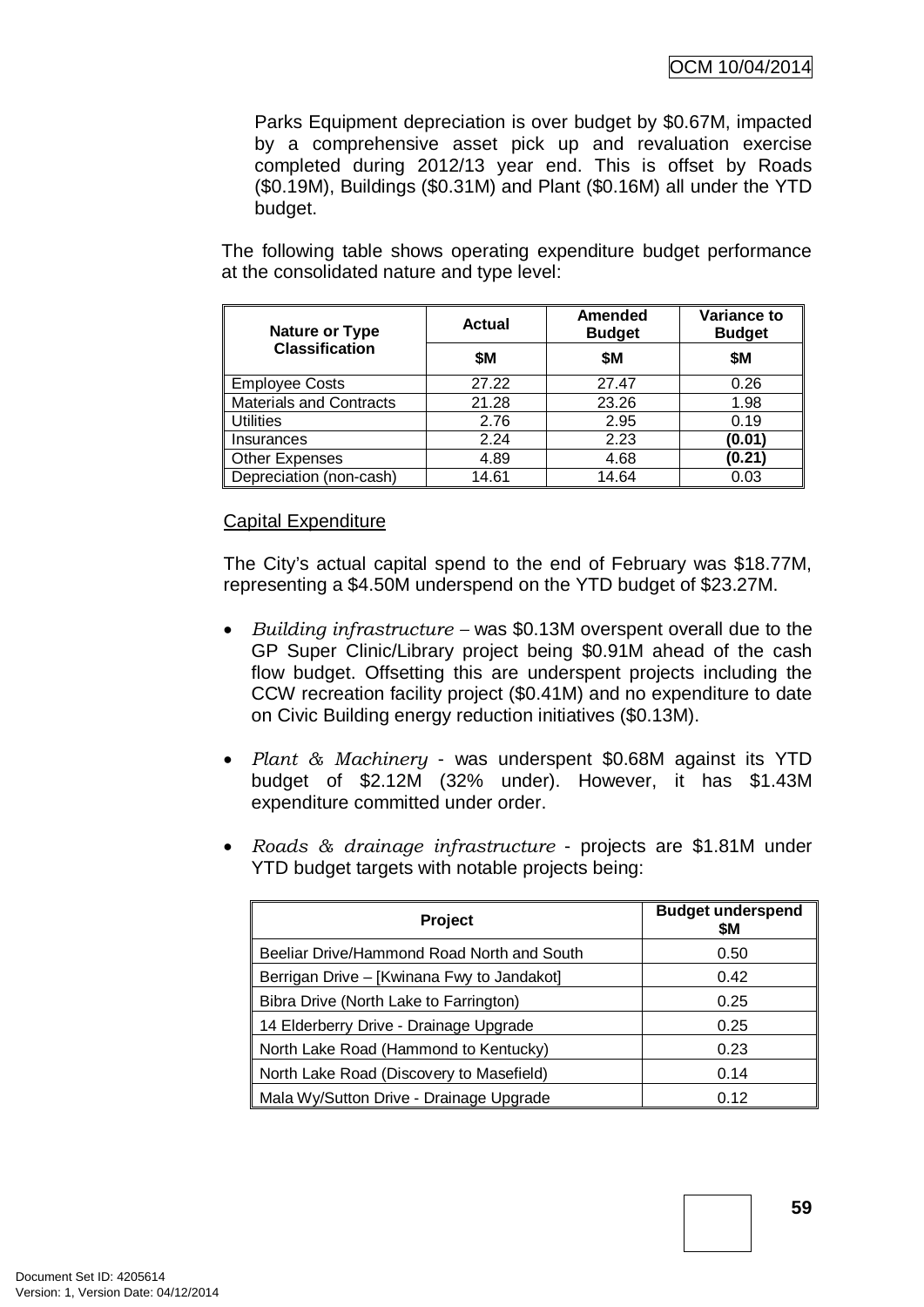- *Freehold Land*  development and land acquisition spending is \$0.83M behind YTD budget settings primarily due to subdivision projects at Bellier/Erpingham Rd (\$0.39M) and Goldsmith Rd (\$0.25M). The planned purchase of portion of the Koorilla school site for aged person's accommodation is also adding \$0.1M to the budget variance.
- *Parks Infrastructure* spending on new assets and asset replacement is \$0.57M behind YTD budget, spread uniformly over most projects. There is \$0.59M of expenditure committed under order.
- *Information Technology* spending on various software and systems development projects is \$0.51M below YTD budget including the EDMS (\$0.11M) and CCTV expansion (\$0.13M) projects.

| <b>Asset Class</b>                                          | <b>YTD</b><br><b>Actuals</b> | <b>YTD</b><br><b>Budget</b> | <b>YTD</b><br><b>Variance</b> | Annual<br><b>Budget</b> |
|-------------------------------------------------------------|------------------------------|-----------------------------|-------------------------------|-------------------------|
|                                                             | \$Μ                          | \$M                         | \$M                           | <b>\$M</b>              |
| <b>Buildings Infrastructure</b>                             | 9.79                         | 9.67                        | (0.13)                        | 34.42                   |
| Roads Infrastructure                                        | 5.16                         | 6.97                        | 1.81                          | 18.43                   |
| Parks Landscaping &<br>Infrastructure<br>Land Acquisition & | 1.23                         | 1.81                        | 0.57                          | 6.49                    |
| Development                                                 | 0.50                         | 1.32                        | 0.83                          | 2.13                    |
| Landfill Infrastructure                                     | 0.23                         | 0.46                        | 0.23                          | 1.70                    |
| Plant & Equipment                                           | 1.47                         | 2.15                        | 0.68                          | 4.38                    |
| Information Technology                                      | 0.38                         | 0.89                        | 0.51                          | 1.45                    |
|                                                             | 18.77                        | 23.27                       | 4.50                          | 69.01                   |

The following table shows the under spend by asset class:

Significant spending variances by project are disclosed in the attached CW Variance analysis report.

### Capital Funding

Capital funding sources are generally highly correlated to capital spending, the sale of assets and the rate of development within the City (for developer contributions).

Significant variances for February include:

• Transfers from financial reserves were \$3.38M behind budget.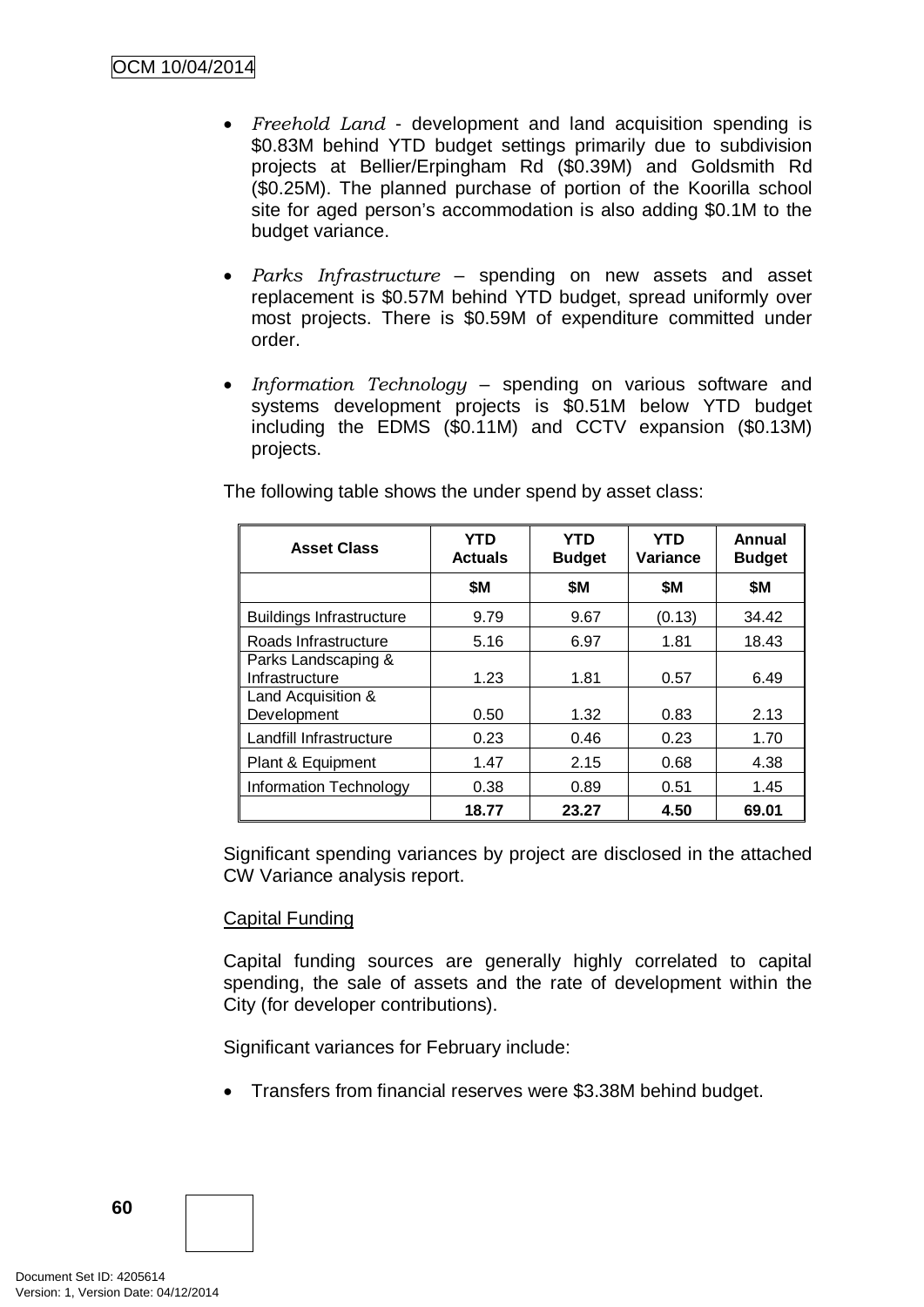- Road grants received were \$0.76M ahead of the cash flow budget of which \$0.66M represents grants carried forward from the prior FY.
- The \$0.17M balance of the CSRFF grant for the Coogee Beach Surf Club project has not been reflected in the budget.
- Developer contributions received under the Community Infrastructure plan (up \$2.53M) and the road infrastructure DCA's (down \$0.51M) were collectively \$2.02M higher than the YTD budget.
- Proceeds from the sale of plant were \$0.27M behind YTD budget targets.
- Proceeds of \$2.48M from the sale of land associated with the Quarimor Rd industrial land development were received ahead of the cash flow budget.

#### Cash & Investments

Council's cash and financial investments holding at February month end totalled \$137.46M, down from \$140.37M the previous month.

\$70.51M represents the balance held in the cash backed reserves (\$74.25M previous month) and another \$5.97M represents funds held for other restricted purposes such as bonds, restricted grants and infrastructure contributions. The remaining \$57.24M represents the cash and financial investment component of the City's working capital, available to fund current operations and commitments.

The City's investment portfolio made a weighted annualised return of 4.03% in February, little changed from 4.07% the previous month. Whilst this compares favourably against the benchmark UBS Bank Bill Index rate of 2.37% for the same period, there is an ongoing downward trend in the City's monthly performance. This is as a result of the low official cash rate (currently 2.50%) impacting terms renegotiated for investment renewals.

The majority of investments are held in term deposit (TD) products placed with highly rated APRA (Australian Prudential Regulation Authority) regulated Australian banks. These are invested for terms ranging between three and twelve months in order to lock in the most beneficial rate and meet the City's cash flow requirements. Factors considered when investing include maximising the value offered within the current interest rate yield curve and mitigating cash flow liquidity risks.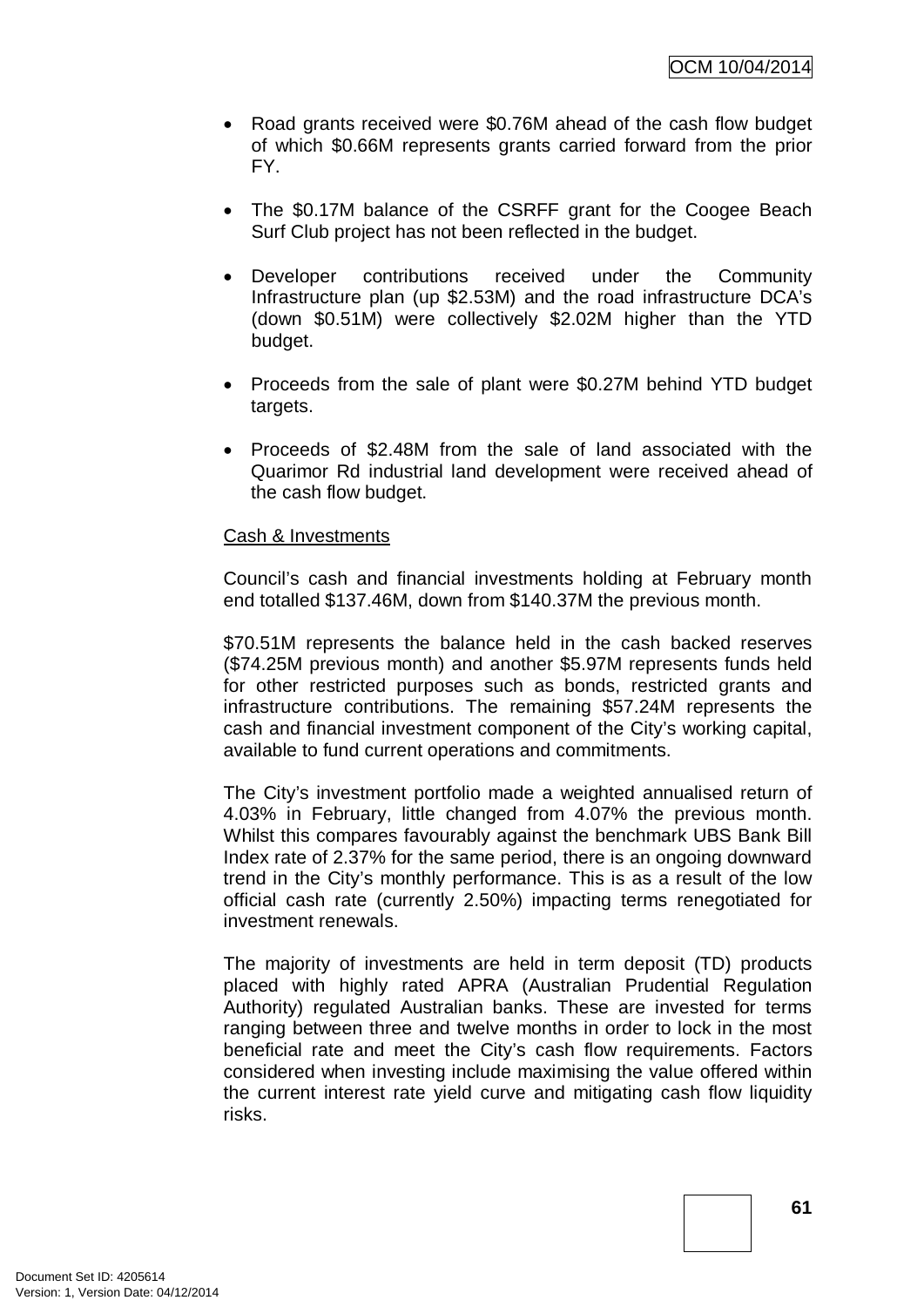The RBA has reduced rates over this latest period of quantitative easing by a total of 2.25%. However, the City's investment strategy of investing in terms nearing the extent of statutory limits (12 months) has served to moderate any negative impact on the City's overall interest earnings performance.

Given we are now close to the bottom of the current interest rate cutting cycle (if not already); this strategy has now been moderated in an effort to shorten the average duration for the investment portfolio. TD investments offering value over shorter terms (3 to 6 months) are now preferred, subject to cash flow planning. This will reduce risks associated with a potential increase in interest rates over the short to medium term.

#### Description of Graphs and Charts

There is a bar graph tracking Business Unit operating expenditure against budget. This provides a very quick view of how the different units are tracking and the comparative size of their budgets.

The Capital Expenditure graph tracks the YTD capital spends against the budget. It also includes an additional trend line for the total of YTD actual expenditure and committed orders. This gives a better indication of how the capital budget is being exhausted, rather than just purely actual cost alone.

A liquidity graph shows the level of Council's net current position (adjusted for restricted assets) and trends this against previous years. This gives a good indication of Council's capacity to meet its financial commitments over the course of the year.

Council's overall cash and investments position is provided in a line graph with a comparison against the YTD budget and the previous year's position at the same time.

Pie charts included show the break-up of actual operating income and expenditure by nature and type and the make-up of Council's current assets and liabilities (comprising the net current position).

#### **Strategic Plan/Policy Implications**

#### **Leading & Listening**

- A responsive, accountable and sustainable organisation.
- Manage our financial and infrastructure assets to provide a sustainable future.

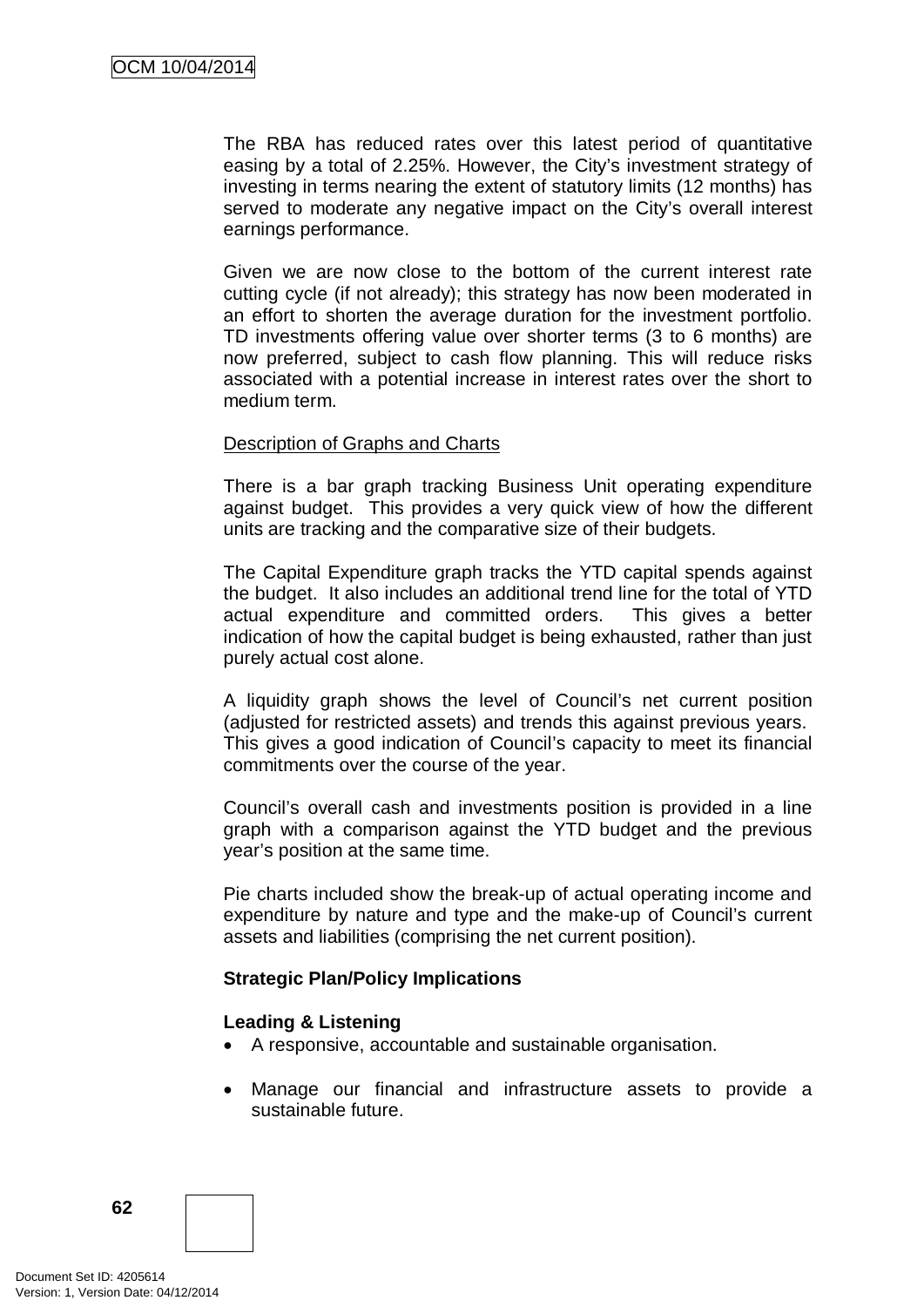• A culture of risk management and compliance with relevant legislation, policy and guidelines

# **Budget/Financial Implications**

Material variances identified as impacting on Council's closing budget position are addressed in the mid-year budget review presented to the February Council meeting.

### **Legal Implications**

N/A

### **Community Consultation**

N/A

## **Attachment(s)**

Statement of Financial Activity and associated reports – February 2014.

## **Advice to Proponent(s)/Submissioners**

N/A

# **Implications of Section 3.18(3) Local Government Act, 1995**

Nil.

### **16. ENGINEERING AND WORKS DIVISION ISSUES**

## **16.1 (MINUTE NO 5287) (OCM 10/4/2014) - ALLOCATION OF PUBLIC OPEN SPACE CASH-IN-LIEU FUNDS (FILE NO 086/004) (A LEES)**

**RECOMMENDATION** That Council :

- (1) adopt the Expenditure of Public Open Space Cash-In-Lieu Funds Strategy as appended; and
- (2) allocate funding in accordance with the expenditure program for consideration in the 2014/15 Municipal Budget.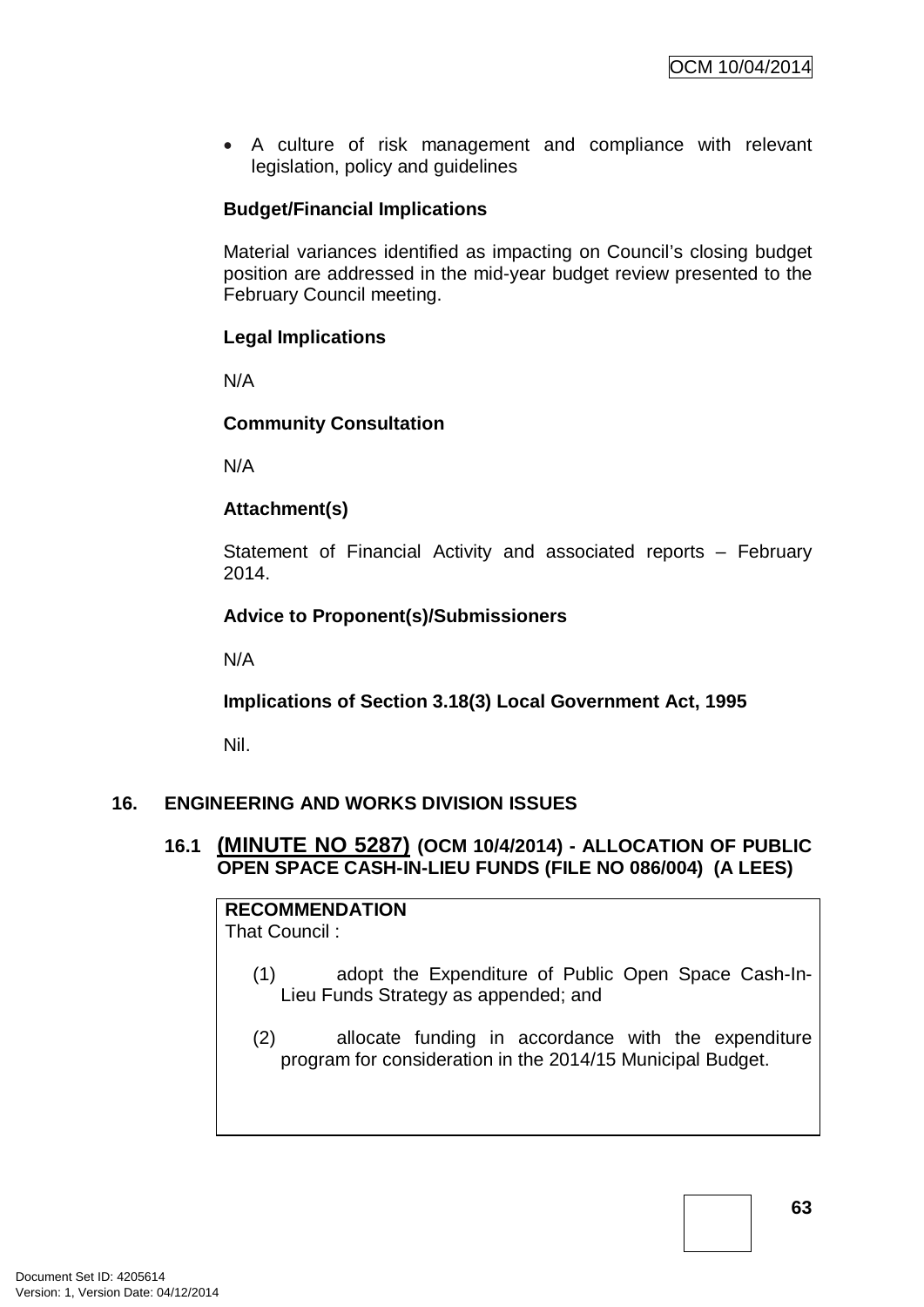### **COUNCIL DECISION**

MOVED Deputy Mayor C Reeve-Fowkes SECONDED Clr B Houwen that the recommendation be adopted.

# **CARRIED 9/0**

## **Background**

Council at its Ordinary Meeting held on the 10 October 2013 resolved the following (Minute # 5148):

#### *That Council*

- *(1) endorse the proposed expenditure of Public Open Space Cash-In-Lieu Funds listed in the attachment to the agenda;*
- *(2) refer the proposals to the Western Australian Planning Commission for consideration and recommendation to the Minister of Planning and Infrastructure; and*
- *(3) upon receipt of advice form the Minister of Planning and Infrastructure on the proposed expenditure of public open space cash-in-lieu funds, receive a final report on the approved expenditure and delivery timeframes.*

### **Submission**

N/A

### **Report**

The Expenditure of Public Open Space Cash-In-Lieu Funds Strategy was developed to provide a strategic direction to the allocation of funds held within the City's POS Reserve accounts. The expenditure of funds are directly related to the use or development of land for public open space purposes, which is vested or administered for recreation purposes with unrestricted public access. The expenditure is in accordance with the criteria outlined in Section 154 of the Planning and Development Act 2005.

As recommended at the Ordinary Council Meeting 10 October 2013, the Strategy was to be referred to the Western Australian Planning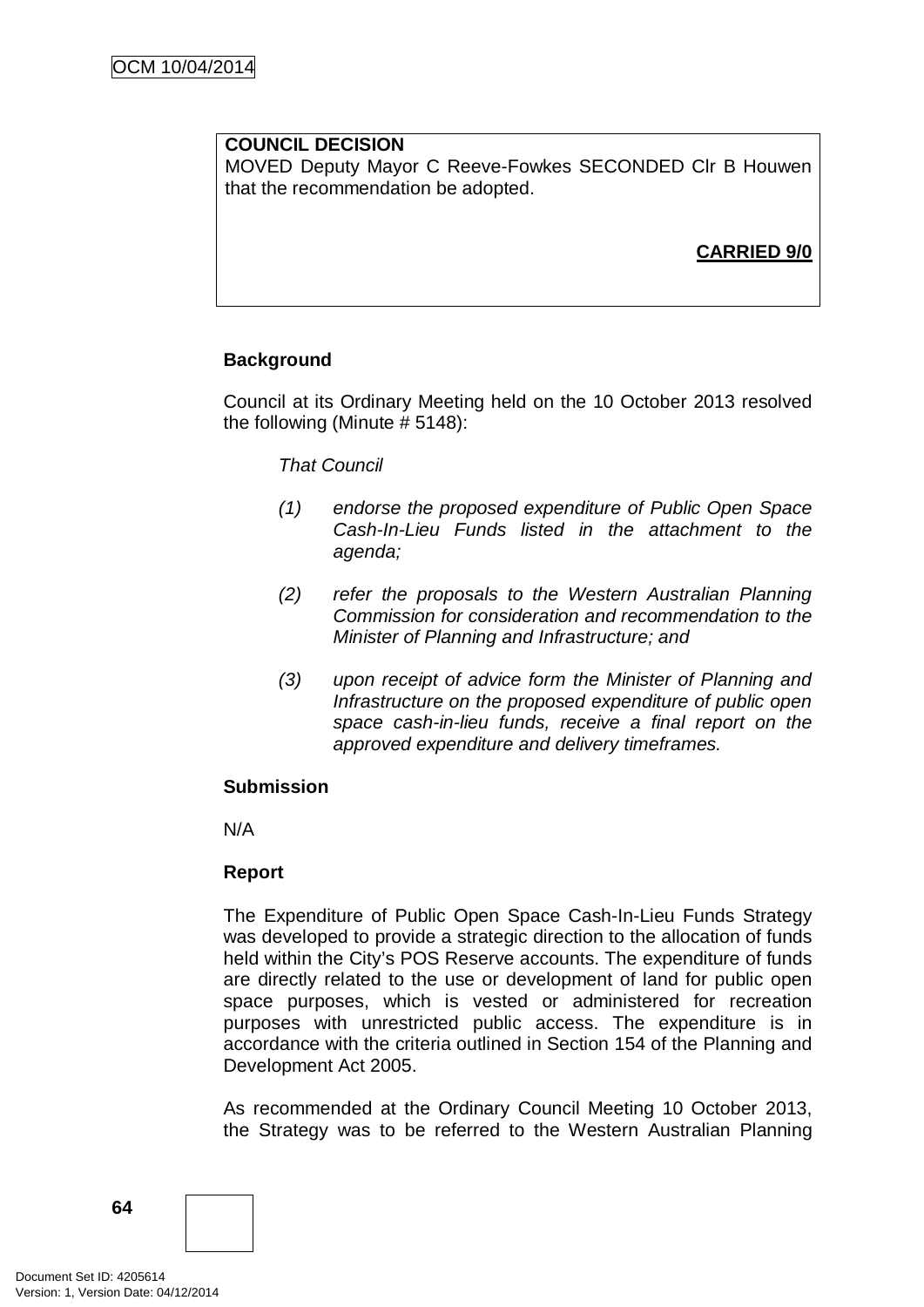Commission for consideration and recommendation to the Minister of Planning. The City has now received approval from the Minister to expend \$1,414,592.31 in accordance with the implementation schedule without any amendment. Refer attached letter.

It is therefore recommended that Council allocate funding in accordance with the expenditure program provided in the Expenditure of Public Open Space Cash-In-Lieu Finds Strategy.

### **Strategic Plan/Policy Implications**

#### **Infrastructure**

• Community facilities that meet the diverse needs of the community now and into the future.

#### **Community & Lifestyle**

- Promotion of active and healthy communities.
- The significance and richness of our local Indigenous people and diverse multicultural community will be recognised and celebrated.
- Conservation of our heritage and areas of cultural significance.

### **A Prosperous City**

• Creation and promotion of opportunities for destination based leisure and tourism facilities.

#### **Environment & Sustainability**

• A community that uses resources in a sustainable manner.

### **Moving Around**

• Infrastructure that supports the uptake of public transport and pedestrian movement.

#### **Budget/Financial Implications**

The total funds available in the POS account (as at 28/02/2014) are \$3,659,958.19. The proposals put forward in this agenda item total \$1,414,592.31.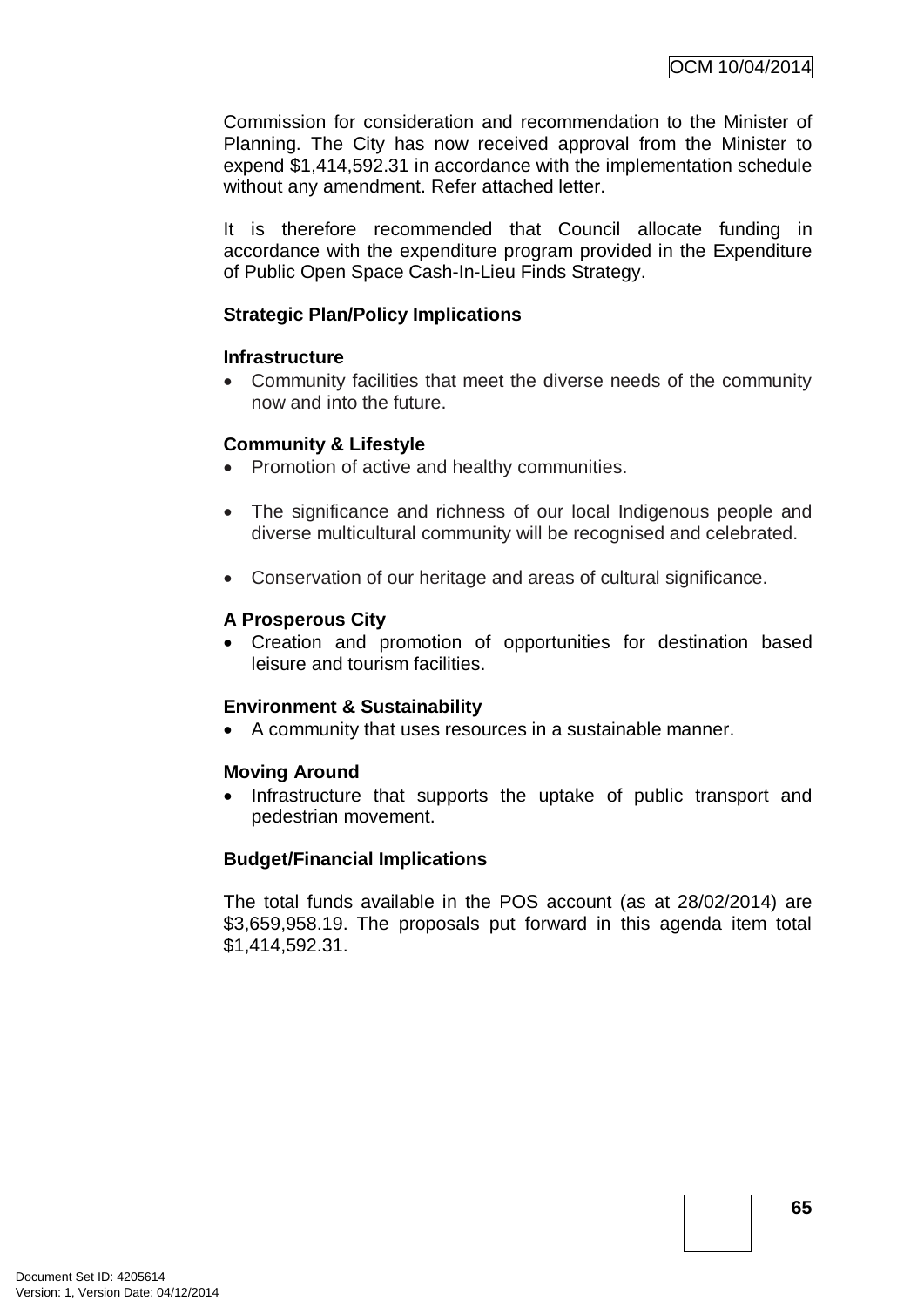| <b>POS Reserve</b><br><b>Location</b> |            | <b>Funds</b><br><b>Available</b> | <b>Proposed</b><br><b>Expenditure</b> | <b>Funds</b><br><b>Remaining for</b><br><b>future POS</b><br>purchase,<br>council<br>strategies or<br>works |
|---------------------------------------|------------|----------------------------------|---------------------------------------|-------------------------------------------------------------------------------------------------------------|
| Aubin<br><b>POS Reserve</b>           | Grove      | \$821,558.08                     | \$120,000.00                          | \$701,558.08                                                                                                |
| Atwell<br>Reserve                     | <b>POS</b> | \$637,378.30                     | \$625,332.66                          | \$12,045.64                                                                                                 |
| <b>Beeliar</b><br>Reserve             | <b>POS</b> | \$445,064.95                     | \$100,000.00                          | \$345,064.95                                                                                                |
| Coogee<br>Reserve                     | <b>POS</b> | \$353,848.52                     | \$0.00                                | \$353,848.52                                                                                                |
| Cockburn<br>Central<br>Reserve        | <b>POS</b> | \$151,152.20                     | \$0.00                                | \$151,152.20                                                                                                |
| Hamilton<br><b>POS Reserve</b>        | Hill       | \$52,186.95                      | \$51,200.68                           | \$986.27                                                                                                    |
| Hammond<br><b>POS Reserve</b>         | Park       | \$11,875.33                      | \$11,650.90                           | \$224.43                                                                                                    |
| Jandakot<br>Reserve                   | <b>POS</b> | \$269,242.28                     | \$26,500.00                           | \$242,742.28                                                                                                |
| General<br>Reserve                    | <b>POS</b> | \$116,166.02                     | \$0.00                                | \$116,166.02                                                                                                |
| <b>Munster</b><br>Reserve             | <b>POS</b> | \$309,476.05                     | \$200,000.00                          | \$109,476.05                                                                                                |
| Southlake<br>Reserve                  | <b>POS</b> | \$285,299.86                     | \$279,908.07                          | \$5,391.79                                                                                                  |
| Spearwood<br>Reserve                  | <b>POS</b> | \$0.00                           | \$0.00                                | \$0.00                                                                                                      |
| Yangebup<br>Reserve                   | <b>POS</b> | \$206,682.72                     | \$0.00                                | \$202,776.68                                                                                                |
| <b>TOTAL</b>                          |            | \$3,453,248.54                   | \$1,414,592.31                        | \$2,038,656.23                                                                                              |

The strategy is to expend the funds in the Public Open Space Restricted Funds over the next two years (July 2014- June 2016)

|                   | <b>Financial Years</b> |              |                |
|-------------------|------------------------|--------------|----------------|
| <b>Department</b> | 2014/15                | 2015/16      | <b>Total</b>   |
|                   |                        |              |                |
| Parks             | \$551,832.66           | \$526,108.75 | \$1,077,941.41 |
| Recreation        | \$325,000.00           | \$0.00       | \$325,000.00   |
| Environment       | \$11,650.90            | \$0.00       | \$11,650.90    |
| <b>TOTAL</b>      | \$885,483.56           | \$526,108.75 | \$1,414,592.31 |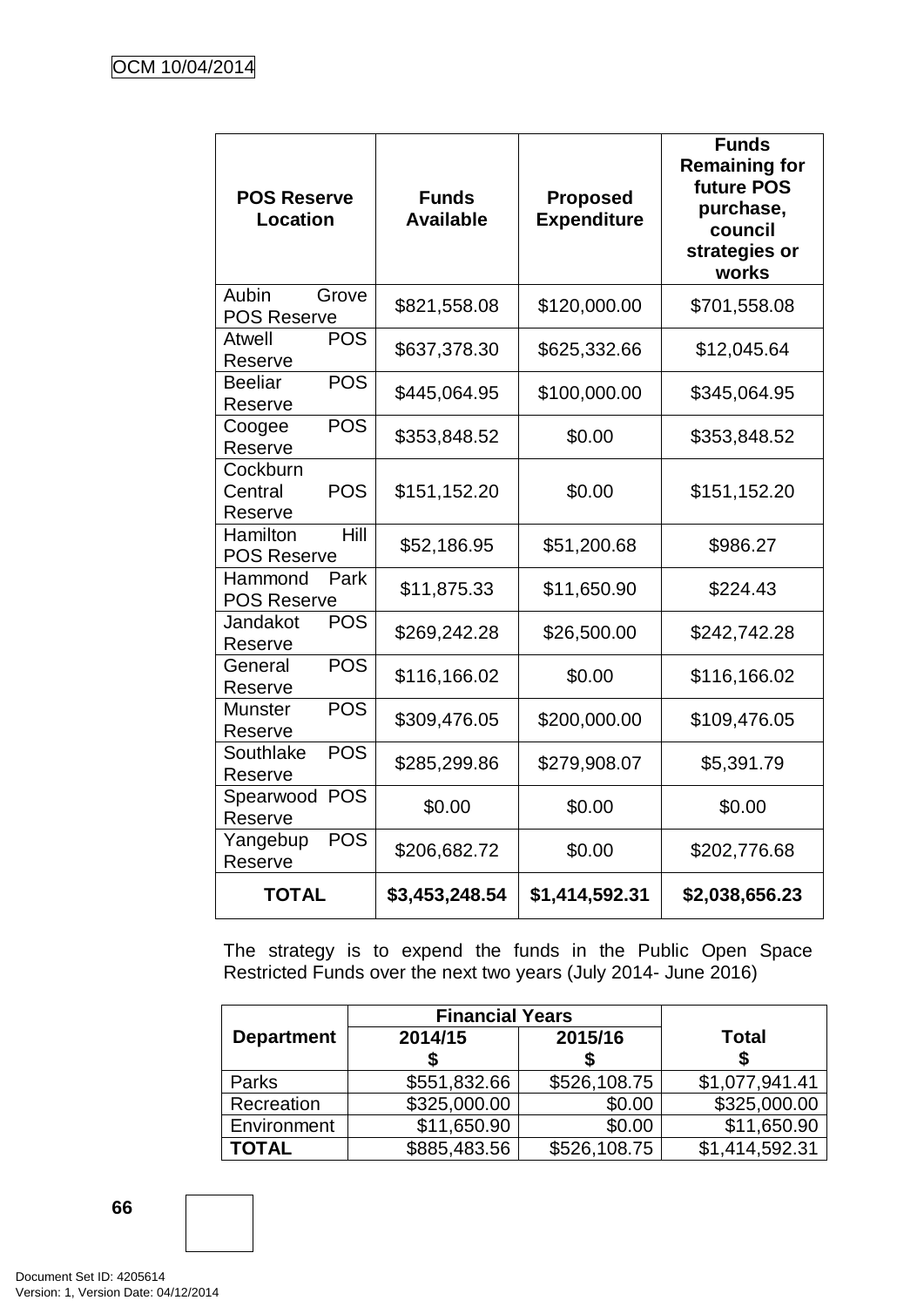Council will need to include these funds for each service unit in the 2014/15 and 2015/16 Annual Budgets.

# **Legal Implications**

N/A

## **Community Consultation**

N/A

### **Attachment(s)**

- 1. City of Cockburn Proposed Expenditure of Public Open Space Cash-in-Lieu Funds Strategy
- 2. Public Open Space Reserve Expenditure Implementation Spread sheet
- 3. WAPC Correspondence Expenditure of Cash-In-Lieu of Public Open Space Funds – City of Cockburn

## **Advice to Proponent(s)/Submissioners**

N/A

**Implications of Section 3.18(3) Local Government Act, 1995**

Nil.

# **17. COMMUNITY SERVICES DIVISION ISSUES**

# **17.1 (MINUTE NO 5288) (OCM 10/4/2014) - COCKBURN LIBRARY SERVICE STRATEGIC PLAN REVIEW 2014 - 2019 (021/004) (D GREEN) (ATTACH)**

**RECOMMENDATION** That Council

- (1) adopt the Cockburn Library Services Strategic Plan 2014-2019, as shown in the attachments to the Agenda; and
- (2) include any financial implications of the Plan, where applicable, for consideration in Council's strategic and annual planning documents.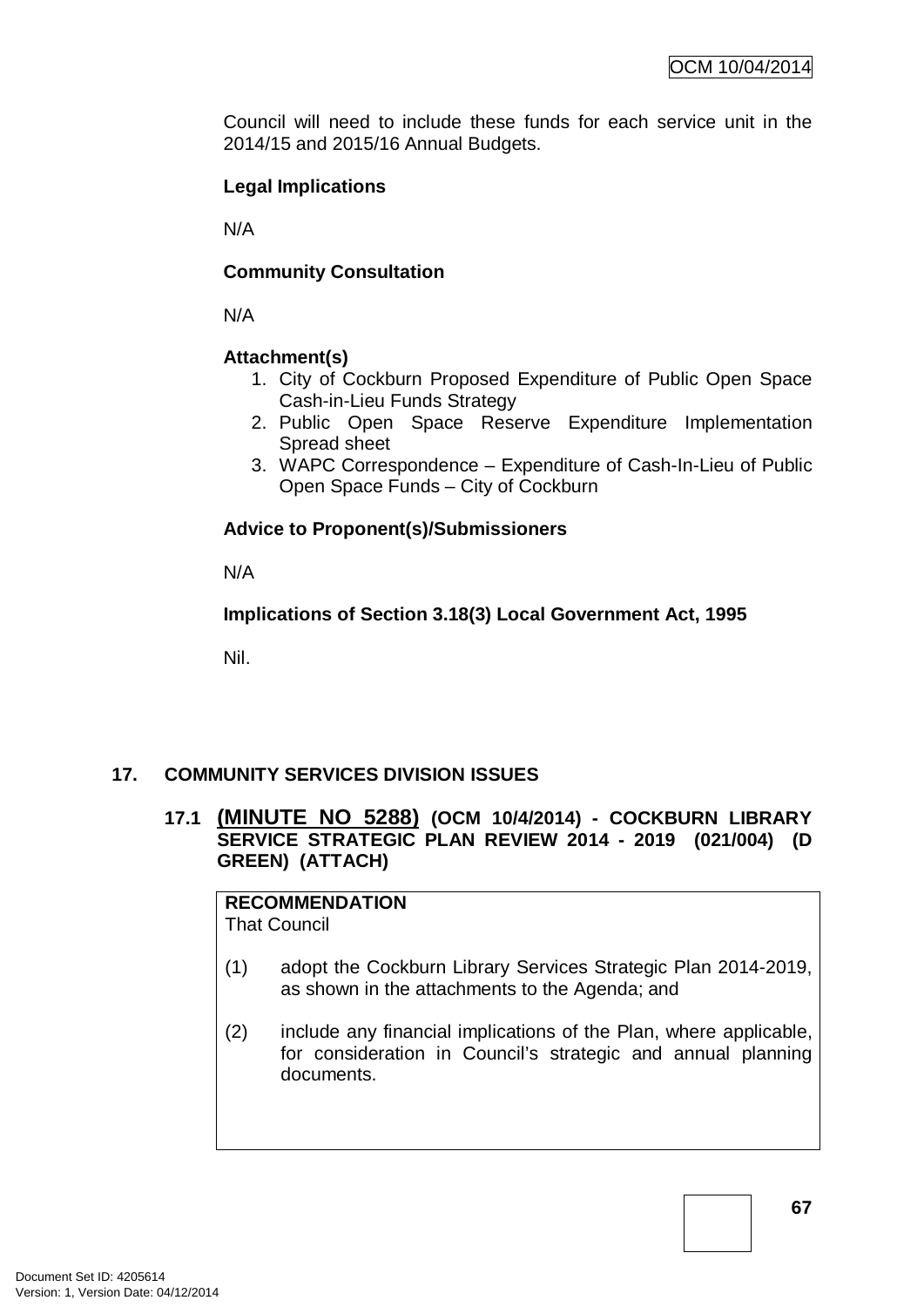**COUNCIL DECISION** MOVED Deputy Mayor C Reeve-Fowkes SECONDED Clr B Houwen that the recommendation be adopted.

**CARRIED 9/0**

## **Background**

The City of Cockburn Library Strategic Plan was first adopted in 2008 and was due for review in 2013. Accordingly, funding was provided in the 2013/14 Budget for this Review to take place. The AEC Group, author of the original Plan, was commissioned to undertake the review through the City's procurement process. The Review took place during the second half of the 2013 calendar year in conjunction with the City Libraries' management team, which has recommended the formal adoption of the document.

#### **Submission**

N/A

### **Report**

The Review document has focussed on four strategic key areas which are the imperatives identified by the original Strategic Plan. These key areas are:

- Clients and Community
- People and Learning
- Systems and Processes
- Business Administration and Management

Each of these focus areas are complemented by strategies and tangible actions to be undertaken in order to successfully address the intended outcomes.

The Plan places a heavy emphasis on the inclusion of technological capabilities in the new Success Library environment and demonstrates how that will provide efficiency outcomes without compromising community amenity.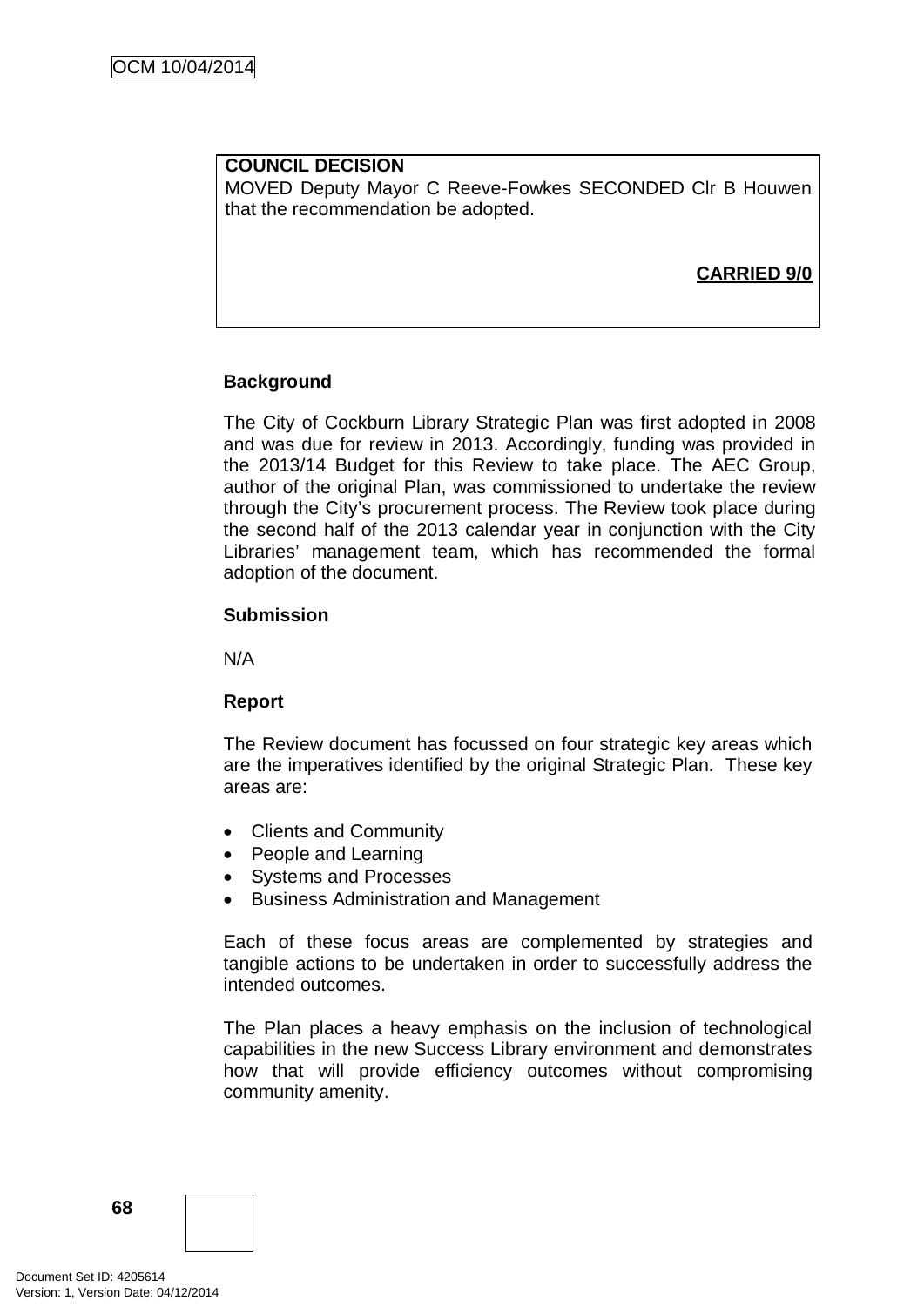The overall actions contained in the Plan will form the basis of the Library Services Management Planning over a 5 year period, leading up to the next Review in 2019.

Significantly, this Review has also accounted for the optimum scenario of an amalgamation between the Cities of Cockburn and Kwinana and if forthcoming, would provide an opportune model for the integration of local government services.

In any case, the Plan as presented provides for a well-managed and resourced Library Service for the future Cockburn community, whatever the outcome.

# **Strategic Plan/Policy Implications**

#### **Infrastructure**

• Community facilities that meet the diverse needs of the community now and into the future.

# **Community & Lifestyle**

• Communities that are connected, inclusive and promote intergenerational opportunities.

# **Budget/Financial Implications**

As contained within the Plan, it has been identified that the Local Collections budget be increased by \$15,000 per year for three years. This is the only significant known cost increase which will require specific consideration by Council in forthcoming budgets. Any other matters not yet identified will need to be included in future annual budgets for consideration by Council.

# **Legal Implications**

N/A

## **Community Consultation**

N/A

# **Attachment(s)**

- 1. Strategy Update AEC Group
- 2. City of Cockburn Library Services Strategic Plan 2014-2019

## **Advice to Proponent(s)/Submissioners**

N/A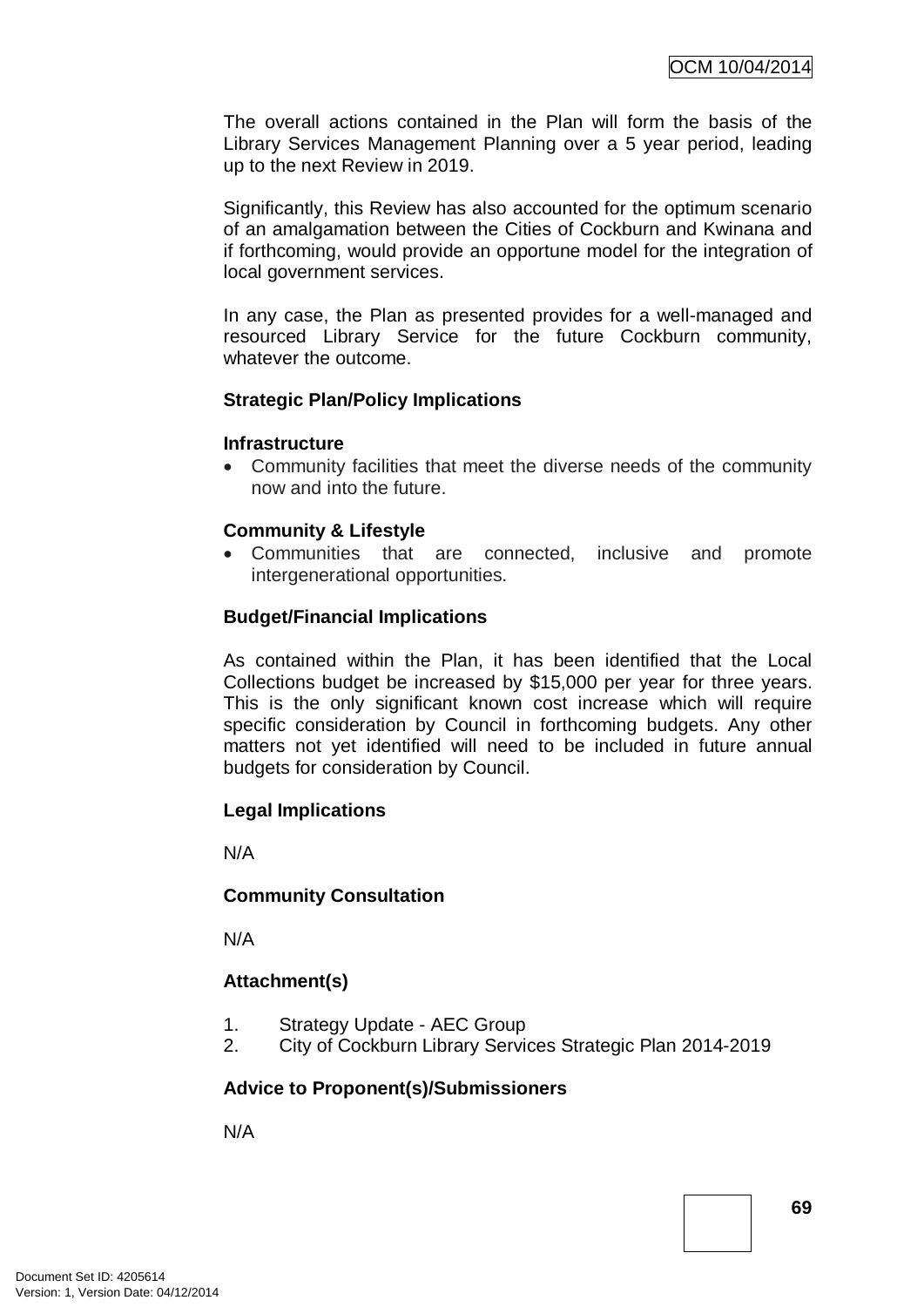## **Implications of Section 3.18(3) Local Government Act, 1995**

Public Libraries in Western Australia are subject to a Partnership between the State Government and Local Government, whereby the majority of book stock is provided by the State, through the Library and Information Service of WA (LISWA) and local government funds the construction and ongoing operational resourcing of public libraries.

# **17.2 (MINUTE NO 5289) (OCM 10/4/2014) - PROPOSED DOG EXERCISE AREA - YARRA VISTA PARK - DEAN ROAD, JANDAKOT (144/003) (R AVARD) (ATTACH)**

#### **RECOMMENDATION**

That Council proceed to make the proposed section of Yarra Vista Park on Dean Road an off-leash dog exercise area, as shown in the attachments to the Agenda (Attachment 3).

# **TO BE CARRIED BY AN ABSOLUTE MAJORITY OF COUNCIL**

#### **COUNCIL DECISION**

MOVED Clr S Portelli SECONDED Clr S Pratt that the recommendation be adopted.

# **CARRIED BY ABSOLUTE MAJORITY OF COUNCIL 9/0**

## **Background**

Council at its meeting of 11 April 2013 resolved as follows:

- *(1) advertise on site and through the usual Council publicity channels the proposal for Yarra Vista Park on Dean Road, Jandakot to be fenced and equipped as a fenced dog exercise area; and*
- *(2) subject to their being community support for the proposal, place \$60,000 on the 2013/14 budget for consideration for fencing and equipping of the dog exercise park.*

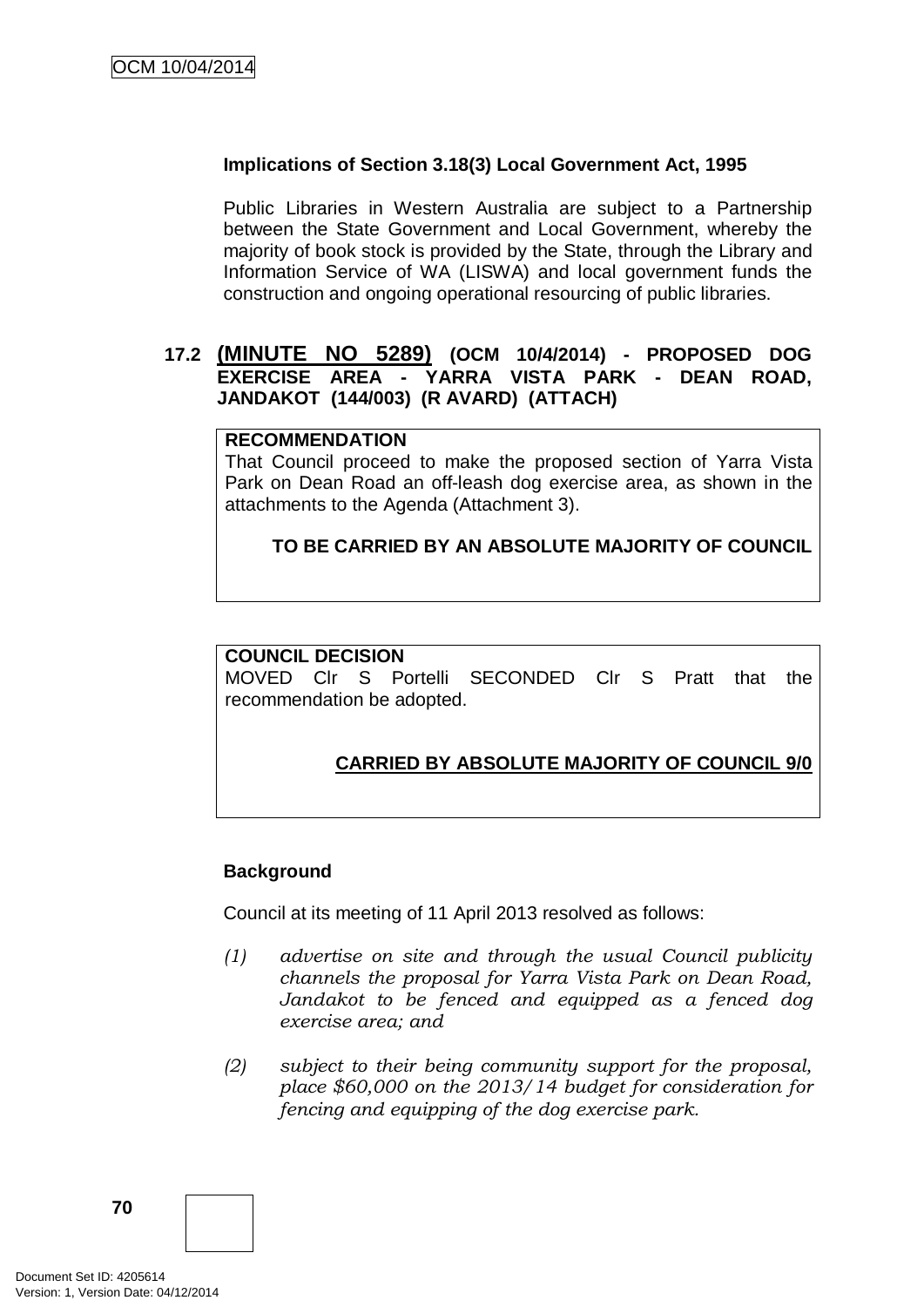OCM 10/04/2014

## **Submission**

N/A

## **Report**

In accordance with Council's decision a sign was erected on the site in two locations, one at the car park entrance and one at the entrance of the playground. These two signs were put in position on 2 October 2013 for a period of 4 weeks. The two signs advised that the City was proposing to construct a fenced off-leash dog exercise area on a portion of the Yarra Vista Reserve as demonstrated by a plan included on the notice. In accordance with the Local Government Act 1995 – Section 1.7 a Local Public Notice regarding the Proposed Dog Exercise Park at Yarra Vista Reserve was provided to the public via the below formats:

- a) Published in the Gazette on 11 February 2014
- b) Exhibited to the public on the Administration Building notice board on 11 February 2014 for a period of 29 days
- c) Exhibited to the public on the notice boards at all City of Cockburn local libraries for a period of 29 days
- d) City of Cockburn website on 11 February 2014 for a period of 29 days

There was significant support for the proposal to construct an off-leash dog exercise area on Yarra Vista Park. A summary of the results of the public consultation can be found in the table below.

| Reason                | Local CoC<br>Resident | Non CoC resident                   | Unknown<br>Location |
|-----------------------|-----------------------|------------------------------------|---------------------|
| Safe/Convenient       | 20                    |                                    |                     |
| Want one like Kwinana | 13                    |                                    |                     |
|                       |                       | <b>TOTAL</b><br><b>SUBMISSIONS</b> | 33                  |

*Table 1. Support for the Proposed off-leash dog exercise area on Yarra Vista Park – Dean Road Jandakot*

*Table 2. Objection of the Proposed off-leash dog exercise area on Yarra Vista Park – Dean Road Jandakot* 

| Reason                         | Local CoC<br>Resident | Non CoC resident   | Unknown<br>Location |
|--------------------------------|-----------------------|--------------------|---------------------|
| Waste of time/Don't want trees |                       |                    |                     |
| removed                        |                       |                    |                     |
| Safety/Parking                 |                       |                    |                     |
|                                |                       | <b>TOTAL</b>       |                     |
|                                |                       | <b>SUBMISSIONS</b> |                     |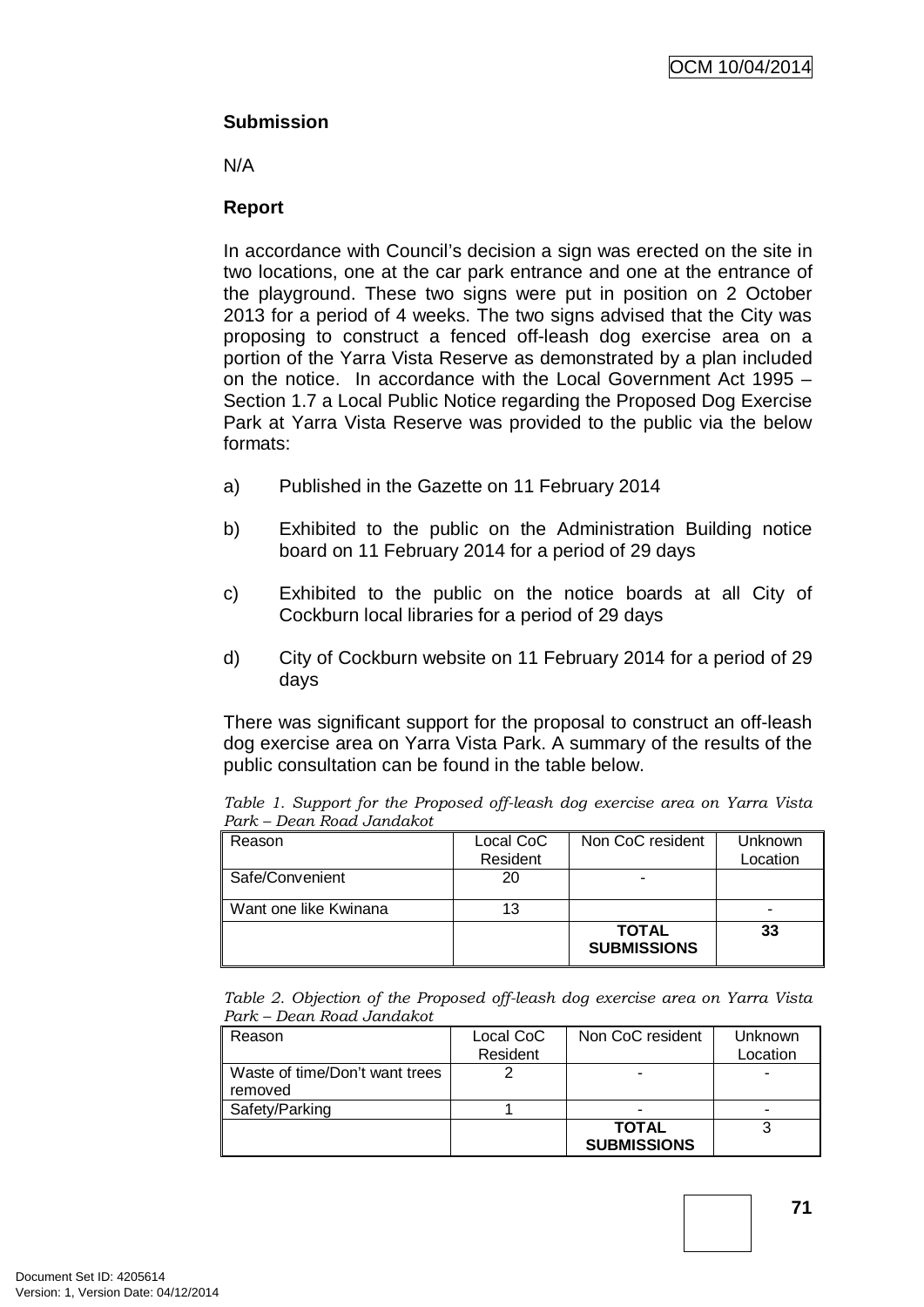*NB: The respondents who commented on tree removal have been advised that trees will not be removed only undergrowth will be tidied up.*

As there have been funds included on the 2013/14 budget for this purpose it is proposed that the works go ahead.

Up until 1 November 2013 the Dog Act 1976 required the Local Government to amend its Local Law to designate an area as a dog offleash exercise area. Section 31 amendments to the Dog Act 1976 now allow the Local Authority to designate such an area by an absolute majority, in accordance with the process set in section 1.4 of the *Local Government Act 1995* by absolute majority. This applies to any new areas that local governments wish to define.

#### **Strategic Plan/Policy Implications**

#### **Infrastructure**

- Community facilities that meet the diverse needs of the community now and into the future.
- Community infrastructure that is well planned, managed, safe, functional, sustainable and aesthetically pleasing.

#### **Community & Lifestyle**

• Promotion of active and healthy communities.

#### **Leading & Listening**

• Effective and constructive dialogue with all City stakeholders.

#### **Budget/Financial Implications**

An allocation of \$60,000 has been included on the 2013/14 Municipal budget for this purpose.

#### **Legal Implications**

s.31 of the Dog Act 1976 s.1.4 of the Local Government Act 1995 s.1.7 of the Local Government Act 1995

#### **Community Consultation**

The proposal to create a dog of lead exercise area has been extensively advertised in the local media and with local signage.

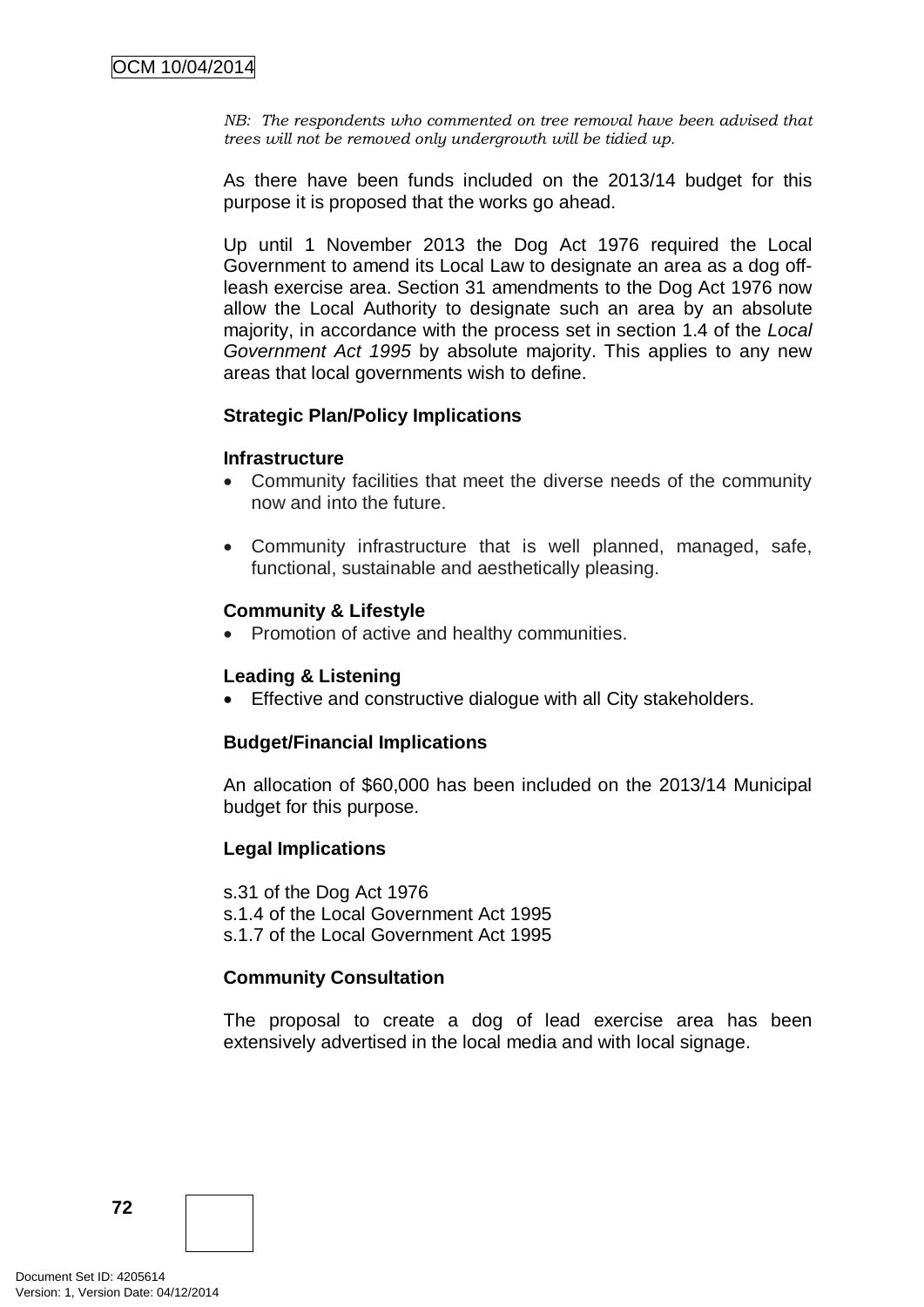# **Attachment(s)**

- 1. Local Public Notice Yarra Vista Consultation Sign Front
- 2. Local Public Notice Yarra Vista Consultation Sign Back
- 3. Map Location of Yarra Vista Reserve

# **Advice to Proponent(s)/Submissioners**

The Proponent(s) and those who lodged a submission on the proposal have been advised that this matter is to be considered at the April 2014 Council Meeting.

# **Implications of Section 3.18(3) Local Government Act, 1995**

Nil.

# **17.3 (MINUTE NO 5290) (OCM 10/4/2014) - DEMOLITION OF JOE COOPER RECREATION CENTRE (2205217; 038/009) (R AVARD) (ATTACH)**

# **RECOMMENDATION**

That Council place on its 2014/15 budget for consideration the sum of \$200,000 for the demolition of the Joe Cooper Recreation Centre and for the cost of a memorial plaque to be located on the site.

# **COUNCIL DECISION**

MOVED Deputy Mayor C Reeve-Fowkes SECONDED Clr B Houwen that the recommendation be adopted.

**CARRIED 9/0**

# **Background**

The Joe Cooper Recreation Centre was constructed in 1978 and has been continuously occupied since this time. For many years the building had a centre manager and provided a range of recreational activities. In recent years it has been used by a number of groups on a hire of space basis. The most recent current hire users have been the Girl Guides and Karate Group. The Phoenix Theatre group has stored sets and costumes in one of the rooms. In December 2010 Council resolved to enter an agreement with the HALO Leadership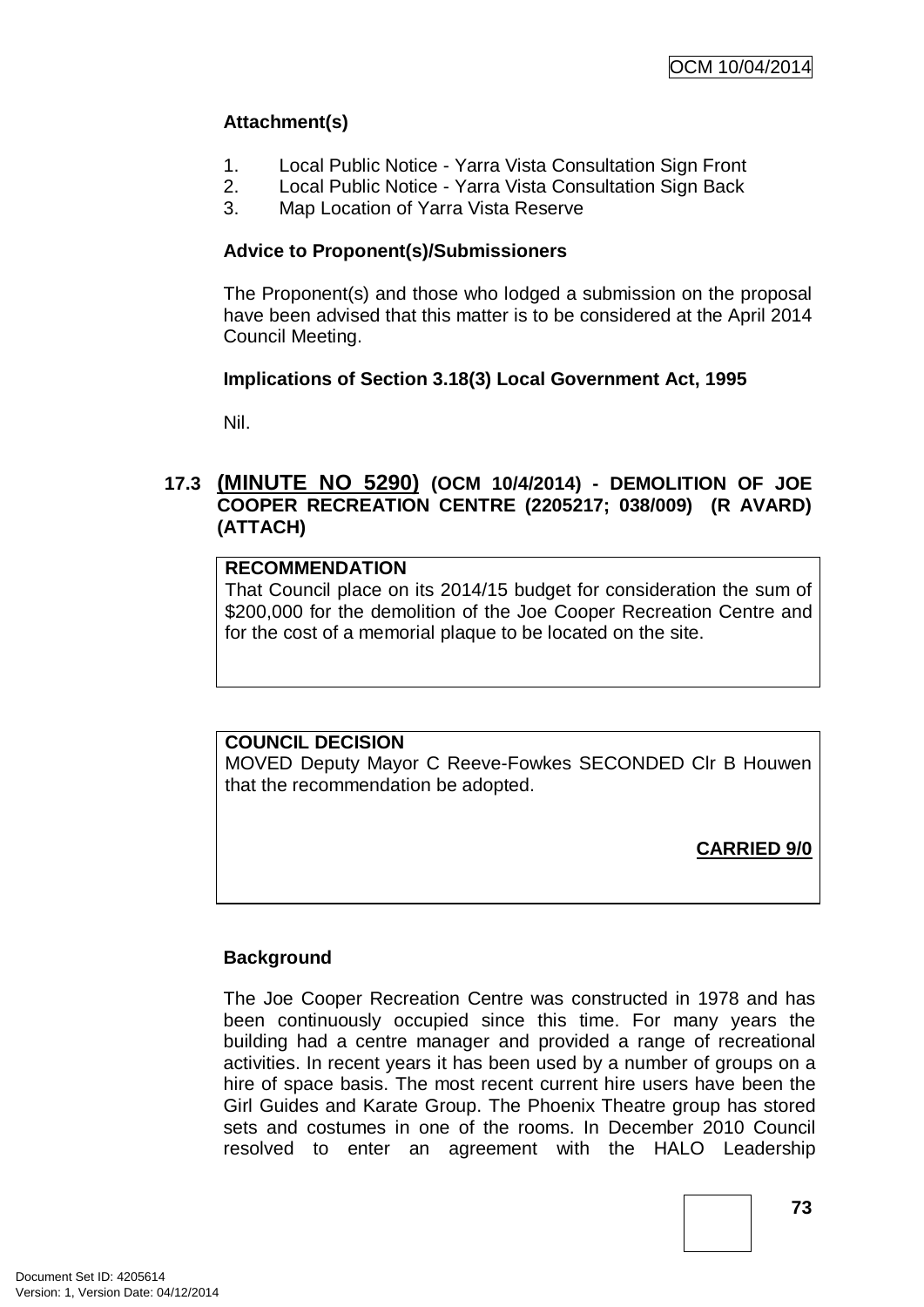Development Group for the use of space within the Joe Cooper Recreation Centre for a 3 year period. This period has expired however HALO are still occupying the space. They are expected to move out of the premises shortly. All other users of the facility have moved out of the centre.

Other than basic maintenance Joe Cooper Recreation Centre has had little money spent on it for many years.

The centre is located on a portion of McFaull Park and is owned by the City in fee simple on 7 individual lots totalling 9.16 hectares. The reserve is set aside for recreational purposes. McFaull Park is well vegetated and has a very attractive parkland ambience.

#### **Submission**

N/A

#### **Report**

The City of Cockburn Recreation Strategic Plan identified the Joe Cooper Recreation Centre as being demolished and an upgrade of the Beale Park Facilities to create a quality Regional facility to serve the western portion of the City. The Phoenix Central Revitalisation Plan also identified the Joe Cooper Recreation Centre for demolition and the facilities at Beale Park to be upgraded.

McFaul Park is located within an urban environment and Joe Cooper Recreation Centre has no exposure to main roads and is hard to get to by car and public transport. The Joe Cooper Recreation Centre is poorly located and furthers the case for it to be demolished rather than be refurbished.

In December 2014 City of Cockburn commissioned CADDS Compliance to carry out a Building condition and National Construction compliance report on the building. In brief the report states:

*Due to the disrepair and the very poor condition of the current building, it would be recommended that the building undergo major renovations…. It should be noted that the cost involved to renovate the existing building could possibly exceed the asset value of the existing building.*

In conclusion it is proposed that the Joe Cooper Recreation Centre be demolished as it is poorly located and the cost of refurbishing the centre would likely exceed the cost of constructing a similar facility on the site. Funds would be more effectively used upgrading the facilities on Beale Park which is well located on the corner of Hamilton Road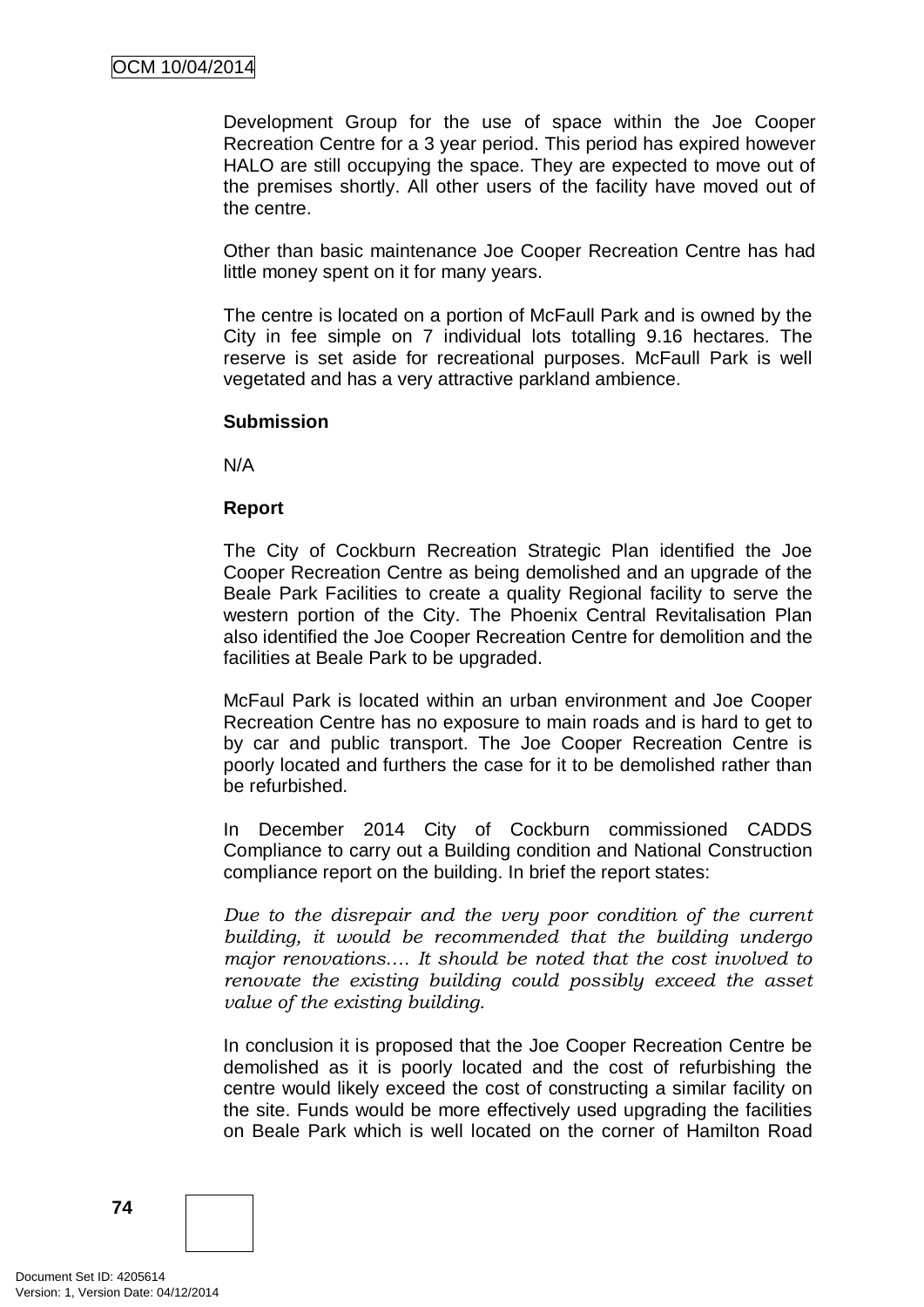OCM 10/04/2014

and Spearwood Avenue and sits within a very large well utilised active reserve. It is proposed that a memorial plaque be constructed on the site of the Joe Cooper Centre in recognition of its history.

#### **Strategic Plan/Policy Implications**

#### **Infrastructure**

• Community infrastructure that is well planned, managed, safe, functional, sustainable and aesthetically pleasing.

#### **Budget/Financial Implications**

A summary of the budgets for the operating of the Joe Cooper recreation for the past 4 years is below:

|                        | 2010/11       | 2011/12       | 2012/13       | 2013/14      |
|------------------------|---------------|---------------|---------------|--------------|
| Income                 | 15,040.21     | 22,308.78     | 23,077.55     | 7,292.47     |
| <b>Opening Expense</b> | 26,155.08     | 28,928.81     | 20,409.66     | 17,905.13    |
| Maintenance Expense    | 23,530.65     | 31,259.68     | 25,218.82     | 20,057.65    |
| Depreciation           | 99,750.01     | 92,500.00     | 92,499.97     | 61,582.17    |
| Profit/Loss            | $-134,395.53$ | $-130.379.71$ | $-115,050.90$ | $-92,252.48$ |

To demolish the building will cost in the vicinity of \$200,000. It is proposed that this figure be placed on the 2014/15 municipal budget to demolish the building. This figure would allow for the remediation of the site and a memorial plaque to be erected reflecting that the Joe Cooper Recreation Centre once stood on the site.

#### **Legal Implications**

The continued use of the Joe Cooper Recreation Centre in its current condition could leave the City exposed to claims against it should an incident occur resulting from the poor condition of the building or noncompliance to current building code requirements.

#### **Community Consultation**

Previous tenants of the Centre were consulted on the matter and have all been successful in finding suitable alternative facilities for their ongoing operational requirements.

## **Attachment(s)**

Building Condition and National Construction Code (NCC) Compliance Report - 6 December 2013.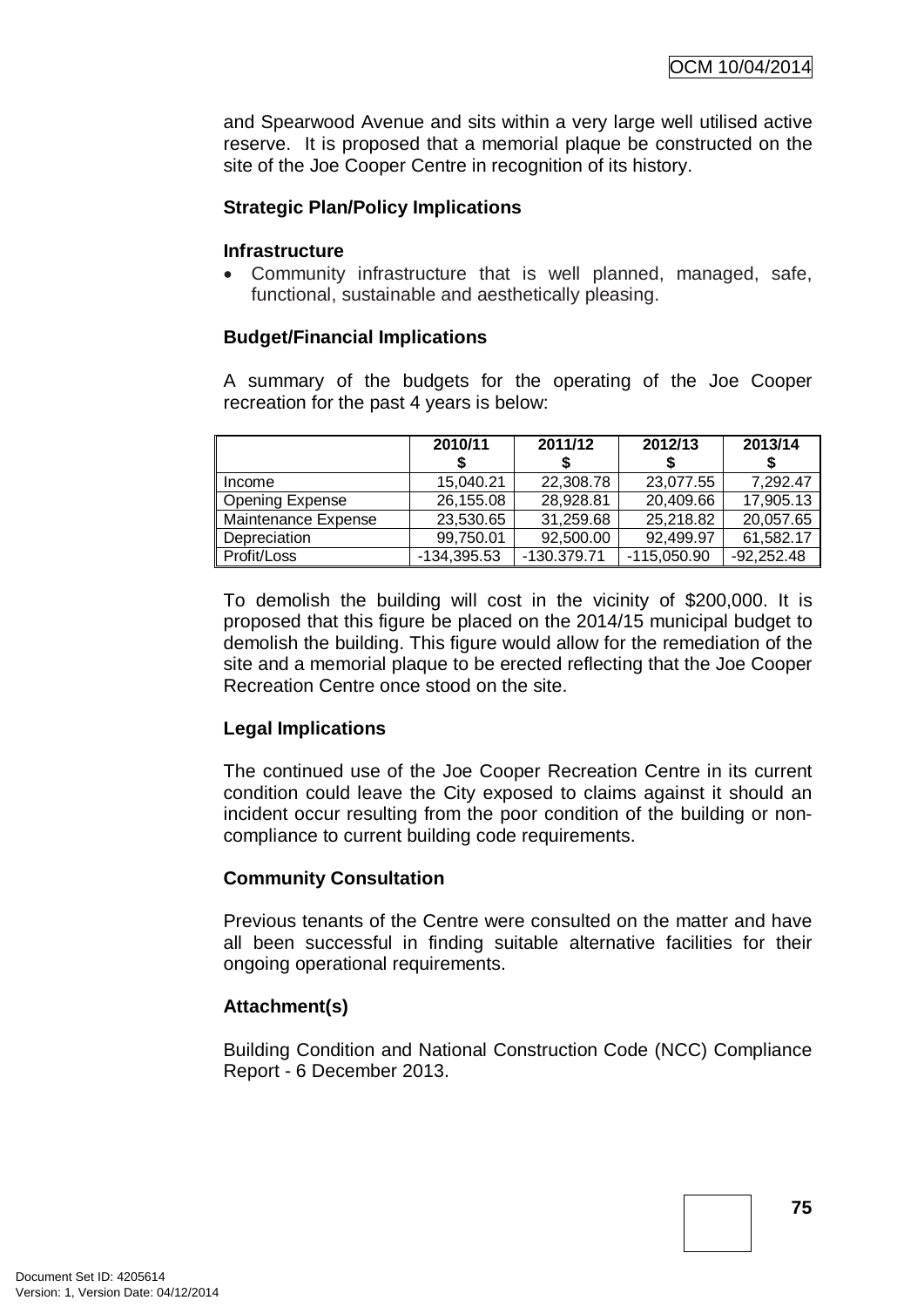## **Advice to Proponent(s)/Submissioners**

N/A

**Implications of Section 3.18(3) Local Government Act, 1995**

Nil.

# **17.4 (MINUTE NO 5291) (OCM 10/4/2014) - CITY OF COCKBURN BUSH FIRE REFERENCE GROUP MATTERS (R AVARD) (027/007; 028/027) (ATTACH)**

#### **RECOMMENDATION** That Council

- (1) seek a detailed justification from the Department of Fire and Emergency Services on the reduction in risk and improved level of service for bush fire suppression and response in the Banjup area resulting from the proposed Gazettal of the remaining portion of Banjup fire district boundaries from Emergency Services Levy (ESL) Category 3 to ESL Category 1;
- (2) seek public comment from residents in the affected area of Banjup to the proposed Gazettal change of the metropolitan fire district boundaries from ESL Category 3 to ESL Category 1;
- (3) seek public comment on the draft City of Cockburn 2014/15 Fire Control Order for consideration by the City of Cockburn Bushfire Reference Group prior to final consideration by Council; and
- (4) seek public comment on the draft City of Cockburn Permit to Set Fire to the Bush for consideration by the City of Cockburn Bushfire Reference Group prior to final consideration by Council.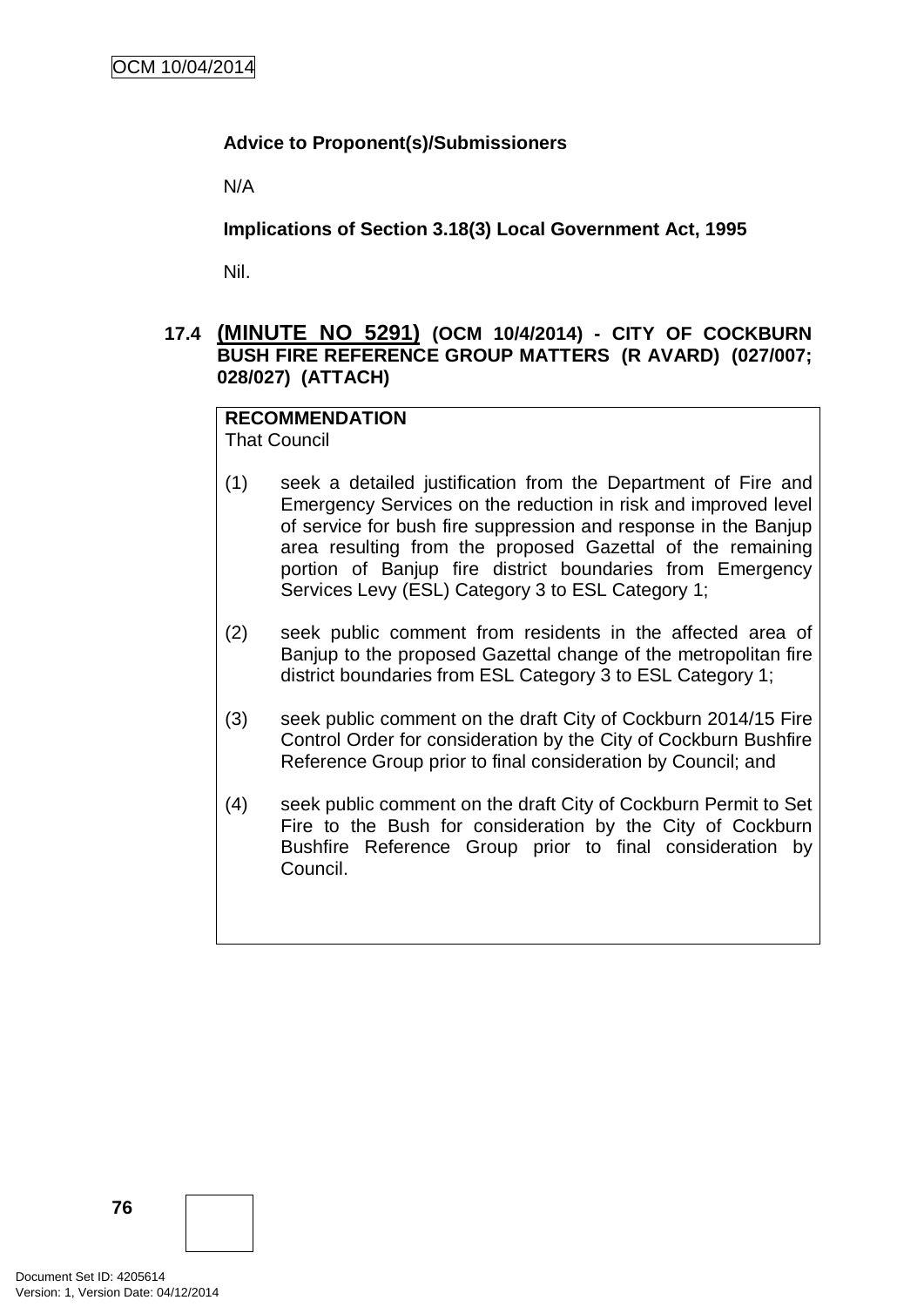# **COUNCIL DECISION**

MOVED Clr S Portelli SECONDED Clr K Allen that Council adopt the recommendation with the inclusion of additional sub-recommendations (5) and (6) as follows:

- (1) to (4) as recommended;
- (5) seek specific comment from the Department of Parks and Wildlife on the Draft Fire Control Order regarding the proposed 5 metre clearance buffer around buildings other that the resident's habitable dwelling and how it will warrant potentially larger areas cleared of native vegetation; and
- (6) seek comment on the ESL 3 to ESL 1 zoning in recent years that appear to be done without consideration of the facts that a blanket covering of Jandakot west of the Freeway was inappropriate as there is Special Resource land that is not adequately serviced to a standard required for ESL 1.

NOTE: In the first paragraph on page 72 of the Agenda there is an incorrect reference to the North Coogee Foreshore Management Plan. The last sentence of this paragraph should be deleted.

**CARRIED 6/3**

## **Reason for Decision**

(5) The extra clearing of land around other buildings is contrary to the lifestyle choice of owners wishing to live in harmony with the flora and fauna of Special Resource areas. It also dictates stringent conditions on fire risk minimisation that would be difficult and time consuming to address. This can be addressed with recommendations to minimise fire risk without mandating such measures.

(6) There is no improvement in services from the DFES. There is inadequate water reticulation to assist the Fire Brigade and the Volunteer Bush Fire Brigade would need to be called and should be called in the first instance as they are resourced to address such areas. The residents are paying a higher premium for ESL 1 without receiving a premium service. The Council believes that this anomaly should be corrected at the earliest time possible and ensure the owners are charged the appropriate levies.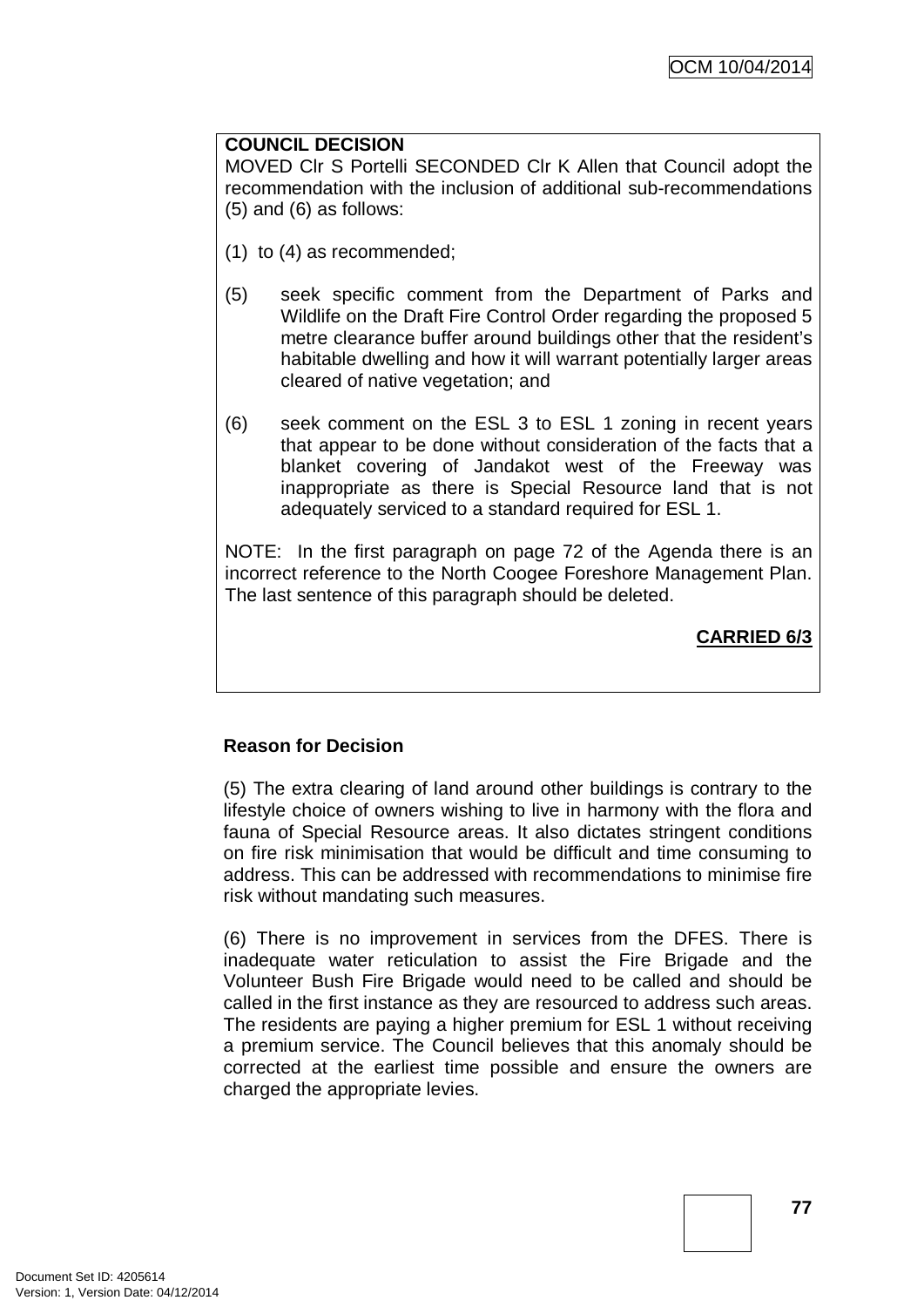# **Background**

The City of Cockburn Bushfire Reference Group met on 25 March 2014 to consider a number of matters including the City of Cockburn Fire Order and a letter from the Commissioner for Fire and Emergency Services proposing that Banjup be zoned ESL Category 1 rather than its current status of ESL Category 3.

Council at its meeting of 11 July 2013 resolved to amend the City of Cockburn Fire Order 2013/14. Council now has the power to amend the Fire Order as it sees fit.

#### **Submission**

Letter from the Commissioner of the Department of Fire and Emergency Services (DFES) dated 10 March 2014 was received proposing that a prescribed area of Banjup be Gazetted as ESL Category 1 rather than ESL Category 3 as it is the case now, by amending the metropolitan fire district boundaries. This would result in the total district of Cockburn being included in ESL Category 1, in line with the adjacent district of the City of Armadale.

## **Report**

All bushfires that occur in the district are responded to through the DFES Communications Centre which allocates the jobs on a predetermined process.

The first response and suppression of fires in this area falls to the Jandakot Volunteer Bushfire Brigade. Should all the Banjup area change to ESL Category 1 the first call out is to DFES Fire and Rescue Service (FRS). The Coogee/Henderson/Munster area which had been in the South Coogee Volunteer Bushfire Brigade area changed from a Category 3 to a Category 1 area some years ago. Arrangements were then put in place for the DFES Communications Centre to have a dual call out, so that both the South Coogee Volunteer Bushfire Brigade and the FRS were called out to bush fires in this area. Should the proposed change to the ESL boundaries in Banjup occur it is recommended that a dual call out arrangement be put in place between DFES and the Jandakot Volunteer Bushfire Brigade.

The letter from the Commissioner makes it clear that the Jandakot and South Coogee Volunteer Bushfire Brigades would be maintained and would be supported by the Success FRS with the City's bulk water capacity being utilised.

A change of the category from a level 3 to a level 1 results in an increase in the levy paid by residents. This table is indicative of the increase on the levy for properties of various sizes in the affected area.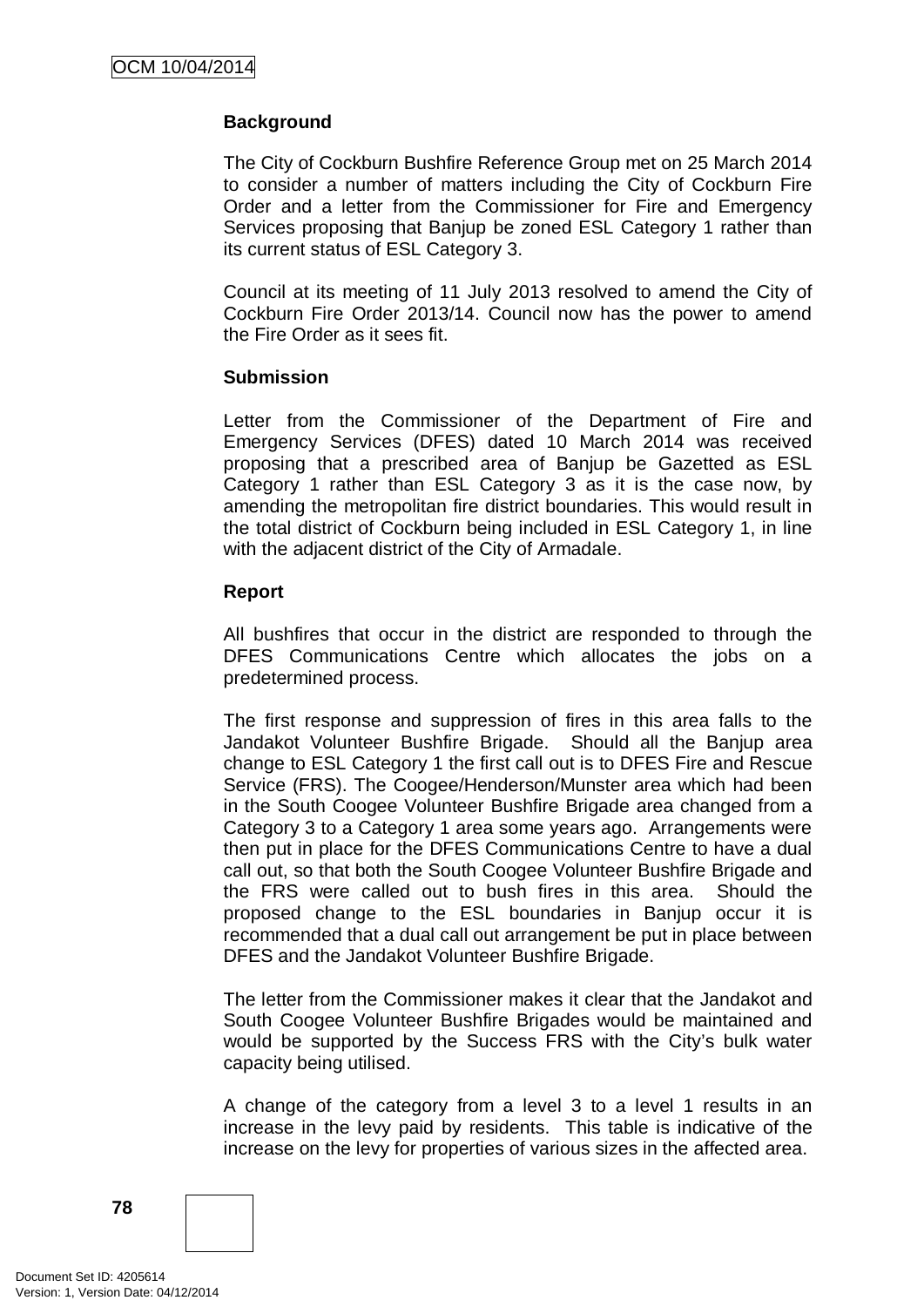| <b>Hectares</b> | GRV   | ESL <sub>3</sub> | ESL <sub>1</sub> |
|-----------------|-------|------------------|------------------|
| 3.153ha         | 26000 | \$161.2          | \$330.2          |
| 2.00ha          | 19500 | \$120.9          | \$247.65         |
| 2.0006ha        | 19500 | \$120.9          | \$247.65         |
| 2.04ha          | 18300 | \$113.46         | \$232.41         |

At the Bush Fire Reference Group (BFRG) meeting held on 25 March 2014 it was resolved that it be recommended for Council to seek the details of the fire suppression review referred to in the letter from the Commissioner dated 10 March 2014 on how the proposed change will reduce the risks in the affected area. At the BFRG meeting, the Jandakot Bushfire Brigade tabled minutes taken at a brigade general meeting on 17 March 2014 where the brigade resolved to oppose the change, based upon the fact that the fire risk in the area has not changed from rural fire to urban and is not likely to do so in the future and that there are no reticulated mains water supply to support urban fire fighting appliances in the area either existing or proposed in the future.

At its meeting of 11 July 2013 Council resolved to adopt the 2013/14 City of Cockburn Fire Order. Due to concerns of the phrasing of the old Fire Order a thorough review has been carried out and a revised City of Cockburn Fire Order has been prepared and considered at the BFRG meeting of 25 March 2014. There was a consensus that the draft City of Cockburn Fire Order 2014/15 be, subject to Council approval, advertised for public comment. The BFRG would also provide the opportunity for interested parties to present their views on the draft to the group, prior to final consideration by Council.

A review of the City of Cockburn Permit to Set Fire to the Bush has also been prepared and there was a consensus that the draft of the Fire Permit be recommended to Council to be advertised for public comment.

## **Strategic Plan/Policy Implications**

#### **Community & Lifestyle**

• Safe communities and to improve the community's sense of safety.

## **Leading & Listening**

• Effective and constructive dialogue with all City stakeholders.

#### **Budget/Financial Implications**

N/A (ESL is a State Government charge levied through Council Rates and Services Notice).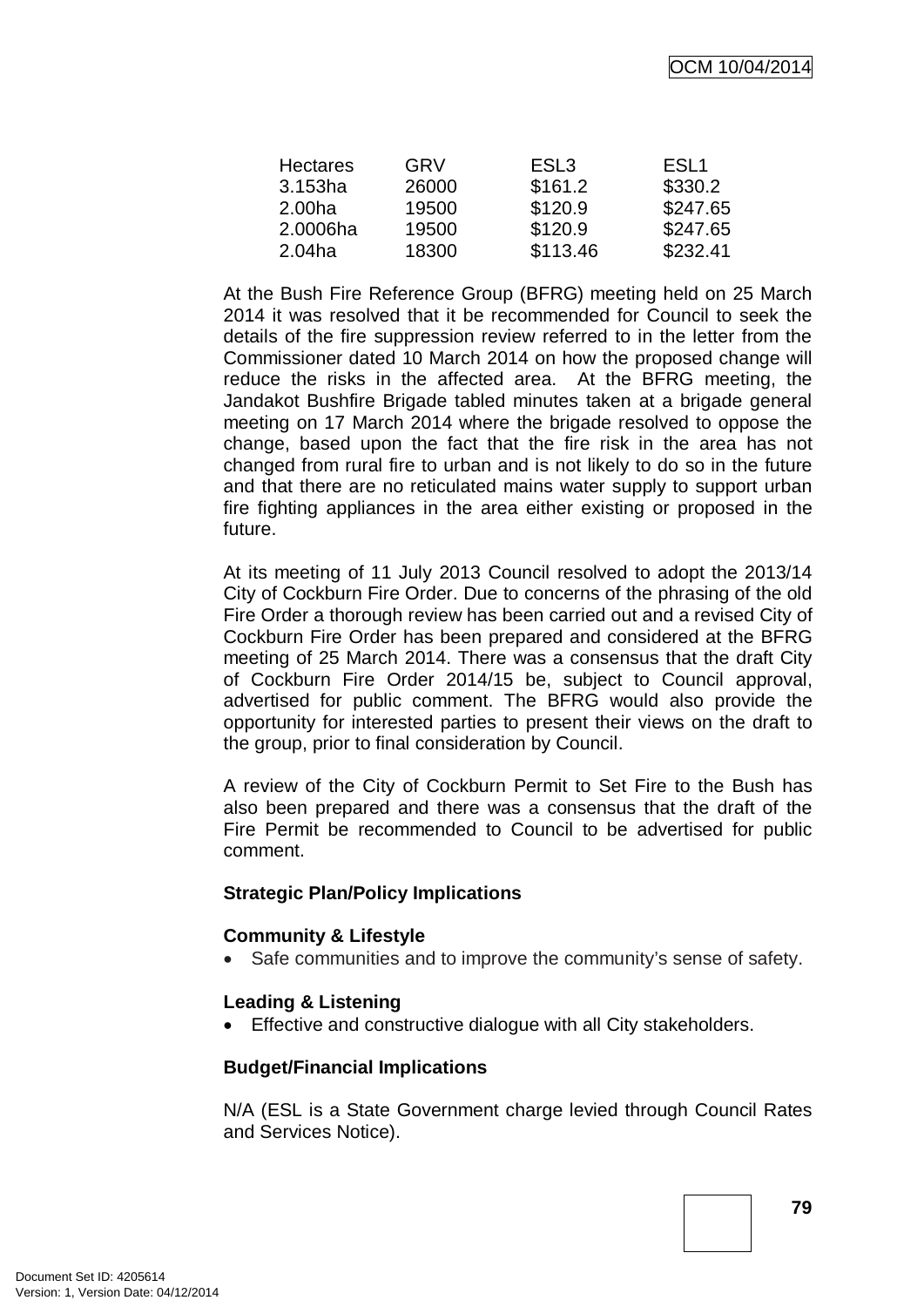## **Legal Implications**

There are a number of obligations delegated to Local Government in the Bush Fires Act 1954 and associated regulations.

#### **Community Consultation**

Proposed to occur in the recommendation to Council.

#### **Attachment(s)**

- 1. Letter from Commissioner of D.F.E.S
- 2. Letter from the Jandakot Volunteer Bush Fire Brigade
- 3. Draft 2014/15 Fire Order
- 4. 2013/14 Fire Order
- 5. Draft Permit to Set Fire to the Bush
- 6. Map identifying current ESL Categories
- 7. Map identifying proposed ESL Category

#### **Advice to Proponent(s)/Submissioners**

The Proponent(s) and those who lodged a submission on the proposal have been advised that this matter is to be considered at the April 2014 Council Meeting.

#### **Implications of Section 3.18(3) Local Government Act, 1995**

Nil.

## **18. EXECUTIVE DIVISION ISSUES**

## **18.1 (MINUTE NO 5292) (OCM 10/4/2014) - MINUTES OF CHIEF EXECUTIVE OFFICER PERFORMANCE & SENIOR STAFF KEY PROJECTS APPRAISAL COMMITTEE - 20/03/2014**

#### **RECOMMENDATION**

That Council receive the Minutes of the Chief Executive Officer's Performance and Senior Staff Key Projects Appraisal Committee dated 20 March 2014 as provided under separate confidential cover, and adopt the recommendations contained therein.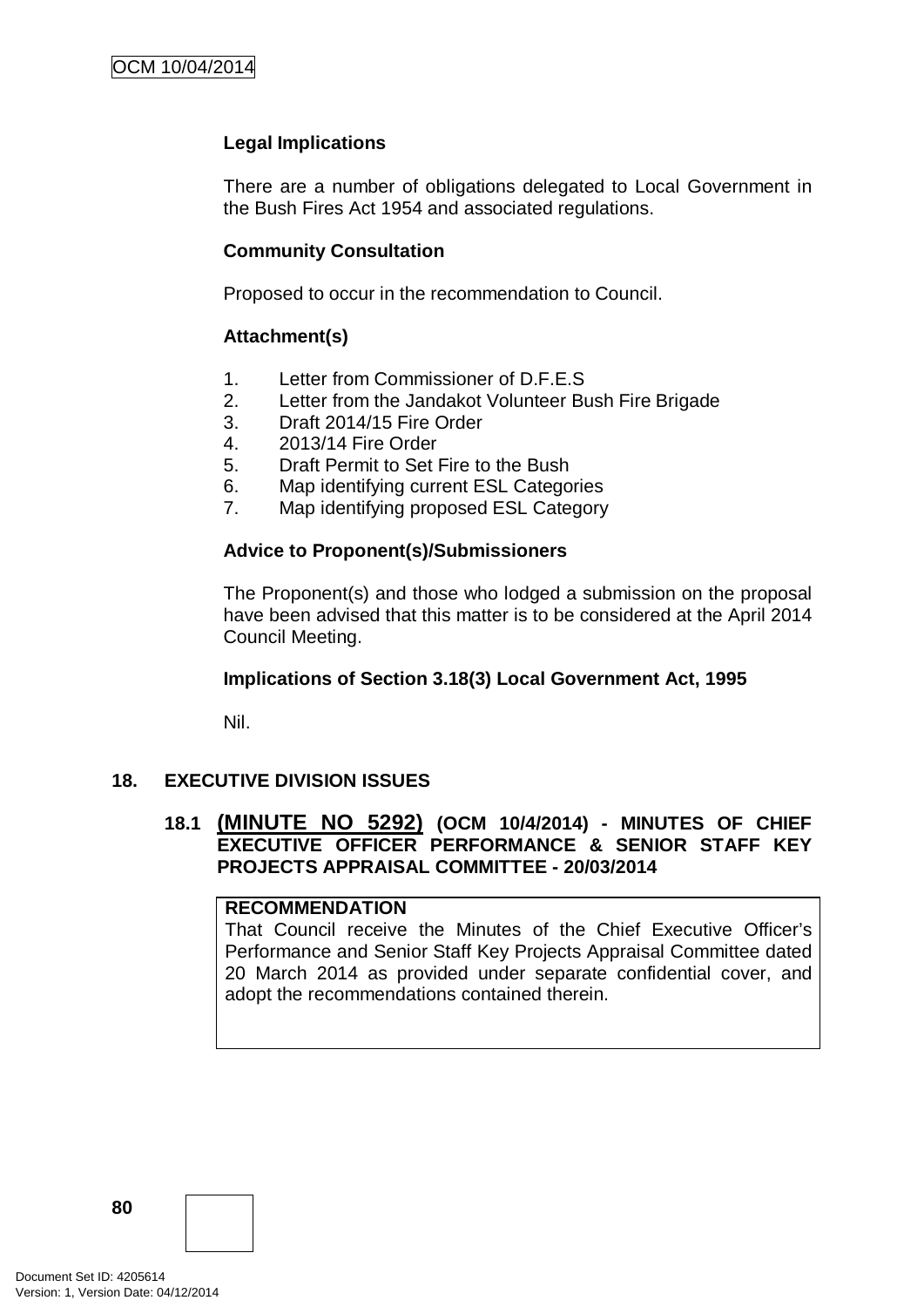## **COUNCIL DECISION**

MOVED Deputy Mayor C Reeve-Fowkes SECONDED Clr B Houwen that the recommendation be adopted.

# **CARRIED 9/0**

# **Background**

The Chief Executive Officer Performance and Senior Staff Key Projects Appraisal Committee met on 20 March 2014. The minutes of that meeting are required to be presented to Council and its recommendations considered by Council.

#### **Submission**

N/A

#### **Report**

The Committee recommendations are now presented for consideration by Council and, if accepted, are endorsed as the decisions of Council. Any Elected Member may withdraw any item from the Committee meeting for discussion and propose an alternative recommendation for Council's consideration. Any such items will be dealt with separately, as provided for in Council's Standing Orders.

## **Strategic Plan/Policy Implications**

## **Leading & Listening**

• A skilled and engaged workforce.

## **Budget/Financial Implications**

Committee Minutes refer.

## **Legal Implications**

Committee Minutes refer.

## **Community Consultation**

N/A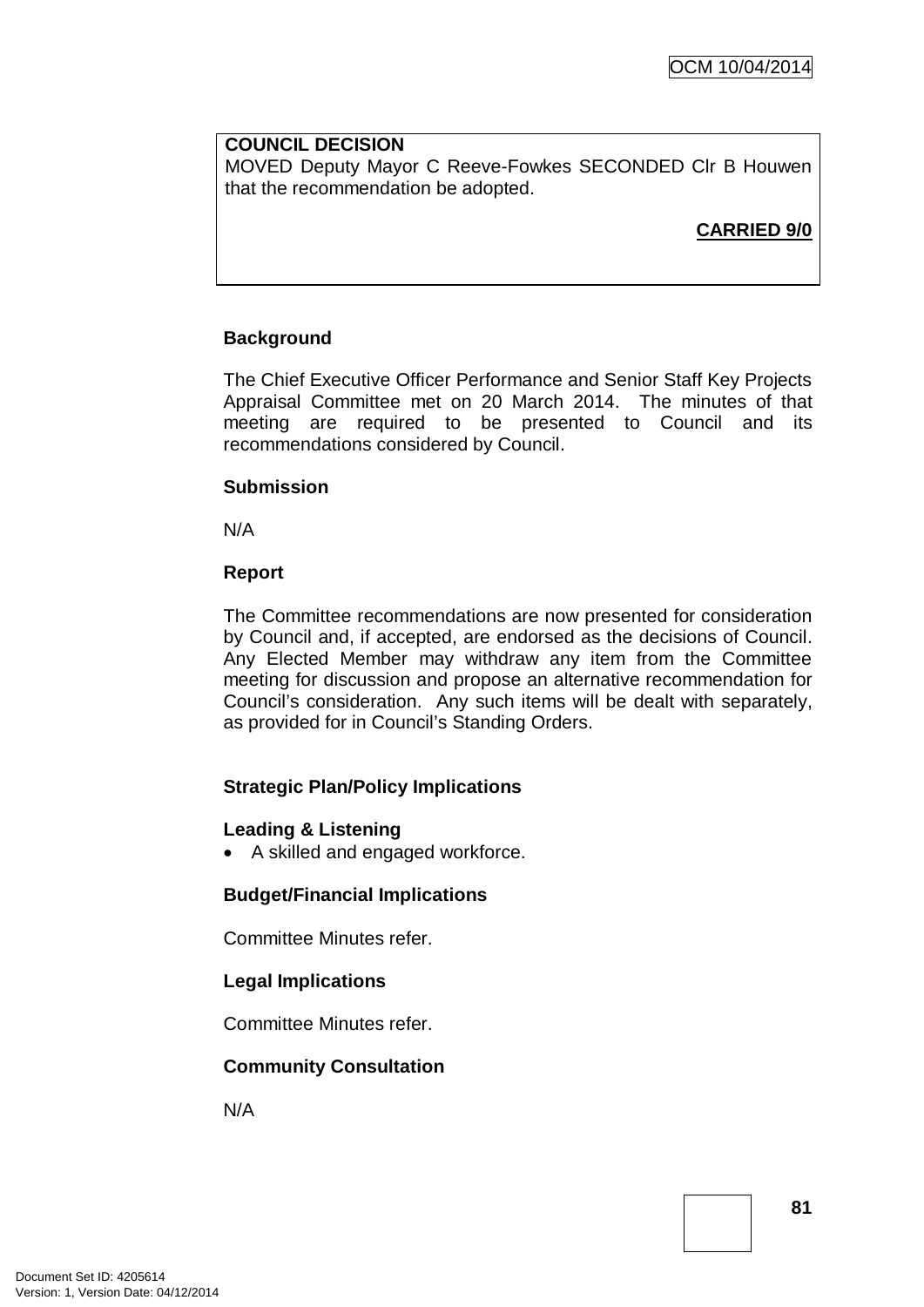# **Attachment(s)**

Minutes of the Chief Executive Officer Performance and Senior Staff Key Projects Appraisal Committee 20 March 2014 are provided to the Elected Members under separate confidential cover.

## **Advice to Proponent(s)/Submissioners**

The CEO and Senior Staff have been advised that this item will be considered at the April 2014 OCM.

## **Implications of Section 3.18(3) Local Government Act, 1995**

Committee Minutes refer.

# **19. MOTIONS OF WHICH PREVIOUS NOTICE HAS BEEN GIVEN**

Nil

## **20. NOTICES OF MOTION GIVEN AT THE MEETING FOR CONSIDERATION AT NEXT MEETING**

Nil

# **21. NEW BUSINESS OF AN URGENT NATURE INTRODUCED BY COUNCILLORS OR OFFICERS**

**21.1 (MINUTE NO 5293) (OCM 10/4/2014) - CONSIDER SUBMISSIONS AND ADOPT: TOWN PLANNING SCHEME NO. 3 AMENDMENT 103 - AMENDING DEVELOPMENT CONTRIBUTION PLAN 13 TO INCLUDE ADDITIONAL ITEMS (109/035) (C CATHERWOOD) (ATTACH)**

**RECOMMENDATION** That Council

- (1) endorse the Schedule of Submissions prepared in respect of Amendment 103 to City of Cockburn Town Planning Scheme No. 3 ("Scheme");
- (2) modify Scheme Amendment No. 103 as follows:
	- 1. Item 'North Coogee Foreshore Management Plan Proposals (excluding rebuilding of the groyne)' to remain as 'Subregional West' catchment as currently provided for in Development Contribution Plan 13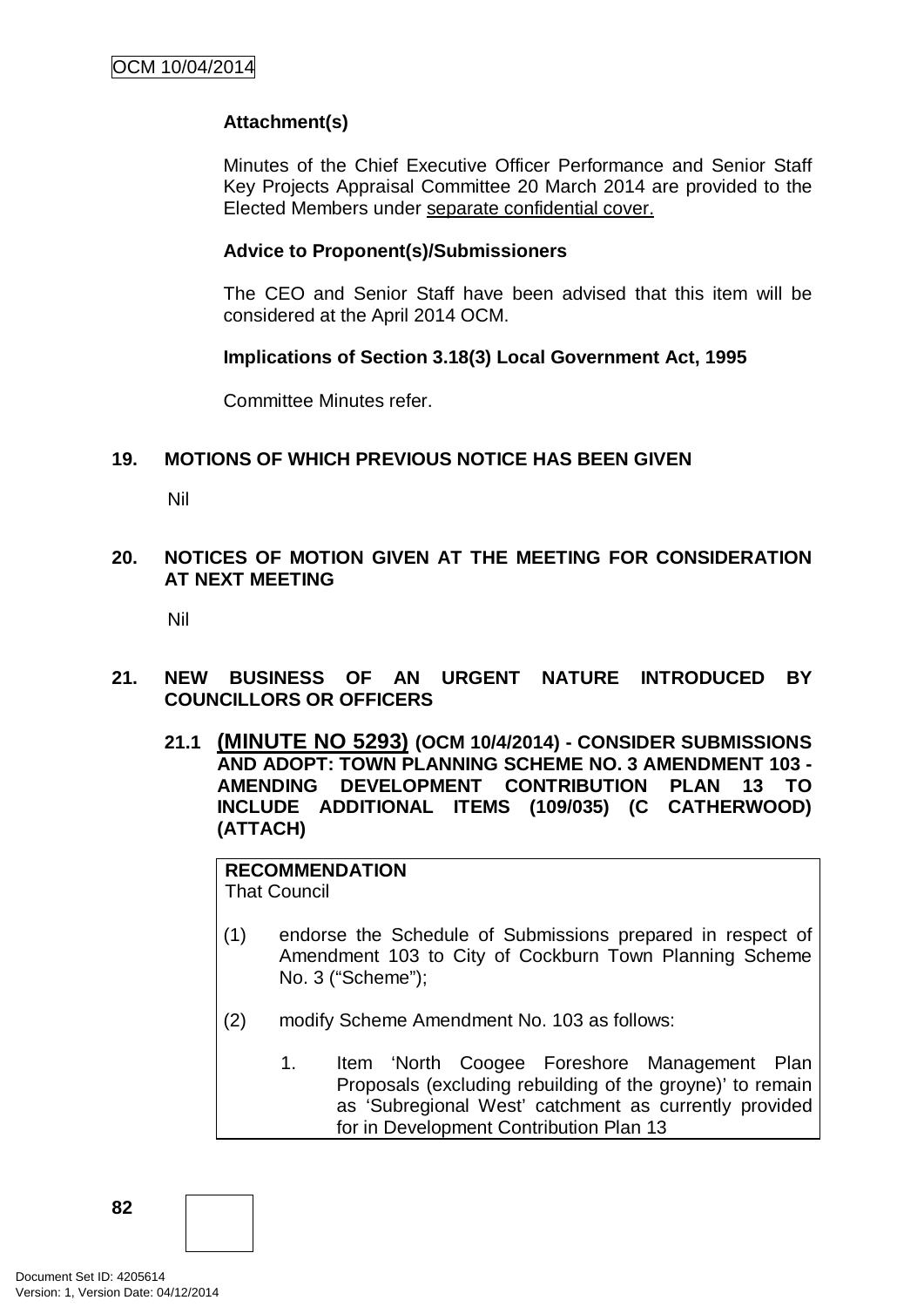- 2. Item 'Cockburn Coast Foreshore Reserve Proposals (excluding coastal protection measures)' to shift to 'Subregional West' catchment to align with current foreshore item currently provided for in Development Contribution Plan 13
- 3. Item 'Cockburn Coast Beach Parking' to shift to 'Subregional West' catchment to align with current foreshore item currently provided for in Development Contribution Plan 13
- (3) Subject to modifications outlined in (2) above being undertaken, adopt Scheme Amendment No. 103 for final approval for the purposes of:
	- 1. Amending Schedule 12 of the Scheme text by inserting the following items in Development Contribution Area 13 – Community Infrastructure, under 'Infrastructure and Administrative Items to be Funded' as follows (additional wording shown in **bold** text):

| Infrastructure<br>and<br>administrative<br>items to<br>be<br>funded | Regional<br>Coogee Surf Club<br>Wetland Education Centre/Native Ark<br>Cockburn Central<br>Recreation<br>and<br>Aquatic<br>Centre<br><b>Cockburn Central Community Facilities</b><br>Visko Park Bowling and Recreation Club<br>Coogee Golf Complex (excluding the pro shop<br>and restaurant components)<br>Bibra Lake Management Plan Proposals<br><b>Atwell Oval</b> |
|---------------------------------------------------------------------|------------------------------------------------------------------------------------------------------------------------------------------------------------------------------------------------------------------------------------------------------------------------------------------------------------------------------------------------------------------------|
|                                                                     | Sub Regional-East<br>Cockburn Central<br>Library and Community<br><b>Facilities</b><br><b>Cockburn Central Playing Fields</b><br>Anning Park Tennis<br>Cockburn Central Heritage Park<br><b>Bicycle Network-East</b>                                                                                                                                                   |
|                                                                     | Sub Regional-West<br>North Coogee Foreshore Management Plan<br>Proposals (excluding rebuilding of the groyne)<br>Phoenix Seniors and Lifelong Learning Centre<br><b>Beale Park Sports Facilities</b><br><b>Western Suburbs Skate Park</b><br>Bicycle Network-West                                                                                                      |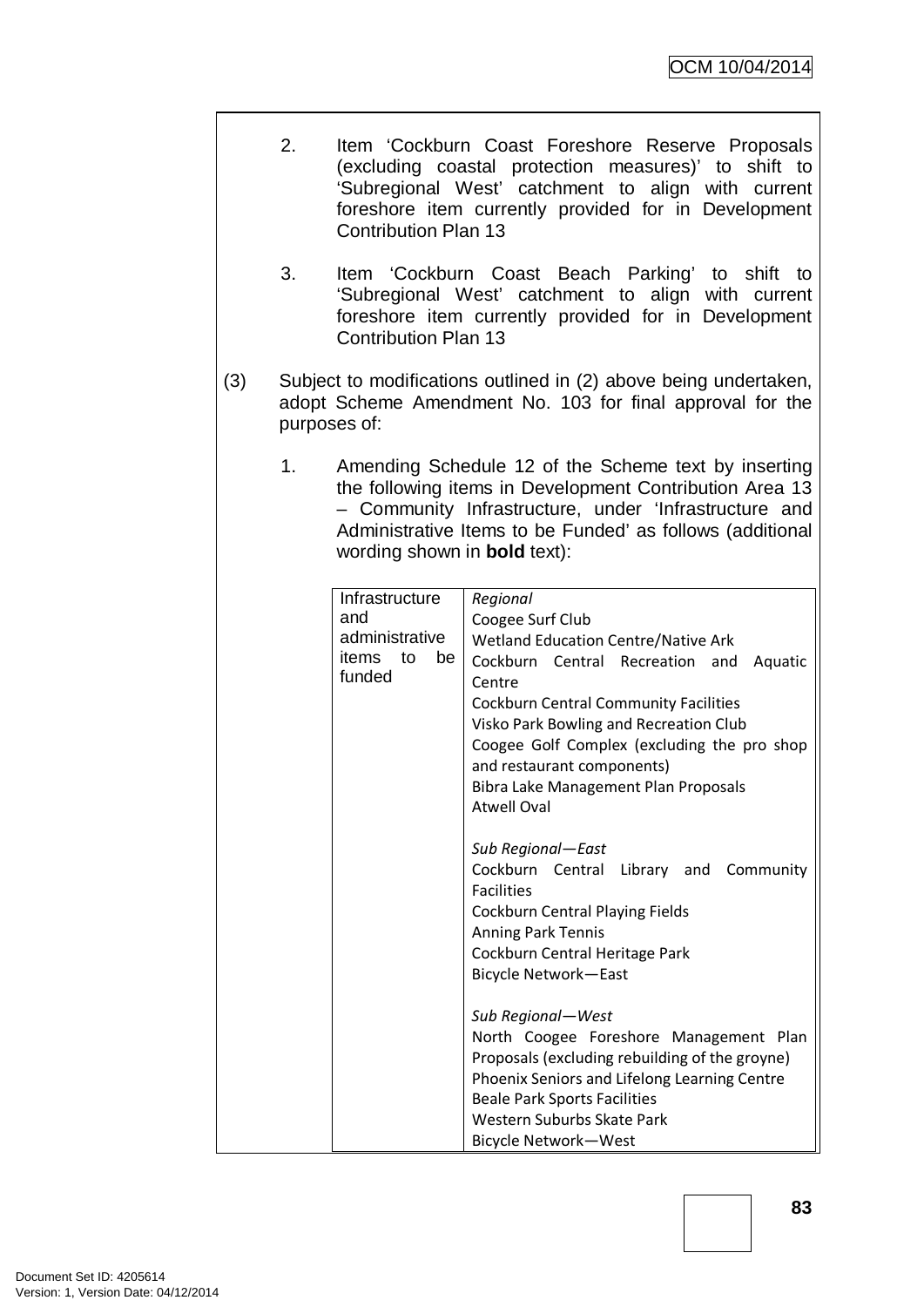| Reserve/Wally<br>Facility<br>Dixon<br>Hagen<br>Development (excluding the café component)<br>Cockburn Coast Foreshore Reserve (excluding<br>coastal protection measures)<br><b>Cockburn Coast Beach Parking</b>                                                                                                                                          |  |
|----------------------------------------------------------------------------------------------------------------------------------------------------------------------------------------------------------------------------------------------------------------------------------------------------------------------------------------------------------|--|
| Local<br>Lakelands Reserve<br>Southwell Community Centre<br><b>Hammond Park Recreation Facility</b><br>Frankland Reserve Recreation and Community<br>Facility<br><b>Munster Recreation Facility</b><br>Coast<br>Cockburn<br>Sport Oval<br>and<br><b>Clubroom (including land cost)</b>                                                                   |  |
| Administrative costs including -<br>Costs to prepare and administer<br>the<br>Contribution Plan during the period of<br>(including legal<br>operation<br>expenses,<br>valuation fees, cost of design and cost<br>estimates, proportion of<br>staff<br>salaries,<br>computer software or hardware required for<br>the purpose of administering the plan). |  |
| Cost to prepare and review estimates<br>including<br>the<br>costs<br>for<br>appropriately<br>qualified independent persons.                                                                                                                                                                                                                              |  |
| Costs<br>the<br>to<br>prepare and<br>update<br>Community Infrastructure Cost Contribution<br>Schedule.                                                                                                                                                                                                                                                   |  |

- (3) ensure the amendment documentation, once modified, be signed and sealed and then submitted to the Western Australian Planning Commission along with the endorsed Schedule of Submissions with a request for the endorsement of final approval by the Hon. Minister for Planning and for the Minister's consideration to take into account the preferred proposal for local government reform as it relates to the City of Cockburn should it be known at the time of their consideration; and.
- (4) advise those parties that made a submission of Council's decision accordingly; and
- (5) request the Western Australian Planning Commission consider participation in the proposed DCP13 with a view to effectively 'seed funding' the oval proportionate to the area previously reserved for recreation (portion of Lot 2110 Bennett Ave) which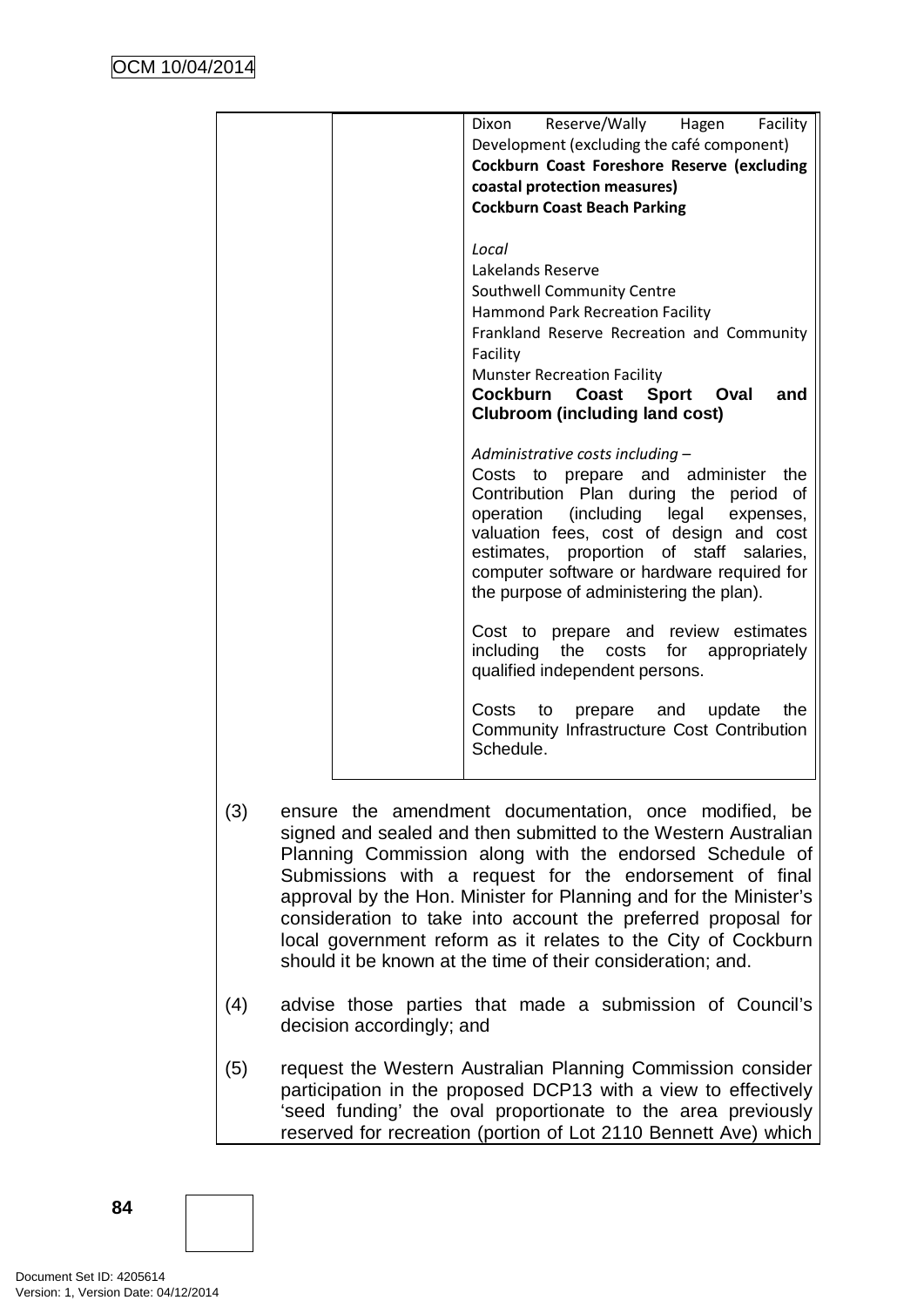were rezoned from 'Parks and Recreation' to 'Urban' under the Metropolitan Region Scheme via Amendment 1180/41.

- (6) advise the Western Australian Planning Commission and Department of Local Government and Communities that this amendment further builds upon the City's comprehensive development contribution planning framework, as it relates to both community infrastructure and to infrastructure necessary for progressing structure planning across fragmented land holdings. This amendment has been carefully progressed in the full knowledge of Council in respect of its municipal funding obligations. This amendment also relates to a DCP which has an operational period until at least 30 June 2031. Both agencies therefore need to carefully consider how the City's DCP can practicably be rationalised if a reform proposal is adopted which disaggregates the City;
- (7) request a formal response from both the Director General of the Department of Planning and the Department of Local Government and Communities following Council giving them advice as per Part (6) above.

# **COUNCIL DECISION**

MOVED Clr S Portelli SECONDED Clr Y Mubarakai that the recommendation be adopted.

**CARRIED 9/0**

# **Background**

The purpose of this report is to consider submissions and final adoption of Amendment No. 103 to City of Cockburn Town Planning Scheme No. 3 ("Scheme") which seeks to include additional items to Development Contribution Plan 13 ("DCP13").

Council resolved to initiate the Amendment for the purposes of advertising at the Ordinary Meeting of 12 September 2013. It was advertised for public comment for a period of 42 days from 29 October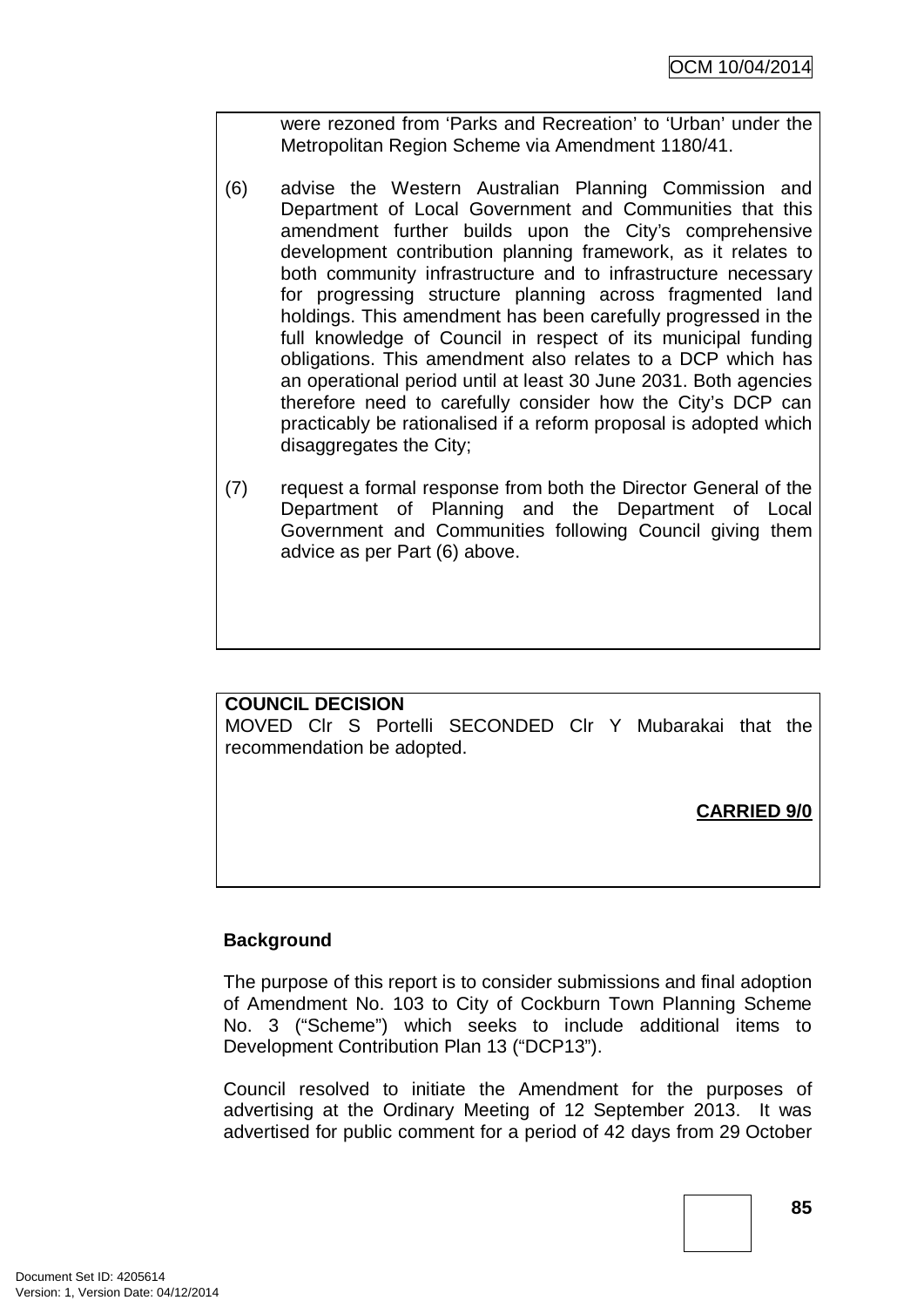to 10 December 2013. It should be noted, this amendment was initiated prior to any local government reform proposal which sought to disaggregate the City of Cockburn being made public. However, local government reform is not listed as a matter within Part 5 Division 3 of the Planning and Development Act 2005, nor within Regulation 25 of the Town Planning Regulations 1967, both of which are used to determine whether or not an amendment is consistent with the Regulations and the Planning and Development Act, 2005.

DCP13 was included in the City's Scheme via Amendment No. 81, gazetted in August 2011 and relates to community infrastructure.

Community infrastructure is the land, structures and facilities which help communities and neighbourhoods function effectively. This includes facilities such as sporting and recreational facilities, community centres, child care and after school care centres, libraries and cultural facilities. They are often highly valued by their communities and add greatly to the overall quality of life by providing opportunities for physical activity and social interaction.

It is widely accepted that the use of community facilities has a direct correlation to the number of people using them. This is clear in the intent and basis of the relevant State Planning Policy 3.6 - Development Contributions for Infrastructure ("SPP3.6") as well as the City's DCP13.

This report seeks Council to consider all submissions received during the advertising and recommends adoption (subject to modifications) of the Amendment for final approval. The modifications, which concern catchments, are not considered to warrant readvertising as they affect less people than the proposal as advertised.

It is also suggested that Council advise the Western Australian Planning Commission and Department of Local Government and Communities that this amendment further builds upon the City's comprehensive development contribution planning framework, as it relates to both community infrastructure and to infrastructure necessary for progressing structure planning across fragmented land holdings. This amendment has been carefully progressed in the full knowledge of Council in respect of its municipal funding obligations. This amendment also relates to a DCP which has an operational period until at least 30 June 2031. Both agencies therefore need to carefully consider how the City's DCP can practicably be rationalised if a reform proposal which disaggregates the City eventuates.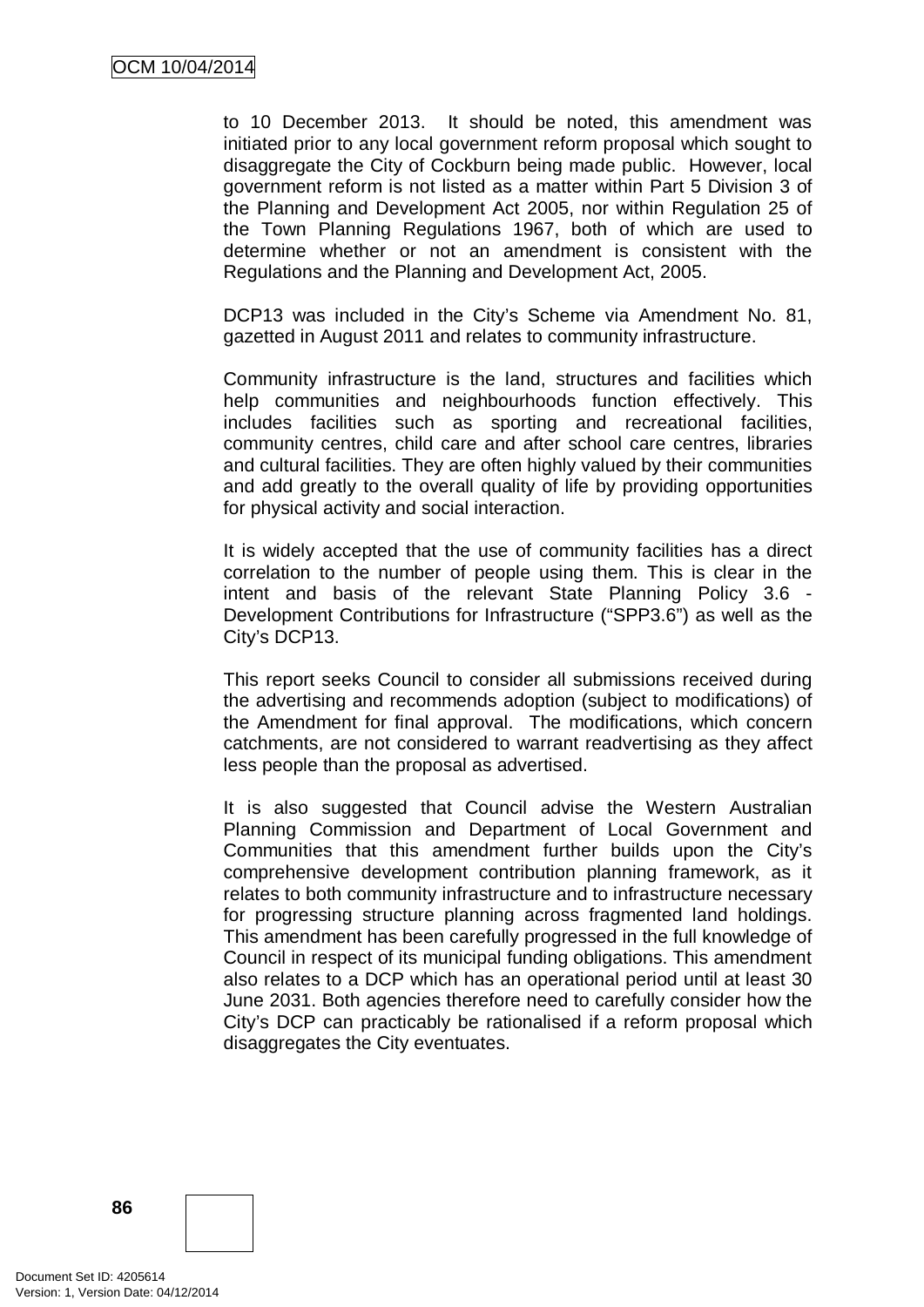#### **Submission**

A Scheme Amendment has been lodged by APP on behalf of Landcorp, the proponents for the Robb Jetty and Emplacement Local Structure Plans within the Cockburn Coast development area ("subject land"). The structure plans for the subject land were considered by Council on 9 May 2013 and approved, subject to modifications. Approval of the Robb Jetty Structure Plan by the Western Australian Planning Commission ('WAPC") has now taken place, while the Emplacement Structure Plan is still pending.

The local structure plans propose to develop the subject land for a mix of zones, including a dense activity centre, residential (ranging up to R160 density), public open space, mixed business, mixed use, and a primary school with a shared oval. The oval will fulfil a role in providing for junior sport for surrounding suburbs and is in addition to the local public open space a development ordinarily provides for. The subject land is also directly adjacent to coastal foreshore which is proposed to be redeveloped.

It is proposed to modify the provisions of the City's existing DCP13 to include additional items as a result of the future proposed urbanisation of the subject land to meet the requirements of future community/s in the locality.

## **Report**

#### Existing Development Contribution Plan 13

The City through its existing DCP13 has catered for the requirements of community facilities and services at the local, subregional and regional level. While the existing DCP13 recognised there would be growth within the Cockburn Coast area, planning was not sufficiently advanced to include infrastructure items brought about by this development.

DCP13 currently includes an item for 'North Coogee Foreshore Management Plan Proposals (excluding rebuilding of the groyne)'. This item is currently a 'Subregional – West' catchment item, though the advertised version of this amendment sought to reclassify this to a 'Regional' item.

On reflection, it is considered more appropriate to leave this item within its current catchment, which was described in these terms: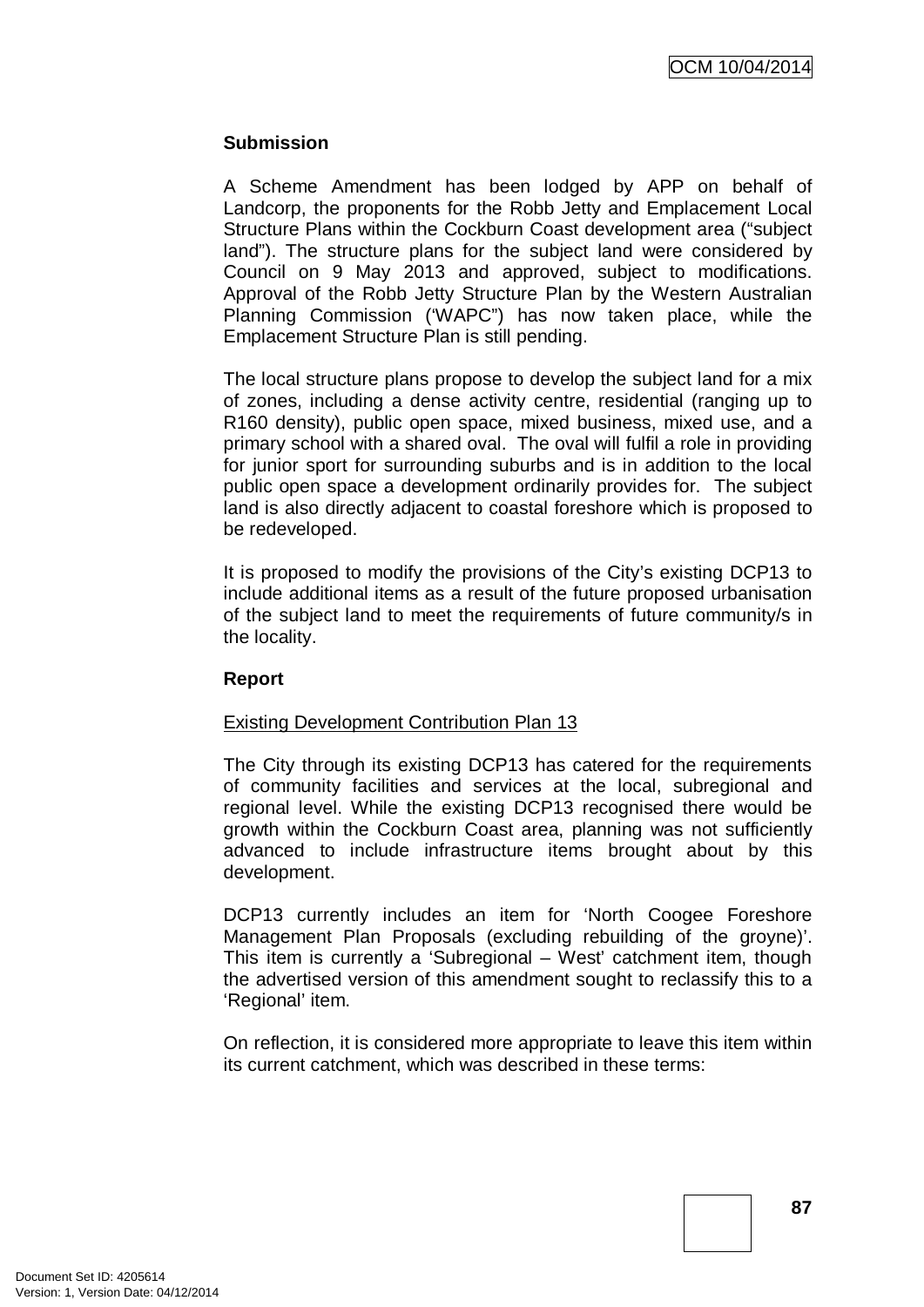*"The proposed development will primarily benefit residents in the western coastal suburbs who, due to their close proximity and reasons of convenience, are the major regular users of coastal facilities".*

All Subregional West suburbs are within a 10km radius of this section of foreshore. While Subregional East suburbs range from an 8-16km radius. For the most southern eastern of Cockburn's residents, this would translate into at least a 25 minute drive.

#### Proposed Additions to Development Contribution Plan 13

The community infrastructure items proposed to be included in DCP 13 are identified in the District Structure Plan and Local Structure Plans for Cockburn Coast. The community infrastructure items proposed to be included in Schedule 12 of DCP 13 are detailed below. The addition of these items is proposed via Amendment No. 103 to the City's Town Planning Scheme No. 3.

#### New Items: Cockburn Coast Foreshore Reserve (excluding coastal protection measures) and Cockburn Coast Beach Parking

The intensification of the project provides an opportunity to enhance the recreational and aesthetic quality of the foreshore reserve. Given the regional function and attraction of the foreshore, construction of high quality active and passive recreations areas (and conservation areas) will be utilised and enjoyed by residents from the western coastal suburbs who, due to their close proximity and reasons of convenience, are the major regular users of coastal facilities. Additional enhancement is required to the proposals covered by the North Coogee Foreshore Management Plan (existing Sub-Regional item) to reflect the scale and intensification of development now envisaged for the Cockburn Coast project area.

This portion of foreshore accommodates an important role for the community, recognised by the European and Indigenous Heritage significance attributed to this section of foreshore by the City's Local Government Inventory. The value of this section of coast extends well beyond the proposed development into the rest of the Cockburn community, though major users are expected to be residents from the western coastal suburbs. Improvements to this area will enable increased appreciation for this community asset.

Additional beach parking is also proposed alongside the linear (eastwest) public open space to accommodate visitors from the broader area. The parking area is located on the eastern side of the railway line for traffic management and rail safety reasons.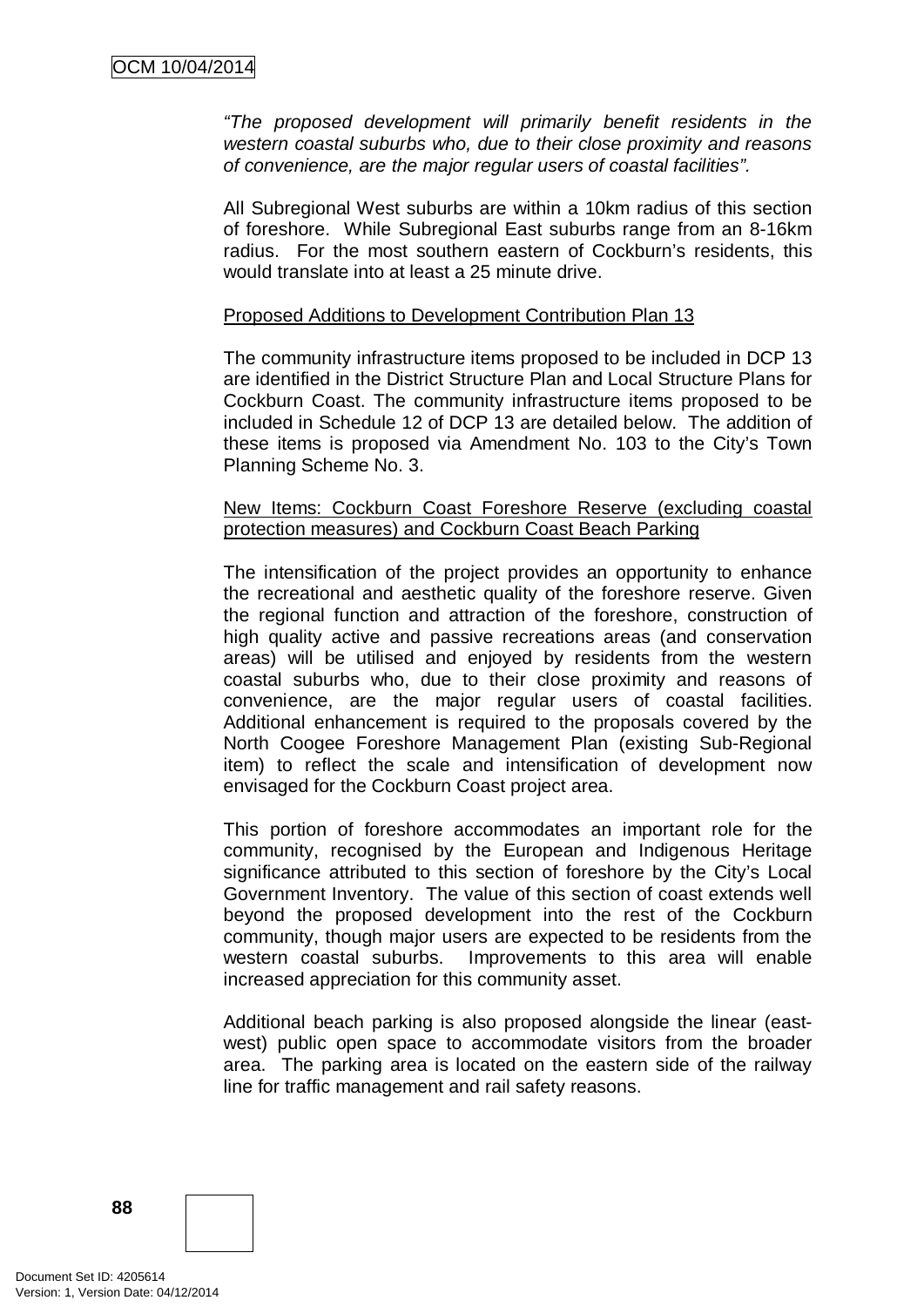The advertised amendment indicated these new items as 'Regional' catchment; however, it is considered they should be 'Subregional West' to align with the current item for 'North Coogee Foreshore Management Plan Proposals'. These three items are intrinsically linked and must logically fall within the same catchment. Some submissions raised concerns about changing DCP13 from what was originally approved and agreed. There is some merit in those concerns given collection for this item has been underway since August 2011. To reclassify the item now could be seen to be inconsistent with key SPP principles such as 'Equity' 'Certainty' and 'Consistency'. In response the existing foreshore item and the new related items should be Subregional West items.

## New Item: Cockburn Coast Sport Oval and Clubroom (including land cost)

The Cockburn Coast district open space comprising sports oval and clubrooms have been identified as a Local community infrastructure item. This item is only intended to support the local community needs across the catchment of Coogee/North Coogee. In addition to the Cockburn Coast residential population, this Local facility will support future residents proposed within other nearby new developments such as South Beach and Port Coogee who currently need to travel outside their locality to access playing fields.

## Community Consultation Outcomes

A total of nine submissions were received on this amendment. Five of these raised concerns with various issues which are set out below.

The main themes of concern relate to the existing DCP13 and how that functions and the proposed items for inclusion.

Several submissions raised the issue of local government reform, the concern being that DCP13 should be disbanded altogether in light of the Minister for Local Government's proposal to disaggregate Cockburn which would result in the Cockburn Coast area becoming part of an extended City of Fremantle. A more extensive response is contained within the Schedule of Submissions but in summary, there is no positive outcome for any local government or the community should DCP13 be abandoned. There may be a perceived benefit to developers by not being liable for contribution payments. This however would impact community infrastructure items, affecting a substantial part of the funding model is likely to affect delivery times, project scope or whether a facility is even provided. The City Cockburn remains of the view that it will prevail post LG reform, in the form of its boundaries extending southwards to encompass the southern adjoining local government. In this situation there will be no impact on DCP13.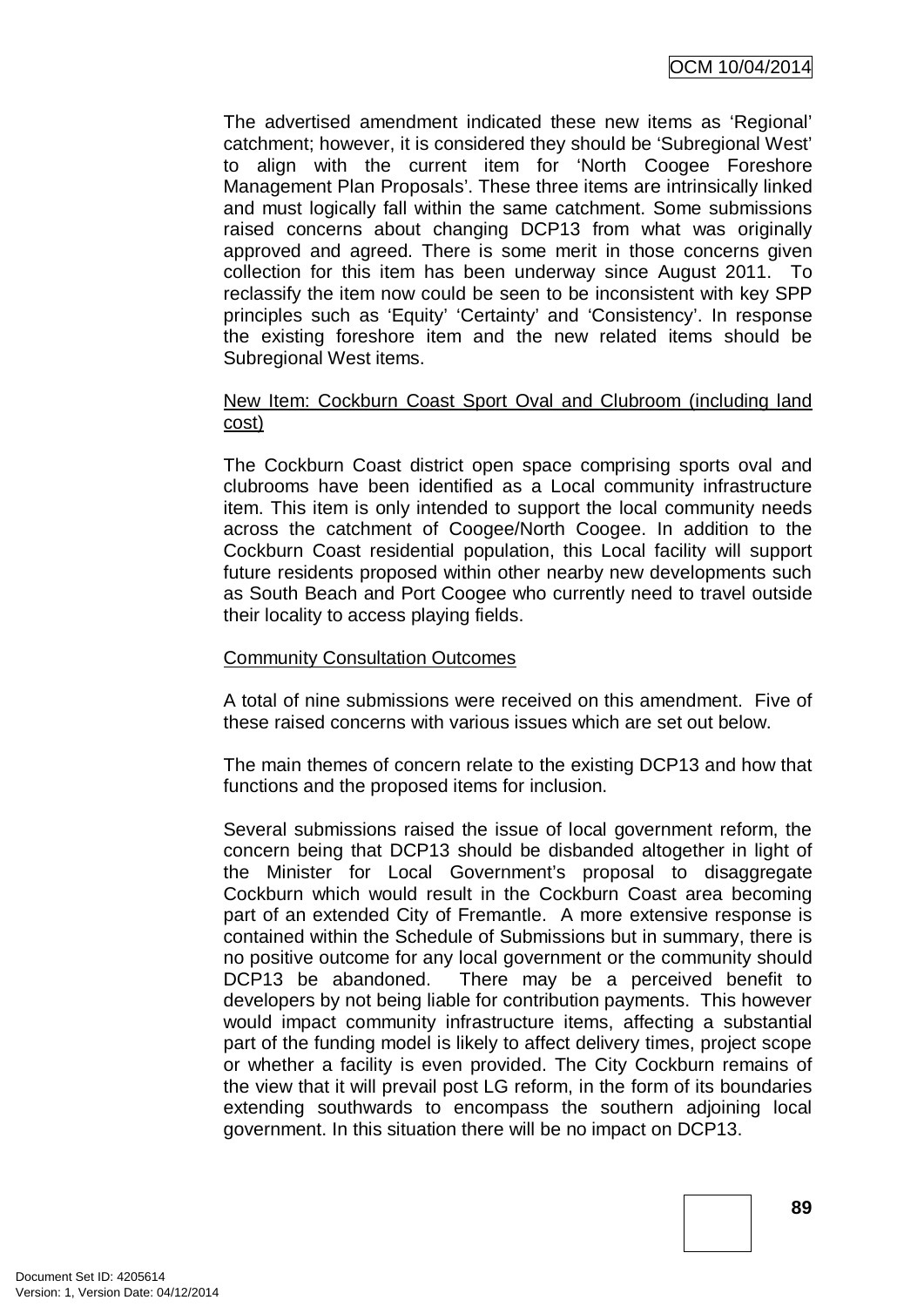Nevertheless, a specific resolution has been included that Council advise the Western Australian Planning Commission and Department of Local Government and Communities that this amendment further builds upon the City's comprehensive development contribution planning framework, as it relates to both community infrastructure and to infrastructure necessary for progressing structure planning across fragmented land holdings. This amendment has been carefully progressed in the full knowledge of Council in respect of its municipal funding obligations. This amendment also relates to a DCP which has an operational period until at least 30 June 2031. Both agencies therefore need to carefully consider how the City's DCP can practicably be rationalised if a reform proposal which disaggregates the City eventuates.

As part of the consideration of the scheme amendment, relevant considerations are set out in Part 5 Division 3 of the Planning and Development Act 2005. In brief, these are:

- Effect of State planning policy
- Advice from Heritage Council
- Advice from Environmental Protection Authority/Environmental review outcomes
- Consultation of persons likely to be affected.

In terms of the latter of these, it is tenuous to say the adjacent local governments are 'likely' to be affected. There are a number of local government reform proposals before the Local Government Advisory Board and it is still several months before the preferred proposal is known. In light of this, the resolution requesting the Minister's endorsement of final approval has specifically requested that if the preferred proposal for local government reform affecting the City of Cockburn is known at the time of the Minister's consideration that due regard be given to the proposal.

Section 73(2) of the Planning and Development Act 2005, provides for one local government to administer all or part of a scheme where that scheme is in the district of one or more local government. Should a disaggregation proposal eventuate, this DCP could be administered by one local government on behalf of multiple local governments. The local government reform toolkit appears to suggest another option which would see amendments to the surviving scheme to incorporate the local government area being abolished. The latter creates a large work burden on the Department of Planning and the Minister for Planning which could otherwise be staggered by allowing the existing schemes to continue to operate. Neither option however, avoids a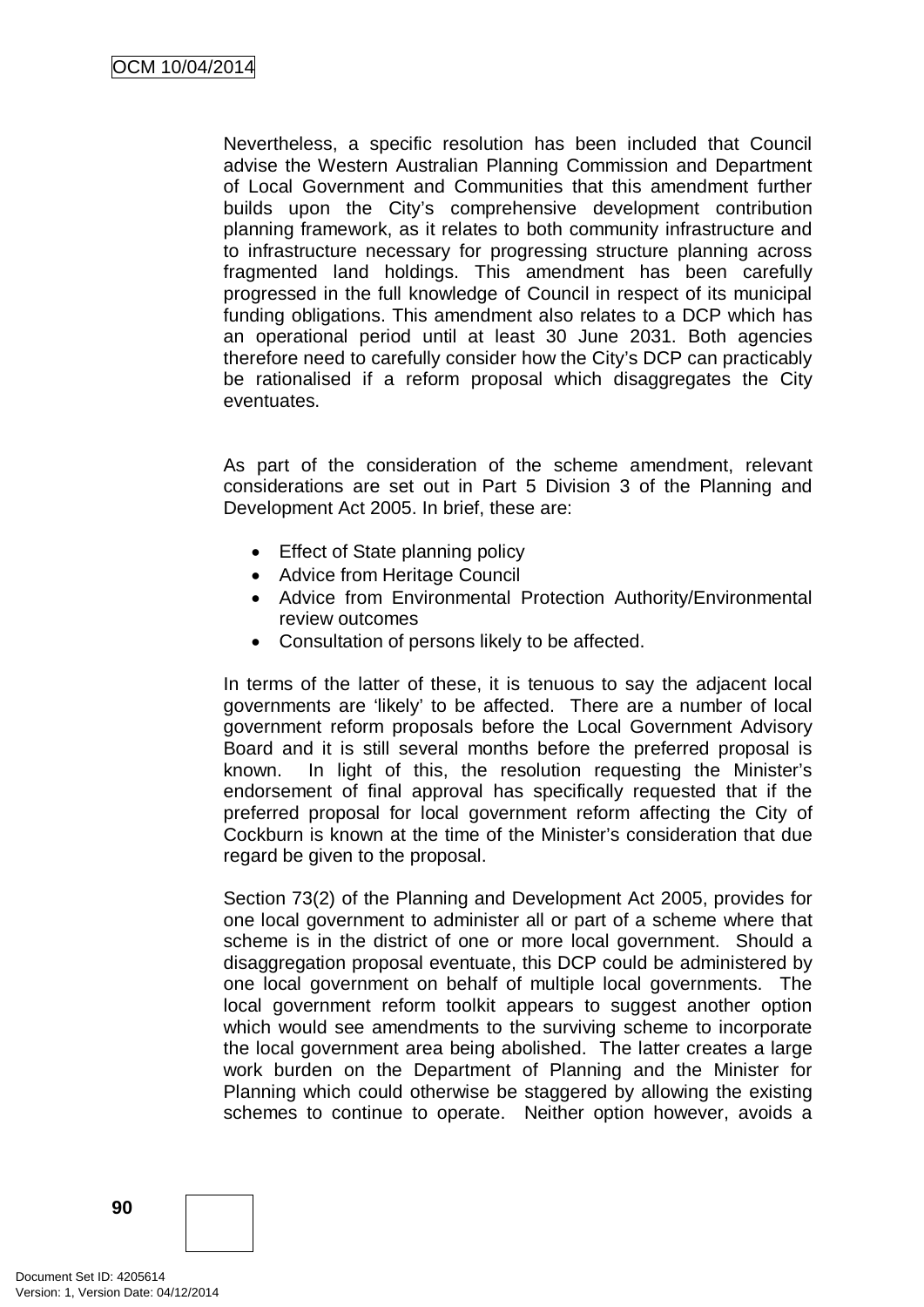number of very practical matters which would need to be addressed in terms of this DCP.

DCP13 has a period of operation till at least 30 June 2031. The catchment areas vary from Regional (whole of City) to Subregional (east and west of the wetlands) to Local (suburb level) items. There is no alignment with these catchments to the various disaggregation proposals. These catchments were based upon community of interest models, and therefore not having any of these catchments reflected by the State Government submitted LG Reform option calls into doubt what if any consideration was given to communities of interest.

These catchments also have known population growth figures, which are the basis to informing 5 yearly reviews. However, the context for the review is lost. Even if population figure modelling was preserved relative to the current Cockburn scheme area, there is another important aspect to DCP: the municipal proportion of the funding obligation.

Under disaggregation, each local government area would 'inherit' a municipal obligation to fund the greater proportion of the community infrastructure items. The City of Cockburn has been completely open, transparent and accepts these municipal obligations. Other local government entities which have not been involved in the years of planning behind these items or had the opportunity to be, may not be in as strong a financial position to take on such obligations.

If infrastructure items were to be delivered still under a disaggregation proposal, they should still be provided in line with DCP13 which seeks to provide all items by 2021. This will require local government prefunding in advance of some of the development contribution component being collected, which would continue till at least 2031.

Decisions will need to be made around project prioritisation between each local government area. For one DCP, there is one reserve account, though there are multiple infrastructure items. It will need to be determined which projects are funded first. An inefficient proposal would be to create separate reserve accounts for each item elongating delivery times for items.

Administration of DCP13 is strongly embedded with the planning processes of Cockburn (generally development approvals or subdivision clearances but in some cases compliance actions). This would mean all development approvals and subdivision referrals (and clearances) would need to considered by the one local government area. If each area retained this responsibility they would also need to arrange DCP invoicing and collection. When DCP funds are collected, they must be placed in a reserve account which is only to be used for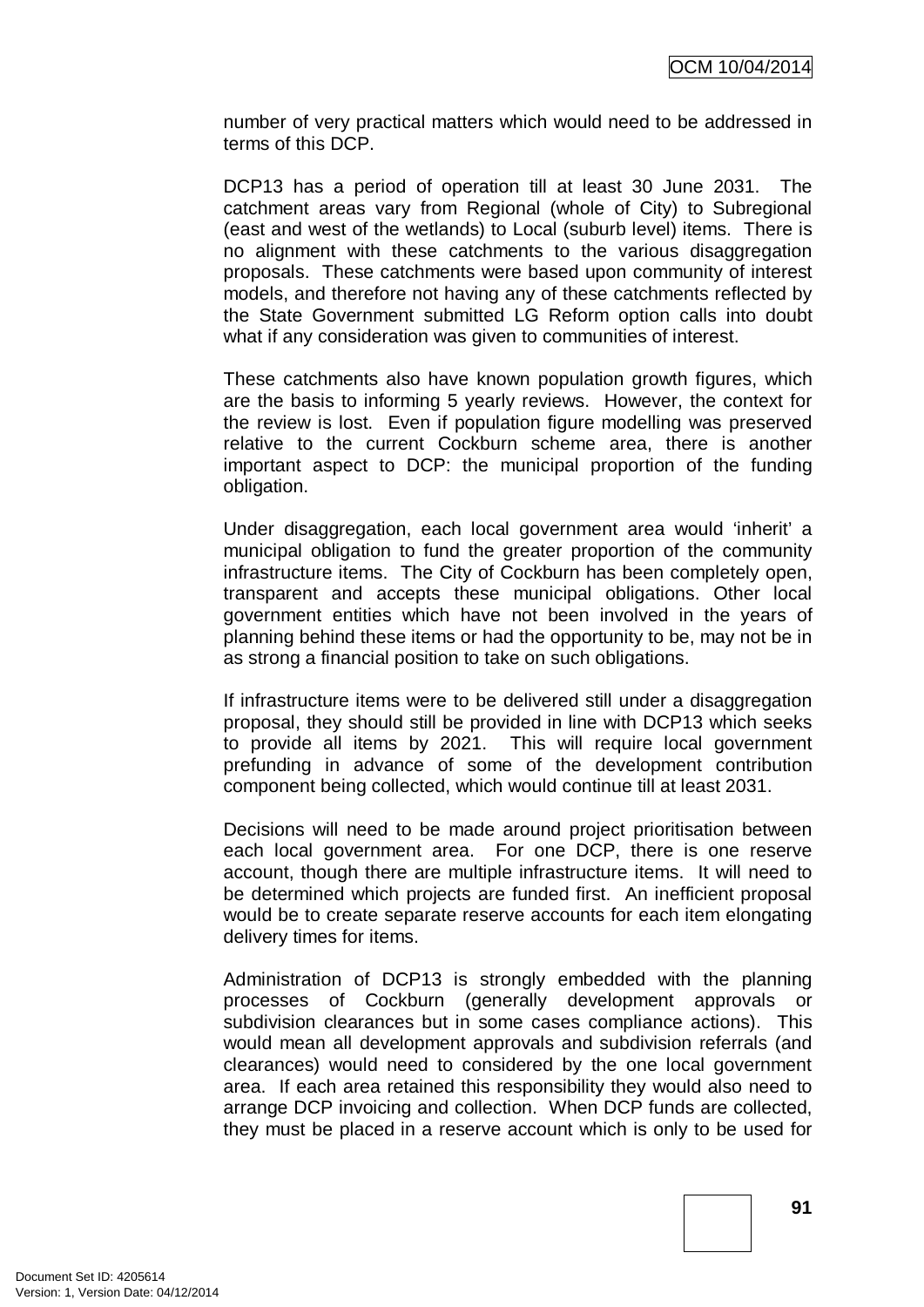that purpose (as per clause 6.3.16.1 of TPS3). An unnecessary complication would arise if three local government areas tried to do this separately, then 'hand over' the portions of contributions which were for items outside their boundaries.

Auditing of DCP13 similarly would be complicated should three local governments areas collect funds. Expending of funds under that type of arrangement would also be difficult. One of the statements that must be able to be given as part of the annual audit is that the collected funds have been expended for the purposes for which they were collected. How could that be possible if funds are simply handed to an adjacent local government to construct an infrastructure item when the construction procurement and process is outside their control? Does this mean the administrator for the Scheme, should then construct the infrastructure as well, even if outside their district?

Clause 6.3.17 of TPS3 deals with the situation of shortfall of DCP funds. As a matter of practice, Cockburn does not include items in its DCPs which they do not control. To do so, places the organisation at enormous risk of funding shortfalls. This position is often reiterated to State agencies. The scenario of multiple local government areas across Development Contribution Area 13, however would lead to the same risk. Whether by unforeseen circumstances in project delivery/management, or underestimating of growth figures, if the DCP component was less than expected, the administrator of the Scheme would need to make up that shortfall. No local government entity should enter that position lightly. Consideration should be given to the State Government underwriting this risk.

The above practical issues are not resolved by absorption into new schemes. If anything that creates a new raft of work to support new DCPs under each scheme with new catchment area assessments, a quandary at to what to do with the funds collected since gazettal of DCP13 in August 2011 and the assets either constructed or under construction currently.

Concern was also raised about the notion of adding items to DCP13. The perception being the content of the DCP would be fixed. While it is correct there is a degree of certainty by items being listed in the Scheme, the scheme amendment process is there to consider potential additions or deletions. With regard to the reclassification of an existing item from one catchment to another, as detailed earlier in this report, this is a valid concern. Therefore the existing item related to the North Coogee Foreshore shall remain as its current classification of 'Subregional West'.

One submission proposed modifying the methodology of DCP13 from a per new lot/dwelling basis to a per hectare basis. The methodology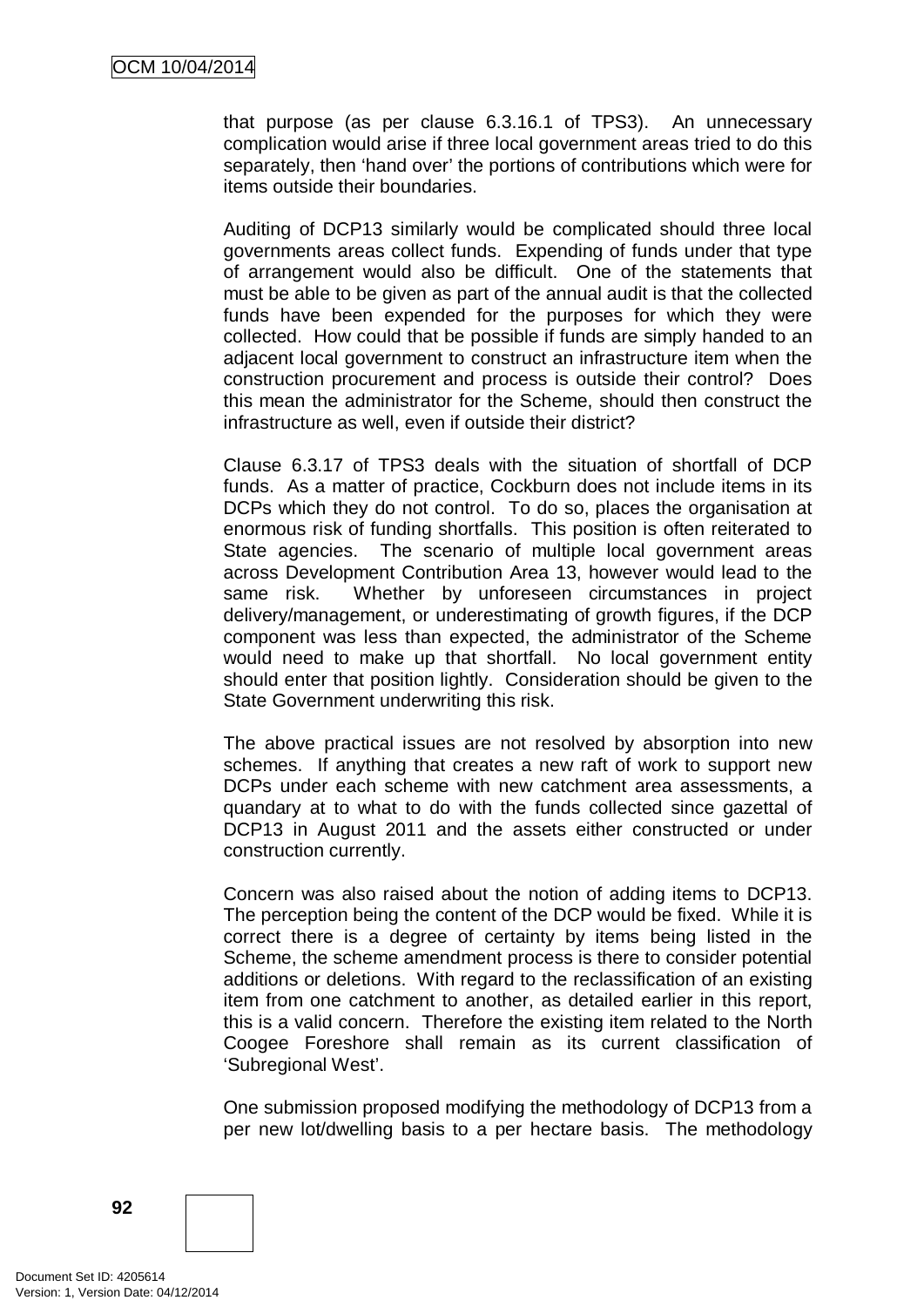has already been established and the DCP operational for a number of years. This amendment does not deal with the methodology and it is not considered appropriate to revise this part way through the DCP operation period.

Concern was also raised about the contribution rate and how these have changed since introduction of DCP13. The estimated contribution rate advertised for this amendment is only able to reflect the current items plus the proposed items. The City also has a pending amendment to add items (and additional population) for the Banjup area which was not known of at the time DCP13 was originally considered. In terms of changes to the rates since originally advertised, the City is required to undertake an annual review. There have now been several of these since gazettal of DCP13. City officers time these with the commencement of each financial year. There is a requirement to publish these rates, but not to provide a notice period to developers they are about to change. In this time a couple of key projects have gone through major phases and this has reflected in the contribution rates increasing. In particular, the aquatic centre has had a business plan and financial assessment undertaken as it moves from conceptual planning to detailed planning. The surf club has gone also from conceptual plans to detailed plans and construction. Important lessons have been noted from these projects in terms of costing and these are discussed further below.

Request was made in one submission to add items constructed by the developer at Port Coogee (not all of these are 'community infrastructure'). This matter was raised previously as part of a late submission on DCP13 when it was originally introduced. At the time the following response applied:

*"As noted in the Port Coogee Revised Local Structure Plan, in March 1996, the WA Planning Commission and CMD and Australand entered into a Heads of Agreement. In May 1997, the State Government and Australand signed a Project Agreement, which was revised and endorsed again by Cabinet in February 2000.* 

*The State Government made a significant investment which was given over to the developer to facilitate this development with the State's contribution of approximately 40% of the land holding plus the seabed area.*

*The structure plan also notes the following key issues of community concern:*

- *1. The loss of the northern section of Coogee beach and associated dune system;*
- *2. Impact on an area of seagrass meadows in the south western corner of the development site;*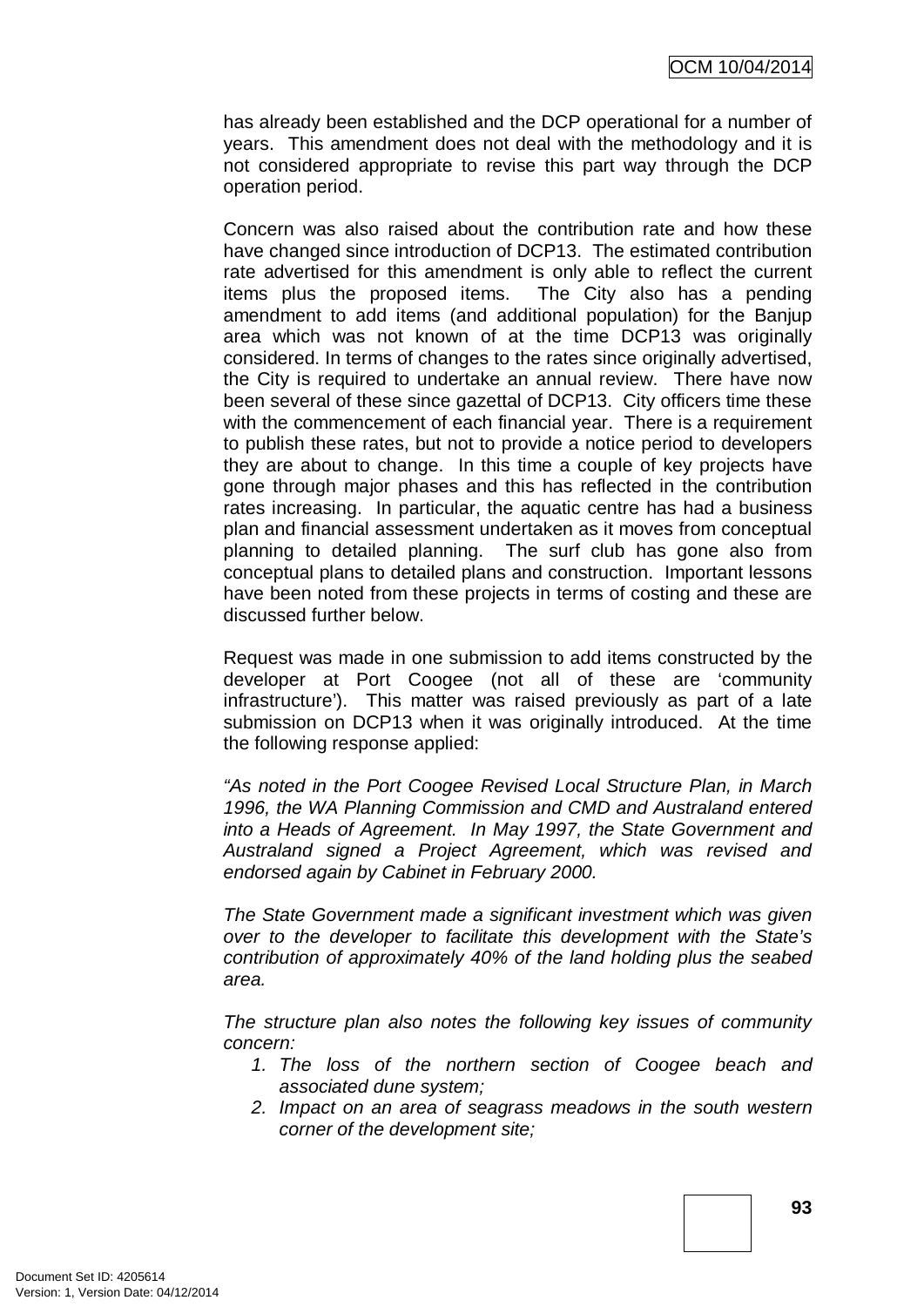- *3. Public accessibility to the waterfront; and*
- *4. The removal of the Omeo wreck.*

*As a result of these issues being raised and to try and resolve some of these concerns, a variety of elements were incorporated in the structure plan approved. Many of these elements are now put forth by the developer further in this submission as contributions which the broader Cockburn community should pay for".*

The request regarding Port Coogee items is dismissed in this instance also. The request does not reflect any of the principles contained within the relevant State Planning Policy 3.6, and is not supported on this basis.

Several of the submitters took the time to meet with City officers and explain their submissions, or elaborate on points raised therein. In terms of these discussions the following matters were also noted.

The final format of SPP3.6 (and the model scheme provisions) differs in many ways from how it was originally envisaged in the industry groups that provided input. Of particular note is how local governments are to cost infrastructure items. They are to use 'the best and latest estimated costs available to it'. There is no insistence that a Quantity Surveyor is used for each annual review and there is no requirement to have concept plans for costing. City officers can see that this is a far superior approach, and even though the TPS3 does not require it, this extra level of transparency and rigour should be provided for developers. City officers will be ensuring all DCP13 items are costed by a Quantity Surveyor with a view to smoothing out any sharp increases in contribution rates.

The oval adjacent to the school site was also discussed. The land value of this site is substantial (currently valued at \$9.4 million) given its coastal location. As a proposed 'local' item for the catchment 'Coogee/North Coogee' this reflects in a higher contribution rate for this area. In the Robb Jetty Local Structure Plan report, the oval is described as being in addition to the 10% local public open space. The District Structure Plan requires the school to be collocated with the oval. Use is to be shared between the school and the community. It is notable that due to the demographics and housing typology, only one school (at a greatly reduced size) was required for Cockburn Coast.

Looking at the adjacent Port Coogee Local Structure Plan, no primary school was included. This is likely to be for similar reasons to the Cockburn Coast development, however it is difficult to be certain as there is no mention in the LSP report. Where primary schools are required a condition is normally applied to subdivision approvals for a contribution to be made to the Department of Education. In the case of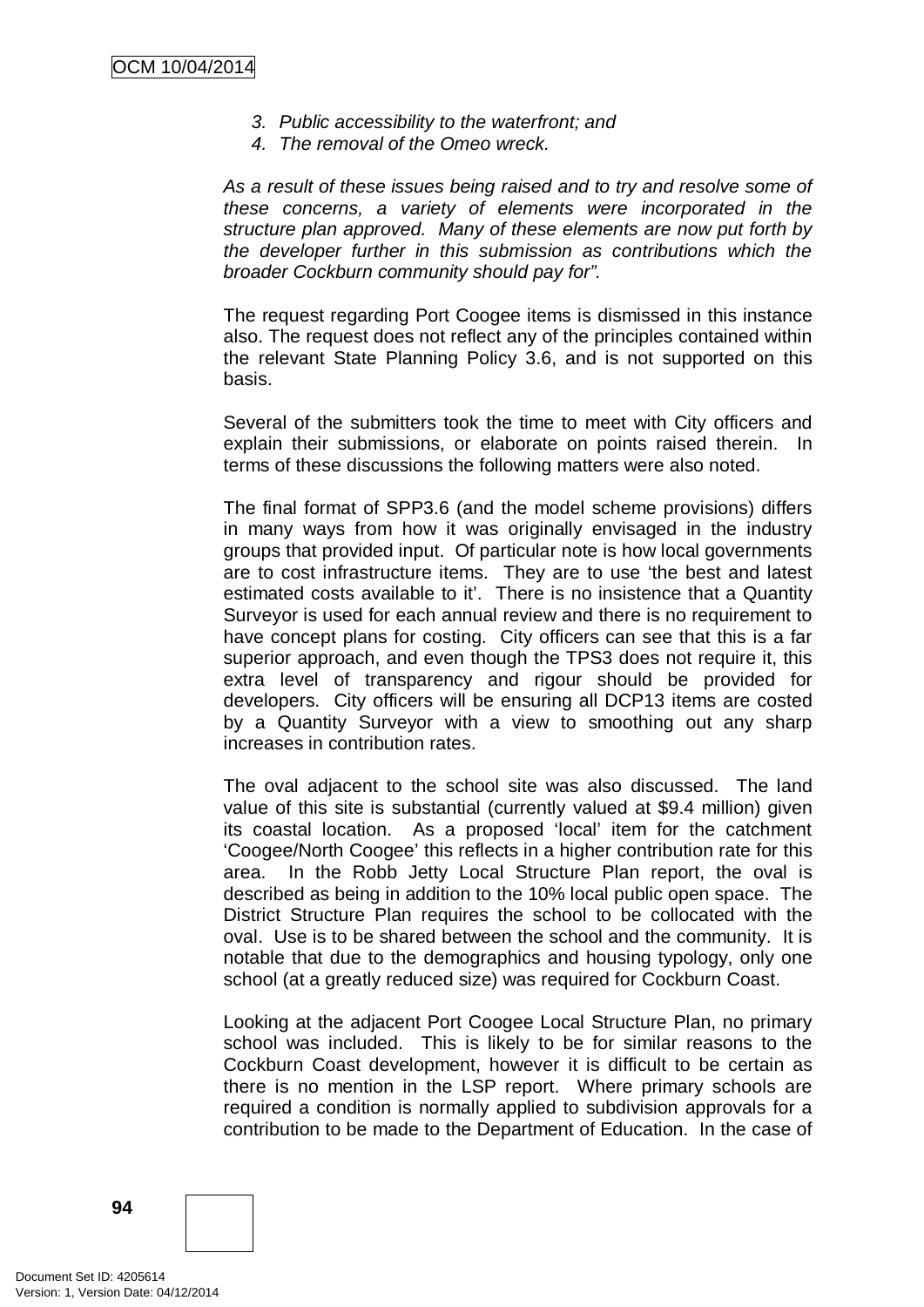all the subdivision approvals issued to date for the Port Coogee development, no such condition has been applied. This would go some way to explaining the developer of Port Coogee's concern they be expected to contribute towards what they perhaps view as a 'school oval'.

While in effect, this oval would perform the role of 'school oval'. It likewise, is listed in the City's Sport and Recreation Strategic Plan as a cricket and AFL overflow location servicing the suburb of North Coogee (the Port Coogee development is within this suburb). As a Local Reserve, the specification is a basic level designed for overflow competition or training needs and would not house a senior club. This is reflected by the Robb Jetty Local Structure Plan where only the dimensions to suit a junior level oval are provided. Club room size is commensurate with other local reserve facilities. The use of such reserves is traditionally weekends and late afternoon/evenings (as far as lighting permits). This oval is proposed to be floodlit which will maximise these times. Cricket and AFL differ in terms of seasonal demand and therefore a year round community sporting use applies. It is not only a school oval. It is therefore considered more than appropriate this item be included in DCP13 and apply to all the Coogee/North Coogee catchment.

A concerning issue though is the matter of the cost of this land. The cost provided by the licenced land valuer is not disputed. There is a similar situation in this location that that discussed in the officer report on DCP14 (the Cockburn Coast specific DCP) about rezoning of 'Parks and Recreation' land to 'Urban'. As part of Amendment 1180/41 to the Metropolitan Region Scheme, a portion of Lot 2110 Bennett Avenue was rezoned from 'Parks and Recreation' to 'Urban'.

This area is approximately 2.2ha. While the area may not sound large, it equates to about 78% of the proposal oval, which will sit within a 2.82ha site. Considering the current land value of the local public open space is \$9.4 million, it is understandable why this concern has been raised.

It is assumed as the District and Local Structure Plans designate this land now for a development lot (and space for an oval has been assigned elsewhere), they will be sold by the WAPC. The DSP mentions development contributions shall be needed for the oval which could be seen as unfair given one reserve was 'taken' away and another required but without any input from the WAPC. Unfortunately, concerns with the content of these plans or the MRS amendment did not extend to this particular issue. An inclusion in the officer recommendation is for the WAPC to consider 'seed funding' this item of DCP13 to ensure Cockburn Coast landowners and developers at Port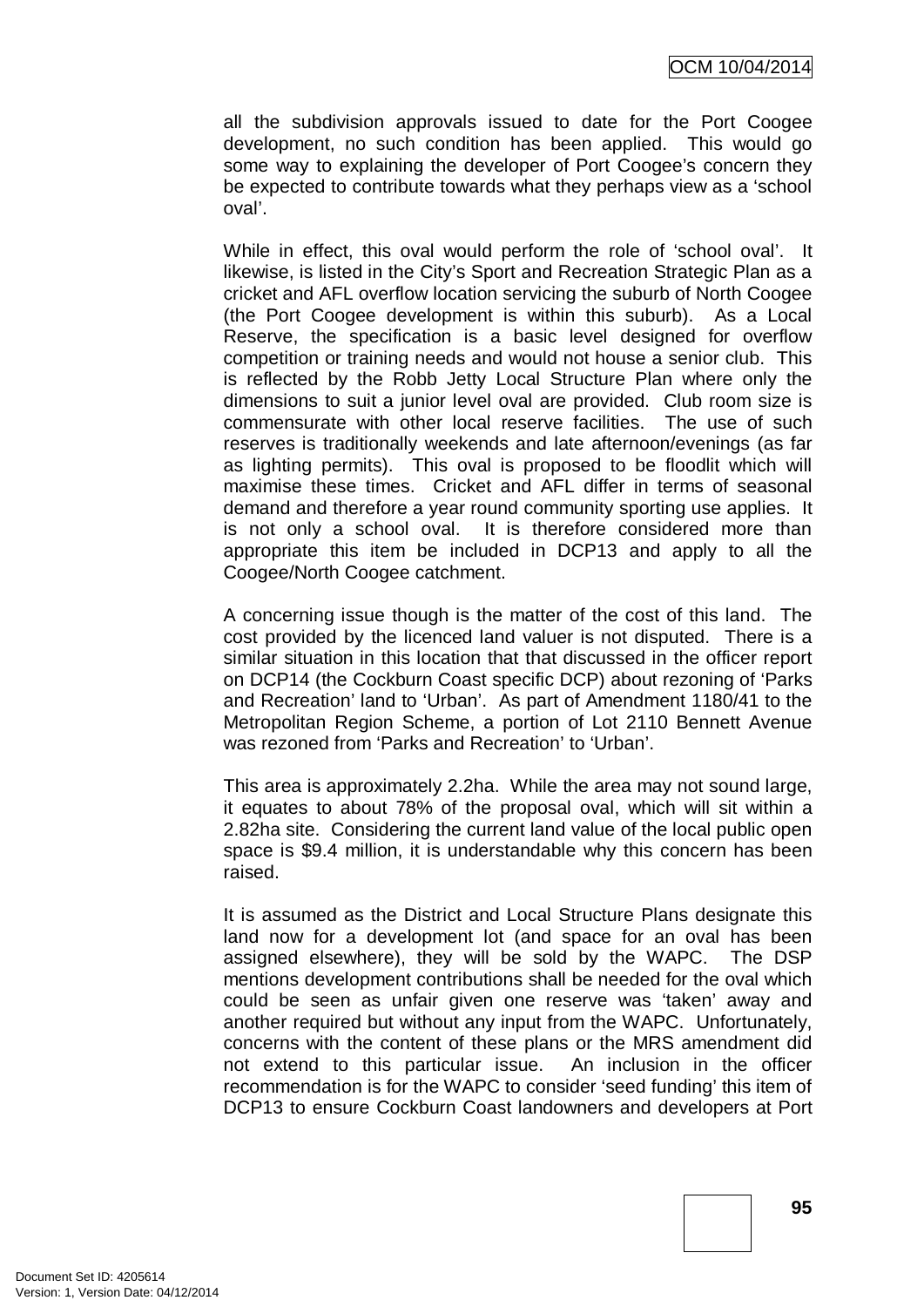Coogee and South Beach estates are not unfairly penalised by rationalising of these reserves.

None of the proposed issues raised is considered to warrant modifications to the amendment. However, as mentioned an additional recommendation for the WAPC's consideration has been included concerning the oval land. Additionally, as a matter of practice all DCP13 items will be reviewed by a Quantity Surveyor to provide additional rigour and transparency to the DCP13 contribution rates.

#### **Conclusion**

It is recommended that Council endorse the Schedule of Submissions and adopt the amendment for final approval.

## **Strategic Plan/Policy Implications**

#### **Infrastructure**

- Community facilities that meet the diverse needs of the community now and into the future.
- Community infrastructure that is well planned, managed, safe, functional, sustainable and aesthetically pleasing.

# **Community & Lifestyle**

• Communities that take pride and aspire to a greater sense of community.

## **Budget/Financial Implications**

N/A

## **Legal Implications**

*Planning and Development Act 2005 Town Planning Regulations 1967 Planning and Development Regulations 2009* City of Cockburn Town Planning Scheme No. 3

## **Community Consultation**

The Amendment was advertised for public comment for a period of 42 days from 29 October 2013 to 10 December 2013.

## **Attachment(s)**

Schedule of Submissions

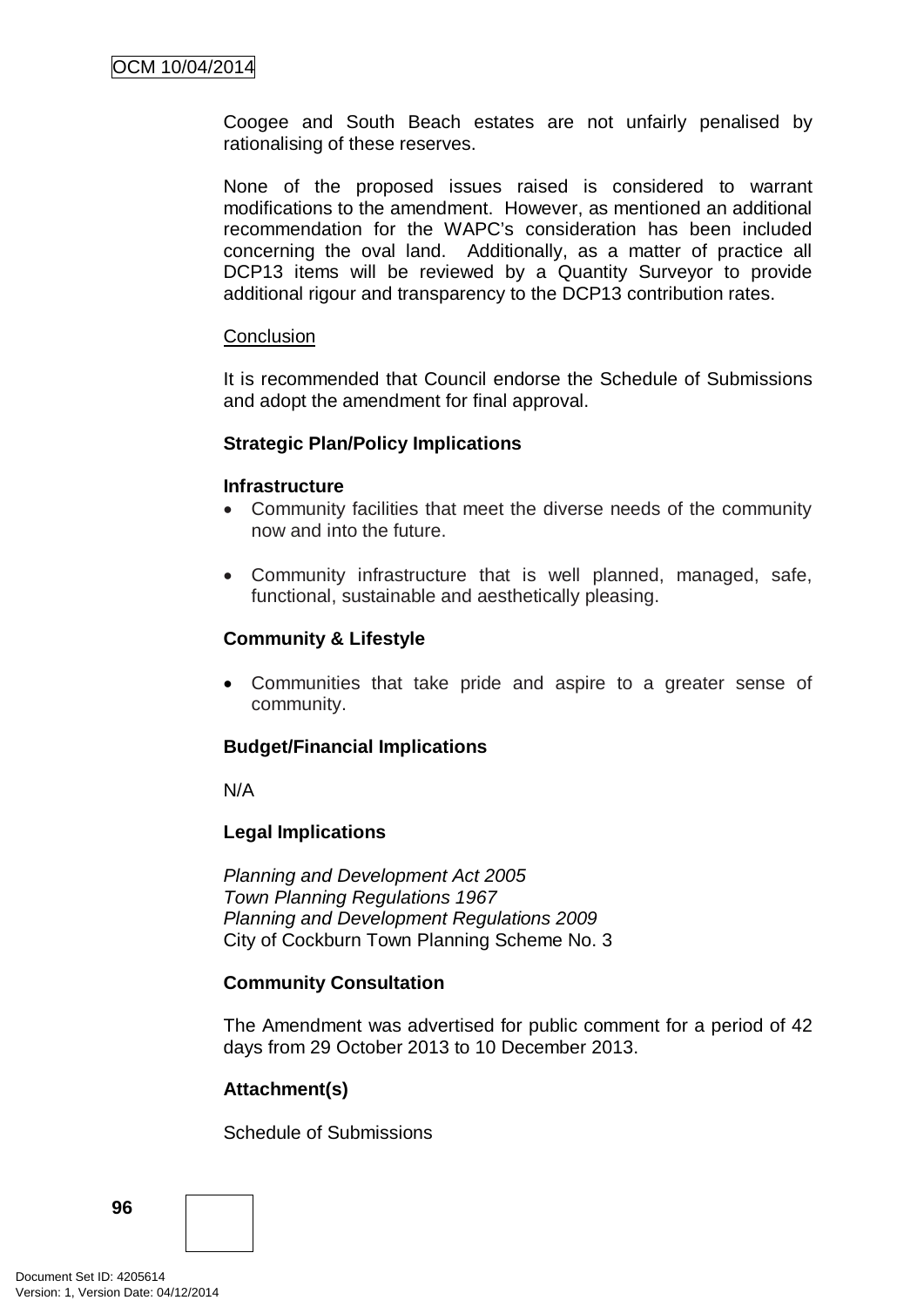# **Advice to Proponent(s)/Submissioners**

The Proponent for the proposal has been advised that this matter is to be considered at the 10 April 2014 Council Meeting.

#### **Implications of Section 3.18(3) Local Government Act, 1995**

Nil.

# **22. MATTERS TO BE NOTED FOR INVESTIGATION, WITHOUT DEBATE**

Nil

#### **23. CONFIDENTIAL BUSINESS**

Nil

## **24 (MINUTE NO 5294) (OCM 10/4/2014) - RESOLUTION OF COMPLIANCE (SECTION 3.18(3), LOCAL GOVERNMENT ACT 1995)**

## **RECOMMENDATION**

That Council is satisfied that resolutions carried at this Meeting and applicable to items concerning Council provided services and facilities, are:-

- (1) integrated and co-ordinated, so far as practicable, with any provided by the Commonwealth, the State or any public body;
- (2) not duplicated, to an extent Council considers inappropriate, services or facilities as provided by the Commonwealth, the State or any other body or person, whether public or private; and
- (3) managed efficiently and effectively.

## **COUNCIL DECISION**

MOVED Clr S Pratt SECONDED Deputy Mayor C Reeve-Fowkes the recommendation be adopted.

**CARRIED 9/0**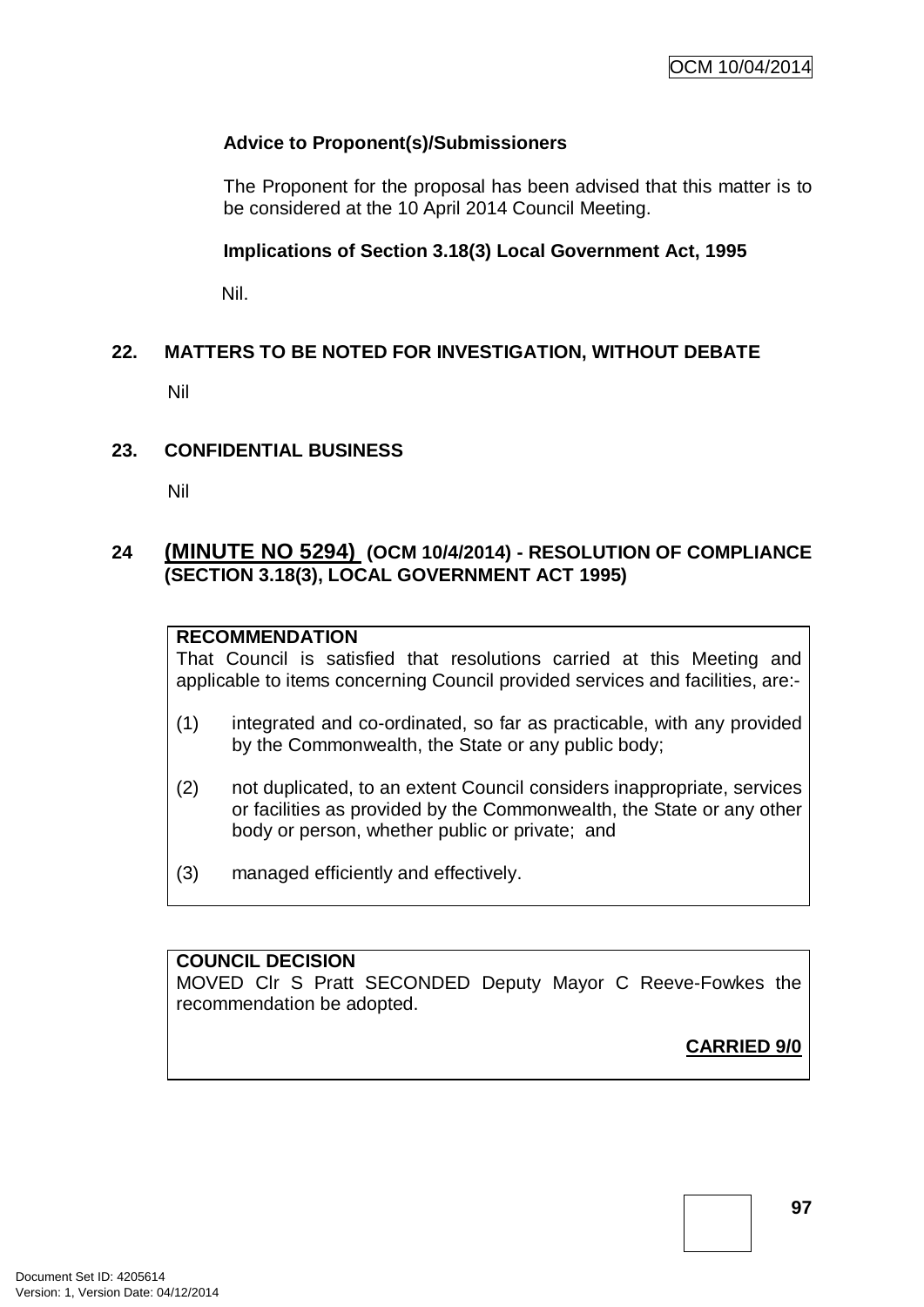# OCM 10/04/2014

# **25 (OCM 10/4/2014) - CLOSURE OF MEETING**

The meeting closed at 7:51 p.m.

# **CONFIRMATION OF MINUTES**

I, ………………………………………….. (Presiding Member) declare that these minutes have been confirmed as a true and accurate record of the meeting.

Signed: ………………………………………. Date: ……../……../……..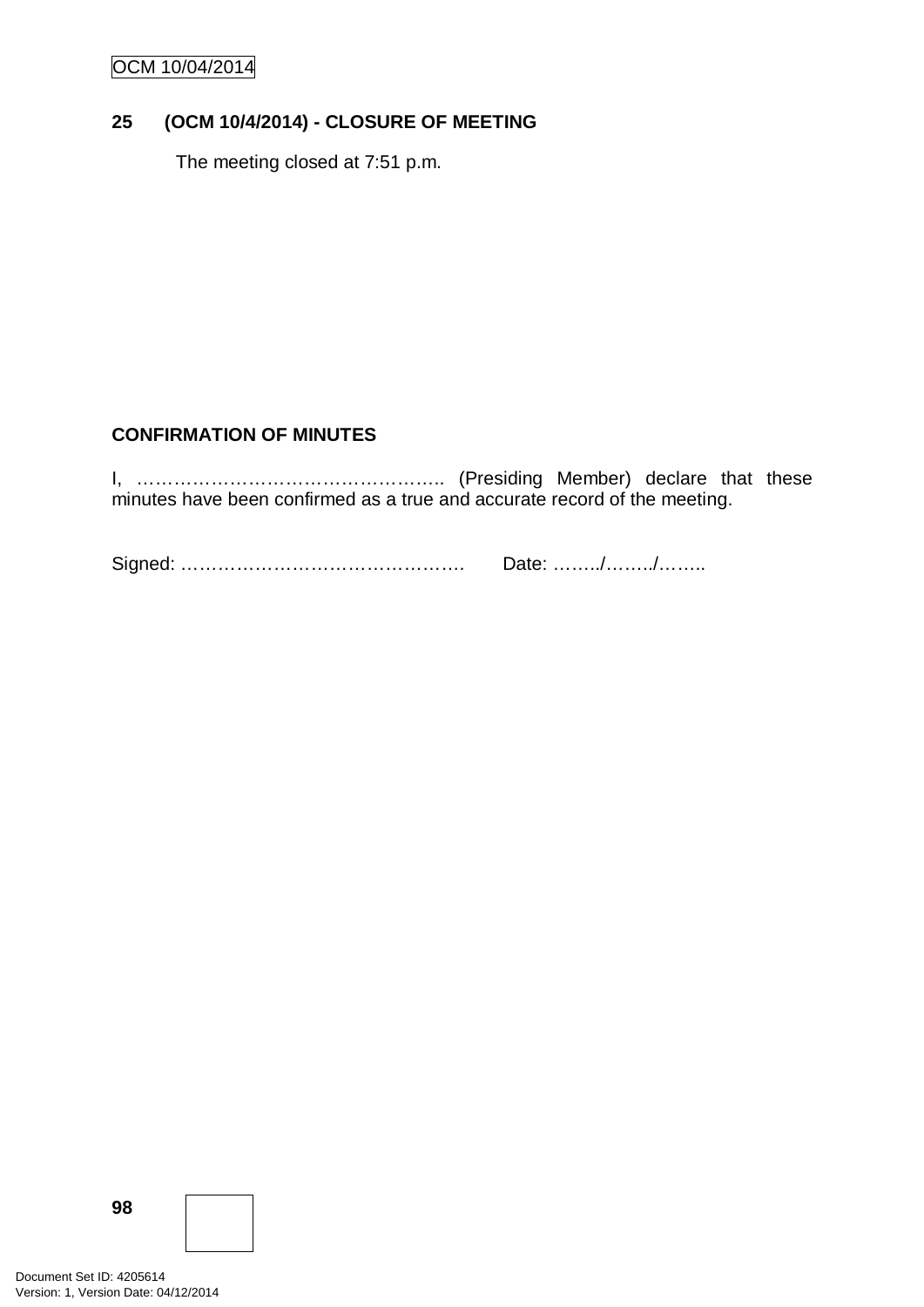#### **SCHEDULE OF SUBMISSIONS PROPOSED SCHEME AMENDMENT NO 103 TO CITY OF COCKBURN TOWN PLANNING SCHEME NO 3 – ADDITIONAL ITEMS TO DEVELOPMENT CONTRIBUTION PLAN 13 (COMMUNITY INFRASTRUCTURE)**

| NO. | <b>NAME/ADDRESS</b>                                            | <b>SUBMISSION</b>                                                                                                                                                                                                                                                                                                                                                                                                                                                                                                                                                                                                                                        | <b>RECOMMENDATION</b>                                                                                                                                                                                                   |
|-----|----------------------------------------------------------------|----------------------------------------------------------------------------------------------------------------------------------------------------------------------------------------------------------------------------------------------------------------------------------------------------------------------------------------------------------------------------------------------------------------------------------------------------------------------------------------------------------------------------------------------------------------------------------------------------------------------------------------------------------|-------------------------------------------------------------------------------------------------------------------------------------------------------------------------------------------------------------------------|
|     | <b>Western Power</b><br>363 Wellington Street<br>PERTH WA 6000 | Western Power does not have any specific comments at this time to the<br>above proposal, however we would appreciate being kept informed of<br>developments. As there are overhead power lines and/or underground<br>cables, adjacent to or traversing the property the following should be<br>considered, prior to any works commencing at the above<br>site/development/property or if any alignments, easements or clearances<br>are encroached or breached.<br><b>Working in proximity to Western Power Distribution Lines</b><br>All work must comply with Worksafe Regulation 3.64 Guidelines for<br>Work in the Vicinity of Overhead Power Lines. | Noted $-$<br>this is<br>scheme<br>a a<br>amendment to introduce additional<br>items to an existing development<br>contribution plan, not to undertake<br>These are subject to<br>works.<br>separate approval processes. |
|     |                                                                | If any work is to breach the minimum safe working distances a Request<br>to Work in Vicinity of Powerlines form must be submitted.<br>For more information on this please visit the Western Power Website<br>links below:<br>http://www.westernpower.com.au/safety/WorkingAroundPowerlines                                                                                                                                                                                                                                                                                                                                                               | No changes are recommended (or<br>requested) based on the content of<br>this submission.                                                                                                                                |
|     |                                                                | <b>/working near electricity.html</b>                                                                                                                                                                                                                                                                                                                                                                                                                                                                                                                                                                                                                    |                                                                                                                                                                                                                         |
|     |                                                                | http://www.westernpower.com.au/safety/DialBeforeYouDig.html<br>or www.1100.com.au                                                                                                                                                                                                                                                                                                                                                                                                                                                                                                                                                                        |                                                                                                                                                                                                                         |
|     |                                                                | http://www.commerce.wa.gov.au/WorkSafe/                                                                                                                                                                                                                                                                                                                                                                                                                                                                                                                                                                                                                  |                                                                                                                                                                                                                         |
|     |                                                                | If you require further information on our infrastructure including plans,<br>please complete a request for Digital Data If you require relocation or<br>removal of our infrastructure, please complete the below application.<br>Please note: Western Power must be contacted on 13 10 87, or<br>complete the attached DQA form, if your proposed works involve:                                                                                                                                                                                                                                                                                         |                                                                                                                                                                                                                         |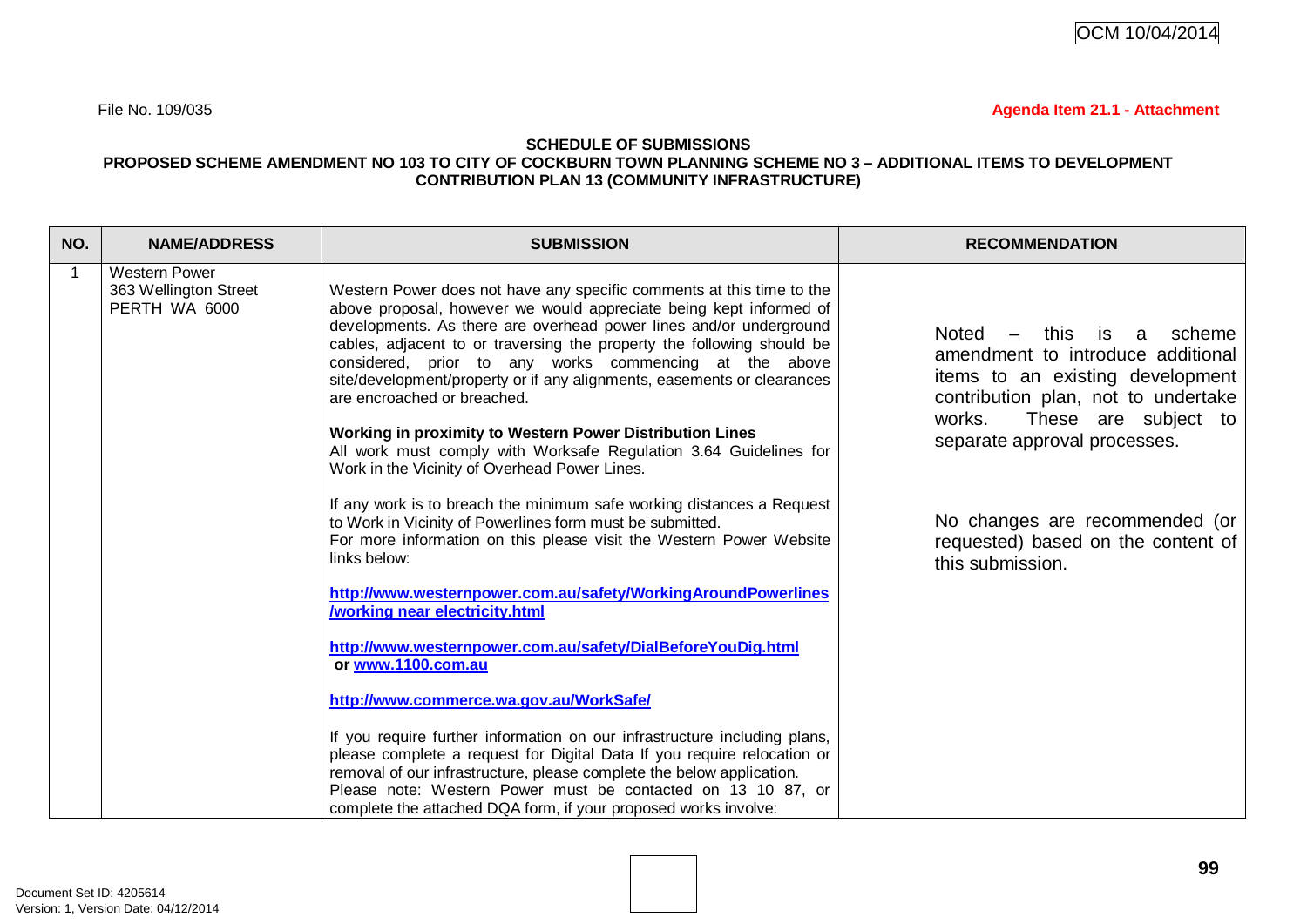| NO. | <b>NAME/ADDRESS</b>                                                                                                                                                  | <b>SUBMISSION</b>                                                                                                                                                                                                                                                                                                                                                                                                                                                                                                                                                                                                                                                                                                                                                                               | <b>RECOMMENDATION</b> |
|-----|----------------------------------------------------------------------------------------------------------------------------------------------------------------------|-------------------------------------------------------------------------------------------------------------------------------------------------------------------------------------------------------------------------------------------------------------------------------------------------------------------------------------------------------------------------------------------------------------------------------------------------------------------------------------------------------------------------------------------------------------------------------------------------------------------------------------------------------------------------------------------------------------------------------------------------------------------------------------------------|-----------------------|
| 2   | Australand<br>Holdings<br>Ltd<br>(AHL)<br>Level 2, 115 Cambridge<br><b>Street</b><br>West Leederville WA 6007<br>Address of Property Affected<br>Scheme:<br>Cockburn | A) Any changes to existing ground levels around poles and structures.<br>B) Working under overhead powerlines and/or over underground cables.<br>Western Power is obliged to point out that any change to the existing<br>(power) system; if required, is the responsibility of the individual<br>developer.<br>I write on behalf of Australand Property Group's Cockburn Central<br>project in making this submission on proposed Scheme Amendment No.<br>103.<br>As the City of Cockburn would be aware, Australand Property Group has<br>made considerable commitments within the City, in particular in major                                                                                                                                                                               |                       |
|     | by<br>Central development                                                                                                                                            | developments in Port Coogee and Cockburn Central.<br>Australand Property Group has a number of concerns regarding<br>Development Contribution Plan 13 (Community Infrastructure) and the<br>proposed modification.<br>The main concern is not the payment of contributions for community<br>facilities, but the method of calculating the contributions and the<br>unforseen significant increases in the contribution rates.<br>State Planning Policy 3.6 (Development Contributions for Infrastructure)<br>states that "development contributions must be levied in accordance with<br>the following principles -<br>1. Need and the nexus<br>2. Transparency<br>3. Equity<br>4. Certainty<br>5. Efficiency<br>6. Consistency<br>7. Right of consultation and arbitration<br>8. Accountable". |                       |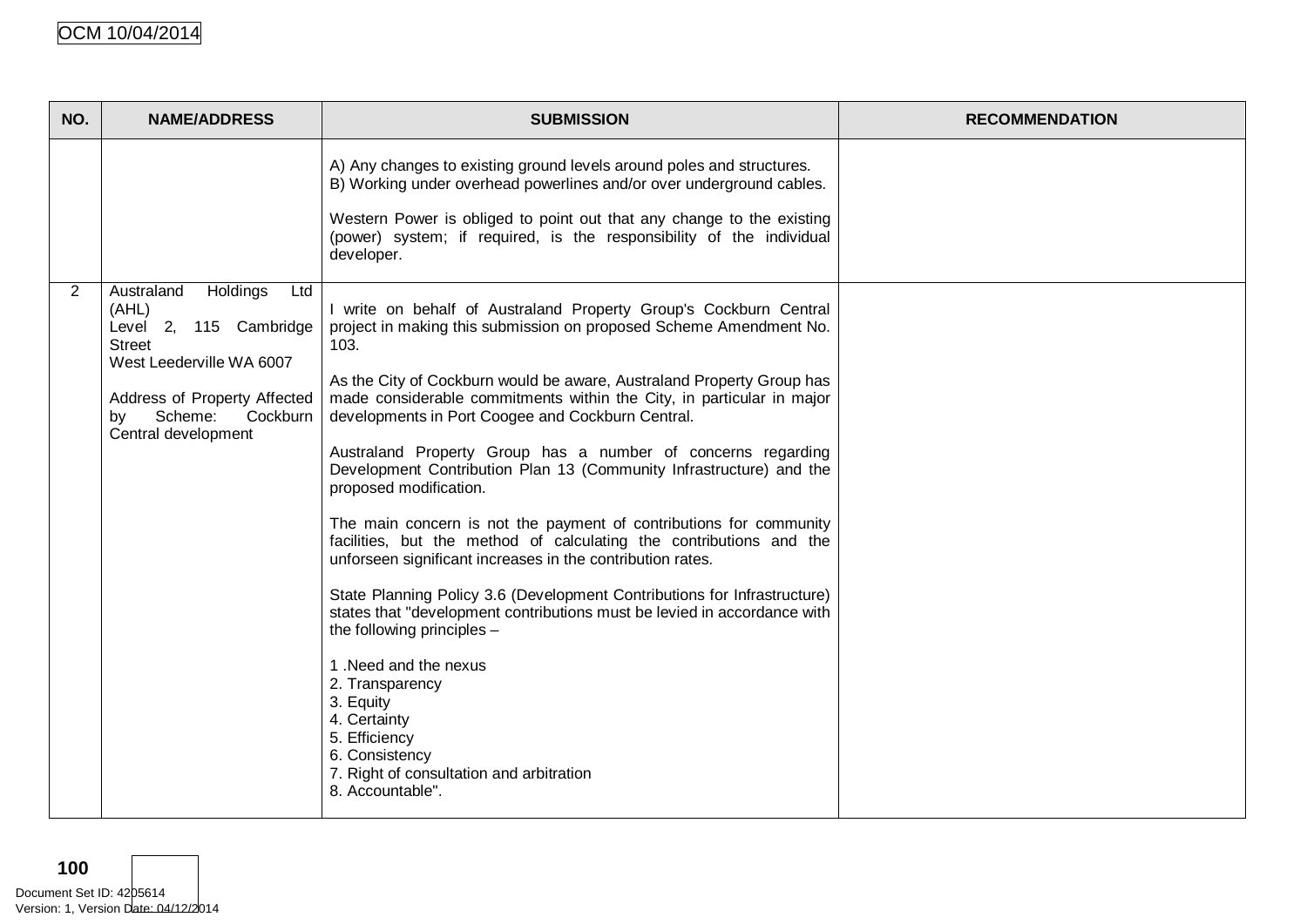| NO. | <b>NAME/ADDRESS</b> | <b>SUBMISSION</b>                                                                                                                                                                                                                                                                                                                                                                                                                                                                                                                                                                                                                                                                                                                                                                                                                                                                                                        | <b>RECOMMENDATION</b>                                                                                                                                                 |
|-----|---------------------|--------------------------------------------------------------------------------------------------------------------------------------------------------------------------------------------------------------------------------------------------------------------------------------------------------------------------------------------------------------------------------------------------------------------------------------------------------------------------------------------------------------------------------------------------------------------------------------------------------------------------------------------------------------------------------------------------------------------------------------------------------------------------------------------------------------------------------------------------------------------------------------------------------------------------|-----------------------------------------------------------------------------------------------------------------------------------------------------------------------|
|     |                     | Development Contribution Plan 13 has led to a lack of certainty in<br>respect to development costs and project feasibility, especially for large<br>projects, due to the recent substantial variations to the contribution rates.<br>The lack of notice given to developers of the significant variations to the<br>contribution rates also makes it difficult for developers to plan ahead for<br>these.                                                                                                                                                                                                                                                                                                                                                                                                                                                                                                                | Noted $-$ this is a scheme<br>amendment to introduce additional<br>items to an existing development<br>contribution plan, not to change the                           |
|     |                     | Earlier this year, the contribution rate under Development Contribution<br>Plan 13 for Cockburn Central increased by 36%. The inclusion of<br>Cockburn Coast development has added to this increase by a further<br>\$231/dwelling, which is concerning given the increase in yield (as a<br>result of the inclusion of Cockburn Coast). This has all occurred within a<br>6 month period which adds to the uncertainty of future developments<br>within the City.                                                                                                                                                                                                                                                                                                                                                                                                                                                       | methodology of DCP13.<br>Amendment 81 which introduced<br>DCP13 was considered by Council,<br>the WA Planning Commission and<br>ultimately, the Minister for Planning |
|     |                     | These contribution increases significantly impact on development costs<br>for large projects and consequently on housing affordability. As we<br>previously advised the City, Australand has concern about the equity in<br>applying contribution rates on a per lot/dwelling basis. Calculating<br>contribution rates on a per lot/dwelling basis, rather than on a per<br>hectare basis, as in other Development Contribution Areas, is a<br>disincentive to undertaking high density development in infill areas and<br>activity centres to achieve the housing targets of the City and the WA<br>Planning Commission (WAPC), as opposed to greenfield<br>subdivision/development. A more equitable method to calculate the<br>contribution rate would be on a per hectare basis. This calculation<br>methodology would not adversely impact on the Council's collection, but<br>equitably distribute the need/nexus. | against these principles.                                                                                                                                             |
|     |                     | This inequity is exacerbated by the diminished household sizes in higher<br>density accommodation, and again, when amenity is provided in<br>apartment developments (gyms, swimming pools etc). In both cases,<br>this lessens the burden on Council Community Infrastructure by virtue of<br>less demand/dwelling and less patronage/usage of community<br>infrastructure respectively.                                                                                                                                                                                                                                                                                                                                                                                                                                                                                                                                 |                                                                                                                                                                       |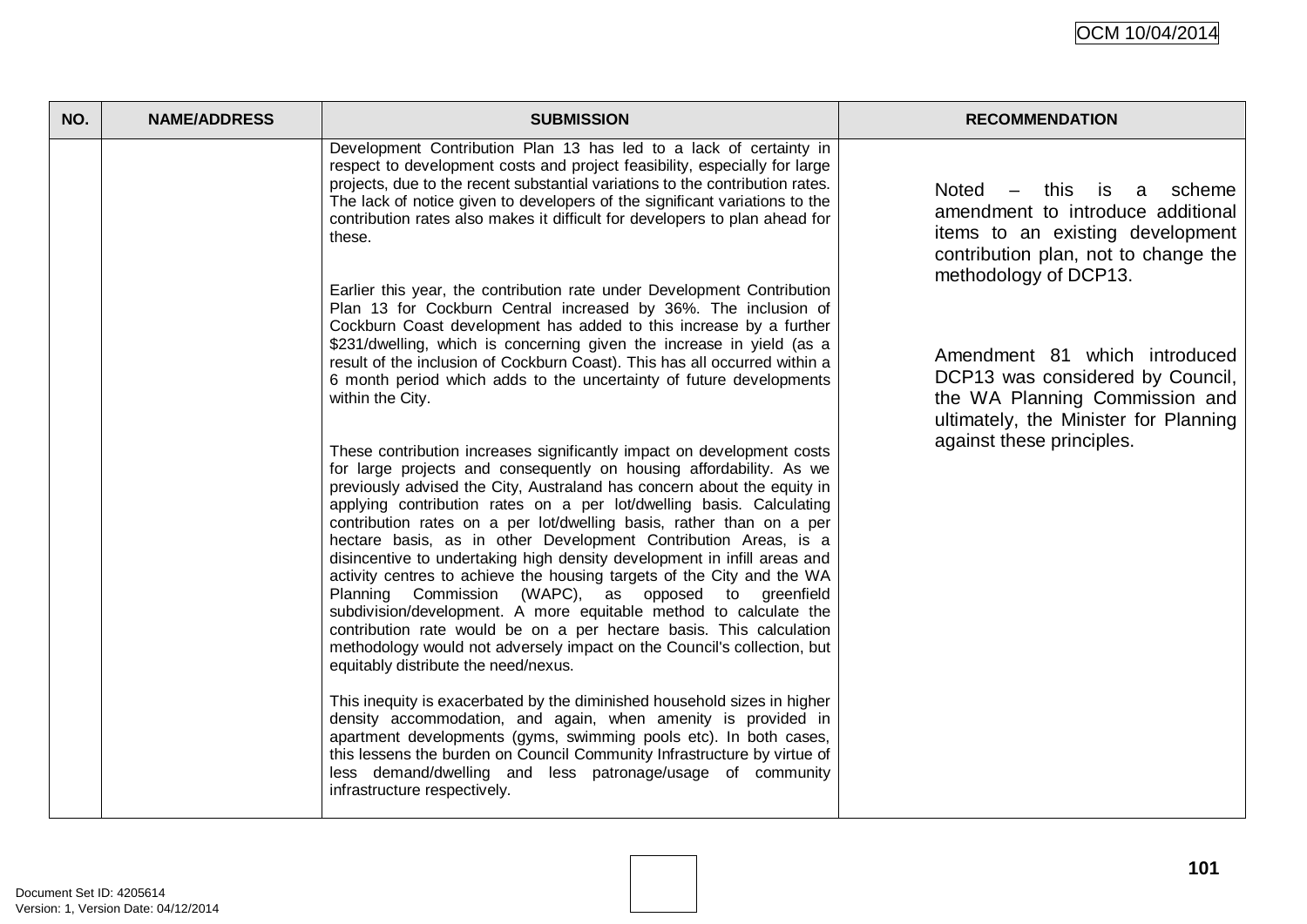| NO. | <b>NAME/ADDRESS</b> | <b>SUBMISSION</b>                                                                                                                                                                                                                                                                                                                                                                                                                                                                                   | <b>RECOMMENDATION</b>                                                                                                                                                                                                                                                                                                                                                                                                                                                                    |
|-----|---------------------|-----------------------------------------------------------------------------------------------------------------------------------------------------------------------------------------------------------------------------------------------------------------------------------------------------------------------------------------------------------------------------------------------------------------------------------------------------------------------------------------------------|------------------------------------------------------------------------------------------------------------------------------------------------------------------------------------------------------------------------------------------------------------------------------------------------------------------------------------------------------------------------------------------------------------------------------------------------------------------------------------------|
|     |                     | A further omission in the amendment is the inclusion of the Cockburn<br>West and Banjup development which it is understood are both at<br>significant stages of planning. In correspondence from the City dated 17<br>June 2013, it was advised that these developments would 'probably start<br>to reduce some of the 'per dwelling/lot' rates". It is requested that these<br>developments be included at this time to provide certainty and definition<br>to future development within the City. | Contribution rates are<br>required<br>under the Town Planning Scheme<br>(consistent with the SPP) to be<br>reviewed at least annually.<br>City<br>officers try to ensure the review<br>coincides with the financial year. It<br>should be noted developers are able<br>to pay their contribution liability in<br>advance if they want certainty from<br>the outset of a project.                                                                                                         |
|     |                     | Further to correspondence from the City, we wish to undertake a review<br>of the calculations of contribution rates under Development Contribution<br>Plan 13. We therefore request the relevant information used to inform<br>the contribution rates is forwarded prior to formal Council endorsement<br>of this Scheme Amendment and forwarding to the WAPC.                                                                                                                                      | As part of the annual review (at the<br>commencement of the financial<br>year) the contribution rate for the<br>Cockburn Central locality reduced<br>by \$116.06. It is noted one of<br>Australand's developments is in the<br>nearby locality of Success and there<br>was an increase in that locality of<br>31% as part of the annual review.<br>This is attributed to the fact that total<br>costs increased by \$336,809.71 and<br>only 50 lots were created in the<br>2011-12 year. |
|     |                     |                                                                                                                                                                                                                                                                                                                                                                                                                                                                                                     | <b>Noted</b><br>scheme<br>this<br>IS<br>a                                                                                                                                                                                                                                                                                                                                                                                                                                                |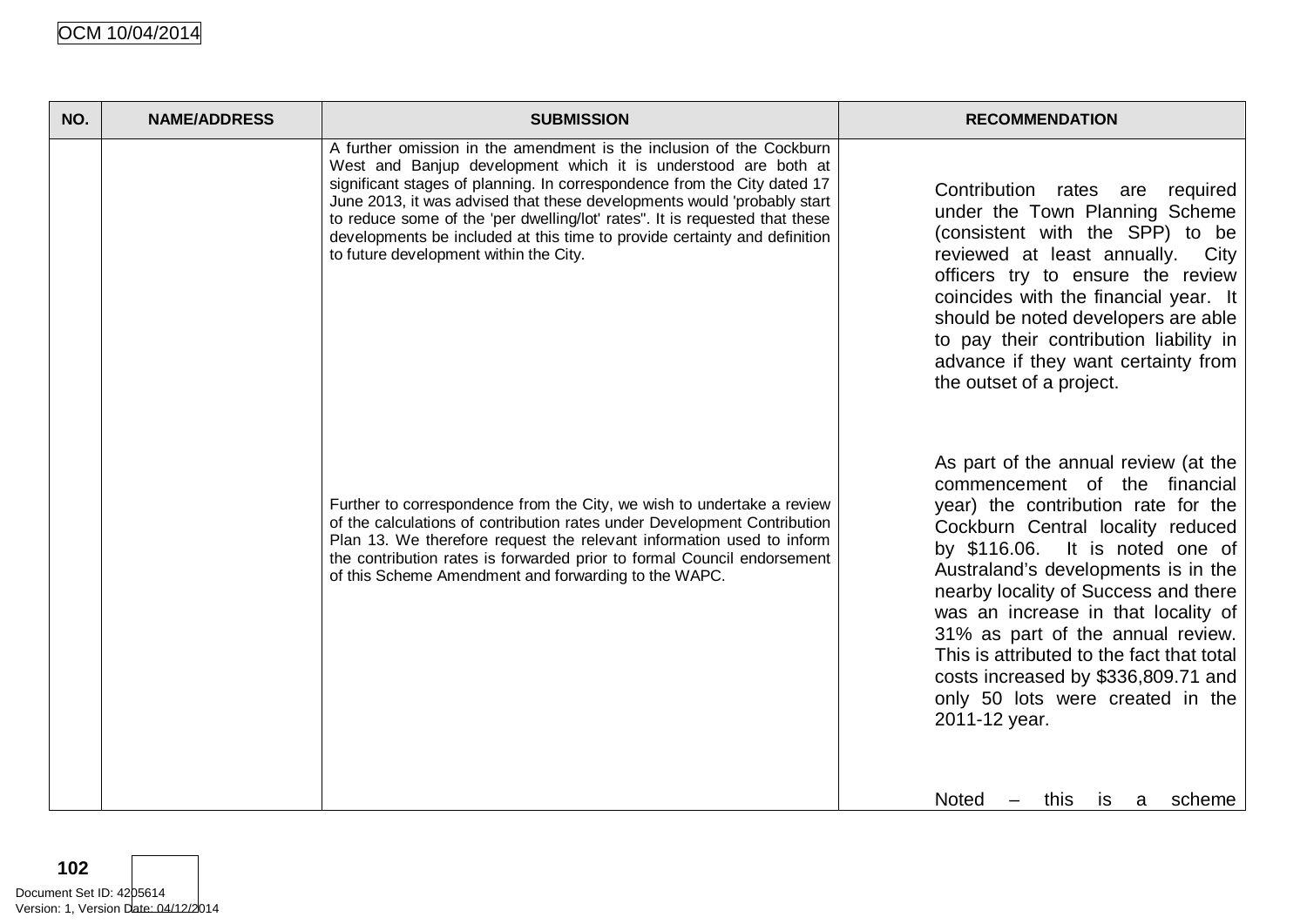| NO. | <b>NAME/ADDRESS</b> | <b>SUBMISSION</b> | <b>RECOMMENDATION</b>                                                                                                                                                                                                                                                   |
|-----|---------------------|-------------------|-------------------------------------------------------------------------------------------------------------------------------------------------------------------------------------------------------------------------------------------------------------------------|
|     |                     |                   | amendment to introduce additional<br>items to an existing development<br>contribution plan, not to change the<br>methodology of DCP13. This issue<br>raised/considered<br>when<br>was<br>Amendment 81 sought to introduce<br>DCP13 originally.                          |
|     |                     |                   |                                                                                                                                                                                                                                                                         |
|     |                     |                   |                                                                                                                                                                                                                                                                         |
|     |                     |                   | Noted $-$<br>this is<br>scheme<br>$\alpha$<br>amendment to introduce additional<br>items to an existing development<br>contribution plan, not to change the<br>methodology of DCP13. This issue<br>raised/considered<br>when<br>was<br>Amendment 81 sought to introduce |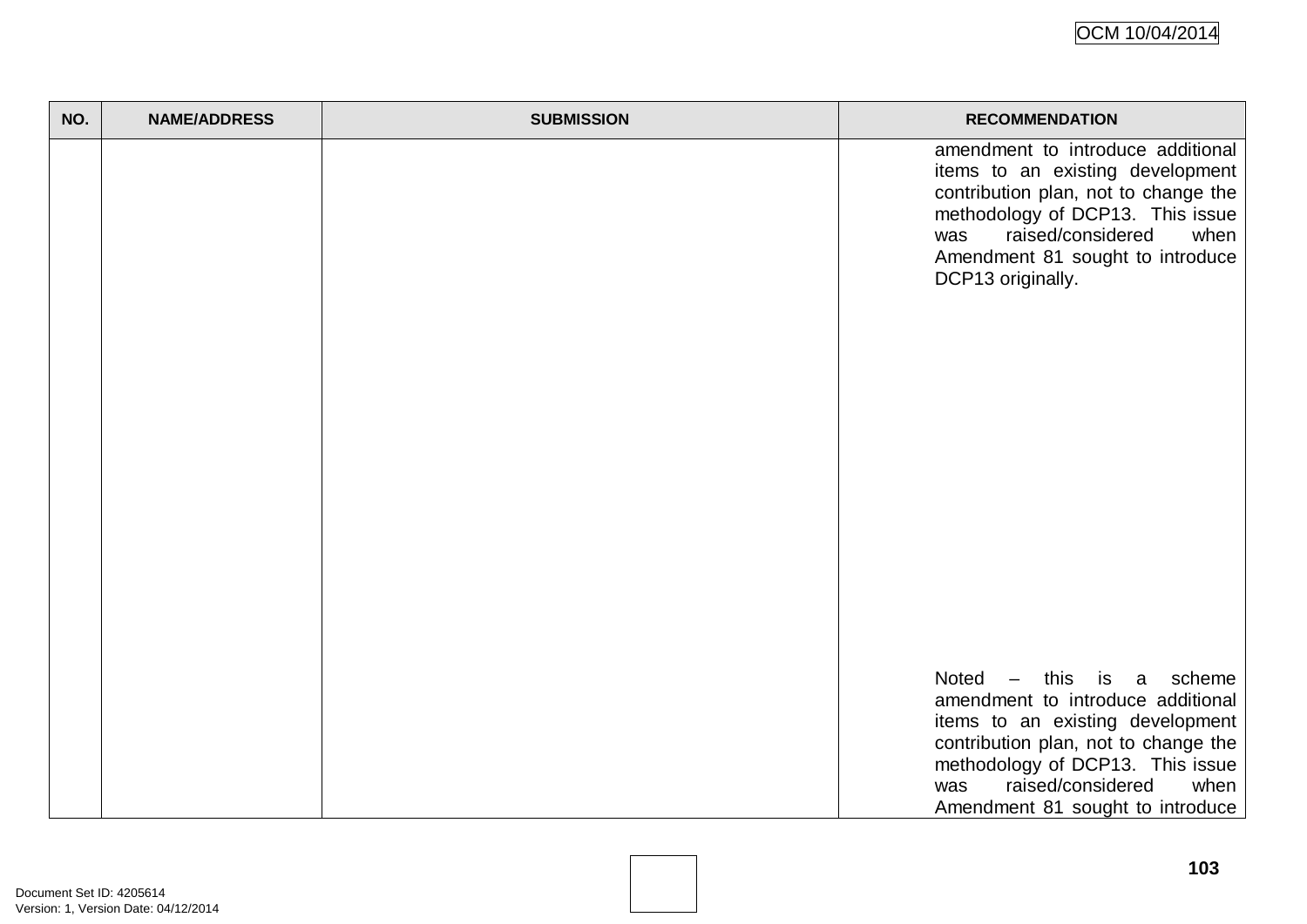| NO. | <b>NAME/ADDRESS</b> | <b>SUBMISSION</b> | <b>RECOMMENDATION</b>                                                                                                                                                                                                                                                                                             |
|-----|---------------------|-------------------|-------------------------------------------------------------------------------------------------------------------------------------------------------------------------------------------------------------------------------------------------------------------------------------------------------------------|
|     |                     |                   | DCP13 originally.                                                                                                                                                                                                                                                                                                 |
|     |                     |                   |                                                                                                                                                                                                                                                                                                                   |
|     |                     |                   |                                                                                                                                                                                                                                                                                                                   |
|     |                     |                   |                                                                                                                                                                                                                                                                                                                   |
|     |                     |                   | The City is only able to advertise the<br>items proposed by this amendment<br>to add to the current version of<br><b>DCP13.</b><br><b>There</b><br>another<br>is<br>amendment<br>(related<br>the<br>to<br>Stockland's Banjup<br>proposal<br>Amendment 98) which also seeks to<br>add items to DCP13. Importantly, |
|     |                     |                   | amendment<br>with<br>that<br>comes<br>additional population not previously                                                                                                                                                                                                                                        |
|     |                     |                   | able to be accounted for within                                                                                                                                                                                                                                                                                   |
|     |                     |                   | <b>DCP13.</b><br>It has only recently<br>become reasonable to factor in                                                                                                                                                                                                                                           |
|     |                     |                   | additional<br>population from the                                                                                                                                                                                                                                                                                 |
|     |                     |                   | Cockburn<br>Central West<br>(CCW)                                                                                                                                                                                                                                                                                 |
|     |                     |                   | the<br>and<br>Banjup<br>proposal<br>residential<br><b>The</b>                                                                                                                                                                                                                                                     |
|     |                     |                   | development.<br>development envisaged<br>by both                                                                                                                                                                                                                                                                  |
|     |                     |                   | proposals<br>had<br>been<br>not                                                                                                                                                                                                                                                                                   |
|     |                     |                   | contemplated<br>the<br>time<br>at<br>$\circ$ of<br>DCP13's introduction.<br>With the                                                                                                                                                                                                                              |
|     |                     |                   | CCW proposal soon to be forwarded                                                                                                                                                                                                                                                                                 |
|     |                     |                   | to the DoP for their consideration,                                                                                                                                                                                                                                                                               |
|     |                     |                   | and the recent rezoning of the                                                                                                                                                                                                                                                                                    |
|     |                     |                   | Banjup land to 'Urban' under the                                                                                                                                                                                                                                                                                  |
|     |                     |                   | MRS, population figures will soon be                                                                                                                                                                                                                                                                              |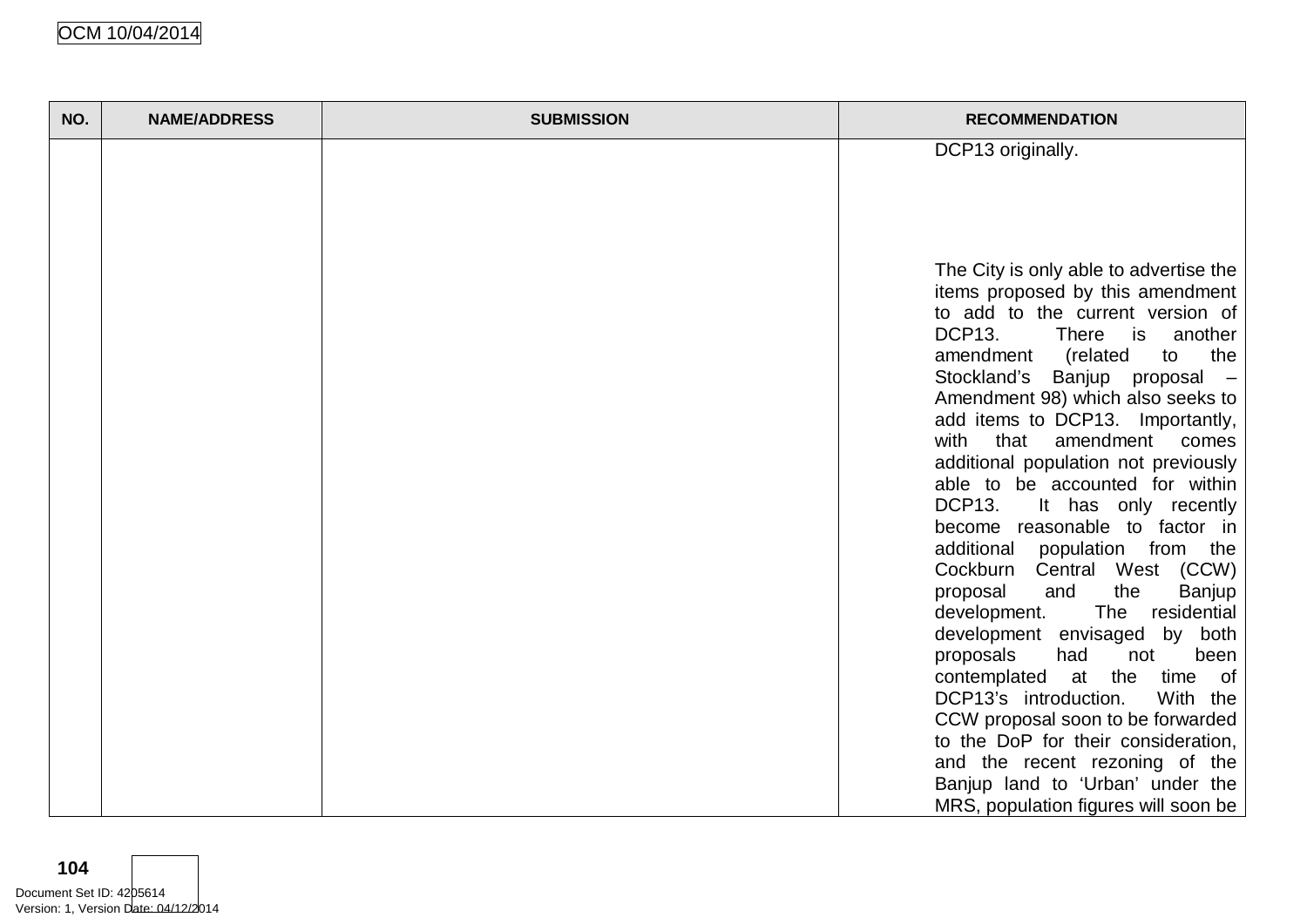| NO. | <b>NAME/ADDRESS</b>                                                                                                                         | <b>SUBMISSION</b>                                                                                                                                                                                                                                                                                                                                      | <b>RECOMMENDATION</b>                                                                                                                                                                                                                                                                                                                                                                                                           |
|-----|---------------------------------------------------------------------------------------------------------------------------------------------|--------------------------------------------------------------------------------------------------------------------------------------------------------------------------------------------------------------------------------------------------------------------------------------------------------------------------------------------------------|---------------------------------------------------------------------------------------------------------------------------------------------------------------------------------------------------------------------------------------------------------------------------------------------------------------------------------------------------------------------------------------------------------------------------------|
|     |                                                                                                                                             |                                                                                                                                                                                                                                                                                                                                                        | updated. The City has engaged its<br>demographers to undertake a<br>population review (ahead of the 5<br>year scheme requirement) and this<br>is currently underway.                                                                                                                                                                                                                                                            |
|     |                                                                                                                                             |                                                                                                                                                                                                                                                                                                                                                        | City officers have met with and<br>written to the submitter separately to<br>explain the review process afforded<br>by the Town Planning Scheme. The<br>process is entirely at the applicant's<br>cost and therefore it is important to<br>understand<br>they<br>ensure<br>and<br>accepted this. Officers have now<br>responded to several documentation<br>requests this submitter has made<br>regarding infrastructure costs. |
|     |                                                                                                                                             |                                                                                                                                                                                                                                                                                                                                                        | No changes to the amendment are<br>recommended based on the content<br>of this submission.                                                                                                                                                                                                                                                                                                                                      |
| 3   | Holdings<br>Ltd<br>Australand<br>(AHL)<br>c/- Taylor Burrell Barnett<br>PO Box 8186<br>Subiaco East WA 6008<br>Address of Property Affected | This submission has been prepared by Taylor Burrell Barnett on behalf<br>of Australand Holdings Ltd (AHL), developers of Port Coogee, in<br>response to proposed Amendment 103 to City of Cockburn Town<br>Planning Scheme No. 3 which seeks to introduce additional items to be<br>funded via development contributions for community infrastructure. |                                                                                                                                                                                                                                                                                                                                                                                                                                 |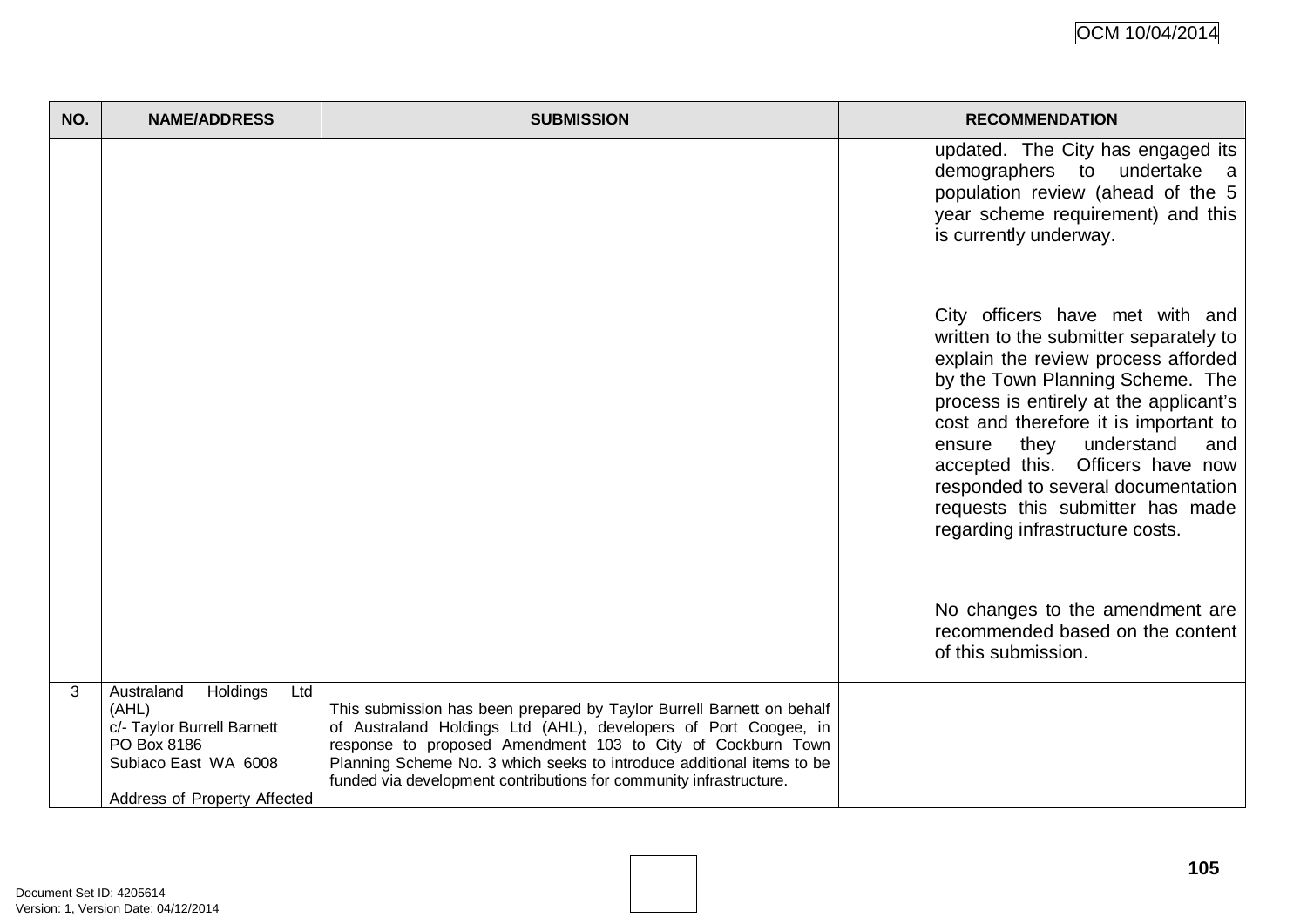| NO. | <b>NAME/ADDRESS</b>                   | <b>SUBMISSION</b>                                                                                                                                                                                                                                                                                                                                                                                                                                                                                                                                                                                                                        | <b>RECOMMENDATION</b>                                                                                                                                                                                                                                                                                                                                      |
|-----|---------------------------------------|------------------------------------------------------------------------------------------------------------------------------------------------------------------------------------------------------------------------------------------------------------------------------------------------------------------------------------------------------------------------------------------------------------------------------------------------------------------------------------------------------------------------------------------------------------------------------------------------------------------------------------------|------------------------------------------------------------------------------------------------------------------------------------------------------------------------------------------------------------------------------------------------------------------------------------------------------------------------------------------------------------|
|     | by Scheme: Port Coogee<br>development | Port Coogee is a developing project that has already delivered<br>approximately 370 lots, and has invested a substantial amount in the<br>provision of community infrastructure. A review of proposed Amendment<br>103 has led to serious concern about the proposed contribution amount<br>per dwelling which is proposed to jump from \$3636.23 (2013/2014) to<br>\$5,321.85 for the same year under the proposed amendment according<br>to Schedule 6 of the Development Contribution Plan Report<br>accompanying the proposed Amendment and the validity, equity and<br>consistency of the proposed additional infrastructure items. |                                                                                                                                                                                                                                                                                                                                                            |
|     |                                       |                                                                                                                                                                                                                                                                                                                                                                                                                                                                                                                                                                                                                                          | The current (2013/14) contribution<br>under<br>Development<br>rate<br>Contribution Plan 13 (DCP13) is<br>\$3,636.23 per new lot/dwelling for<br>the Coogee/North Coogee locality.                                                                                                                                                                          |
|     |                                       | In addition there is also concern about the level of detail provided to<br>gauge the accuracy of the estimated costs and the lack of recognition for<br>the substantial investment in community-based facilities and initiatives<br>that would appear to be similar to the proposed additional 'Regional'<br><i>items.</i>                                                                                                                                                                                                                                                                                                               | The estimated<br>rate (with<br>the<br>proposed additions considered by<br>this<br>amendment)<br>has<br>been<br>advertised as \$5,321.85 per new<br>lot/dwelling for the Coogee/North<br>Coogee locality.                                                                                                                                                   |
|     |                                       | The purpose of this submission is to:<br>1. Register a submission on the proposed amendment to hold the right<br>to make a more detailed submission in due course.                                                                                                                                                                                                                                                                                                                                                                                                                                                                       | The City is only able to advertise the<br>items proposed by this amendment<br>to add to the current version of<br><b>DCP13.</b><br><b>There</b><br>another<br>is<br>amendment<br>(related<br>to<br>the<br>Banjup<br>Stockland's<br>proposal<br>Amendment 98) which also seeks to<br>add items to DCP13. Importantly,<br>with<br>that<br>amendment<br>comes |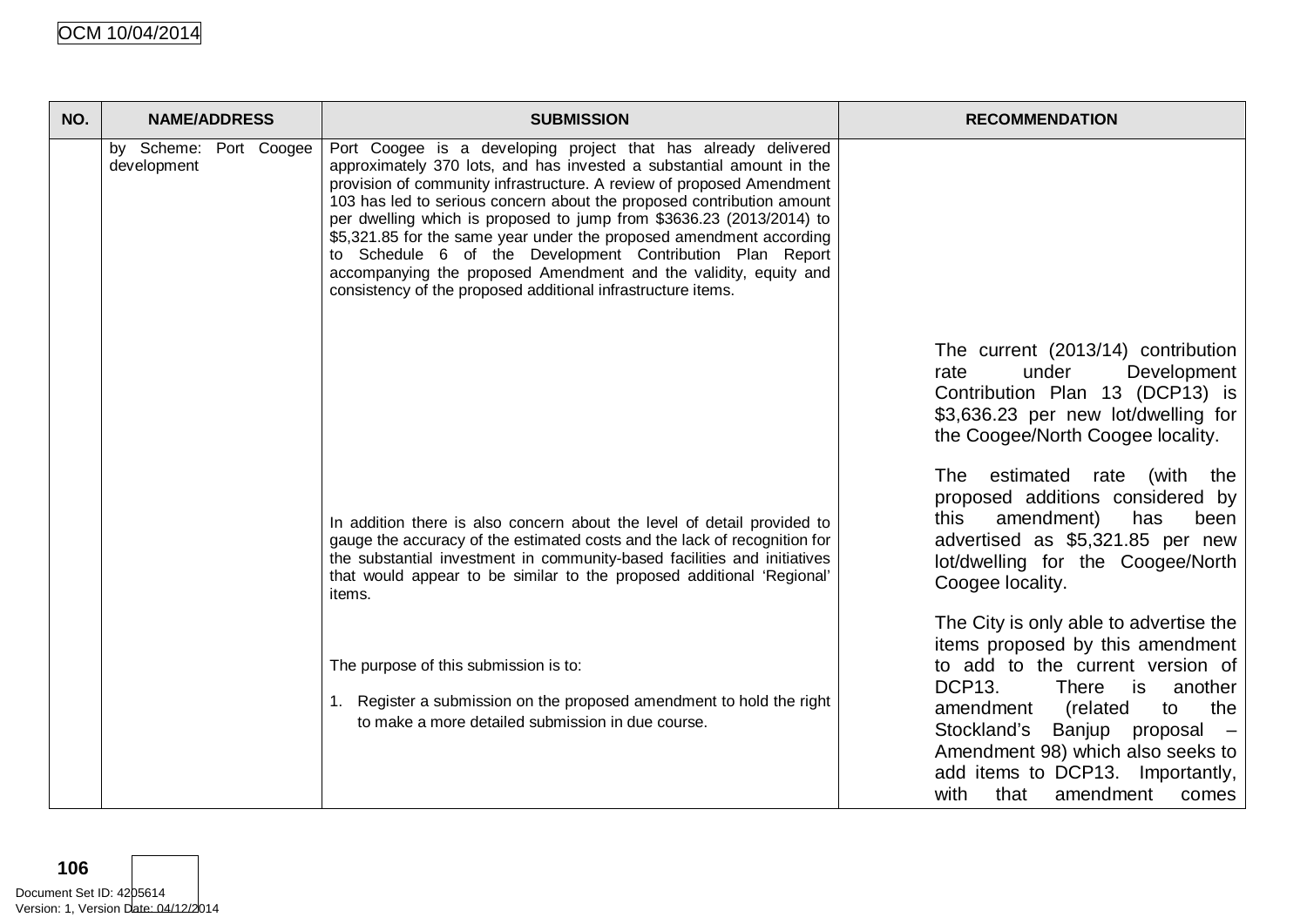| NO. | <b>NAME/ADDRESS</b> | <b>SUBMISSION</b>                                                                                                                                                                                                                                      | <b>RECOMMENDATION</b>                                                                                                                                                                                                                                                                                                                                                  |
|-----|---------------------|--------------------------------------------------------------------------------------------------------------------------------------------------------------------------------------------------------------------------------------------------------|------------------------------------------------------------------------------------------------------------------------------------------------------------------------------------------------------------------------------------------------------------------------------------------------------------------------------------------------------------------------|
|     |                     | 2. Strongly object to the proposed increased contribution amount per<br>dwelling which would appear to jump 46.35% for the current year<br>under the proposed Amendment.                                                                               | additional population not previously<br>able to be accounted for within<br>DCP13. City officers have modelled<br>the impact on DCP13 if both<br>Amendment 98 and this proposed<br>Amendment were to be gazetted.<br>This is discussed further below. All<br>infrastructure items were flagged as<br>part of the District and/or Local<br>Structure Planning processes. |
|     |                     | Strongly object to the seemingly inequitable \$5,321.85 contribution<br>3.<br>for Coogee/North Coogee which is considerably higher than any<br>other area, particularly when three of the four items proposed to be<br>added are for regional benefit. | As per State Planning Policy 3.6<br>(SPP3.6), the City's Town Planning<br>Scheme requires the costs to be<br>based on the best and latest<br>available estimates. The applicant<br>has appended cost estimates for<br>each infrastructure item.<br><b>These</b><br>have been prepared by valuers,<br>engineers and landscape architects                                |
|     |                     | 4. Question the validity, equity and consistency of the additional items<br>to be included.                                                                                                                                                            | and considered to be sufficiently<br>detailed.                                                                                                                                                                                                                                                                                                                         |
|     |                     |                                                                                                                                                                                                                                                        | <b>This</b><br>submission<br>was the<br>only                                                                                                                                                                                                                                                                                                                           |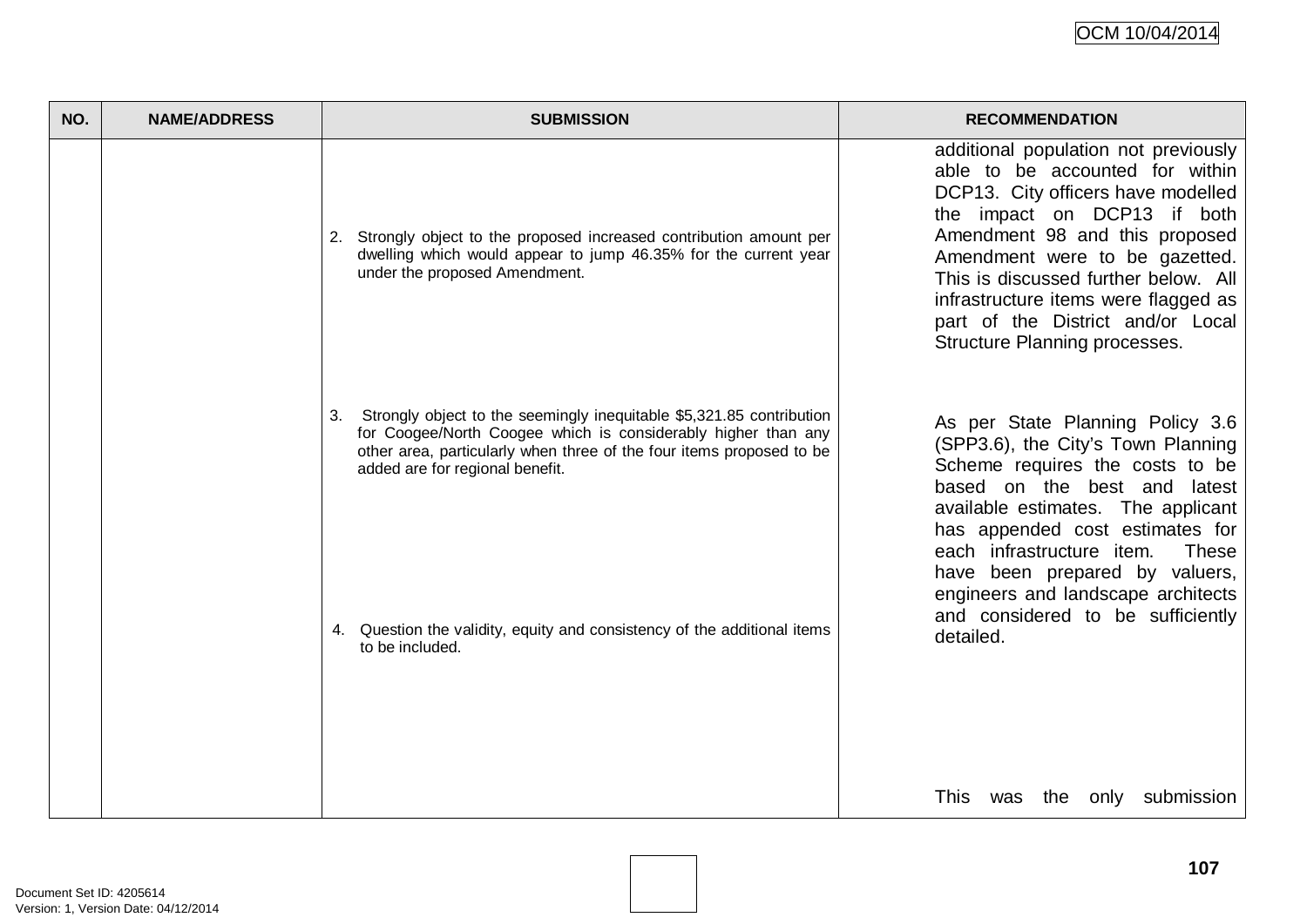| NO. | <b>NAME/ADDRESS</b> | <b>SUBMISSION</b>                                                                                                                                                                                                                                                                                                                        | <b>RECOMMENDATION</b>                                                                                                                                                                                                                                                                                                                                                                                                                                                                                                                                                                                                         |
|-----|---------------------|------------------------------------------------------------------------------------------------------------------------------------------------------------------------------------------------------------------------------------------------------------------------------------------------------------------------------------------|-------------------------------------------------------------------------------------------------------------------------------------------------------------------------------------------------------------------------------------------------------------------------------------------------------------------------------------------------------------------------------------------------------------------------------------------------------------------------------------------------------------------------------------------------------------------------------------------------------------------------------|
|     |                     | At the 'Regional' level the proposed additional foreshore related items<br>are similar to those provided at Port Coogee which are not included as<br>contribution items. The proposed additional items should be removed or<br>the Port Coogee community infrastructure should also be included<br>within Amendment 103 for consistency. | received from this submitter within<br>the advertising period. Email advice<br>from this submitter indicates they<br>are planning to lodge a more<br>detailed late submission elaborating<br>on these issues raised but not<br>raising new issues. At the time of<br>Schedule<br>finalising<br>this<br>0f<br><b>Submissions</b><br>and<br>associated<br>additional<br>Council Report, no<br>feedback<br>received.<br>had<br>been<br>However, this submitter did take<br>time to meet with the assessing<br>officer and Director to elaborate on<br>their concerns. The Council Report<br>includes discussion on this meeting. |
|     |                     |                                                                                                                                                                                                                                                                                                                                          | As noted above, there is another<br>amendment<br>(related<br>to<br>the<br>Stockland's Banjup proposal -<br>Amendment 98) which also seeks to<br>add items to DCP13. City officers<br>have modelled the impact on<br>DCP13 if both Amendment 98 and<br>this proposed Amendment were to<br>be gazetted.<br>When the Banjup population is                                                                                                                                                                                                                                                                                        |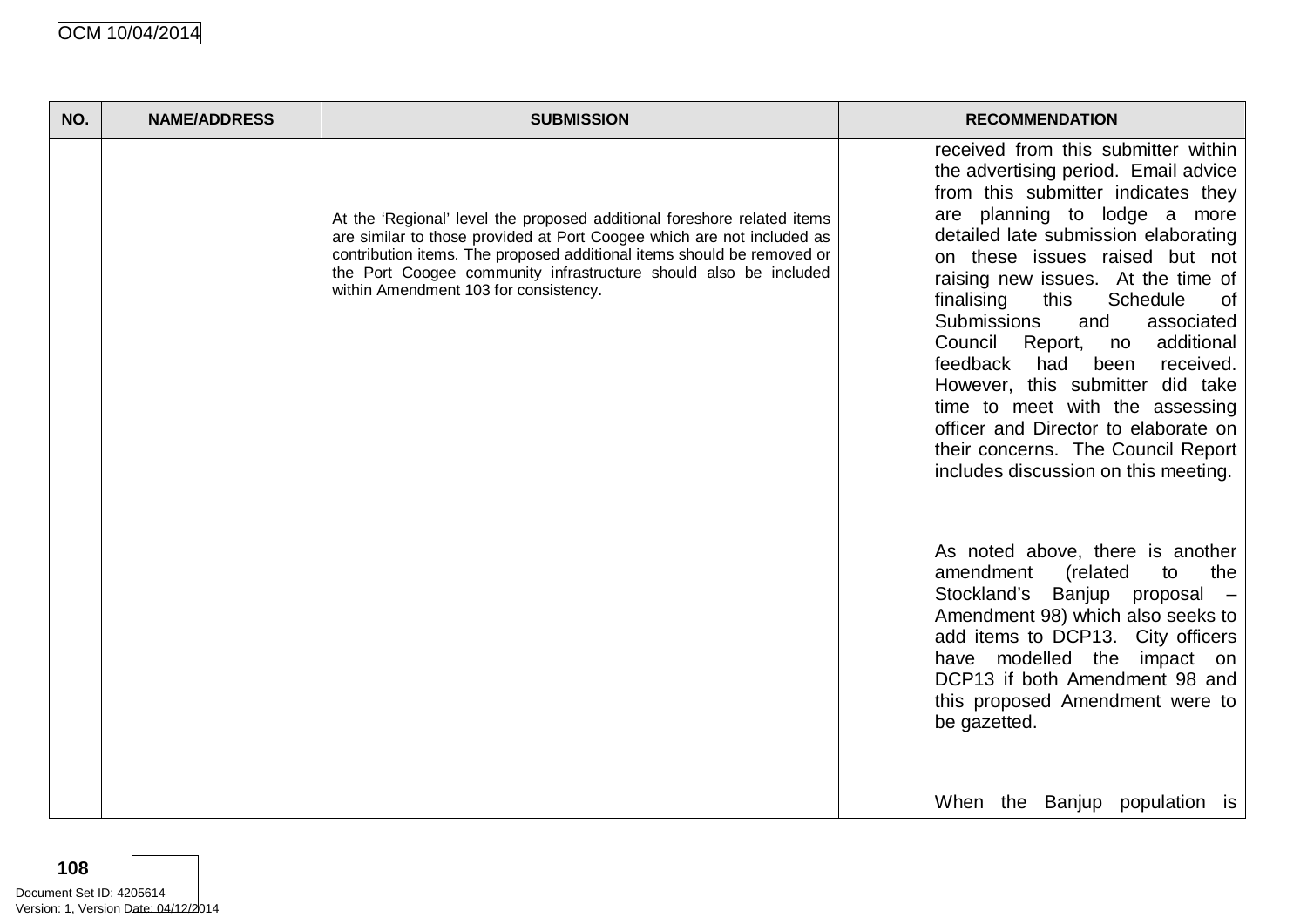| NO. | <b>NAME/ADDRESS</b> | <b>SUBMISSION</b>                                                                                                                                                                                                                                                                                                                                                                                                                                                                              | <b>RECOMMENDATION</b>                                                                                                                                                                                                                                                                                                                              |
|-----|---------------------|------------------------------------------------------------------------------------------------------------------------------------------------------------------------------------------------------------------------------------------------------------------------------------------------------------------------------------------------------------------------------------------------------------------------------------------------------------------------------------------------|----------------------------------------------------------------------------------------------------------------------------------------------------------------------------------------------------------------------------------------------------------------------------------------------------------------------------------------------------|
|     |                     |                                                                                                                                                                                                                                                                                                                                                                                                                                                                                                | considered and the coastal items<br>shifted to the 'Subregional West'<br>catchment, the cost is \$5,297.89 for<br>this locality.                                                                                                                                                                                                                   |
|     |                     | At the 'Local' level the extent of land and improvements<br>relating to the proposed Cockburn Coast Sport Oval and<br>Clubroom included as contribution items requires<br>clarification. The DCP report refers to the oval being jointly<br>used by an adjoining local primary school, which is to be<br>accommodated on only 1.2ha of land, significantly less than<br>the current standard primary school site size requirement of<br>4ha or 3.5ha where a shared oval scenario is intended. | As noted above, there is another<br>amendment<br>(related<br>to<br>the<br>Stockland's Banjup proposal -<br>Amendment 98) which also seeks to<br>add items to DCP13. City officers<br>have modelled the impact on<br>DCP13 if both Amendment 98 and<br>this proposed Amendment were to<br>be gazetted.                                              |
|     |                     |                                                                                                                                                                                                                                                                                                                                                                                                                                                                                                | The rationale for each item is<br>documented in the Infrastructure<br>Sheets contained in Appendix 2 of<br>DCP <sub>13</sub><br>Development<br>the<br>Contribution Plan Report.<br><b>The</b><br>items are also discussed in the<br>District and Local Structure Plans<br>undertaken to date. However, it is<br>agreed in terms of consistency the |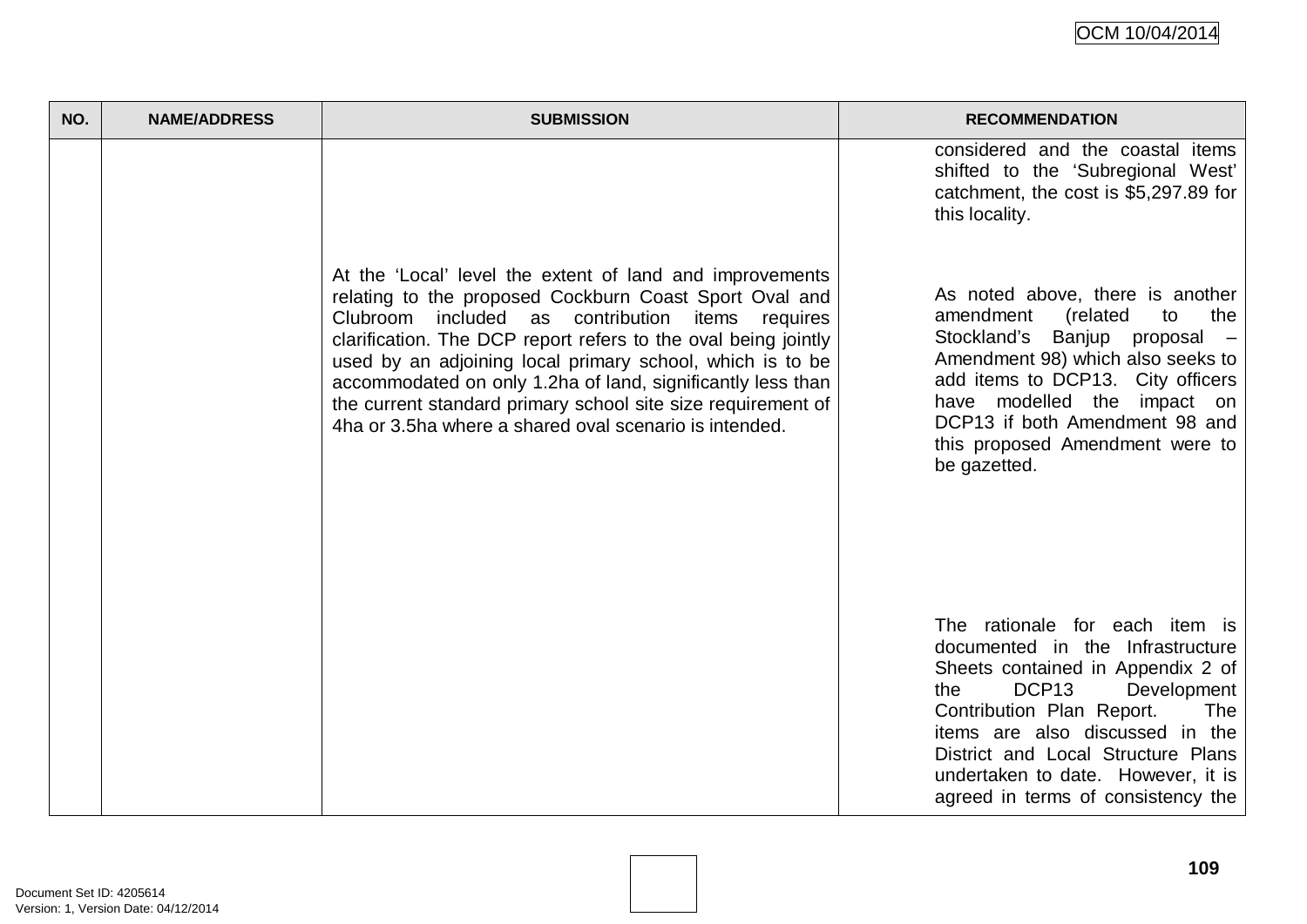| NO. | <b>NAME/ADDRESS</b> | <b>SUBMISSION</b> | <b>RECOMMENDATION</b>                                                                                                                                                                                                                                                                                                                                                                                                                                                                                     |
|-----|---------------------|-------------------|-----------------------------------------------------------------------------------------------------------------------------------------------------------------------------------------------------------------------------------------------------------------------------------------------------------------------------------------------------------------------------------------------------------------------------------------------------------------------------------------------------------|
|     |                     |                   | reclassification of the existing North<br>Coogee Foreshore<br>item from<br>Subregional West to Regional<br>catchment is not reasonable. As<br>noted, this DCP has been in<br>operational for several years now<br>and so to change the catchment<br>would not support the equity<br>principle outlined in the SPP. The<br>three<br>foreshore<br>items<br>are<br>intrinsically linked of course and<br>therefore it is appropriate that these<br>are also limited to being Subregional<br>West items only. |
|     |                     |                   | The notion of adding the Port<br>Coogee infrastructure was raised<br>during consideration of Amendment<br>(which introduced DCP13<br>81<br>several years ago). City officers still<br>believe the same response is<br>appropriate, which was:                                                                                                                                                                                                                                                             |
|     |                     |                   | "As noted in the Port Coogee Revised Local<br>Structure Plan, in March 1996, the WA Planning<br>Commission and CMD and Australand entered into<br>a Heads of Agreement. In May 1997, the State<br>Government and Australand signed a Project<br>Agreement, which was revised and endorsed again                                                                                                                                                                                                           |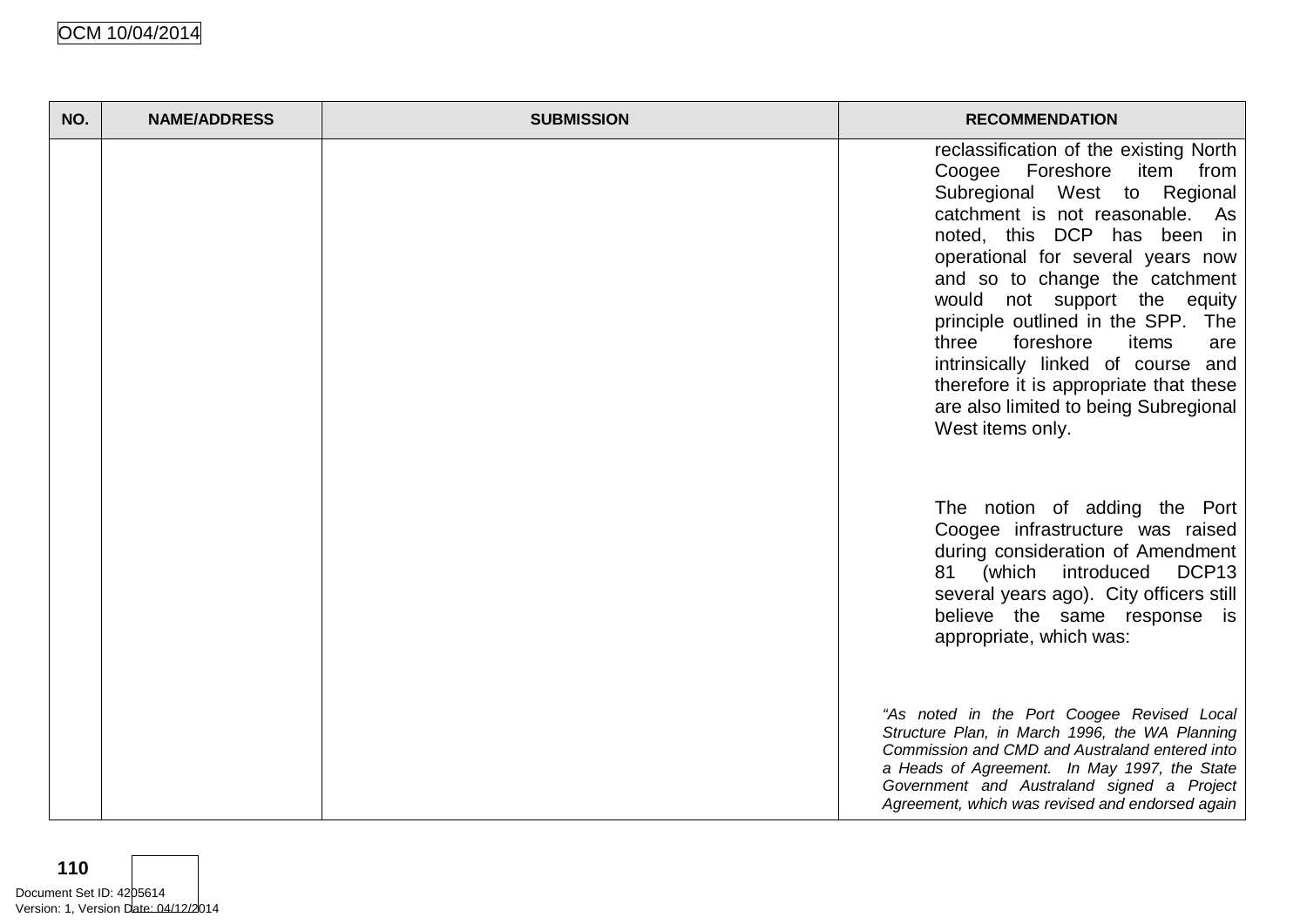| NO. | <b>NAME/ADDRESS</b> | <b>SUBMISSION</b>                                                                                                                                                                                                                                                                                                                                                                                                                                                                                                                                                                                                                                            | <b>RECOMMENDATION</b>                                                                                                                                                                                                                                                                                                                                                                                                                                                                                                                                                                                                                                                                                                                                                                                                                                                                                                                                                           |
|-----|---------------------|--------------------------------------------------------------------------------------------------------------------------------------------------------------------------------------------------------------------------------------------------------------------------------------------------------------------------------------------------------------------------------------------------------------------------------------------------------------------------------------------------------------------------------------------------------------------------------------------------------------------------------------------------------------|---------------------------------------------------------------------------------------------------------------------------------------------------------------------------------------------------------------------------------------------------------------------------------------------------------------------------------------------------------------------------------------------------------------------------------------------------------------------------------------------------------------------------------------------------------------------------------------------------------------------------------------------------------------------------------------------------------------------------------------------------------------------------------------------------------------------------------------------------------------------------------------------------------------------------------------------------------------------------------|
|     |                     | It is unclear as to whether the portion of land and facilitates for use by<br>the primary school are included in the cost to the DCP area - ie whether<br>the cost per dwelling in the Coogee/North Coogee area includes or<br>excludes the appropriate amount equating to the benefit received by the<br>school. The oval and clubroom and associated land component relevant<br>to the primary school should not be a cost within the DCP.<br>5. Request Amendment 103 be modified to acknowledge the additional<br>community based contributions and agreements made by AHL in<br>relation to the project and AHL be credited accordingly, these include: | by Cabinet in February 2000.<br>The State Government made a significant<br>investment which was given over to the developer<br>to facilitate this development with the State's<br>contribution of approximately 40% of the land<br>holding plus the seabed area.<br>The structure plan also notes the following key<br>issues of community concern:<br>o The loss of the northern section of Coogee<br>beach and associated dune system;<br>o Impact on an area of seagrass meadows in the<br>south western corner of the development site;<br>o Public accessibility to the waterfront; and<br>The removal of the Omeo wreck.<br>As a result of these issues being raised and to try<br>and resolve some of these concerns, a variety of<br>elements were incorporated in the structure plan<br>approved. Many of these elements are now put<br>forth by the developer further in this submission as<br>contributions which the broader Cockburn<br>community should pay for". |
|     |                     | • Port Coogee Foreshore Areas                                                                                                                                                                                                                                                                                                                                                                                                                                                                                                                                                                                                                                | Addition of the Port Coogee items is                                                                                                                                                                                                                                                                                                                                                                                                                                                                                                                                                                                                                                                                                                                                                                                                                                                                                                                                            |
|     |                     | • Port Coogee Regional Dual Use Path                                                                                                                                                                                                                                                                                                                                                                                                                                                                                                                                                                                                                         | not considered appropriate given                                                                                                                                                                                                                                                                                                                                                                                                                                                                                                                                                                                                                                                                                                                                                                                                                                                                                                                                                |
|     |                     | • Port Coogee Marina Boardwalks & Fishing Platforms                                                                                                                                                                                                                                                                                                                                                                                                                                                                                                                                                                                                          | the above.                                                                                                                                                                                                                                                                                                                                                                                                                                                                                                                                                                                                                                                                                                                                                                                                                                                                                                                                                                      |
|     |                     | • Port Coogee Community Centre Facility                                                                                                                                                                                                                                                                                                                                                                                                                                                                                                                                                                                                                      |                                                                                                                                                                                                                                                                                                                                                                                                                                                                                                                                                                                                                                                                                                                                                                                                                                                                                                                                                                                 |
|     |                     | • Boat Launching Facilities                                                                                                                                                                                                                                                                                                                                                                                                                                                                                                                                                                                                                                  | This oval will service an area slightly                                                                                                                                                                                                                                                                                                                                                                                                                                                                                                                                                                                                                                                                                                                                                                                                                                                                                                                                         |
|     |                     | • Cockburn Road Reconstruction                                                                                                                                                                                                                                                                                                                                                                                                                                                                                                                                                                                                                               | larger than just the Cockburn Coast                                                                                                                                                                                                                                                                                                                                                                                                                                                                                                                                                                                                                                                                                                                                                                                                                                                                                                                                             |
|     |                     | • Groundwater Interception Drain                                                                                                                                                                                                                                                                                                                                                                                                                                                                                                                                                                                                                             | development. It will cater for the                                                                                                                                                                                                                                                                                                                                                                                                                                                                                                                                                                                                                                                                                                                                                                                                                                                                                                                                              |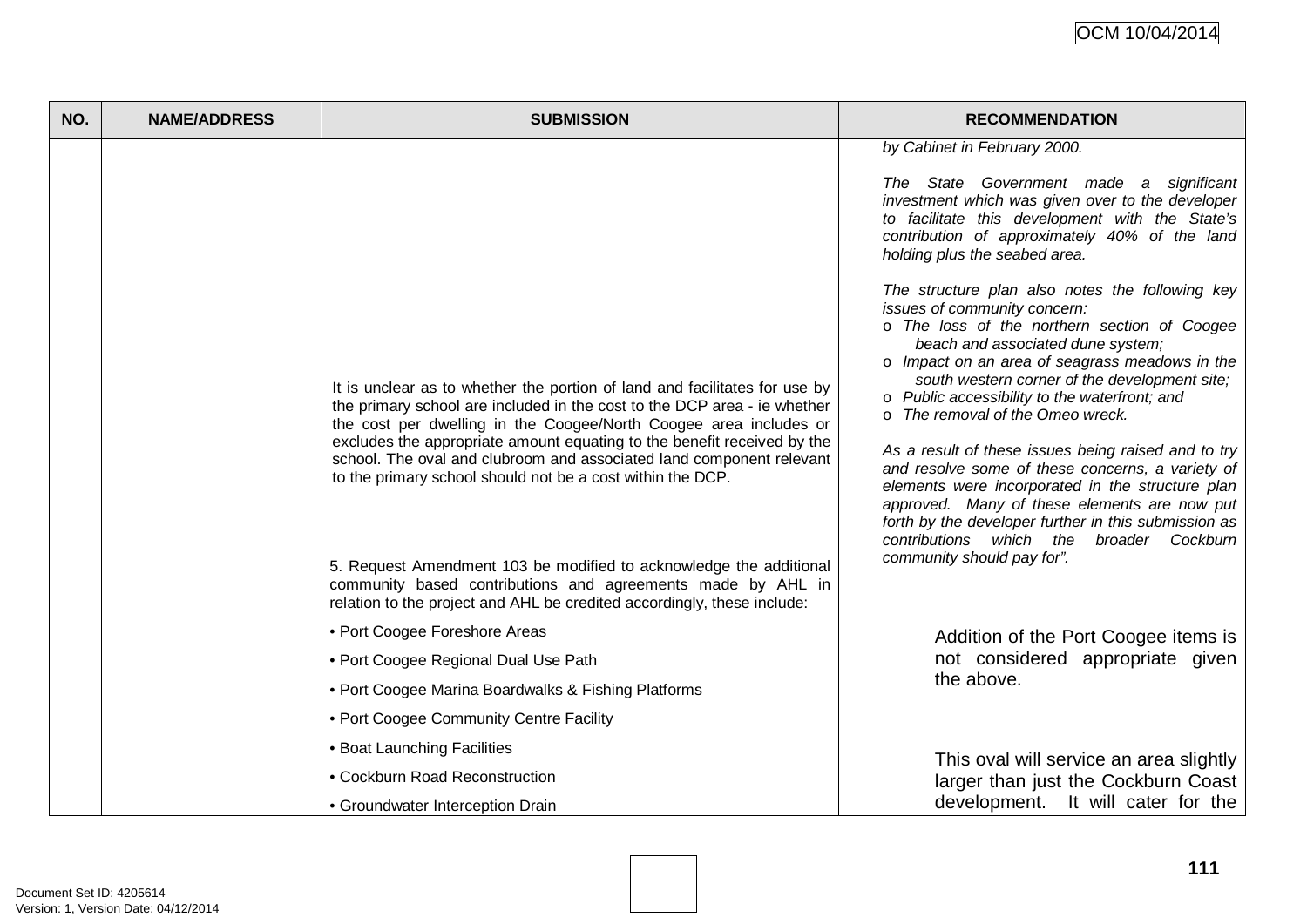| NO. | <b>NAME/ADDRESS</b> | <b>SUBMISSION</b>                                                                                                                                                                                                                                                                                                               | <b>RECOMMENDATION</b>                                                                                                                                                                                                                                                                                                                                                                    |
|-----|---------------------|---------------------------------------------------------------------------------------------------------------------------------------------------------------------------------------------------------------------------------------------------------------------------------------------------------------------------------|------------------------------------------------------------------------------------------------------------------------------------------------------------------------------------------------------------------------------------------------------------------------------------------------------------------------------------------------------------------------------------------|
|     |                     | <b>CONCLUSION</b><br>As stated above, we intend to make further comment in relation to<br>Amendment 103 in due course. In the meantime, we trust the above<br>comments will be of assistance in your consideration of the proposed.<br>We would be pleased to meet with you to discuss these matters further if<br>you require. | whole suburb of North Coogee and<br>Therefore it is more<br>Coogee.<br>appropriate to distribute the cost for<br>this oval beyond this development to<br>be a local item for Coogee and<br>North Coogee.                                                                                                                                                                                 |
|     |                     |                                                                                                                                                                                                                                                                                                                                 | In terms of the sizing of the school<br>site and the adjacent district open<br>space (oval) the standards for<br>provision have effectively been<br>'overruled' by the introduction of the<br>2009 District Structure Plan by the<br>WAPC.                                                                                                                                               |
|     |                     |                                                                                                                                                                                                                                                                                                                                 | Ordinary planning requirements for<br>primary schools                                                                                                                                                                                                                                                                                                                                    |
|     |                     |                                                                                                                                                                                                                                                                                                                                 | The ordinary requirements (which<br>don't apply here) would have been a<br>4ha min school site (if oval on site)<br>or 3.5ha min school site (if oval on<br>adjacent POS). Primary schools are<br>also normally provided for 1 per<br>1500 dwellings. Cockburn Coast<br>provides for 5193 dwellings (i.e. 3.4)<br>primary schools).<br>Given the<br>capacity of adjacent schools and the |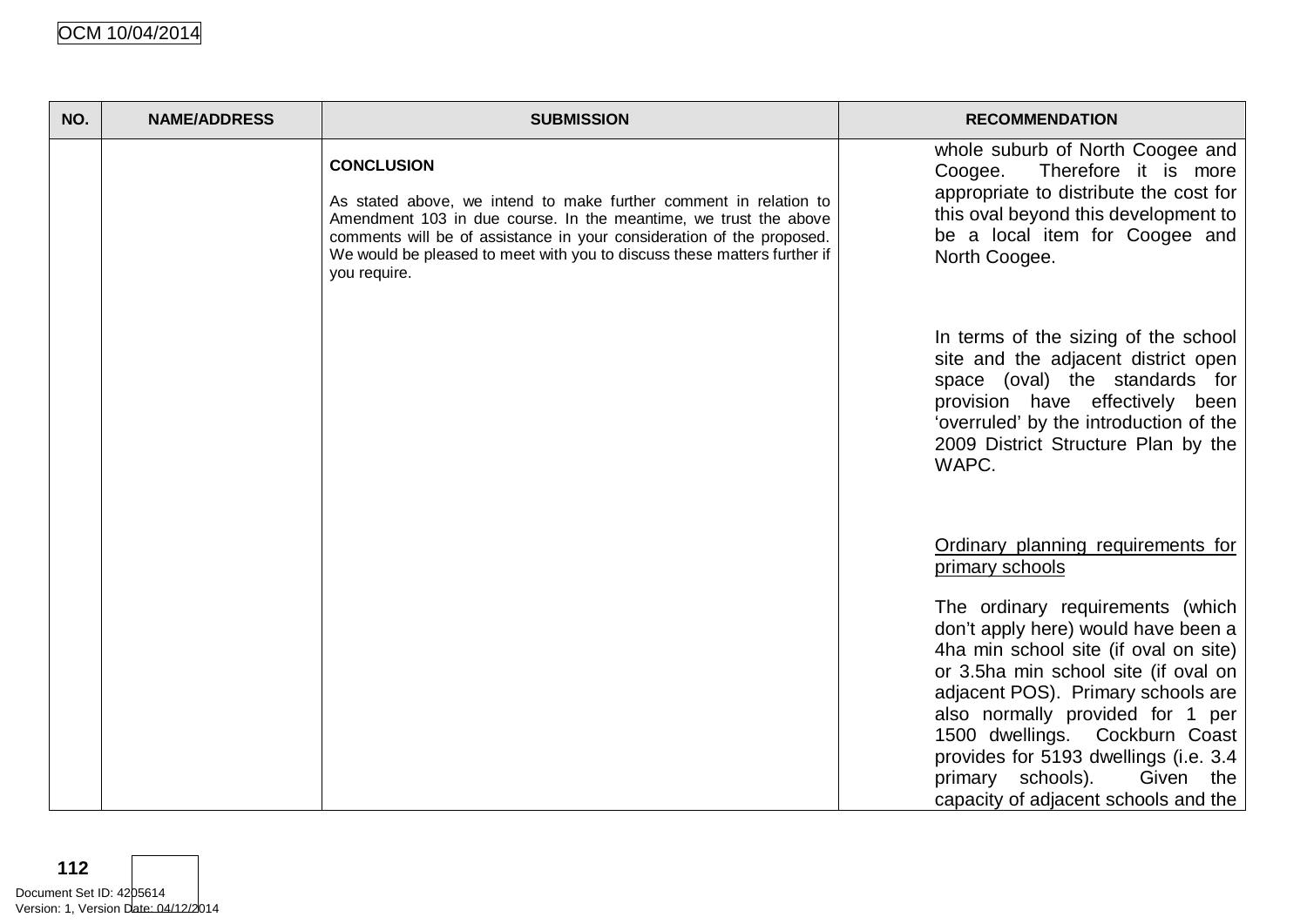| NO. | <b>NAME/ADDRESS</b> | <b>SUBMISSION</b> | <b>RECOMMENDATION</b>                                                                                                                                                                                                                                                                                                                                                                                                                                                                                       |
|-----|---------------------|-------------------|-------------------------------------------------------------------------------------------------------------------------------------------------------------------------------------------------------------------------------------------------------------------------------------------------------------------------------------------------------------------------------------------------------------------------------------------------------------------------------------------------------------|
|     |                     |                   | assumption there would be<br>less<br>demand as most dwellings were<br>apartments, only one school was<br>required.                                                                                                                                                                                                                                                                                                                                                                                          |
|     |                     |                   | Cockburn Coast requirement for<br>primary school                                                                                                                                                                                                                                                                                                                                                                                                                                                            |
|     |                     |                   | Via the DSP/MRS rezoning process,<br>the WAPC annotated a reduced<br>(~1.5ha) size school site (2 storey)<br>to be collocated with the $(-3ha)$<br>District Open Space which would<br>provide their playing field.                                                                                                                                                                                                                                                                                          |
|     |                     |                   | The mechanism to secure the<br>playing field is given by the DSP as<br>development contributions. It also<br>mentions the school site as being<br>development<br>contributions.<br>via<br>However, WAPC has a standard<br>condition for primary school sites<br>that it includes in areas of multiple<br>ownership for pro-rata contributions<br>to the school site. This can cover<br>the school site itself, but the City is<br>still left with the need to collect for<br>the oval site which serves the |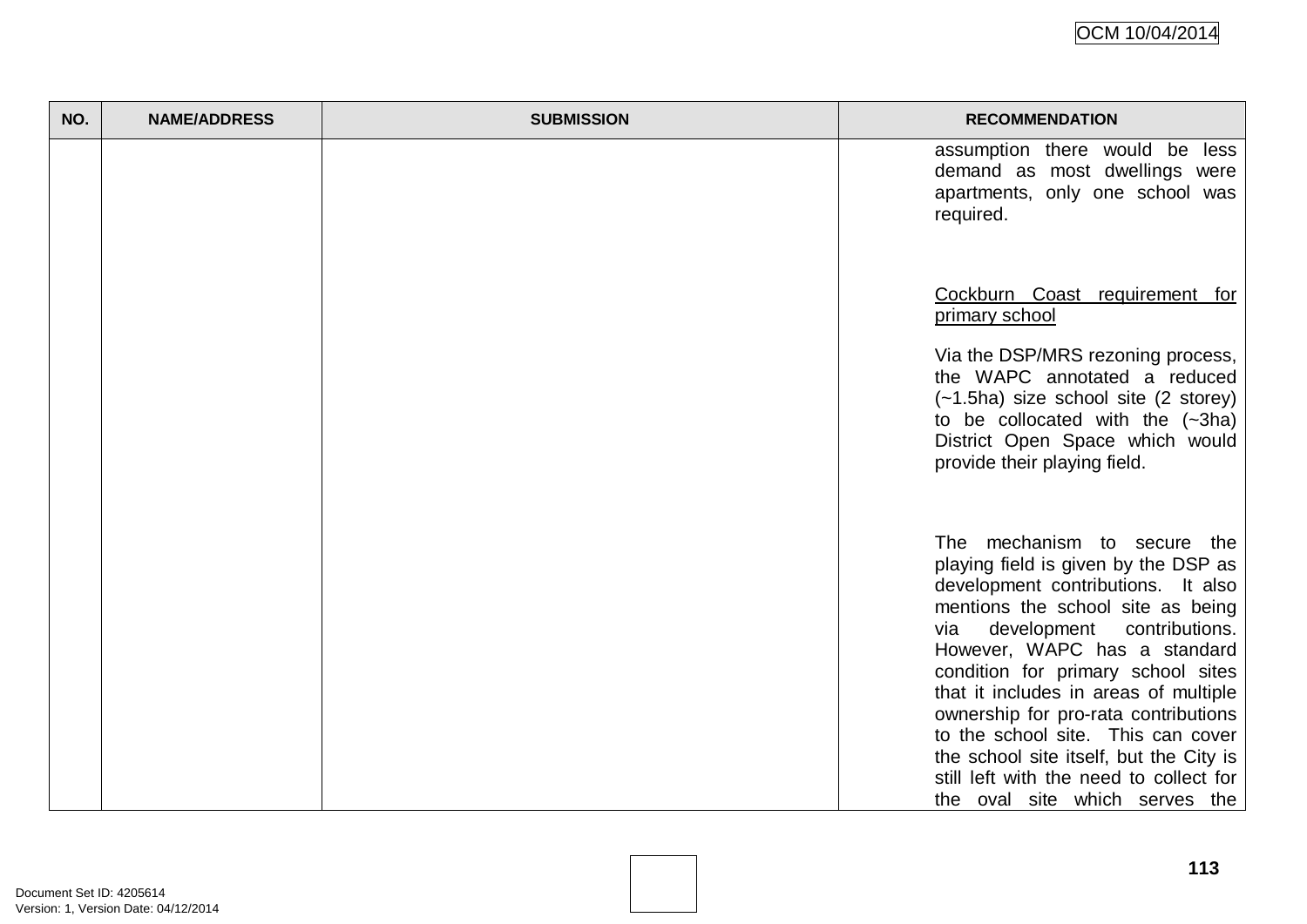| NO. | <b>NAME/ADDRESS</b> | <b>SUBMISSION</b> | <b>RECOMMENDATION</b>                                                                                                                                                                                                                                                                                                                                                                                                                                                                                                                                                                               |
|-----|---------------------|-------------------|-----------------------------------------------------------------------------------------------------------------------------------------------------------------------------------------------------------------------------------------------------------------------------------------------------------------------------------------------------------------------------------------------------------------------------------------------------------------------------------------------------------------------------------------------------------------------------------------------------|
|     |                     |                   | Coogee/North<br>catchment<br>of<br>Coogee.                                                                                                                                                                                                                                                                                                                                                                                                                                                                                                                                                          |
|     |                     |                   | Both the DSP and the LSP indicate<br>the oval as City land, not DET land.<br>This is quite important given the<br>oval site also contains a row of<br>Moreton Bay fig trees (included in<br>the City's Local<br>Government<br>inventory). It also provides the City<br>with control over matters like fencing<br>of the reserve as well as access<br>after school hours and weekends.<br>The site does not form part of the<br>public<br>local<br>open<br>space<br>requirement, it is in addition. Use of<br>the site for sport (cricket and AFL)<br>will be outside of school hours<br>regardless. |
|     |                     |                   | As outlined further above, it is not<br>considered appropriate to include<br>the Port Coogee items in DCP13.                                                                                                                                                                                                                                                                                                                                                                                                                                                                                        |
|     |                     |                   |                                                                                                                                                                                                                                                                                                                                                                                                                                                                                                                                                                                                     |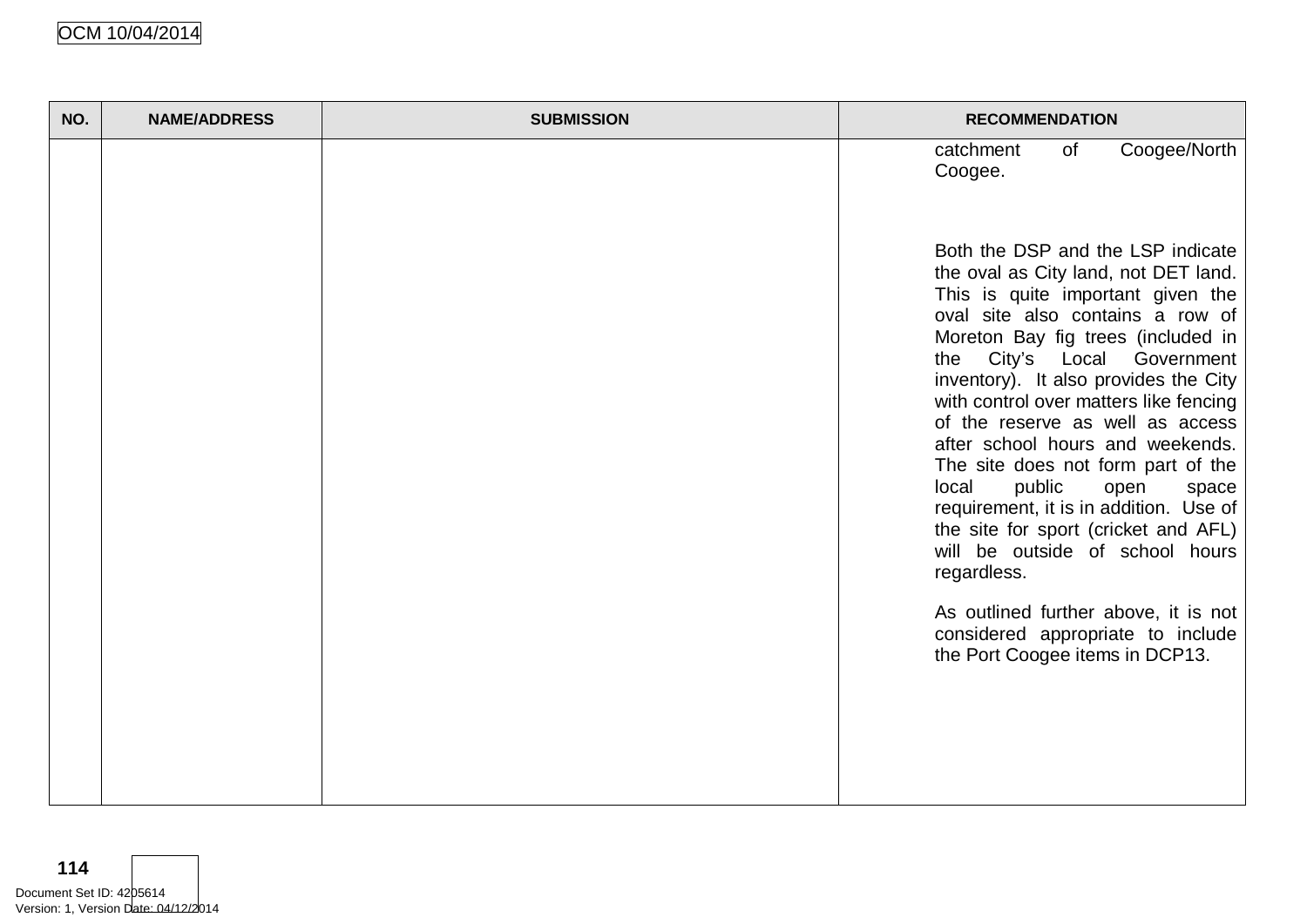| NO. | <b>NAME/ADDRESS</b> | <b>SUBMISSION</b> | <b>RECOMMENDATION</b>                                                           |
|-----|---------------------|-------------------|---------------------------------------------------------------------------------|
|     |                     |                   |                                                                                 |
|     |                     |                   |                                                                                 |
|     |                     |                   |                                                                                 |
|     |                     |                   |                                                                                 |
|     |                     |                   |                                                                                 |
|     |                     |                   |                                                                                 |
|     |                     |                   |                                                                                 |
|     |                     |                   |                                                                                 |
|     |                     |                   |                                                                                 |
|     |                     |                   |                                                                                 |
|     |                     |                   |                                                                                 |
|     |                     |                   |                                                                                 |
|     |                     |                   |                                                                                 |
|     |                     |                   |                                                                                 |
|     |                     |                   |                                                                                 |
|     |                     |                   | The content of this submission<br>contributes<br>$\mathsf{to}$<br>modifications |
|     |                     |                   | recommended for the catchment<br>level of infrastructure items related          |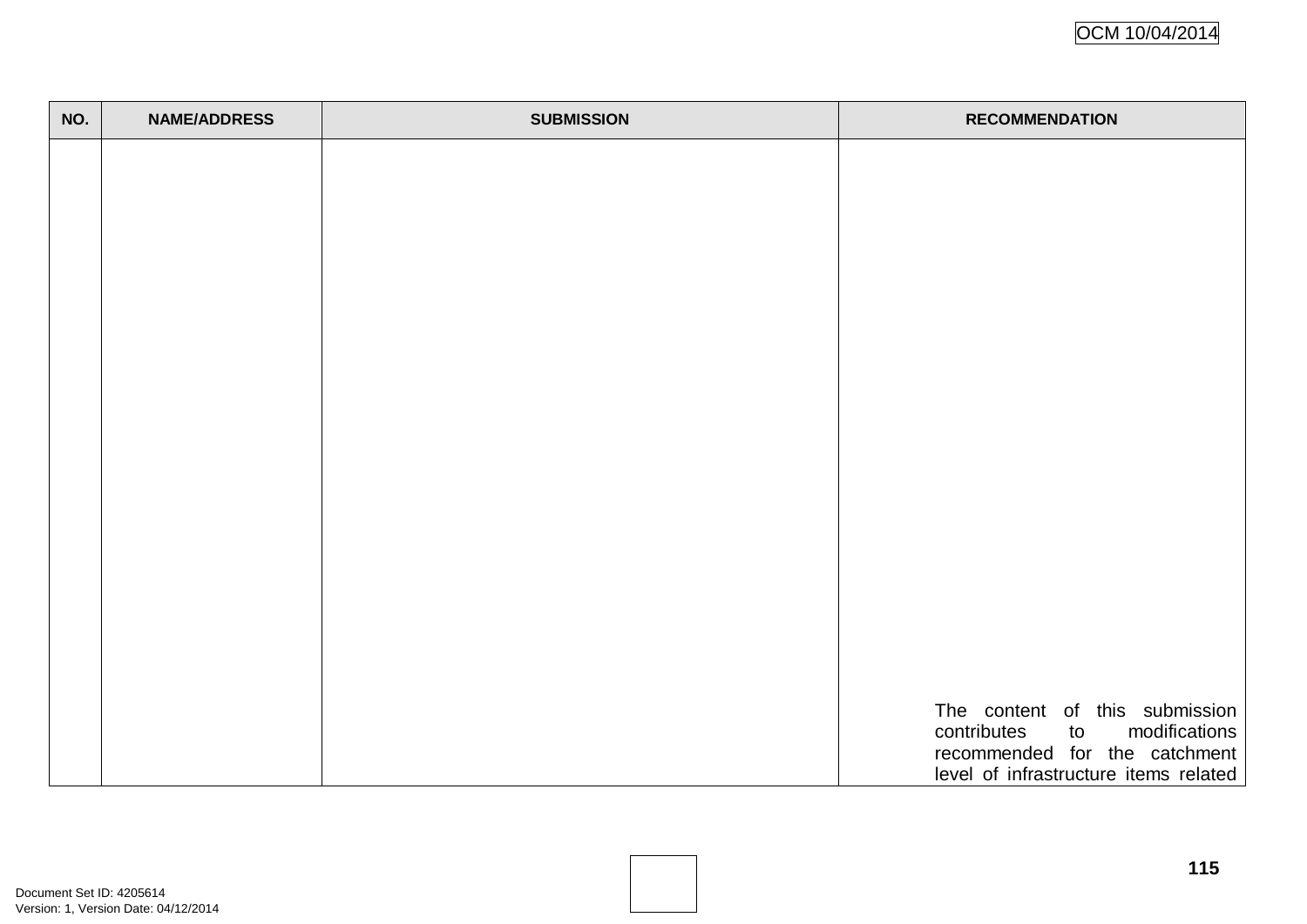| NO. | <b>NAME/ADDRESS</b>                                                                                                                                                                                             | <b>SUBMISSION</b>                                                                                                                                                                                                                                                                                                                                                                                                                                                                                                                                                                                                                                                                                                                                                                                                                                                                                                                                                                                                                                                                                                                                                                                                                                                                                                                                                                                                                                                                                                                                                                                                                                                                                                                             | <b>RECOMMENDATION</b>                                                                                                                                                                                                                         |
|-----|-----------------------------------------------------------------------------------------------------------------------------------------------------------------------------------------------------------------|-----------------------------------------------------------------------------------------------------------------------------------------------------------------------------------------------------------------------------------------------------------------------------------------------------------------------------------------------------------------------------------------------------------------------------------------------------------------------------------------------------------------------------------------------------------------------------------------------------------------------------------------------------------------------------------------------------------------------------------------------------------------------------------------------------------------------------------------------------------------------------------------------------------------------------------------------------------------------------------------------------------------------------------------------------------------------------------------------------------------------------------------------------------------------------------------------------------------------------------------------------------------------------------------------------------------------------------------------------------------------------------------------------------------------------------------------------------------------------------------------------------------------------------------------------------------------------------------------------------------------------------------------------------------------------------------------------------------------------------------------|-----------------------------------------------------------------------------------------------------------------------------------------------------------------------------------------------------------------------------------------------|
|     |                                                                                                                                                                                                                 |                                                                                                                                                                                                                                                                                                                                                                                                                                                                                                                                                                                                                                                                                                                                                                                                                                                                                                                                                                                                                                                                                                                                                                                                                                                                                                                                                                                                                                                                                                                                                                                                                                                                                                                                               | to the foreshore.                                                                                                                                                                                                                             |
| 4   | Paino and Associates<br>C/- MGA Town Planners<br>26 Mayfair Street<br>West Perth WA 6872<br>Address of Property Affected<br>by Scheme:<br>Lot 70 Bennett Avenue and<br>Lot 66 & 67 Garston<br>Way/Darkan Avenue | This submission responds to Amendments 94 and 103 to the City of<br>Cockburn Town Planning Scheme No 3.<br>Amendment 94 proposes to include a Developer Contribution Plan<br>(DCP) specific to the Robb Jetty and Emplacements precincts of the<br>Cockburn Coast Development Area. While Amendment No 103<br>proposes additional items be included within DCP 13, making provision<br>for contributions from the Cockburn Coast Development towards<br>infrastructure within the greater City of Cockburn area.<br>The DCPs are inter-related because both apply to the Cockburn Coast<br>Development. This submission therefore relates to both amendments 94<br>and 103, combining comments rather than making two separate<br>submissions.<br><b>EXECUTIVE SUMMARY</b><br>Ground 1 The State Government has announced a programme of Local<br>Government Amalgamation which will result in the Cockburn Coast area<br>being transferred to the City of Fremantle. As a consequence,<br>Amendment 103 and the proposed changes to DCP13 will become<br>redundant in their present form.<br>Ground 2 Overall, the combined DCP costs are excessive amounting to<br>nearly \$100,000 per 500m2 parcel of land VERSUS LESS THAN<br>\$30,000 for most other DCP's. This cost per area of land vastly exceeds<br>any other DCP within the State.<br>Ground 3 This is essentially a "Builtform Project", not a normal single lot<br>residential subdivision, that all previous DCP's have been based on. The<br>developer gets paid when units are settled, not upon subdivision of land,<br>as in a residential subdivision. DCP contributions should be collected at<br>the time of the completion of apartment buildings or at the very least | Noted. As this report deals with<br>Amendment 103, only the relevant<br>sections of this submission are<br>responded to. For responses on<br>matters concerning Amendment 94,<br>see the Schedule of Submissions<br>regarding that amendment. |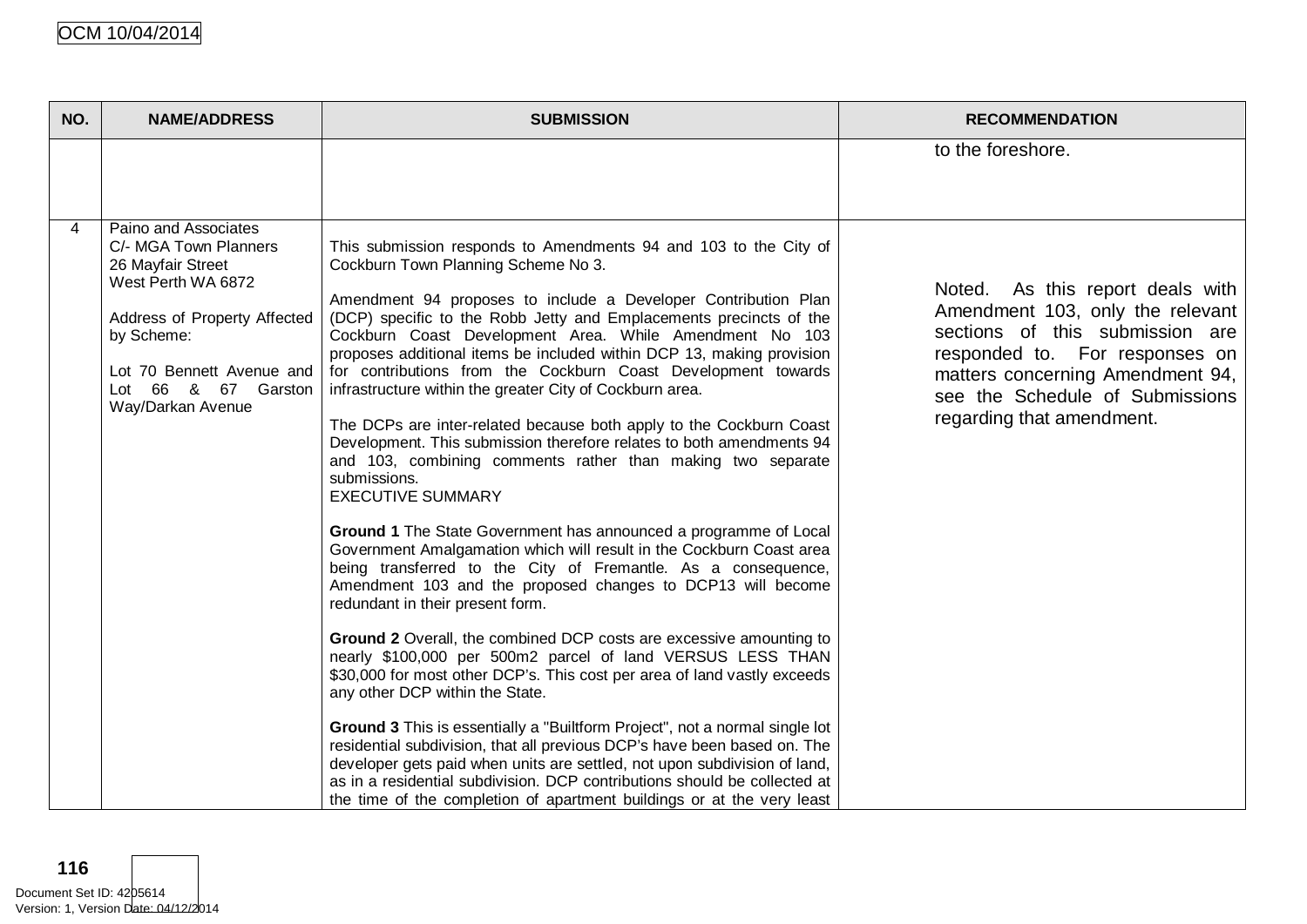| NO. | <b>NAME/ADDRESS</b> | <b>SUBMISSION</b>                                                                                                                                                                                                                                                                                                                                                                                                                                                                                                                                                                                                                                                                                                                                       | <b>RECOMMENDATION</b>        |
|-----|---------------------|---------------------------------------------------------------------------------------------------------------------------------------------------------------------------------------------------------------------------------------------------------------------------------------------------------------------------------------------------------------------------------------------------------------------------------------------------------------------------------------------------------------------------------------------------------------------------------------------------------------------------------------------------------------------------------------------------------------------------------------------------------|------------------------------|
|     |                     | contributions should be able to be staged at the subdividing of large lots,<br>over say 3,000m2 ( with caveats protecting Council's right to<br>contributions from later stages of subdivision).                                                                                                                                                                                                                                                                                                                                                                                                                                                                                                                                                        |                              |
|     |                     | Ground 4 Existing Open Spaces should be relocated rather than<br>alienated and replaced by developer contributions.                                                                                                                                                                                                                                                                                                                                                                                                                                                                                                                                                                                                                                     | (see comments further below) |
|     |                     | <b>Ground 5</b> The additional costs of creating the Main Street in terms of<br>land and construction components should not be a DCP cost. The cost<br>of providing this infrastructure should remain with the landowners in<br>whose land the Main Street falls due to the added development<br>potential.                                                                                                                                                                                                                                                                                                                                                                                                                                             |                              |
|     |                     | <b>GROUNDS OF SUBMISSION</b>                                                                                                                                                                                                                                                                                                                                                                                                                                                                                                                                                                                                                                                                                                                            |                              |
|     |                     | 1. Amendment 103 to be Redundant<br>The State Government has announced a programme of Local<br>Government rationalisation and amalgamation within the Perth<br>Metropolitan Region. These announcements include separating that<br>area generally north of the Roe Highway alignment from the balance of<br>the City of Cockburn and amalgamating those northern portions with the<br>City of Fremantle and City of Melville respectively. The Town of Kwinana<br>to the south is then to be amalgamated with the balance of the City of<br>Cockburn.                                                                                                                                                                                                   | (see comments further below) |
|     |                     | The result of these changes is that the Cockburn Coast Development<br>Area is to be excluded from the City of Cockburn and included within the<br>City of Fremantle. Figure 1 attached to this submission shows how the<br>Cockburn Coast area is excluded from the City of Cockburn LGA and<br>included within the City of Fremantle. Against this background, it makes<br>little sense to proceed with Amendment 103 as proposed and the<br>inclusion of the Cockburn Coast Development Area within DCP13. To<br>continue with the amendment would ultimately result in a development<br>within the City of Fremantle contributing to infrastructure within the City<br>of Cockburn, a situation which would need to be redressed<br>retrospectively. | (see comments further below) |
|     |                     | Indeed, when infrastructure items within DCP 13 are examined, they                                                                                                                                                                                                                                                                                                                                                                                                                                                                                                                                                                                                                                                                                      |                              |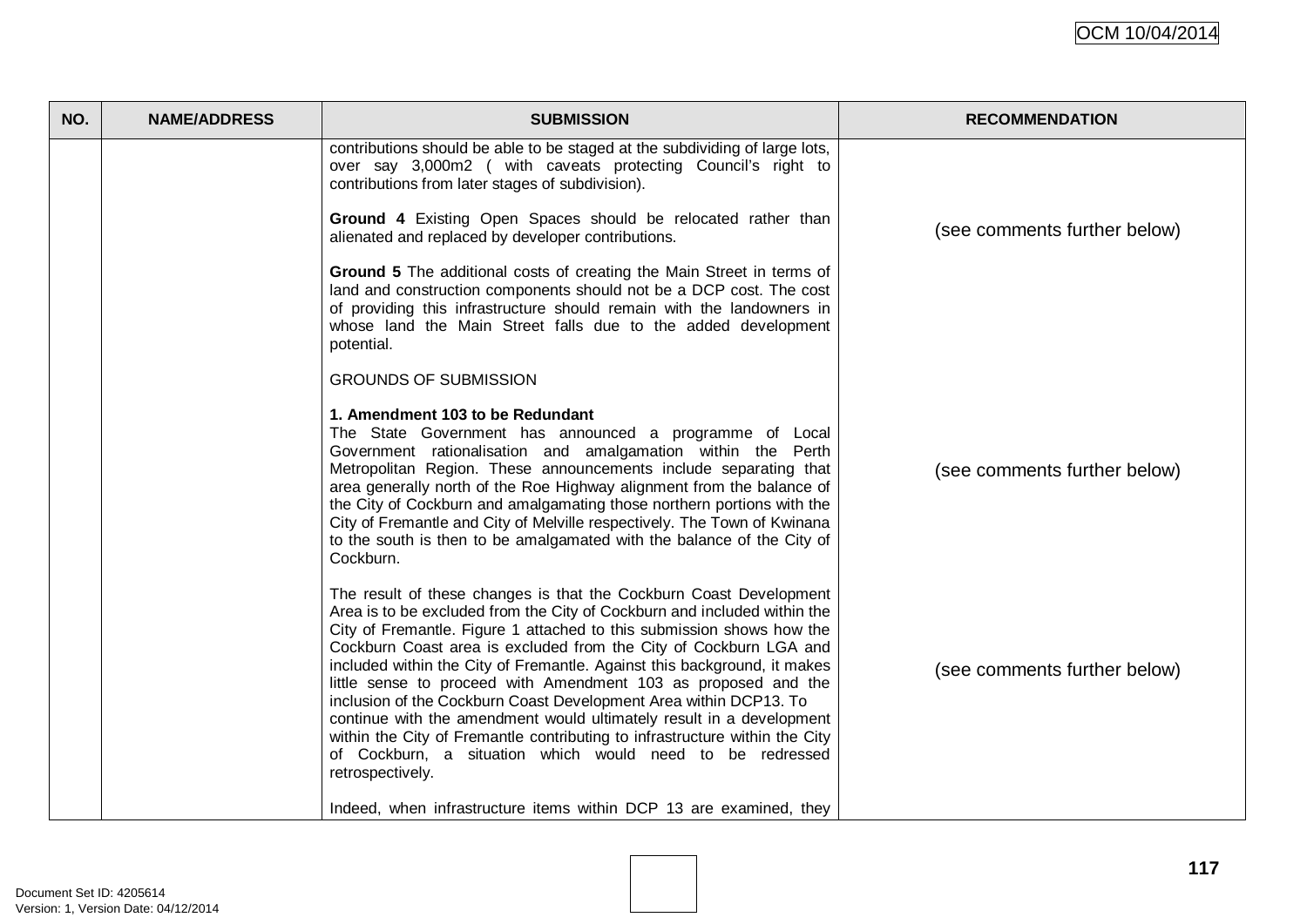| NO. | <b>NAME/ADDRESS</b> | <b>SUBMISSION</b>                                                                                                                                                                                                                                                                                                                                                                                                                                                                                                                                                                                                                                                                                                                                                                                                                                                                                                     | <b>RECOMMENDATION</b>                             |
|-----|---------------------|-----------------------------------------------------------------------------------------------------------------------------------------------------------------------------------------------------------------------------------------------------------------------------------------------------------------------------------------------------------------------------------------------------------------------------------------------------------------------------------------------------------------------------------------------------------------------------------------------------------------------------------------------------------------------------------------------------------------------------------------------------------------------------------------------------------------------------------------------------------------------------------------------------------------------|---------------------------------------------------|
|     |                     | include such elements as a public golf course and an aquatic centre.<br>The City of Fremantle within which the Cockburn Coast Development<br>Area is to be located already has these facilities plus a range of other<br>infrastructure items. To progress Amendment No 103 and include the<br>Cockburn Coast Development Area within DCP 13 with an expanded<br>range of infrastructure items will lead to this arrangement having to be<br>un-picked once the Local Government reform process has been<br>completed.<br>It makes far greater sense to discontinue Amendment 103 and to adjust<br>DCP 13 by deleting the Cockburn Coast Area as a development area<br>from which contributions are to be obtained.                                                                                                                                                                                                   | (see Schedule of Submissions for Amendment<br>94) |
|     |                     | 2. DCP Costs Excessive<br>DCP 13 results in a per dwelling unit contribution exceeding \$5000 while<br>DCP 14 shows a contribution exceeding \$13,000 for each dwelling unit.<br>The DCPs therefore impose a cost of over \$18,000 for each apartment<br>to be developed within the Cockburn Coast Area.                                                                                                                                                                                                                                                                                                                                                                                                                                                                                                                                                                                                              | (see Schedule of Submissions for Amendment<br>94) |
|     |                     | Overall, the average density of residential development within the<br>Cockburn Coast Development is around RI00. Therefore, for a 500m2<br>parcel of land, the developer contributions are approaching \$100,000.<br>500m2 is an average lot size for most bulk urban projects within<br>Metropolitan Perth. As far as can be reasonably ascertained, developer<br>contributions in other areas of the Metropolitan Region generally do not<br>exceed \$30,000 per residential lot of approx 500m2. Based on this<br>comparison it is apparent that the Cockburn Coast Development is<br>subject to infrastructure contributions approximately 3 times those<br>experienced in other areas. It is submitted that these contributions are<br>excessive. They will have the impact of delaying development, making<br>accommodation in the Cockburn Coast area less affordable and<br>generally, they are unreasonable. |                                                   |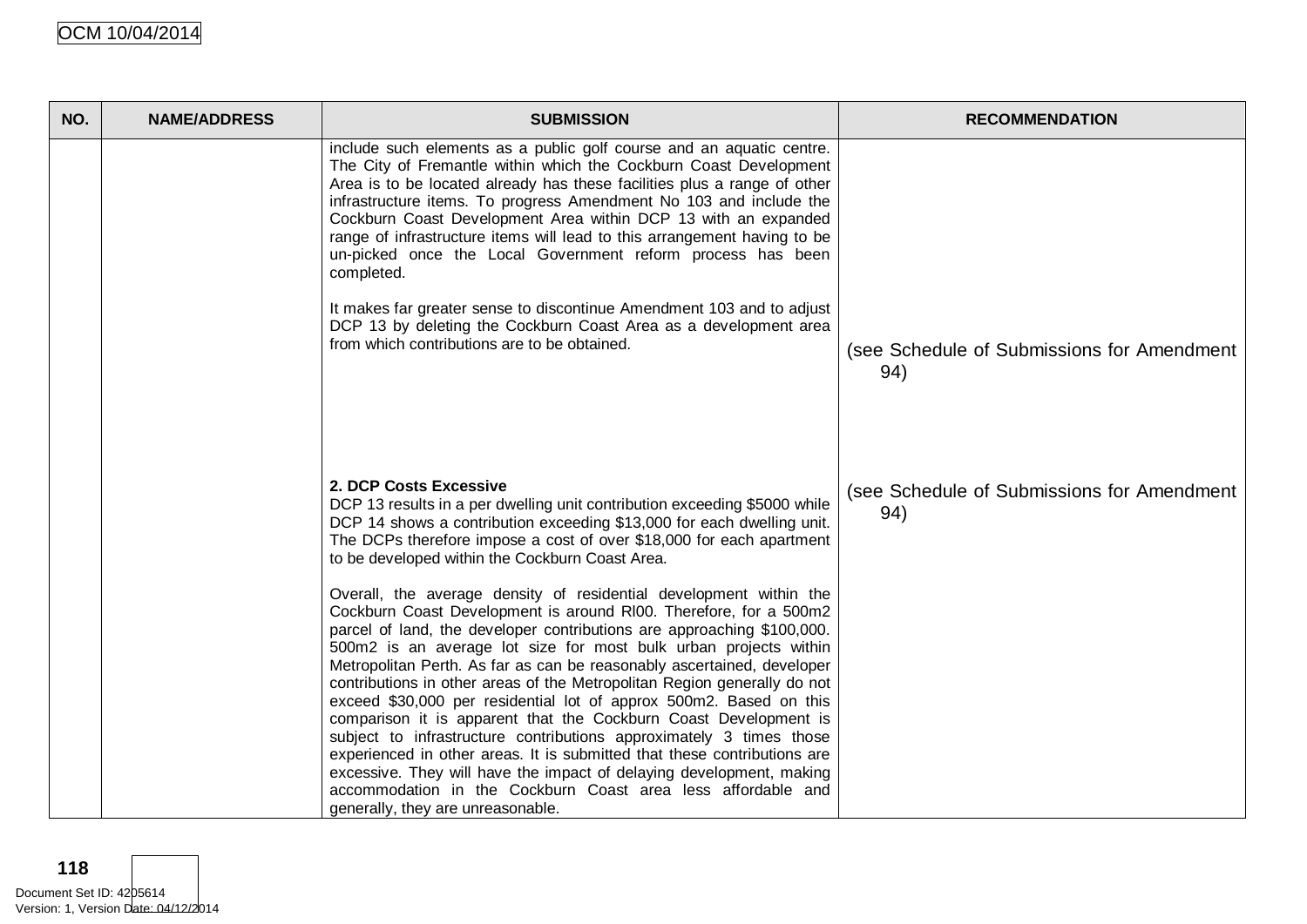| NO. | <b>NAME/ADDRESS</b> | <b>SUBMISSION</b>                                                                                                                                                                                                                                                                                                                                                                                                                                                                                                                                                                                                                                                                      | <b>RECOMMENDATION</b>                                                                                                                                                                                                                                                                                 |
|-----|---------------------|----------------------------------------------------------------------------------------------------------------------------------------------------------------------------------------------------------------------------------------------------------------------------------------------------------------------------------------------------------------------------------------------------------------------------------------------------------------------------------------------------------------------------------------------------------------------------------------------------------------------------------------------------------------------------------------|-------------------------------------------------------------------------------------------------------------------------------------------------------------------------------------------------------------------------------------------------------------------------------------------------------|
|     |                     | 3. Timing of Contributions<br>Under DCP 14, contributions are to be made upon the subdivision of<br>land. In the circumstances of the Cockburn Coast Development, it is<br>submitted that this arrangement is unreasonable, as it is a "Builtform"<br>Development.                                                                                                                                                                                                                                                                                                                                                                                                                     | This submission focusses on one<br>proposal only.                                                                                                                                                                                                                                                     |
|     |                     | It is accepted that SPP 3.6 specifies contributions at the time of<br>subdivision. However, it is suggested that this requirement reflects the<br>standard approach in Western Australia to the provision of housing and<br>that is, the subdivision of single housing lots for sale to third parties who<br>subsequently construct and occupy a dwelling on the lot of land. In this<br>circumstance, the developer contributions are paid when the developer<br>effectively produces the final product, that is, the building lot.<br>In the case of the Cockburn Coast Development, the final product will<br>overwhelmingly be the production and sale of apartments. Accordingly, | In July 2013 the State Government<br>released its model for new local<br>government<br>boundaries<br><sub>in</sub><br>metropolitan Perth. The Minister for<br>Local Government invited local<br>governments to submit proposals to<br>the Local Government Advisory<br>Board (the Board) by 4 October |
|     |                     | sites for apartments will be created after which there will be a lag of<br>approximately 2 years to cover construction and marketing. As such, the<br>developer contributions will have to be carried by the developer for a<br>period of approximately 2 years before that money can be recouped<br>through the sale of the respective apartments.                                                                                                                                                                                                                                                                                                                                    | 2013.<br>The Board advertised number of                                                                                                                                                                                                                                                               |
|     |                     | In the present economic circumstances, financing projects is difficult.<br>Arranging more finance in order to cover DCP contributions will simply<br>make that process more difficult and more expensive with interest<br>accruing on the DCP contributions during construction and marketing of<br>apartments.                                                                                                                                                                                                                                                                                                                                                                        | proposals affecting the City of<br>Cockburn<br>2014.<br>in<br>early<br>Submissions have recently closed.<br>It is several months before the<br>outcome of this process is known.                                                                                                                      |
|     |                     | Accordingly, it is submitted that DCP contributions should only be made<br>at the stage of apartment completion. At the very least, there should be<br>a recognised ability to stage DCP payments. For example, a landowner<br>with a 2 Ha site may wish to create an apartment site of 5000m2 for<br>initial development with further development of the remaining 1.5Ha to<br>occur in the future. In these circumstances, that developer should only                                                                                                                                                                                                                                | In the meantime, it is not reasonable<br>to 'second guess' what the outcome<br>of the Inquiry will be.                                                                                                                                                                                                |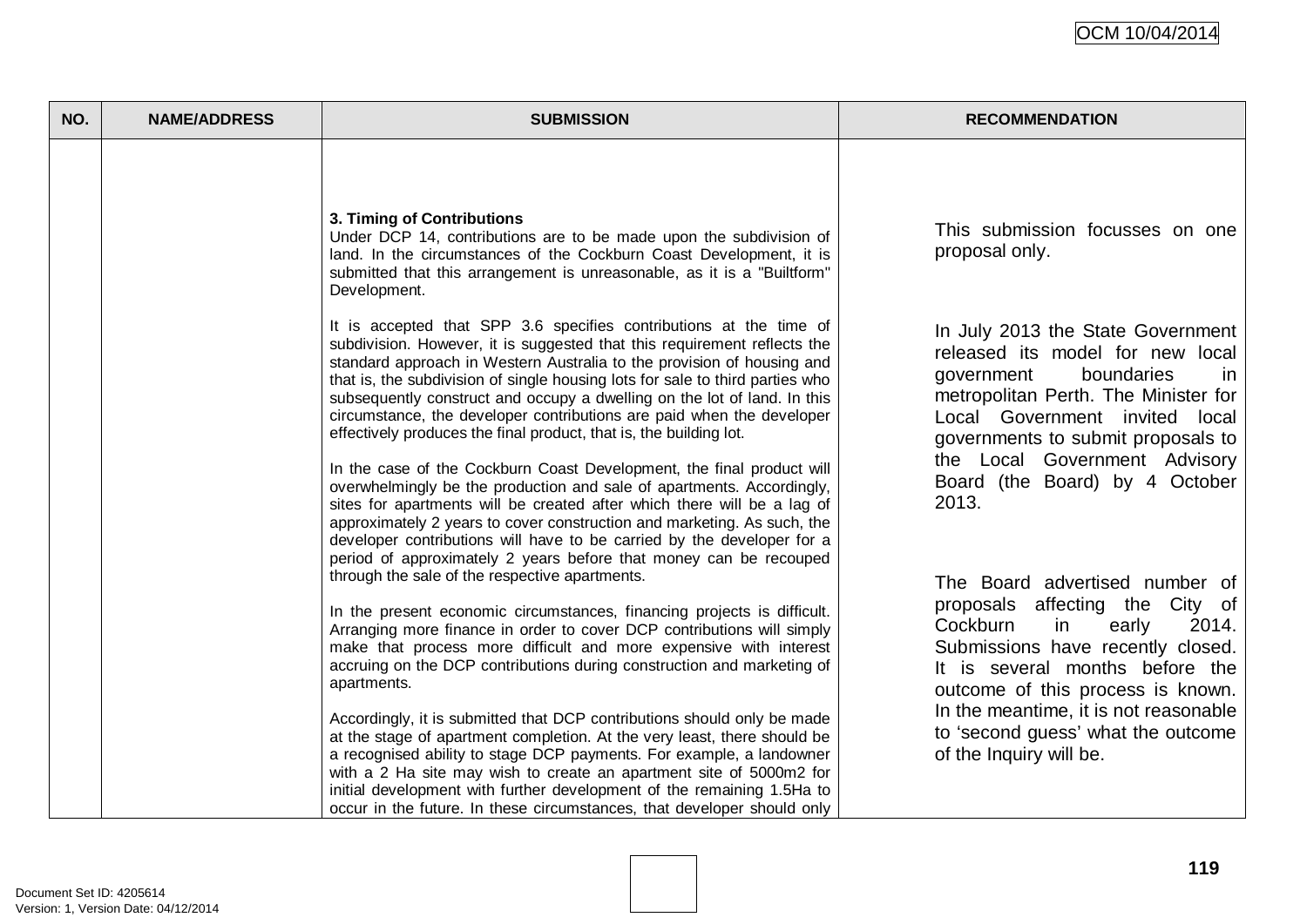| NO. | <b>NAME/ADDRESS</b> | <b>SUBMISSION</b>                                                                                                                                                                                                                                                                                                                                                                                                                                                                                                                                                                                                                                                                                                                                                                                                                                                                                                      | <b>RECOMMENDATION</b>                                                                                                                                                                                                                                                                                                                            |
|-----|---------------------|------------------------------------------------------------------------------------------------------------------------------------------------------------------------------------------------------------------------------------------------------------------------------------------------------------------------------------------------------------------------------------------------------------------------------------------------------------------------------------------------------------------------------------------------------------------------------------------------------------------------------------------------------------------------------------------------------------------------------------------------------------------------------------------------------------------------------------------------------------------------------------------------------------------------|--------------------------------------------------------------------------------------------------------------------------------------------------------------------------------------------------------------------------------------------------------------------------------------------------------------------------------------------------|
|     |                     | have to pay DCP contributions at creation of the 5000m2 first stage site<br>ie (say) 50 units x $$20k = $lm$ versus 200 units x $$20k = $4m$ , for the<br>whole 2 Ha. There needs to be an understanding that there will not be a<br>contribution required of the balance 1.5 Ha parcel of land at the time of<br>that initial subdivision, but only paid when the land is ready for<br>development. Should this require Council's registration of a Caveat over<br>that 1.5 Ha site, then that should be enabled by the DCP.<br>4. Existing POS should be relocated rather than replaced.<br>Reserve 44273 is a Reserve for Public Recreation. Some 2668m2 of<br>Reserve 44273 is shown within the Structure Plan to be alienated and<br>developed for residential purposes. Public Open Space is then to be<br>provided elsewhere within the Emplacement Local Structure Plan Area.                                  | The City already has an existing<br>Development Contribution Plan 13<br>(DCP13) which applies across the<br>City of Cockburn, including the<br>Cockburn Coast development area<br>(as it falls in the 'Coogee/North<br>Coogee' locality).                                                                                                        |
|     |                     | It is submitted that this approach amounts to "double dipping". It results<br>in existing Public Open Space being alienated and sold and land owners<br>generally within the DCP area having to buy other land to replace that<br>alienated Open Space. Rather, that Open Space which is to be alienated<br>should simply be relocated. In other words, funds received from the sale<br>of that alienated Open Space should be used to acquire the replacement<br>land rather than contributions collected from the other landowners.                                                                                                                                                                                                                                                                                                                                                                                  | <b>There</b><br>is<br>also<br>proposed<br>a<br>Amendment 98 to include additional<br>items (related to the Stockland<br>Banjup proposal). That amendment<br>is with the Department of Planning<br>with a request for final approval.                                                                                                             |
|     |                     | 5. Main Street<br>The inclusion of the additional costs of creating the Main Street as an<br>item within DCP 14 is not accepted.<br>The objection to the inclusion of the Main Street as an infrastructure item<br>is based on the fact that the development potential of the land fronting<br>and near to the Main Street is enhanced by this proximity. Land fronting<br>or near the Main Street is provided with the potential for commercial<br>development at lower levels plus residential development to a density of<br>R160 above. This results in land influenced by the Main Street having<br>nearly double the development potential of most other land within the<br>DCP area.<br>Valuations carried out to support the DCP show that land set aside for<br>Public Open Space adjacent to the proposed Main Street is valued at<br>around \$600/m2 and is significantly higher than the valuations put on | Adding the Banjup and Cockburn<br>Coast items to the existing items<br>result<br>in<br>$\alpha$<br>total<br>would<br>of<br>\$235<br>million<br>approximately<br>of<br>infrastructure. Of this, \$109 million<br>would be sourced from development<br>contributions, generating<br>around<br>46%<br>of<br>the<br>total<br>funding<br>requirement. |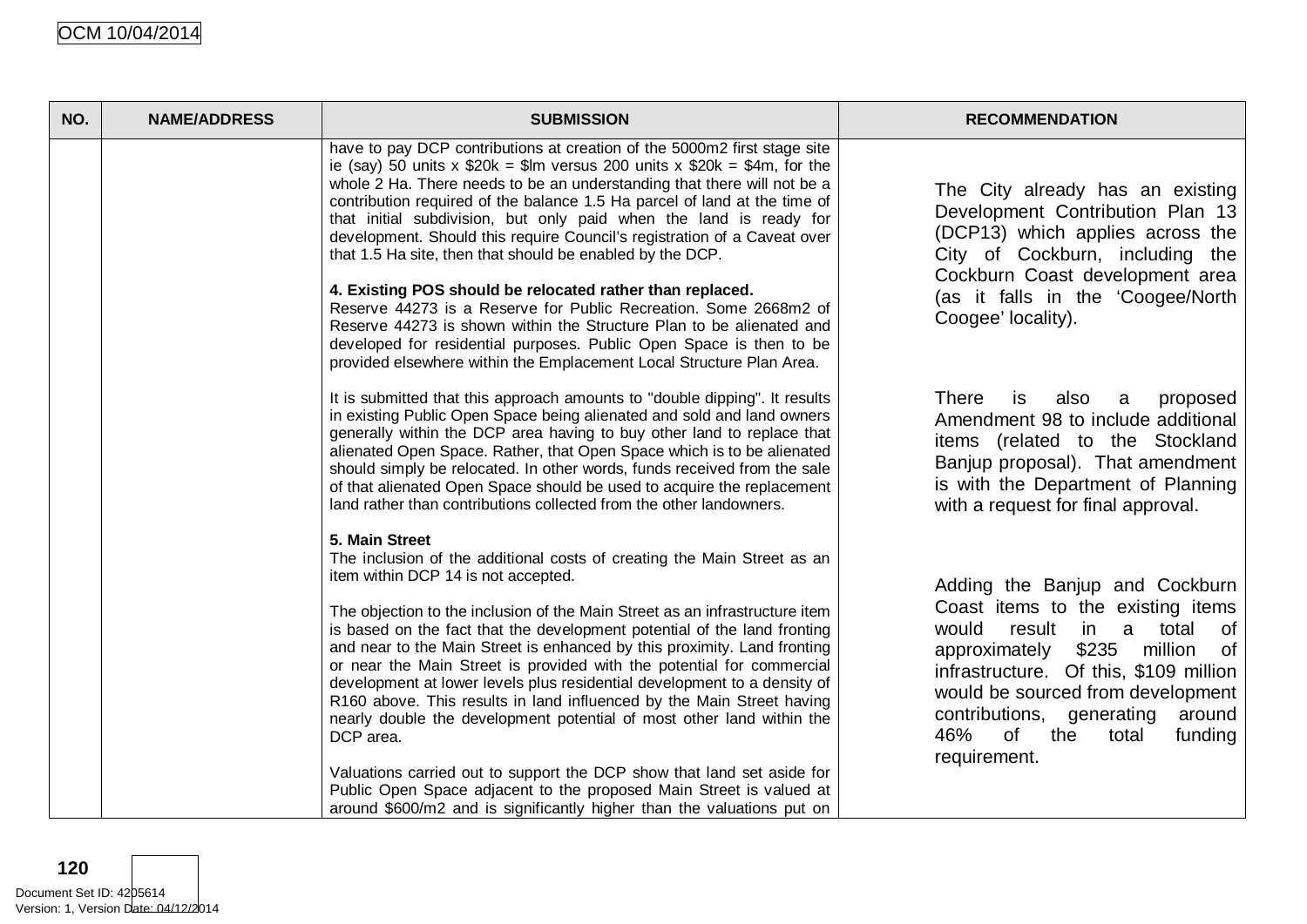| NO. | <b>NAME/ADDRESS</b> | <b>SUBMISSION</b>                                                                                                                                                                                                                                                                                                                                                                                                                                                                                                                                                                                                                                                                                                                                                                                                                                                                                                                                                                                                                                                                                     | <b>RECOMMENDATION</b>                                                                                                                                                                                                                                                                                                                                                                                                                                                                                              |
|-----|---------------------|-------------------------------------------------------------------------------------------------------------------------------------------------------------------------------------------------------------------------------------------------------------------------------------------------------------------------------------------------------------------------------------------------------------------------------------------------------------------------------------------------------------------------------------------------------------------------------------------------------------------------------------------------------------------------------------------------------------------------------------------------------------------------------------------------------------------------------------------------------------------------------------------------------------------------------------------------------------------------------------------------------------------------------------------------------------------------------------------------------|--------------------------------------------------------------------------------------------------------------------------------------------------------------------------------------------------------------------------------------------------------------------------------------------------------------------------------------------------------------------------------------------------------------------------------------------------------------------------------------------------------------------|
|     |                     | other areas of Public Open Space elsewhere within the joint Structure<br>Plan Area. Figure 2 is a map showing the Open Spaces with the per m2<br>values provided against each area of Open Space. The figure shows<br>that the most highly valued land is that land adjacent to the proposed<br>Main Street.<br>Valuations have also been carried out for land earmarked for Scheme<br>Roads and again, these valuations which are shown in terms of per m2<br>values on Figure 3 indicate that the most highly valued land is that land<br>required for the extra width of the Main Street. Clearly, the extra<br>development potential bestowed on that land within the vicinity of the<br>Main Street results in this area being the most highly valued area of the<br>combined Structure Plans. It accordingly makes little sense for<br>developers in other parts of the Structure Plan to subsidise the provision<br>of the Main Street when the providers of the Main Street benefit so<br>significantly from the increased development potential.<br>Diagrams enclosed in original submission | Retaining a 'unified' district of<br>Cockburn, even as part of a straight<br>merger with Kwinana, would have<br>no impact on DCP13. It is noted<br>however, one of the proposals<br>Government<br>before the Local<br>Advisory<br><b>Board</b><br>involves<br>disaggregation of Cockburn as<br>described in this submission. At this<br>point in time, it is not known what<br>the Board's recommendation will be.                                                                                                 |
|     |                     |                                                                                                                                                                                                                                                                                                                                                                                                                                                                                                                                                                                                                                                                                                                                                                                                                                                                                                                                                                                                                                                                                                       | The cumulative cost of the items<br>proposed by DCP14 and those in<br>DCP13 are substantial and the<br>submitters believe these are higher<br>than elsewhere in Perth. There is<br>an assumption with this argument<br>the development, its location and<br>the DCP items themselves are<br>similar across Perth, which they are<br>not. As per TPS3 and the State<br>Planning Policy 3.6 (SPP3.6),<br>estimated costs have been based<br>on the best available information.<br>Costs in this DCP are expressed as |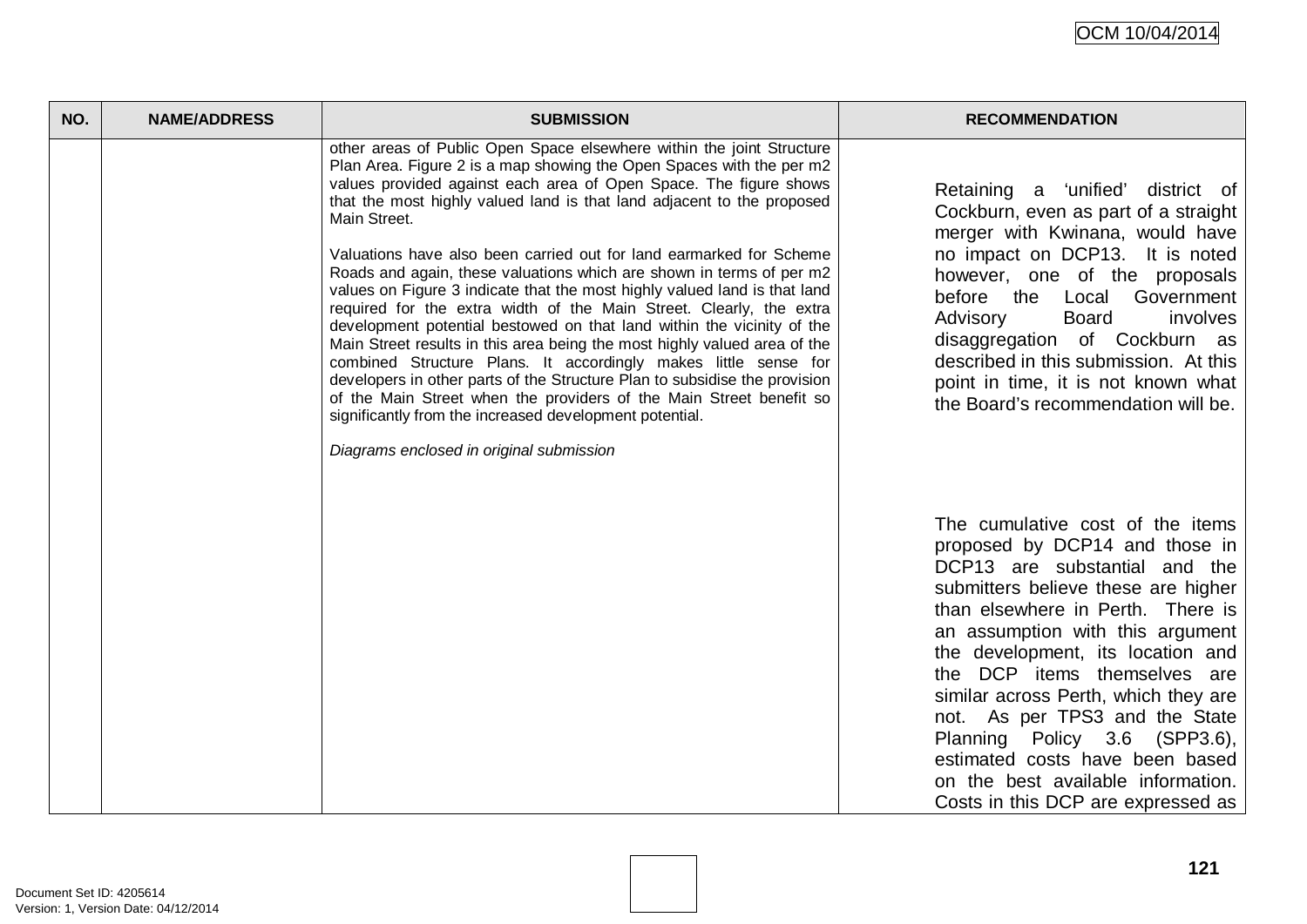| NO. | <b>NAME/ADDRESS</b> | <b>SUBMISSION</b> | <b>RECOMMENDATION</b>                                                                                                                                                                                                                                                                                                                                                                                                                                                                                                                                                                                                                                                                                                                             |
|-----|---------------------|-------------------|---------------------------------------------------------------------------------------------------------------------------------------------------------------------------------------------------------------------------------------------------------------------------------------------------------------------------------------------------------------------------------------------------------------------------------------------------------------------------------------------------------------------------------------------------------------------------------------------------------------------------------------------------------------------------------------------------------------------------------------------------|
|     |                     |                   | an amount per new lot or dwelling.<br>With the higher densities in this area<br>it is not reasonable to compare<br>DCP13 on a per $m^2$ basis. Where<br>possible, City officers have already<br>reined in the DCP13 costs. For<br>example, the original cost estimate<br>for the foreshore works was over<br>\$25 million. This includes \$6 million<br>for two pedestrian bridges across<br>the railway.<br>City officers have<br>limited this to one bridge at \$3<br>million with the remaining<br>\$15<br>million for foreshore works.<br>City<br>officers are comfortable the level of<br>inclusions<br>reasonable<br>is<br>and<br>appropriate to this development<br>area, consistent with the vision for<br>Cockburn Coast as established. |
|     |                     |                   | Timing of contribution payments is<br>already determined by the Town<br>Planning Scheme (within section<br>6.3). The provisions mirror those<br>suggested by State Planning Policy<br>3.6. To seek to deviate from the<br>SPP would have required the WA<br>Planning Commission's<br>(WAPC)                                                                                                                                                                                                                                                                                                                                                                                                                                                       |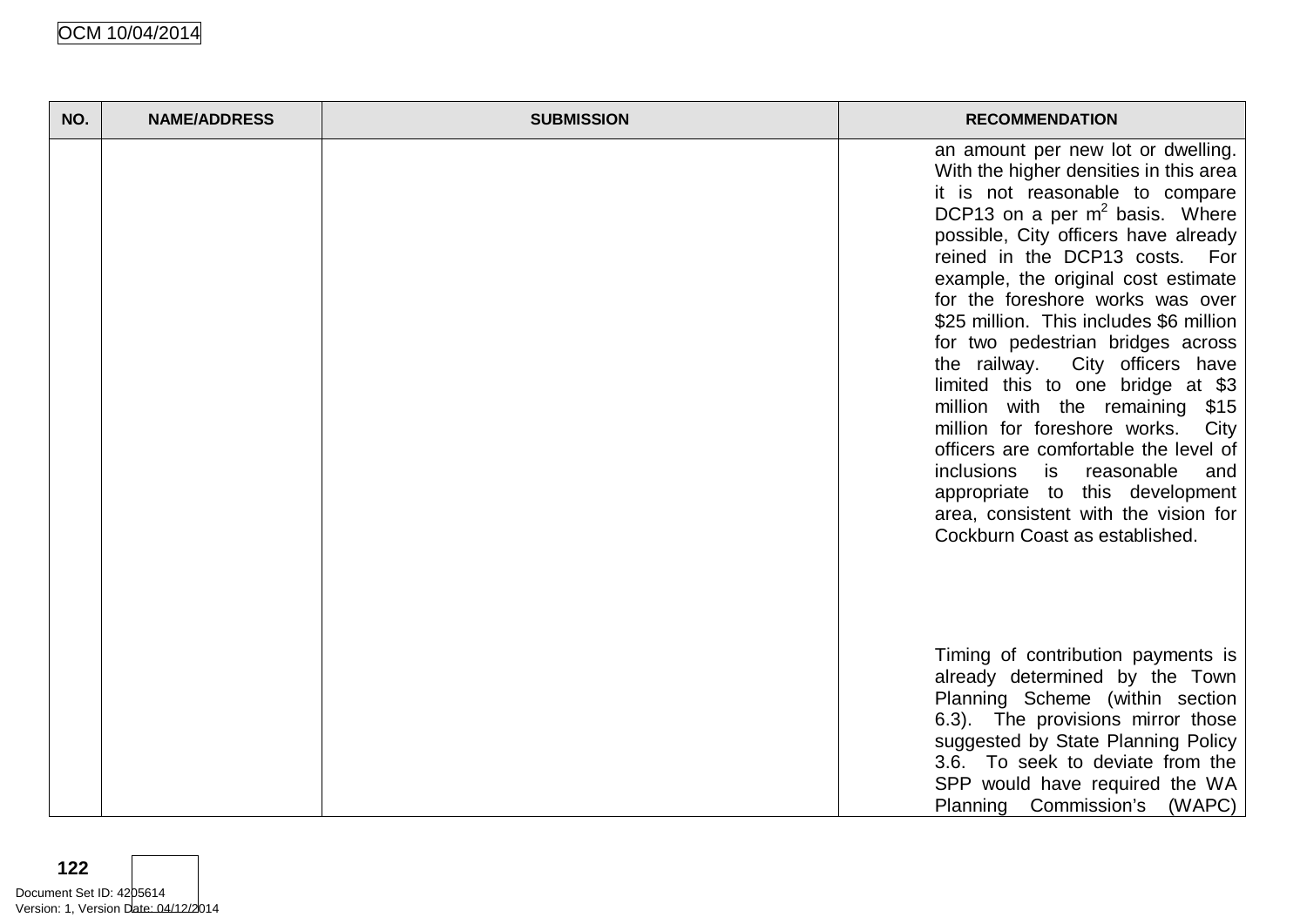

| NO. | <b>NAME/ADDRESS</b> | <b>SUBMISSION</b> | <b>RECOMMENDATION</b>                                                                                                                                                                                                                                                                                                                                                                                   |
|-----|---------------------|-------------------|---------------------------------------------------------------------------------------------------------------------------------------------------------------------------------------------------------------------------------------------------------------------------------------------------------------------------------------------------------------------------------------------------------|
|     |                     |                   | Without<br>consent to advertise.<br>justification, the WAPC would<br>$\left  \begin{array}{cccc} 1 & 0 & 0 & 0 & 0 \\ 0 & 0 & 0 & 0 & 0 \\ 0 & 0 & 0 & 0 & 0 \\ 0 & 0 & 0 & 0 & 0 \\ 0 & 0 & 0 & 0 & 0 \\ 0 & 0 & 0 & 0 & 0 \\ 0 & 0 & 0 & 0 & 0 \\ 0 & 0 & 0 & 0 & 0 \\ 0 & 0 & 0 & 0 & 0 \\ 0 & 0 & 0 & 0 & 0 \\ 0 & 0 & 0 & 0 & 0 \\ 0 & 0 & 0 & 0 & 0 \\ 0 & 0 & 0 & 0 & 0 \\ 0 & 0 & 0 & 0 & 0 \\$ |
|     |                     |                   |                                                                                                                                                                                                                                                                                                                                                                                                         |
|     |                     |                   |                                                                                                                                                                                                                                                                                                                                                                                                         |
|     |                     |                   |                                                                                                                                                                                                                                                                                                                                                                                                         |
|     |                     |                   |                                                                                                                                                                                                                                                                                                                                                                                                         |
|     |                     |                   |                                                                                                                                                                                                                                                                                                                                                                                                         |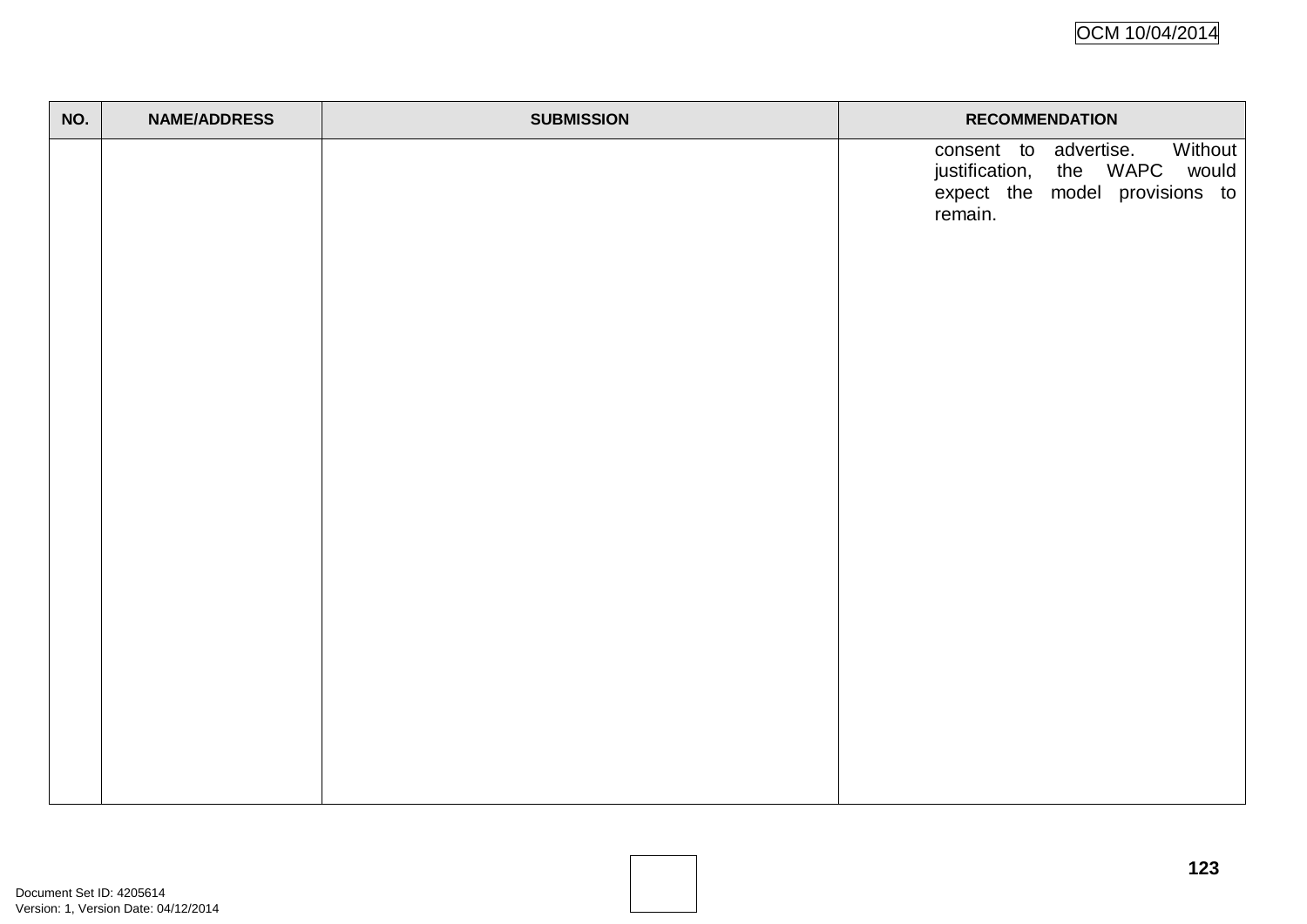| NO. | <b>NAME/ADDRESS</b> | <b>SUBMISSION</b> | <b>RECOMMENDATION</b> |
|-----|---------------------|-------------------|-----------------------|
|     |                     |                   |                       |
|     |                     |                   |                       |
|     |                     |                   |                       |
|     |                     |                   |                       |
|     |                     |                   |                       |
|     |                     |                   |                       |
|     |                     |                   |                       |
|     |                     |                   |                       |
|     |                     |                   |                       |
|     |                     |                   |                       |
|     |                     |                   |                       |
|     |                     |                   |                       |
|     |                     |                   |                       |
|     |                     |                   |                       |
|     |                     |                   |                       |
|     |                     |                   |                       |
|     |                     |                   |                       |
|     |                     |                   |                       |
|     |                     |                   |                       |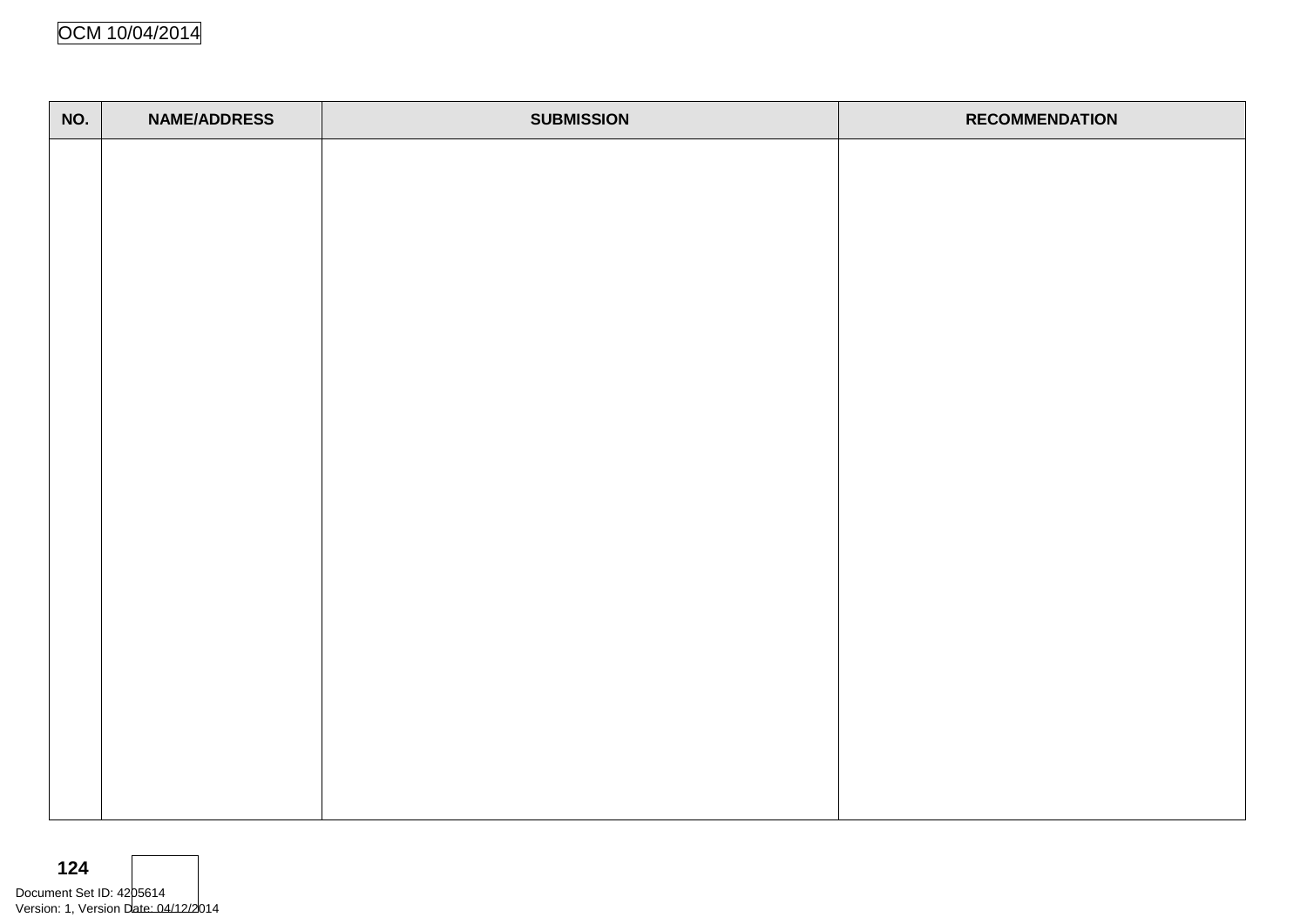| NO. | <b>NAME/ADDRESS</b> | <b>SUBMISSION</b> | <b>RECOMMENDATION</b>                             |
|-----|---------------------|-------------------|---------------------------------------------------|
|     |                     |                   | (see Schedule of Submissions for Amendment<br>94) |
|     |                     |                   |                                                   |
|     |                     |                   |                                                   |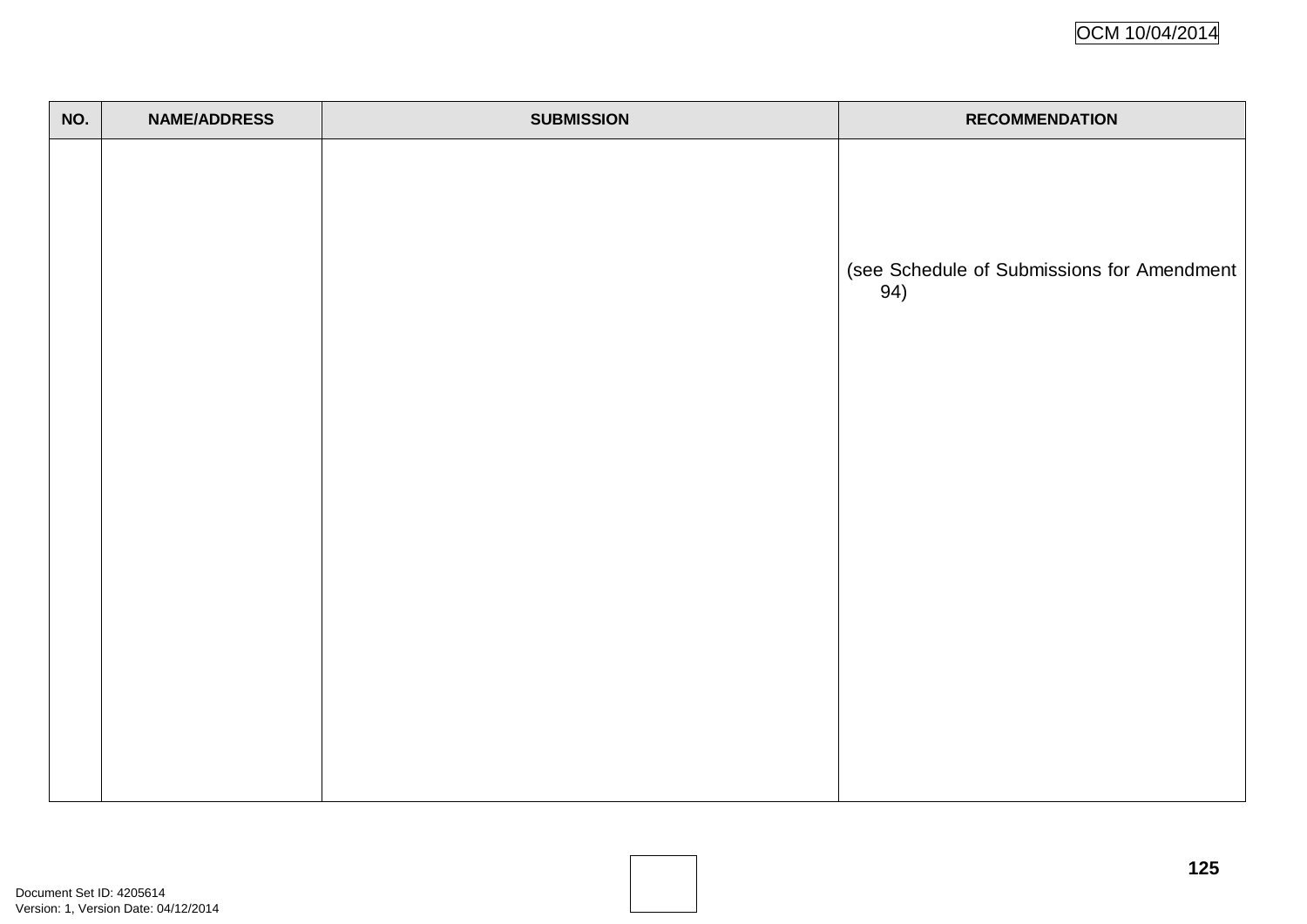| NO. | <b>NAME/ADDRESS</b>                                                                                                                                                                                                                                              | <b>SUBMISSION</b>                                                                                                                                                                                                                                                                                                                                                                                                                                                                                                                                                                                                                                                                                                                                                        | <b>RECOMMENDATION</b>                                                                                                             |
|-----|------------------------------------------------------------------------------------------------------------------------------------------------------------------------------------------------------------------------------------------------------------------|--------------------------------------------------------------------------------------------------------------------------------------------------------------------------------------------------------------------------------------------------------------------------------------------------------------------------------------------------------------------------------------------------------------------------------------------------------------------------------------------------------------------------------------------------------------------------------------------------------------------------------------------------------------------------------------------------------------------------------------------------------------------------|-----------------------------------------------------------------------------------------------------------------------------------|
|     |                                                                                                                                                                                                                                                                  |                                                                                                                                                                                                                                                                                                                                                                                                                                                                                                                                                                                                                                                                                                                                                                          | (see Schedule of Submissions for Amendment<br>94)<br>No changes are recommended<br>based on the content of<br>this<br>submission. |
| 5   | Basilia Nominees Pty Ltd C/-<br><b>MGA Town Planners</b><br>26 Mayfair Street<br>West Perth WA 6872<br>Address of Property Affected<br>by Scheme:<br>Avenue and Rollinson Road,<br>Lot 69 Corner of Bennett<br>Avenue and Rollinson Road<br>& Lot 68 Garston Way | This submission responds to Amendments 94 and 103 to the City of<br>Cockburn Town Planning Scheme N0 3.<br>Amendment 94 proposes to include a Developer Contribution Plan<br>(DCP) specific to the Robb Jetty and Emplacements precincts of the<br>Cockburn Coast Development Area. While Amendment No 103<br>proposes additional items be included within DCP 13, making provision<br>Lot 65 Corner of Darkan   for contributions from the Cockburn Coast Development towards<br>infrastructure within the greater City of Cockburn area.<br>The DCPs are inter-related because both apply to the Cockburn Coast<br>Development. This submission therefore relates to both amendments 94<br>and 103, combining comments rather than making two separate<br>submissions. | See response to Submission 4                                                                                                      |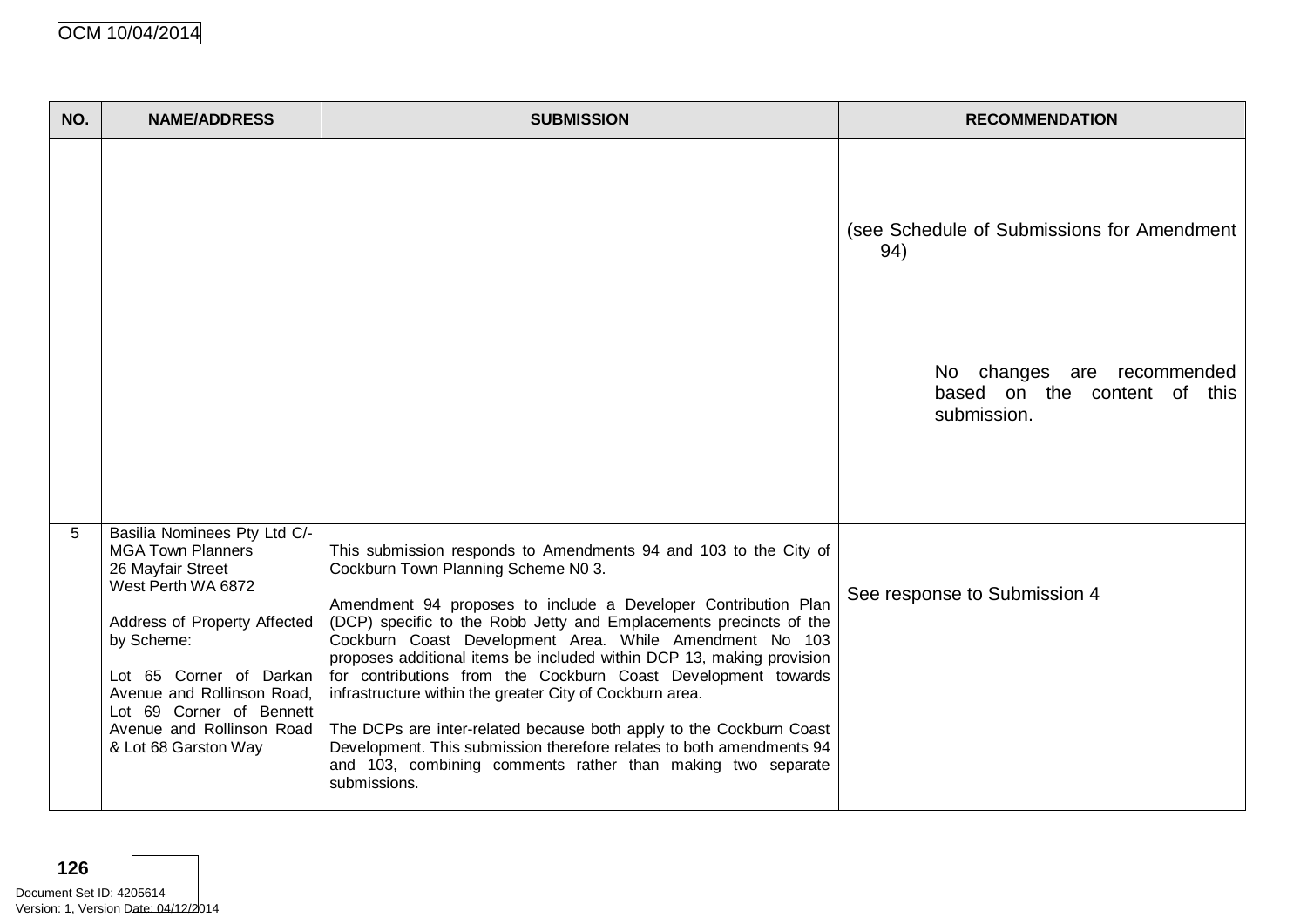| NO. | <b>NAME/ADDRESS</b> | <b>SUBMISSION</b>                                                                                                                                                                                                                                                                                                                                                                                                                                                                                                                                                                               | <b>RECOMMENDATION</b> |
|-----|---------------------|-------------------------------------------------------------------------------------------------------------------------------------------------------------------------------------------------------------------------------------------------------------------------------------------------------------------------------------------------------------------------------------------------------------------------------------------------------------------------------------------------------------------------------------------------------------------------------------------------|-----------------------|
|     |                     | <b>EXECUTIVE SUMMARY</b>                                                                                                                                                                                                                                                                                                                                                                                                                                                                                                                                                                        |                       |
|     |                     | <b>Ground 1</b> The State Government has announced a programme of Local<br>Government Amalgamation which will result in the Cockburn Coast area<br>being transferred to the City of Fremantle. As a consequence,<br>Amendment 103 and the proposed changes to DCP13 will become<br>redundant in their present form.                                                                                                                                                                                                                                                                             |                       |
|     |                     | <b>Ground 2</b> Overall, the combined DCP costs are excessive amounting to<br>nearly \$100,000 per 500m2 parcel of land VERSUS LESS THAN<br>\$30,000 for most other DCP's. This cost per area of land vastly exceeds<br>any other DCP within the State.                                                                                                                                                                                                                                                                                                                                         |                       |
|     |                     | Ground 3 This is essentially a "Builtform Project", not a normal single lot<br>residential subdivision, that all previous DCP's have been based on. The<br>developer gets paid when units are settled, not upon subdivision of land,<br>as in a residential subdivision. DCP contributions should be collected at<br>the time of the completion of apartment buildings or at the very least<br>contributions should be able to be staged at the subdividing of large lots,<br>over say 3,000m2 ( with caveats protecting Council's right to<br>contributions from later stages of subdivision). |                       |
|     |                     | Ground 4 Existing Open Spaces should be relocated rather than<br>alienated and replaced by developer contributions.                                                                                                                                                                                                                                                                                                                                                                                                                                                                             |                       |
|     |                     | Ground 5 The additional costs of creating the Main Street in terms of<br>land and construction components should not be a DCP cost. The cost<br>of providing this infrastructure should remain with the landowners in<br>whose land the Main Street falls due to the added development<br>potential.                                                                                                                                                                                                                                                                                            |                       |
|     |                     | <b>GROUNDS OF SUBMISSION</b>                                                                                                                                                                                                                                                                                                                                                                                                                                                                                                                                                                    |                       |
|     |                     | 1. Amendment 103 to be Redundant<br>The State Government has announced a programme of Local<br>Government rationalisation and amalgamation within the Perth<br>Metropolitan Region. These announcements include separating that<br>area generally north of the Roe Highway alignment from the balance of                                                                                                                                                                                                                                                                                        |                       |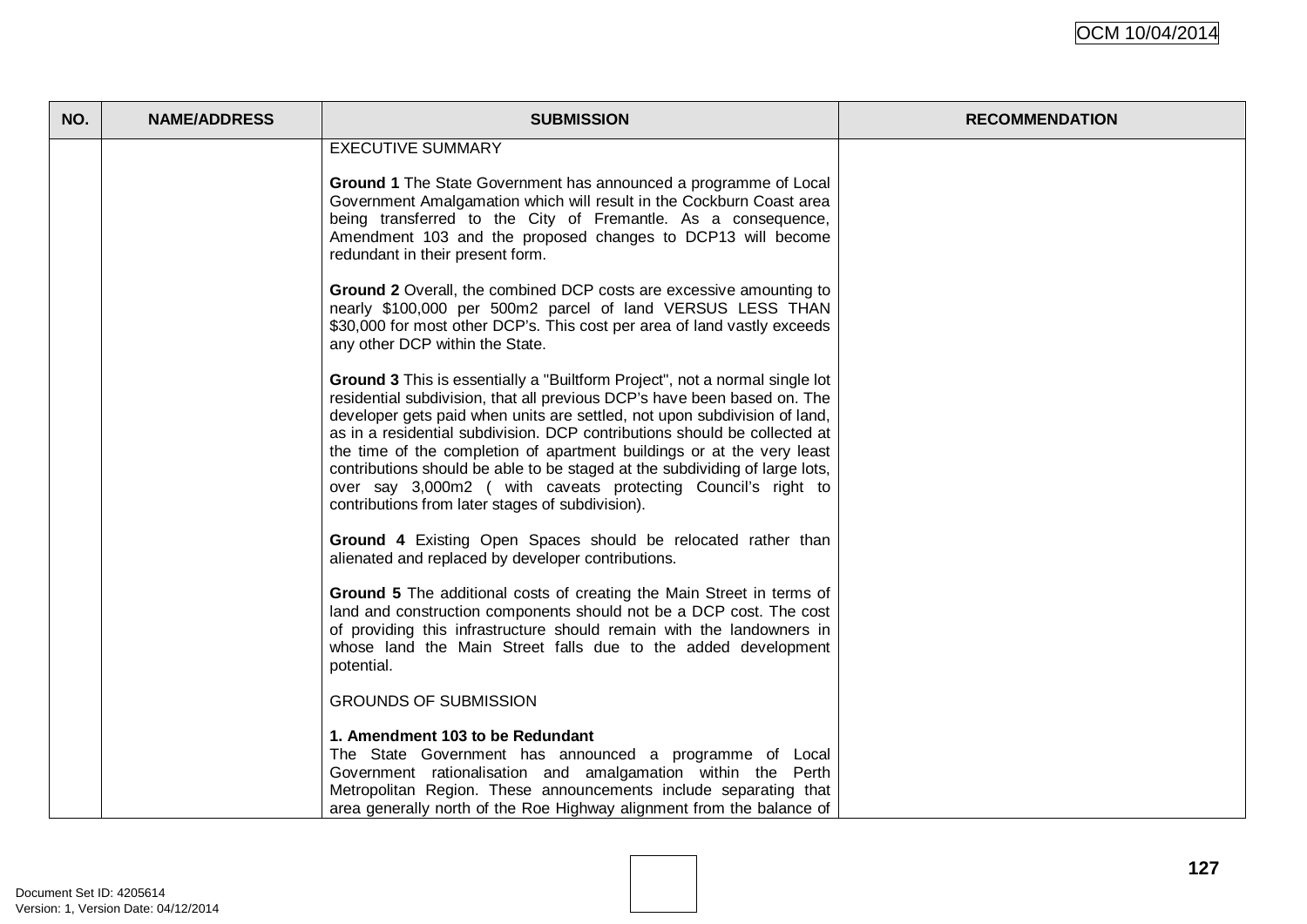| NO. | <b>NAME/ADDRESS</b> | <b>SUBMISSION</b>                                                                                                                                                                                                                                                                                                                                                                                                                                                                                                                                                                                                                                                                                                                                       | <b>RECOMMENDATION</b> |
|-----|---------------------|---------------------------------------------------------------------------------------------------------------------------------------------------------------------------------------------------------------------------------------------------------------------------------------------------------------------------------------------------------------------------------------------------------------------------------------------------------------------------------------------------------------------------------------------------------------------------------------------------------------------------------------------------------------------------------------------------------------------------------------------------------|-----------------------|
|     |                     | the City of Cockburn and amalgamating those northern portions with the<br>City of Fremantle and City of Melville respectively. The Town of Kwinana<br>to the south is then to be amalgamated with the balance of the City of<br>Cockburn.                                                                                                                                                                                                                                                                                                                                                                                                                                                                                                               |                       |
|     |                     | The result of these changes is that the Cockburn Coast Development<br>Area is to be excluded from the City of Cockburn and included within the<br>City of Fremantle. Figure 1 attached to this submission shows how the<br>Cockburn Coast area is excluded from the City of Cockburn LGA and<br>included within the City of Fremantle. Against this background, it makes<br>little sense to proceed with Amendment 103 as proposed and the<br>inclusion of the Cockburn Coast Development Area within DCP13. To<br>continue with the amendment would ultimately result in a development<br>within the City of Fremantle contributing to infrastructure within the City<br>of Cockburn, a situation which would need to be redressed<br>retrospectively. |                       |
|     |                     | Indeed, when infrastructure items within DCP 13 are examined, they<br>include such elements as a public golf course and an aquatic centre.<br>The City of Fremantle within which the Cockburn Coast Development<br>Area is to be located already has these facilities plus a range of other<br>infrastructure items. To progress Amendment No 103 and include the<br>Cockburn Coast Development Area within DCP 13 with an expanded<br>range of infrastructure items will lead to this arrangement having to be<br>un-picked once the Local Government reform process has been<br>completed.                                                                                                                                                            |                       |
|     |                     | It makes far greater sense to discontinue Amendment 103 and to adjust<br>DCP 13 by deleting the Cockburn Coast Area as a development area<br>from which contributions are to be obtained.                                                                                                                                                                                                                                                                                                                                                                                                                                                                                                                                                               |                       |
|     |                     | 2. DCP Costs Excessive<br>DCP 13 results in a per dwelling unit contribution exceeding \$5000 while<br>DCP 14 shows a contribution exceeding \$13,000 for each dwelling unit.<br>The DCPs therefore impose a cost of over \$18,000 for each apartment<br>to be developed within the Cockburn Coast Area.                                                                                                                                                                                                                                                                                                                                                                                                                                                |                       |
|     |                     | Overall, the average density of residential development within the                                                                                                                                                                                                                                                                                                                                                                                                                                                                                                                                                                                                                                                                                      |                       |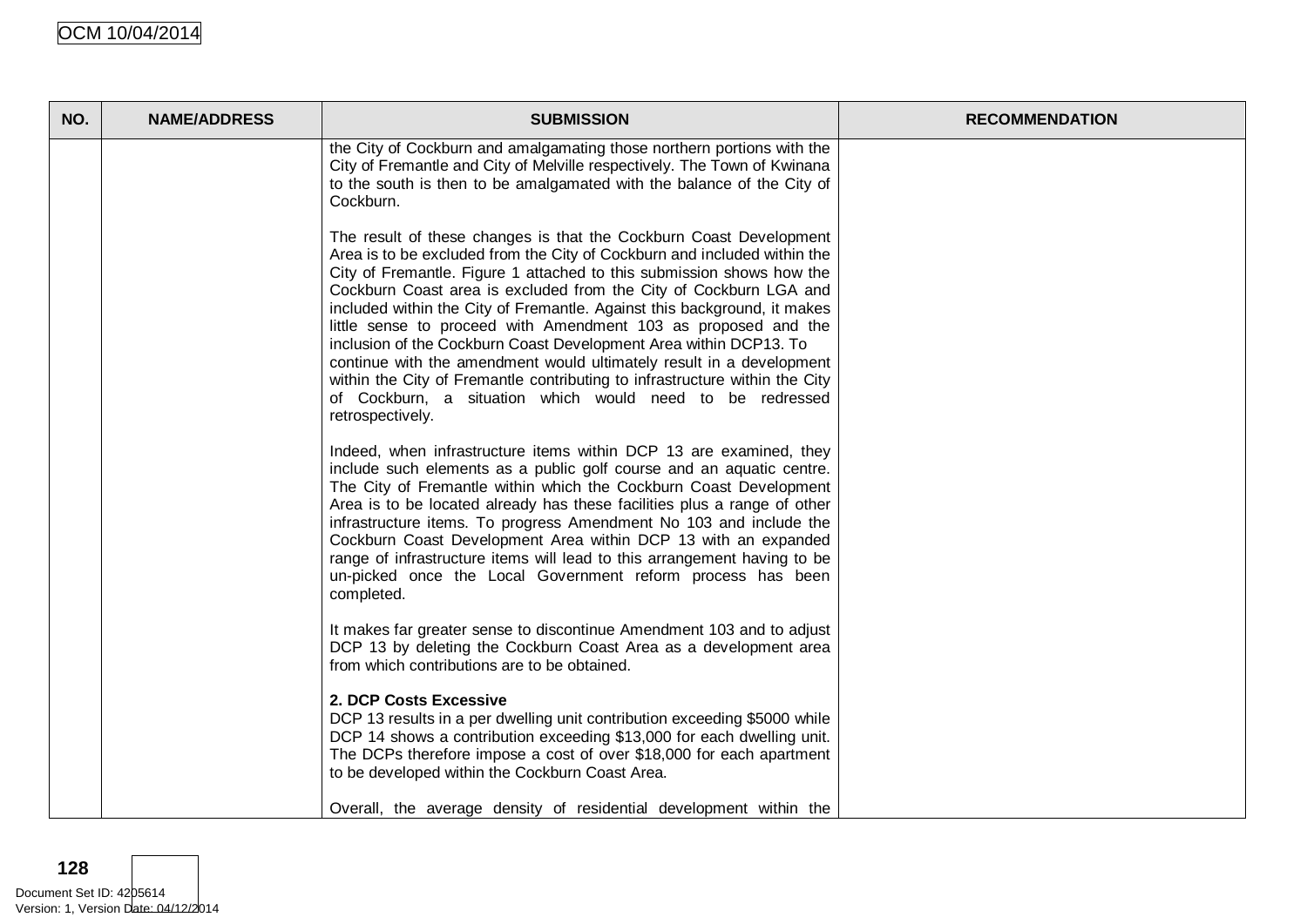| NO. | <b>NAME/ADDRESS</b> | <b>SUBMISSION</b>                                                                                                                                                                                                                                                                                                                                                                                                                                                                                                                                                                                                                                                                                                                                                                                                                               | <b>RECOMMENDATION</b> |
|-----|---------------------|-------------------------------------------------------------------------------------------------------------------------------------------------------------------------------------------------------------------------------------------------------------------------------------------------------------------------------------------------------------------------------------------------------------------------------------------------------------------------------------------------------------------------------------------------------------------------------------------------------------------------------------------------------------------------------------------------------------------------------------------------------------------------------------------------------------------------------------------------|-----------------------|
|     |                     | Cockburn Coast Development is around RI00. Therefore, for a 500m2<br>parcel of land, the developer contributions are approaching \$100,000.<br>500m2 is an average lot size for most bulk urban projects within<br>Metropolitan Perth. As far as can be reasonably ascertained, developer<br>contributions in other areas of the Metropolitan Region generally do not<br>exceed \$30,000 per residential lot of approx 500m2. Based on this<br>comparison it is apparent that the Cockburn Coast Development is<br>subject to infrastructure contributions approximately 3 times those<br>experienced in other areas. It is submitted that these contributions are<br>excessive. They will have the impact of delaying development, making<br>accommodation in the Cockburn Coast area less affordable and<br>generally, they are unreasonable. |                       |
|     |                     | 3. Timing of Contributions<br>Under DCP 14, contributions are to be made upon the subdivision of<br>land. In the circumstances of the Cockburn Coast Development, it is<br>submitted that this arrangement is unreasonable, as it is a "Builtform"<br>Development.                                                                                                                                                                                                                                                                                                                                                                                                                                                                                                                                                                              |                       |
|     |                     | It is accepted that SPP 3.6 specifies contributions at the time of<br>subdivision. However, it is suggested that this requirement reflects the<br>standard approach in Western Australia to the provision of housing and<br>that is, the subdivision of single housing lots for sale to third parties who<br>subsequently construct and occupy a dwelling on the lot of land. In this<br>circumstance, the developer contributions are paid when the developer<br>effectively produces the final product, that is, the building lot.                                                                                                                                                                                                                                                                                                            |                       |
|     |                     | In the case of the Cockburn Coast Development, the final product will<br>overwhelmingly be the production and sale of apartments. Accordingly,<br>sites for apartments will be created after which there will be a lag of<br>approximately 2 years to cover construction and marketing. As such, the<br>developer contributions will have to be carried by the developer for a<br>period of approximately 2 years before that money can be recouped<br>through the sale of the respective apartments.                                                                                                                                                                                                                                                                                                                                           |                       |
|     |                     | In the present economic circumstances, financing projects is difficult.<br>Arranging more finance in order to cover DCP contributions will simply<br>make that process more difficult and more expensive with interest                                                                                                                                                                                                                                                                                                                                                                                                                                                                                                                                                                                                                          |                       |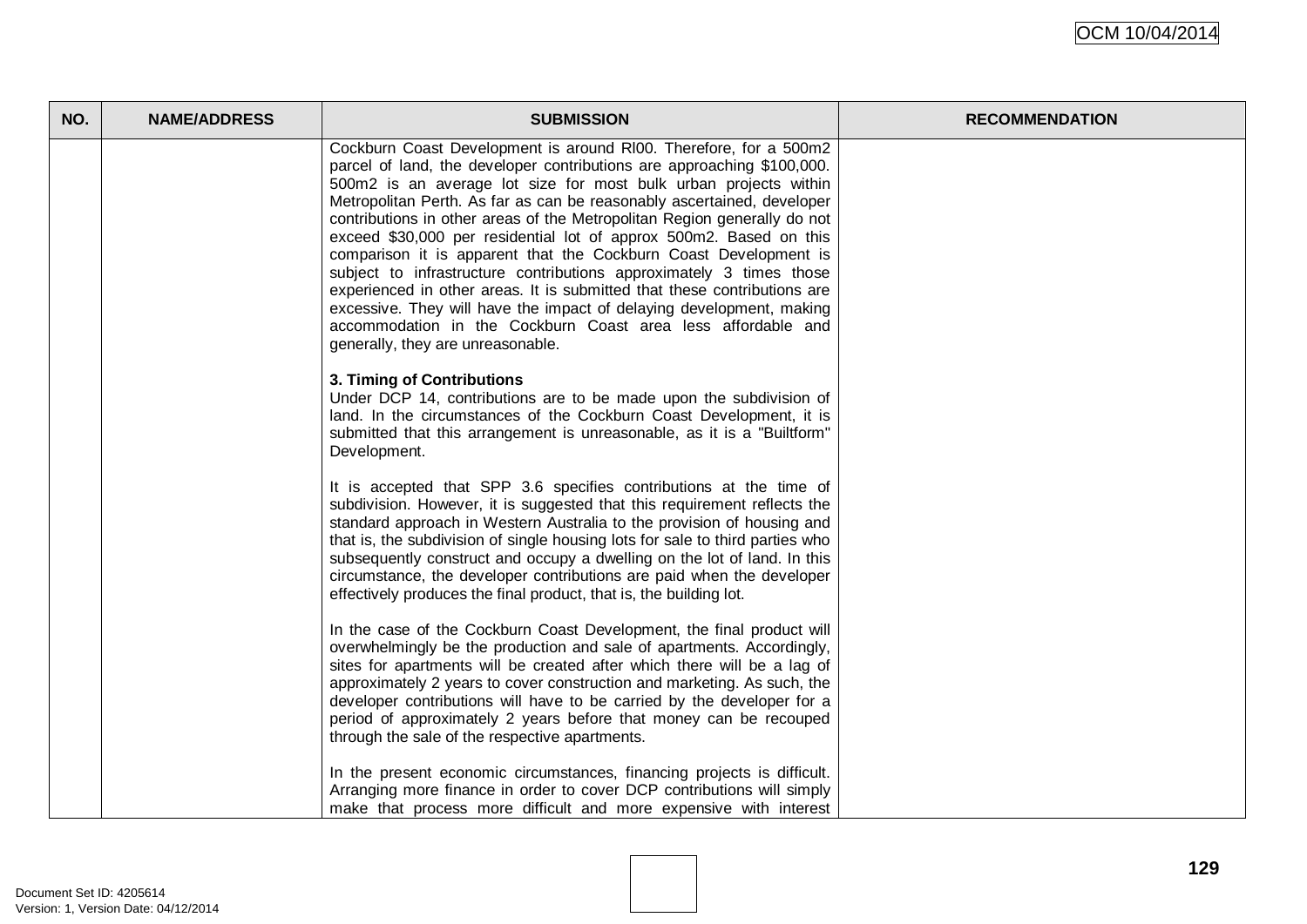| NO. | <b>NAME/ADDRESS</b> | <b>SUBMISSION</b>                                                                                                                                                                                                                                                                                                                                                                                                                                                                                                                                                                                                                                                                                                                                                                                                                                                                                                                                                                        | <b>RECOMMENDATION</b> |
|-----|---------------------|------------------------------------------------------------------------------------------------------------------------------------------------------------------------------------------------------------------------------------------------------------------------------------------------------------------------------------------------------------------------------------------------------------------------------------------------------------------------------------------------------------------------------------------------------------------------------------------------------------------------------------------------------------------------------------------------------------------------------------------------------------------------------------------------------------------------------------------------------------------------------------------------------------------------------------------------------------------------------------------|-----------------------|
|     |                     | accruing on the DCP contributions during construction and marketing of<br>apartments.                                                                                                                                                                                                                                                                                                                                                                                                                                                                                                                                                                                                                                                                                                                                                                                                                                                                                                    |                       |
|     |                     | Accordingly, it is submitted that DCP contributions should only be made<br>at the stage of apartment completion. At the very least, there should be<br>a recognised ability to stage DCP payments. For example, a landowner<br>with a 2 Ha site may wish to create an apartment site of 5000m2 for<br>initial development with further development of the remaining 1.5Ha to<br>occur in the future. In these circumstances, that developer should only<br>have to pay DCP contributions at creation of the 5000m2 first stage site<br>ie (say) 50 units x $$20k = $lm$ versus 200 units x $$20k = $4m$ , for the<br>whole 2 Ha. There needs to be an understanding that there will not be a<br>contribution required of the balance 1.5 Ha parcel of land at the time of<br>that initial subdivision, but only paid when the land is ready for<br>development. Should this require Council's registration of a Caveat over<br>that 1.5 Ha site, then that should be enabled by the DCP. |                       |
|     |                     | 4. Existing POS should be relocated rather than replaced.<br>Reserve 44273 is a Reserve for Public Recreation. Some 2668m2 of<br>Reserve 44273 is shown within the Structure Plan to be alienated and<br>developed for residential purposes. Public Open Space is then to be<br>provided elsewhere within the Emplacement Local Structure Plan Area.                                                                                                                                                                                                                                                                                                                                                                                                                                                                                                                                                                                                                                     |                       |
|     |                     | It is submitted that this approach amounts to "double dipping". It results<br>in existing Public Open Space being alienated and sold and land owners<br>generally within the DCP area having to buy other land to replace that<br>alienated Open Space. Rather, that Open Space which is to be alienated<br>should simply be relocated. In other words, funds received from the sale<br>of that alienated Open Space should be used to acquire the replacement<br>land rather than contributions collected from the other landowners.                                                                                                                                                                                                                                                                                                                                                                                                                                                    |                       |
|     |                     | 5. Main Street<br>The inclusion of the additional costs of creating the Main Street as an<br>item within DCP 14 is not accepted.                                                                                                                                                                                                                                                                                                                                                                                                                                                                                                                                                                                                                                                                                                                                                                                                                                                         |                       |
|     |                     | The objection to the inclusion of the Main Street as an infrastructure item<br>is based on the fact that the development potential of the land fronting<br>and near to the Main Street is enhanced by this proximity. Land fronting                                                                                                                                                                                                                                                                                                                                                                                                                                                                                                                                                                                                                                                                                                                                                      |                       |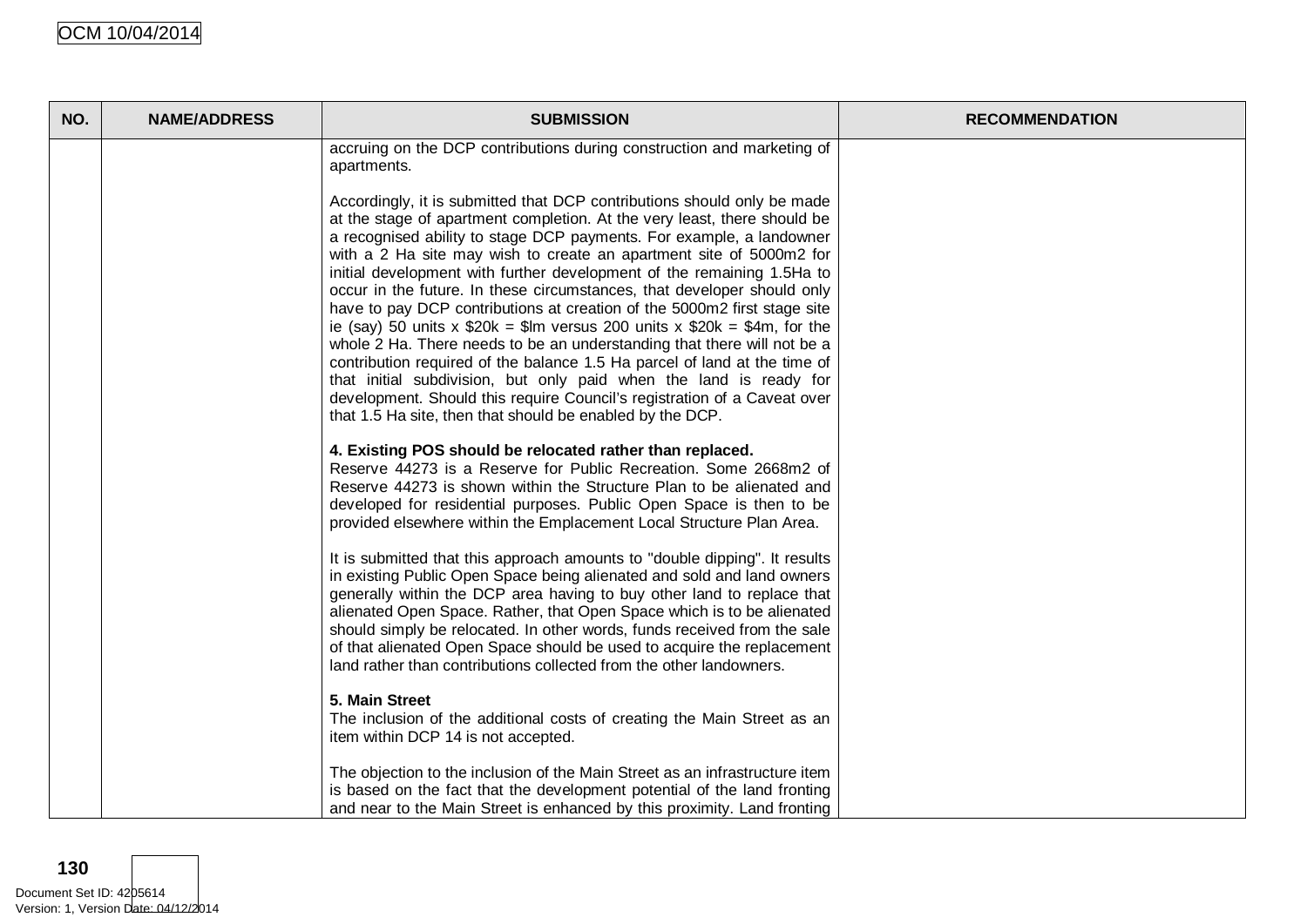| NO. | <b>NAME/ADDRESS</b>                                                                                             | <b>SUBMISSION</b>                                                                                                                                                                                                                                                                                                                                                                                                                                                                                                                                                                                                                                                                                                                         | <b>RECOMMENDATION</b>        |
|-----|-----------------------------------------------------------------------------------------------------------------|-------------------------------------------------------------------------------------------------------------------------------------------------------------------------------------------------------------------------------------------------------------------------------------------------------------------------------------------------------------------------------------------------------------------------------------------------------------------------------------------------------------------------------------------------------------------------------------------------------------------------------------------------------------------------------------------------------------------------------------------|------------------------------|
|     |                                                                                                                 | or near the Main Street is provided with the potential for commercial<br>development at lower levels plus residential development to a density of<br>R160 above. This results in land influenced by the Main Street having<br>nearly double the development potential of most other land within the<br>DCP area.                                                                                                                                                                                                                                                                                                                                                                                                                          |                              |
|     |                                                                                                                 | Valuations carried out to support the DCP show that land set aside for<br>Public Open Space adjacent to the proposed Main Street is valued at<br>around \$600/m2 and is significantly higher than the valuations put on<br>other areas of Public Open Space elsewhere within the joint Structure<br>Plan Area. Figure 2 is a map showing the Open Spaces with the per m2<br>values provided against each area of Open Space. The figure shows<br>that the most highly valued land is that land adjacent to the proposed<br>Main Street.                                                                                                                                                                                                   |                              |
|     |                                                                                                                 | Valuations have also been carried out for land earmarked for Scheme<br>Roads and again, these valuations which are shown in terms of per m2<br>values on Figure 3 indicate that the most highly valued land is that land<br>required for the extra width of the Main Street. Clearly, the extra<br>development potential bestowed on that land within the vicinity of the<br>Main Street results in this area being the most highly valued area of the<br>combined Structure Plans. It accordingly makes little sense for<br>developers in other parts of the Structure Plan to subsidise the provision<br>of the Main Street when the providers of the Main Street benefit so<br>significantly from the increased development potential. |                              |
| 6   | Gosh Leather Pty Ltd C/-<br><b>MGA Town Planners</b><br>26 Mayfair Street                                       | This submission responds to Amendments 94 and 103 to the City of<br>Cockburn Town Planning Scheme N0 3.                                                                                                                                                                                                                                                                                                                                                                                                                                                                                                                                                                                                                                   |                              |
|     | West Perth WA 6872<br>Address of Property Affected<br>by Scheme:<br>Lot $62$<br>Bennett Avenue<br>North, Coogee | Amendment 94 proposes to include a Developer Contribution Plan<br>(DCP) specific to the Robb Jetty and Emplacements precincts of the<br>Cockburn Coast Development Area. While Amendment No 103<br>proposes additional items be included within DCP 13, making provision<br>for contributions from the Cockburn Coast Development towards<br>infrastructure within the greater City of Cockburn area.                                                                                                                                                                                                                                                                                                                                     | See response to Submission 4 |
|     |                                                                                                                 | The DCPs are inter-related because both apply to the Cockburn Coast                                                                                                                                                                                                                                                                                                                                                                                                                                                                                                                                                                                                                                                                       |                              |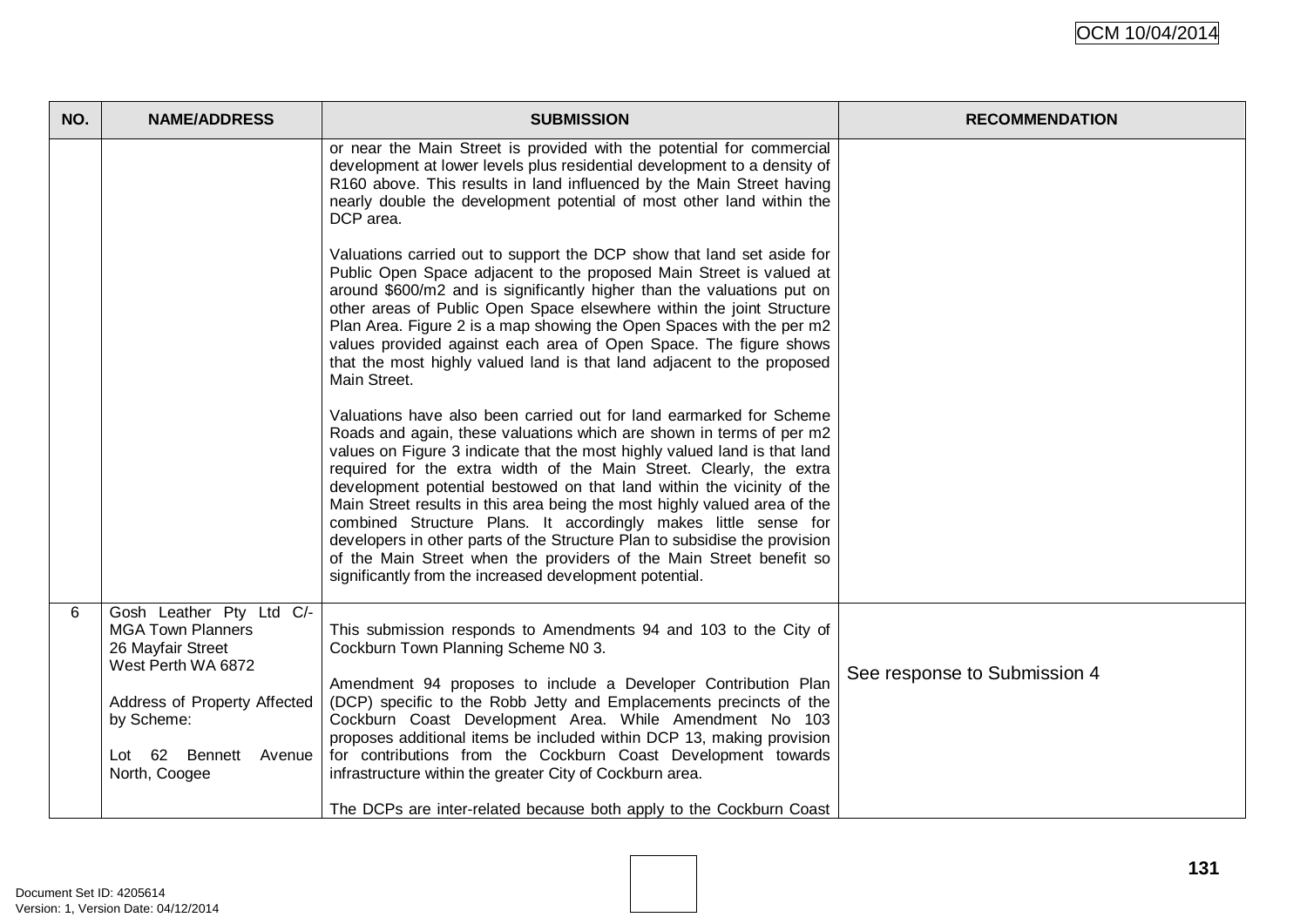| NO. | <b>NAME/ADDRESS</b> | <b>SUBMISSION</b>                                                                                                                                                                                                                                                                                                                                                                                                                                                                                                                                                                               | <b>RECOMMENDATION</b> |
|-----|---------------------|-------------------------------------------------------------------------------------------------------------------------------------------------------------------------------------------------------------------------------------------------------------------------------------------------------------------------------------------------------------------------------------------------------------------------------------------------------------------------------------------------------------------------------------------------------------------------------------------------|-----------------------|
|     |                     | Development. This submission therefore relates to both amendments 94<br>and 103, combining comments rather than making two separate<br>submissions.                                                                                                                                                                                                                                                                                                                                                                                                                                             |                       |
|     |                     | <b>EXECUTIVE SUMMARY</b>                                                                                                                                                                                                                                                                                                                                                                                                                                                                                                                                                                        |                       |
|     |                     | <b>Ground 1</b> The State Government has announced a programme of Local<br>Government Amalgamation which will result in the Cockburn Coast area<br>being transferred to the City of Fremantle. As a consequence,<br>Amendment 103 and the proposed changes to DCP13 will become<br>redundant in their present form.                                                                                                                                                                                                                                                                             |                       |
|     |                     | Ground 2 Overall, the combined DCP costs are excessive amounting to<br>nearly \$100,000 per 500m2 parcel of land VERSUS LESS THAN<br>\$30,000 for most other DCP's. This cost per area of land vastly exceeds<br>any other DCP within the State.                                                                                                                                                                                                                                                                                                                                                |                       |
|     |                     | Ground 3 This is essentially a "Builtform Project", not a normal single lot<br>residential subdivision, that all previous DCP's have been based on. The<br>developer gets paid when units are settled, not upon subdivision of land,<br>as in a residential subdivision. DCP contributions should be collected at<br>the time of the completion of apartment buildings or at the very least<br>contributions should be able to be staged at the subdividing of large lots,<br>over say 3,000m2 ( with caveats protecting Council's right to<br>contributions from later stages of subdivision). |                       |
|     |                     | <b>Ground 4</b> Existing Open Spaces should be relocated rather than<br>alienated and replaced by developer contributions.                                                                                                                                                                                                                                                                                                                                                                                                                                                                      |                       |
|     |                     | Ground 5 The additional costs of creating the Main Street in terms of<br>land and construction components should not be a DCP cost. The cost<br>of providing this infrastructure should remain with the landowners in<br>whose land the Main Street falls due to the added development<br>potential.                                                                                                                                                                                                                                                                                            |                       |
|     |                     | <b>GROUNDS OF SUBMISSION</b>                                                                                                                                                                                                                                                                                                                                                                                                                                                                                                                                                                    |                       |
|     |                     | 1. Amendment 103 to be Redundant                                                                                                                                                                                                                                                                                                                                                                                                                                                                                                                                                                |                       |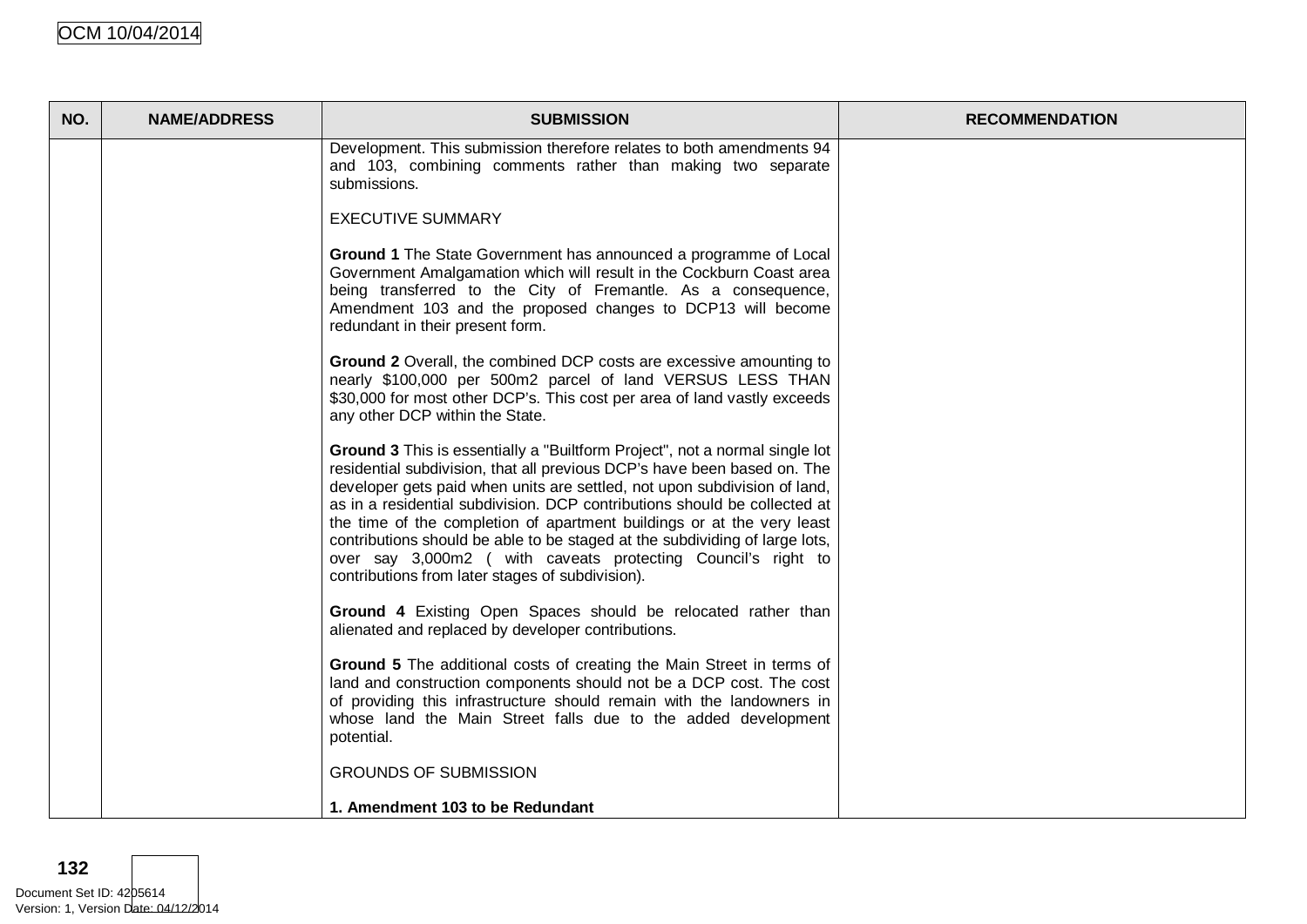| NO. | <b>NAME/ADDRESS</b> | <b>SUBMISSION</b>                                                                                                                                                                                                                                                                                                                                                                                                                                                                                                                                                                                                                                                                                                                                       | <b>RECOMMENDATION</b> |
|-----|---------------------|---------------------------------------------------------------------------------------------------------------------------------------------------------------------------------------------------------------------------------------------------------------------------------------------------------------------------------------------------------------------------------------------------------------------------------------------------------------------------------------------------------------------------------------------------------------------------------------------------------------------------------------------------------------------------------------------------------------------------------------------------------|-----------------------|
|     |                     | The State Government has announced a programme of Local<br>Government rationalisation and amalgamation within the Perth<br>Metropolitan Region. These announcements include separating that<br>area generally north of the Roe Highway alignment from the balance of<br>the City of Cockburn and amalgamating those northern portions with the<br>City of Fremantle and City of Melville respectively. The Town of Kwinana<br>to the south is then to be amalgamated with the balance of the City of<br>Cockburn.                                                                                                                                                                                                                                       |                       |
|     |                     | The result of these changes is that the Cockburn Coast Development<br>Area is to be excluded from the City of Cockburn and included within the<br>City of Fremantle. Figure 1 attached to this submission shows how the<br>Cockburn Coast area is excluded from the City of Cockburn LGA and<br>included within the City of Fremantle. Against this background, it makes<br>little sense to proceed with Amendment 103 as proposed and the<br>inclusion of the Cockburn Coast Development Area within DCP13. To<br>continue with the amendment would ultimately result in a development<br>within the City of Fremantle contributing to infrastructure within the City<br>of Cockburn, a situation which would need to be redressed<br>retrospectively. |                       |
|     |                     | Indeed, when infrastructure items within DCP 13 are examined, they<br>include such elements as a public golf course and an aquatic centre.<br>The City of Fremantle within which the Cockburn Coast Development<br>Area is to be located already has these facilities plus a range of other<br>infrastructure items. To progress Amendment No 103 and include the<br>Cockburn Coast Development Area within DCP 13 with an expanded<br>range of infrastructure items will lead to this arrangement having to be<br>un-picked once the Local Government reform process has been<br>completed.                                                                                                                                                            |                       |
|     |                     | It makes far greater sense to discontinue Amendment 103 and to adjust<br>DCP 13 by deleting the Cockburn Coast Area as a development area<br>from which contributions are to be obtained.                                                                                                                                                                                                                                                                                                                                                                                                                                                                                                                                                               |                       |
|     |                     | 2. DCP Costs Excessive<br>DCP 13 results in a per dwelling unit contribution exceeding \$5000 while<br>DCP 14 shows a contribution exceeding \$13,000 for each dwelling unit.                                                                                                                                                                                                                                                                                                                                                                                                                                                                                                                                                                           |                       |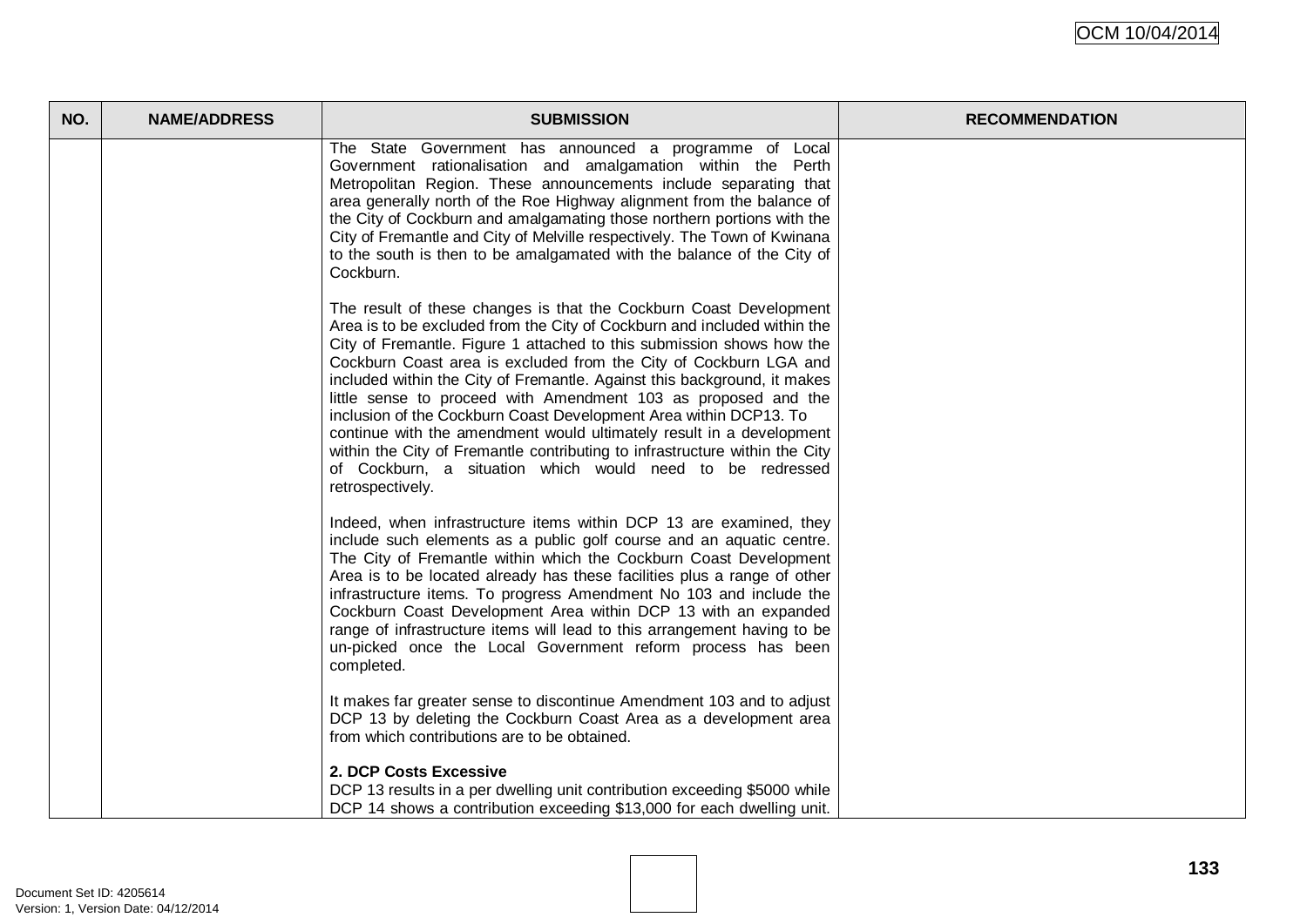| NO. | <b>NAME/ADDRESS</b> | <b>SUBMISSION</b>                                                                                                                                                                                                                                                                                                                                                                                                                                                                                                                                                                                                                                                                                                                                                                                                                                                                                                     | <b>RECOMMENDATION</b> |
|-----|---------------------|-----------------------------------------------------------------------------------------------------------------------------------------------------------------------------------------------------------------------------------------------------------------------------------------------------------------------------------------------------------------------------------------------------------------------------------------------------------------------------------------------------------------------------------------------------------------------------------------------------------------------------------------------------------------------------------------------------------------------------------------------------------------------------------------------------------------------------------------------------------------------------------------------------------------------|-----------------------|
|     |                     | The DCPs therefore impose a cost of over \$18,000 for each apartment<br>to be developed within the Cockburn Coast Area.                                                                                                                                                                                                                                                                                                                                                                                                                                                                                                                                                                                                                                                                                                                                                                                               |                       |
|     |                     | Overall, the average density of residential development within the<br>Cockburn Coast Development is around RI00. Therefore, for a 500m2<br>parcel of land, the developer contributions are approaching \$100,000.<br>500m2 is an average lot size for most bulk urban projects within<br>Metropolitan Perth. As far as can be reasonably ascertained, developer<br>contributions in other areas of the Metropolitan Region generally do not<br>exceed \$30,000 per residential lot of approx 500m2. Based on this<br>comparison it is apparent that the Cockburn Coast Development is<br>subject to infrastructure contributions approximately 3 times those<br>experienced in other areas. It is submitted that these contributions are<br>excessive. They will have the impact of delaying development, making<br>accommodation in the Cockburn Coast area less affordable and<br>generally, they are unreasonable. |                       |
|     |                     | 3. Timing of Contributions<br>Under DCP 14, contributions are to be made upon the subdivision of<br>land. In the circumstances of the Cockburn Coast Development, it is<br>submitted that this arrangement is unreasonable, as it is a "Builtform"<br>Development.                                                                                                                                                                                                                                                                                                                                                                                                                                                                                                                                                                                                                                                    |                       |
|     |                     | It is accepted that SPP 3.6 specifies contributions at the time of<br>subdivision. However, it is suggested that this requirement reflects the<br>standard approach in Western Australia to the provision of housing and<br>that is, the subdivision of single housing lots for sale to third parties who<br>subsequently construct and occupy a dwelling on the lot of land. In this<br>circumstance, the developer contributions are paid when the developer<br>effectively produces the final product, that is, the building lot.                                                                                                                                                                                                                                                                                                                                                                                  |                       |
|     |                     | In the case of the Cockburn Coast Development, the final product will<br>overwhelmingly be the production and sale of apartments. Accordingly,<br>sites for apartments will be created after which there will be a lag of<br>approximately 2 years to cover construction and marketing. As such, the<br>developer contributions will have to be carried by the developer for a<br>period of approximately 2 years before that money can be recouped<br>through the sale of the respective apartments.                                                                                                                                                                                                                                                                                                                                                                                                                 |                       |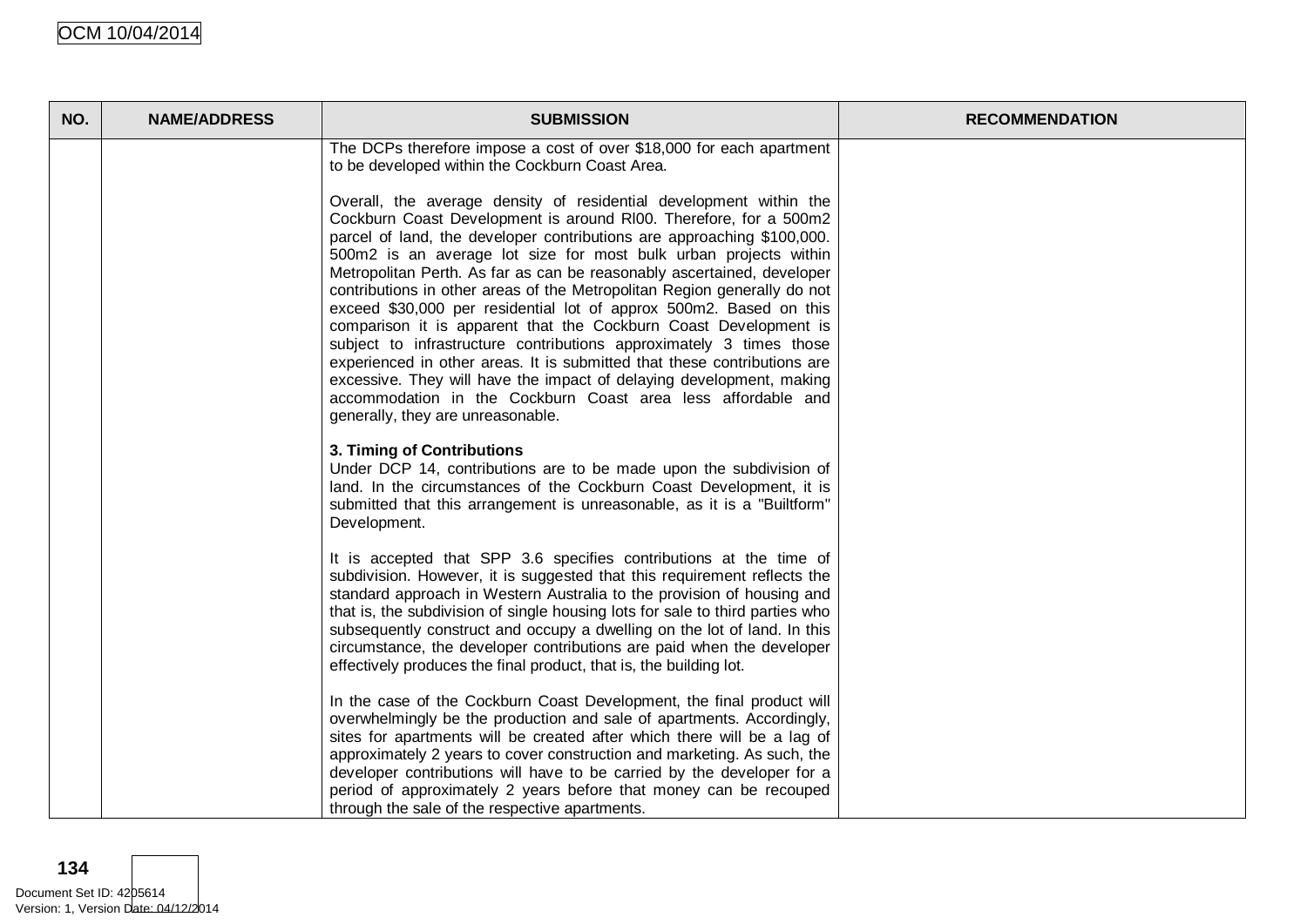| NO. | <b>NAME/ADDRESS</b> | <b>SUBMISSION</b>                                                                                                                                                                                                                                                                                                                                                                                                                                                                                                                                                                                                                                                                                                                                                                                                                                                                                                                                                                        | <b>RECOMMENDATION</b> |
|-----|---------------------|------------------------------------------------------------------------------------------------------------------------------------------------------------------------------------------------------------------------------------------------------------------------------------------------------------------------------------------------------------------------------------------------------------------------------------------------------------------------------------------------------------------------------------------------------------------------------------------------------------------------------------------------------------------------------------------------------------------------------------------------------------------------------------------------------------------------------------------------------------------------------------------------------------------------------------------------------------------------------------------|-----------------------|
|     |                     | In the present economic circumstances, financing projects is difficult.<br>Arranging more finance in order to cover DCP contributions will simply<br>make that process more difficult and more expensive with interest<br>accruing on the DCP contributions during construction and marketing of<br>apartments.                                                                                                                                                                                                                                                                                                                                                                                                                                                                                                                                                                                                                                                                          |                       |
|     |                     | Accordingly, it is submitted that DCP contributions should only be made<br>at the stage of apartment completion. At the very least, there should be<br>a recognised ability to stage DCP payments. For example, a landowner<br>with a 2 Ha site may wish to create an apartment site of 5000m2 for<br>initial development with further development of the remaining 1.5Ha to<br>occur in the future. In these circumstances, that developer should only<br>have to pay DCP contributions at creation of the 5000m2 first stage site<br>ie (say) 50 units x $$20k = $lm$ versus 200 units x $$20k = $4m$ , for the<br>whole 2 Ha. There needs to be an understanding that there will not be a<br>contribution required of the balance 1.5 Ha parcel of land at the time of<br>that initial subdivision, but only paid when the land is ready for<br>development. Should this require Council's registration of a Caveat over<br>that 1.5 Ha site, then that should be enabled by the DCP. |                       |
|     |                     | 4. Existing POS should be relocated rather than replaced.<br>Reserve 44273 is a Reserve for Public Recreation. Some 2668m2 of<br>Reserve 44273 is shown within the Structure Plan to be alienated and<br>developed for residential purposes. Public Open Space is then to be<br>provided elsewhere within the Emplacement Local Structure Plan Area.                                                                                                                                                                                                                                                                                                                                                                                                                                                                                                                                                                                                                                     |                       |
|     |                     | It is submitted that this approach amounts to "double dipping". It results<br>in existing Public Open Space being alienated and sold and land owners<br>generally within the DCP area having to buy other land to replace that<br>alienated Open Space. Rather, that Open Space which is to be alienated<br>should simply be relocated. In other words, funds received from the sale<br>of that alienated Open Space should be used to acquire the replacement<br>land rather than contributions collected from the other landowners.                                                                                                                                                                                                                                                                                                                                                                                                                                                    |                       |
|     |                     | 5. Main Street<br>The inclusion of the additional costs of creating the Main Street as an<br>item within DCP 14 is not accepted.                                                                                                                                                                                                                                                                                                                                                                                                                                                                                                                                                                                                                                                                                                                                                                                                                                                         |                       |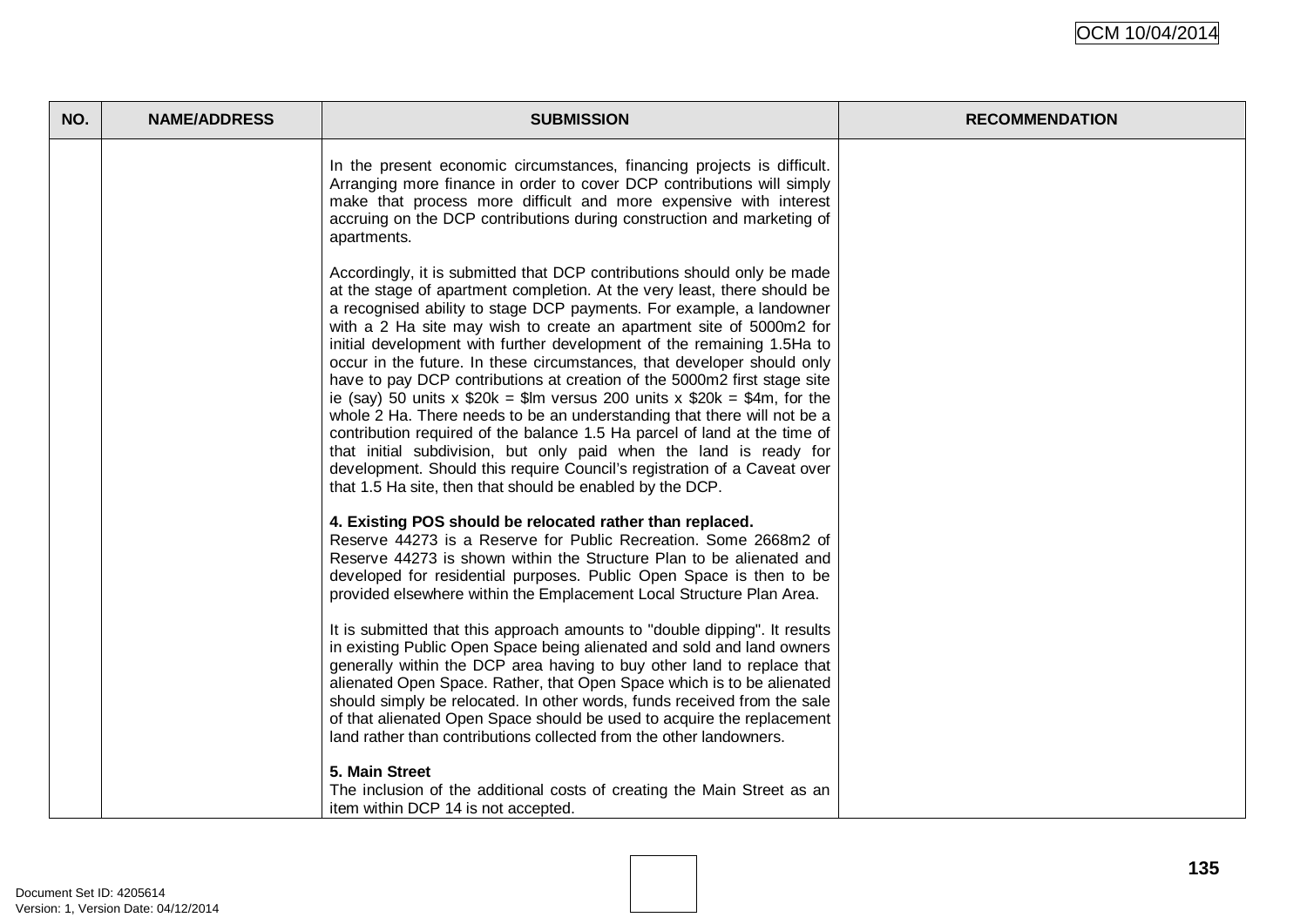| NO.            | <b>NAME/ADDRESS</b>                                           | <b>SUBMISSION</b>                                                                                                                                                                                                                                                                                                                                                                                                                                                                                                                                                                                                                                                                                                                         | <b>RECOMMENDATION</b> |
|----------------|---------------------------------------------------------------|-------------------------------------------------------------------------------------------------------------------------------------------------------------------------------------------------------------------------------------------------------------------------------------------------------------------------------------------------------------------------------------------------------------------------------------------------------------------------------------------------------------------------------------------------------------------------------------------------------------------------------------------------------------------------------------------------------------------------------------------|-----------------------|
|                |                                                               | The objection to the inclusion of the Main Street as an infrastructure item<br>is based on the fact that the development potential of the land fronting<br>and near to the Main Street is enhanced by this proximity. Land fronting<br>or near the Main Street is provided with the potential for commercial<br>development at lower levels plus residential development to a density of<br>R160 above. This results in land influenced by the Main Street having<br>nearly double the development potential of most other land within the<br>DCP area.                                                                                                                                                                                   |                       |
|                |                                                               | Valuations carried out to support the DCP show that land set aside for<br>Public Open Space adjacent to the proposed Main Street is valued at<br>around \$600/m2 and is significantly higher than the valuations put on<br>other areas of Public Open Space elsewhere within the joint Structure<br>Plan Area. Figure 2 is a map showing the Open Spaces with the per m2<br>values provided against each area of Open Space. The figure shows<br>that the most highly valued land is that land adjacent to the proposed<br>Main Street.                                                                                                                                                                                                   |                       |
|                |                                                               | Valuations have also been carried out for land earmarked for Scheme<br>Roads and again, these valuations which are shown in terms of per m2<br>values on Figure 3 indicate that the most highly valued land is that land<br>required for the extra width of the Main Street. Clearly, the extra<br>development potential bestowed on that land within the vicinity of the<br>Main Street results in this area being the most highly valued area of the<br>combined Structure Plans. It accordingly makes little sense for<br>developers in other parts of the Structure Plan to subsidise the provision<br>of the Main Street when the providers of the Main Street benefit so<br>significantly from the increased development potential. |                       |
| $\overline{7}$ | <b>Water Corporation</b><br>PO Box 100<br>Leederville WA 6902 | Thank you for your letters of 29 October 2013 inviting comments from<br>the Water Corporation regarding the proposed Cockburn Coast<br>Developer Contributions Plan (DCP).<br>While the Water Corporation is referred to as a landowner in the vicinity<br>of the DCP, the Corporation does not own or control any private<br>properties listed in the contributions schedule and is not liable for any                                                                                                                                                                                                                                                                                                                                   | <b>Noted</b>          |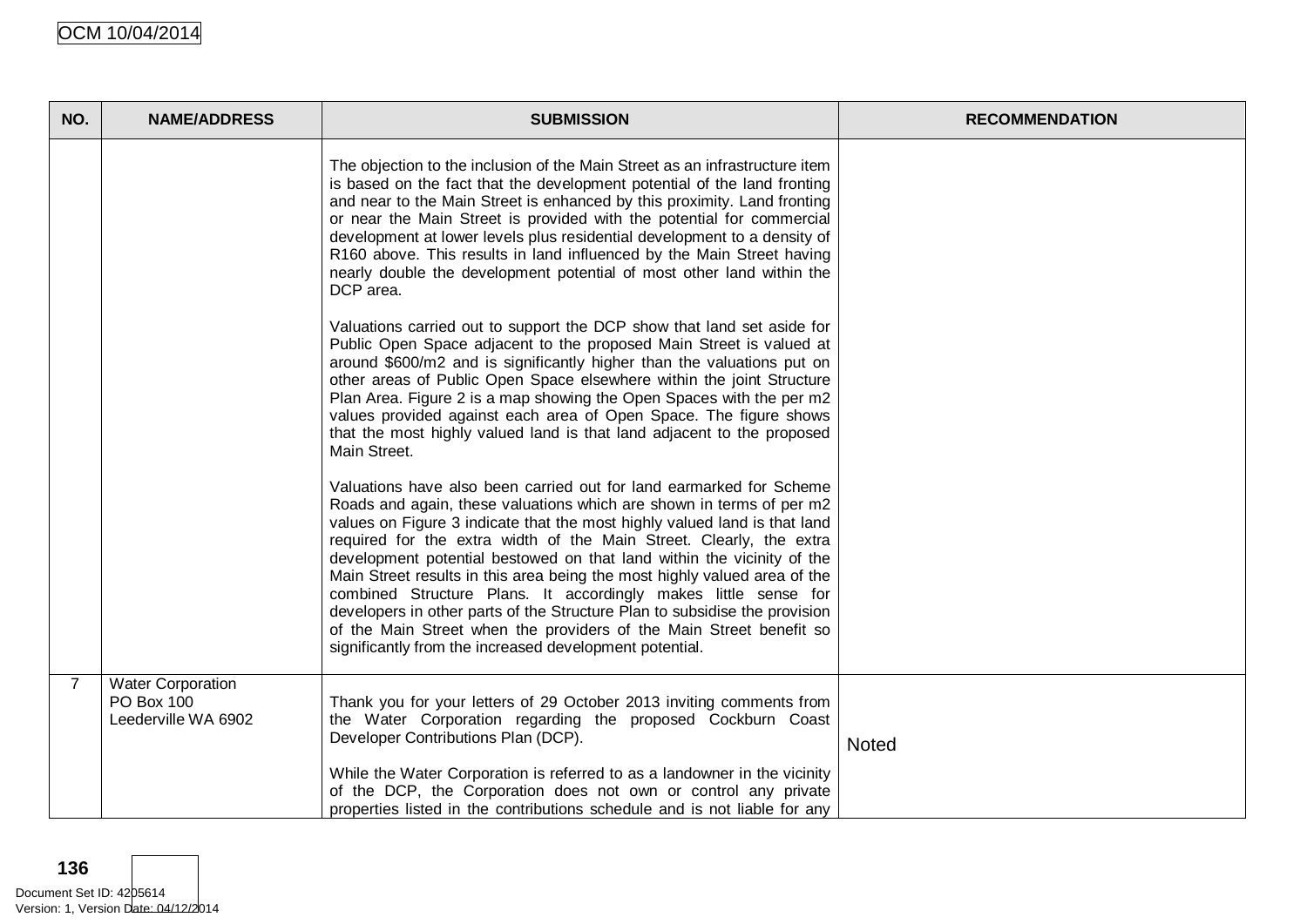| NO. | <b>NAME/ADDRESS</b> | <b>SUBMISSION</b>                                                                                                                                                                                                                                                                                                                                                                                                                                                                                                                                                                                                                                                                                                                                                                                                                                                                                                                                                                                                                                                                                                                                                                                                                                                                                                                                                                                                                                                                                                                                                                                                                                                                                                                                                                                                                                                                                                                                                                                                                                                                                                                                                                                                               | <b>RECOMMENDATION</b>        |
|-----|---------------------|---------------------------------------------------------------------------------------------------------------------------------------------------------------------------------------------------------------------------------------------------------------------------------------------------------------------------------------------------------------------------------------------------------------------------------------------------------------------------------------------------------------------------------------------------------------------------------------------------------------------------------------------------------------------------------------------------------------------------------------------------------------------------------------------------------------------------------------------------------------------------------------------------------------------------------------------------------------------------------------------------------------------------------------------------------------------------------------------------------------------------------------------------------------------------------------------------------------------------------------------------------------------------------------------------------------------------------------------------------------------------------------------------------------------------------------------------------------------------------------------------------------------------------------------------------------------------------------------------------------------------------------------------------------------------------------------------------------------------------------------------------------------------------------------------------------------------------------------------------------------------------------------------------------------------------------------------------------------------------------------------------------------------------------------------------------------------------------------------------------------------------------------------------------------------------------------------------------------------------|------------------------------|
|     |                     | cost contributions under the schedule.<br>The Corporation manages Crown Reserve 5239 (Lot 1946) containing<br>the Bennett Avenue Wastewater Pump Station and associated<br>infrastructure. The Corporation also has several easements traversing<br>private properties that accommodate and protect access to existing<br>water and wastewater pipes traversing the former industrial area. In<br>response to structure planning for the Cockburn Coast land, the<br>Corporation has advised Landcorp and the consulting engineers about<br>the location of these water and wastewater pipes and the need for them<br>to be accurately reflected in the relevant reports.<br>The WGE Infrastructure Servicing Report (May 2011) and the '15+<br>Years Infrastructure Plan' (Infrastructure Master Plan, Page 101)<br>included some information about the existing and proposed alignment of<br>water and wastewater pipes. However, the location of some of the<br>existing pipes was not clear and some alignments were at odds with the<br>proposed road layout shown on the structure plan.<br>Wherever possible, these pipes should be retained in situ. Any pressure<br>mains, notably the existing DN500 steel wastewater pressure main from<br>the Bennett Avenue pump station heading southwards within easements<br>on the alignment of the former Abattoir Loop road, must be protected<br>within road reserves and/or or public open space.<br>It may be possible to relocate some parts of the water and wastewater<br>pipe systems traversing the area. The feasibility of relocating this<br>infrastructure must be established by detailed engineering investigations<br>at the proponent's cost. The cost of relocating and protecting these<br>pipes will also need to be borne by the land developers in the area.<br>The Development Contributions Schedule does not appear to include an<br>estimation of the cost of relocating this infrastructure, or any details of<br>which pipes if any will be relocated. It is acknowledged that it may not be<br>practicable or feasible for the pipes to be relocated in a staged or piece-<br>meal manner by individual subdividers. It is recommended that this | <b>Noted</b><br><b>Noted</b> |
|     |                     | matter should be clarified within the DCP and the Structure Plan reports.                                                                                                                                                                                                                                                                                                                                                                                                                                                                                                                                                                                                                                                                                                                                                                                                                                                                                                                                                                                                                                                                                                                                                                                                                                                                                                                                                                                                                                                                                                                                                                                                                                                                                                                                                                                                                                                                                                                                                                                                                                                                                                                                                       |                              |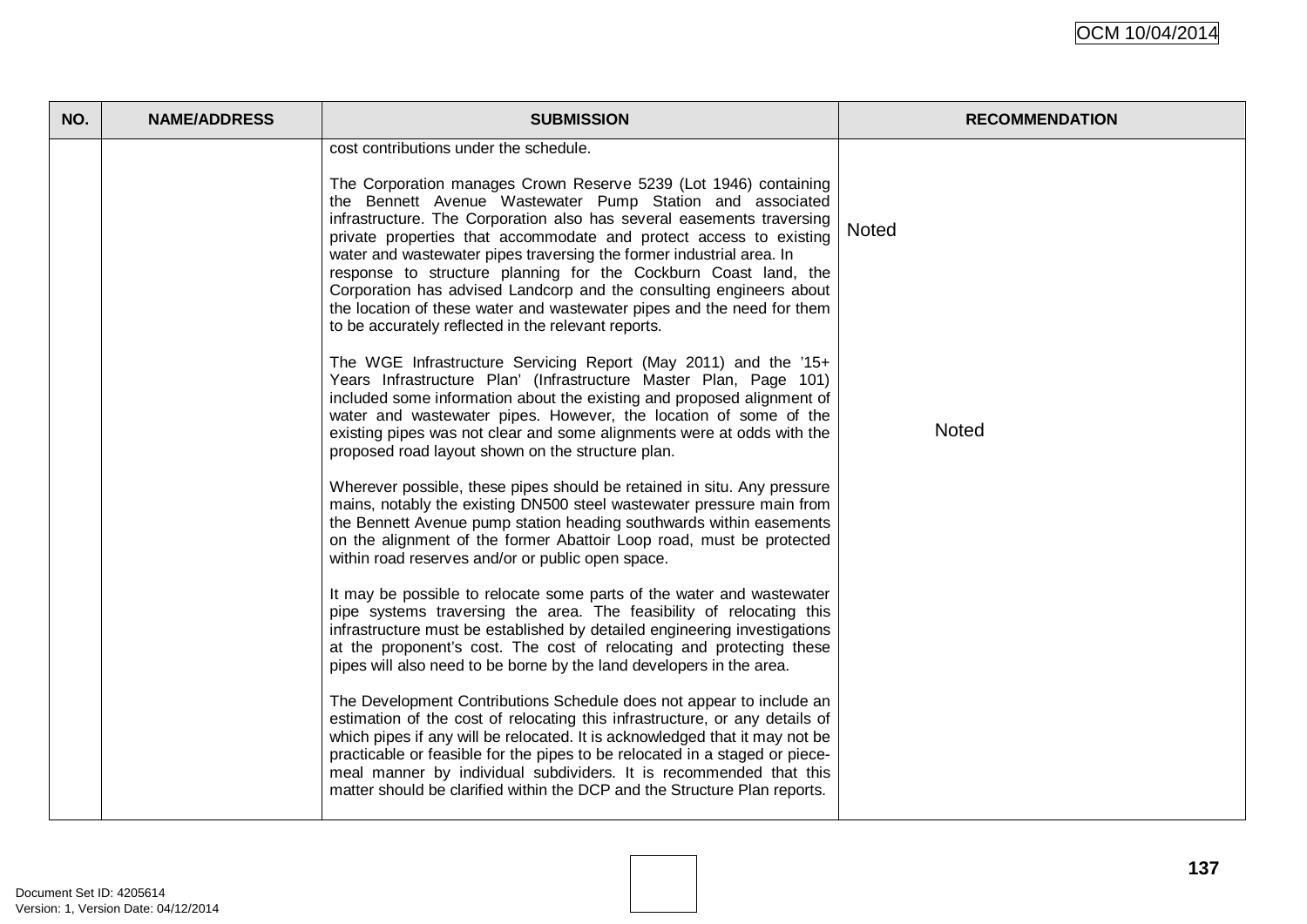| NO. | <b>NAME/ADDRESS</b> | <b>SUBMISSION</b>                                                                                                                                                                                                                                      | <b>RECOMMENDATION</b>                                                                                                                                                                                                                                                                                                 |
|-----|---------------------|--------------------------------------------------------------------------------------------------------------------------------------------------------------------------------------------------------------------------------------------------------|-----------------------------------------------------------------------------------------------------------------------------------------------------------------------------------------------------------------------------------------------------------------------------------------------------------------------|
|     |                     | If the matter is deemed to be outside the scope of the DCP, then the<br>costs associated with moving the pipes may need to be covered by<br>private cost-sharing arrangements between the various land developers.<br>Diagram enclosed with submission | Noted $-$ this is a<br>scheme<br>amendment to introduce additional<br>items to an existing development<br>contribution plan (DCP), not to<br>undertake works. These are subject<br>to separate approval processes.<br>The works covered by the proposed<br>DCP would not include Water<br>Corporation infrastructure. |
|     |                     |                                                                                                                                                                                                                                                        | As noted above, the works covered<br>by the proposed DCP would not<br>Water<br>include<br>Corporation<br>infrastructure.                                                                                                                                                                                              |
|     |                     |                                                                                                                                                                                                                                                        | No changes are recommended<br>based on the content of this<br>submission.                                                                                                                                                                                                                                             |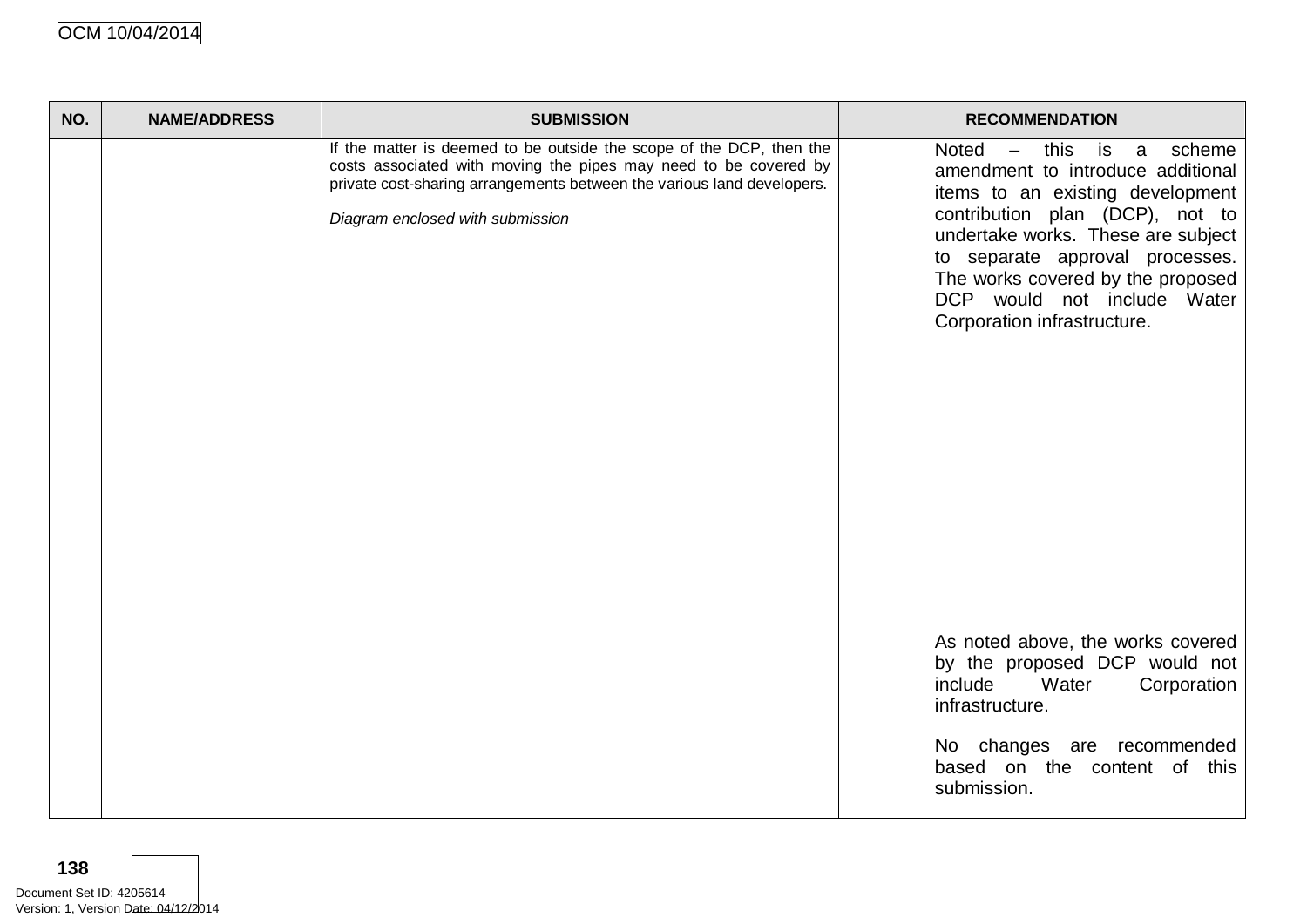| NO. | <b>NAME/ADDRESS</b>               | <b>SUBMISSION</b>                                      | <b>RECOMMENDATION</b>                                                                    |
|-----|-----------------------------------|--------------------------------------------------------|------------------------------------------------------------------------------------------|
|     |                                   |                                                        |                                                                                          |
|     |                                   |                                                        |                                                                                          |
|     |                                   |                                                        |                                                                                          |
|     |                                   |                                                        |                                                                                          |
|     |                                   |                                                        |                                                                                          |
|     |                                   |                                                        |                                                                                          |
|     |                                   |                                                        |                                                                                          |
|     |                                   |                                                        |                                                                                          |
|     |                                   |                                                        |                                                                                          |
|     |                                   |                                                        |                                                                                          |
| 8   | Main Roads WA                     |                                                        |                                                                                          |
|     | PO Box 6202<br>EAST PERTH WA 6892 | Main Roads has no objection to the proposed amendment. |                                                                                          |
|     |                                   |                                                        | Noted                                                                                    |
|     |                                   |                                                        |                                                                                          |
|     |                                   |                                                        | No changes are recommended (or<br>requested) based on the content of<br>this submission. |